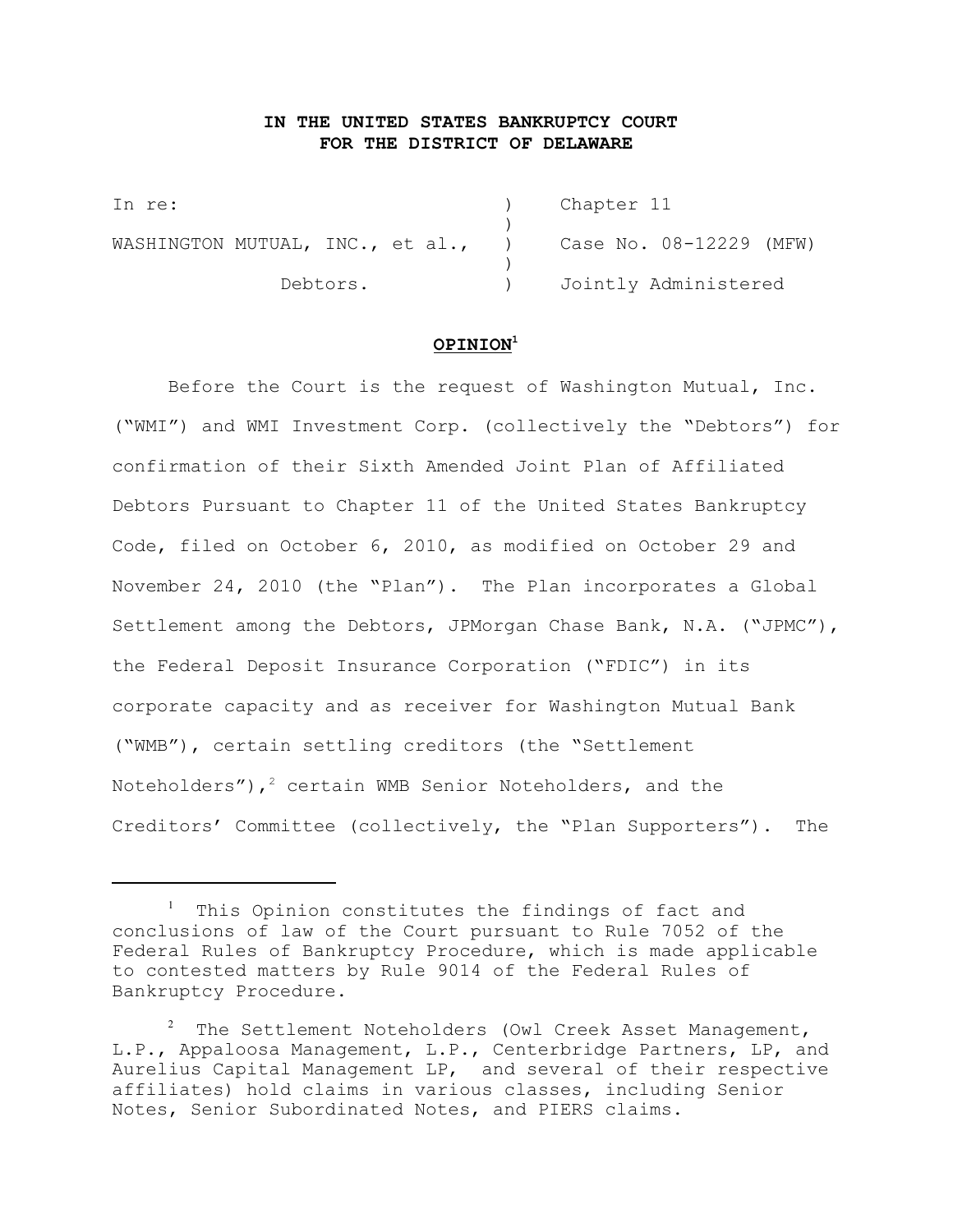Plan is opposed by the Equity Committee, alleged holders of Trust Preferred Securities (the "TPS Holders"), holders of Litigation Tracking Warrants (the "LTW Holders"), the United States Trustee (the "UST"), certain WMB Noteholders, and several individual shareholders and creditors<sup>3</sup> (collectively, the "Plan Objectors"). Although concluding that the Global Settlement is fair and reasonable, the Court finds that the Debtors' Plan is not confirmable unless the deficiencies explained herein are corrected.

#### I. BACKGROUND

WMI is a bank holding company, that formerly owned WMB. WMB was the nation's largest savings and loan association, having over 2,200 branches and holding \$188.3 billion in deposits. Beginning in 2007, revenues and earnings decreased at WMB, causing WMI's asset portfolio to decline in value. By September 2008, in the midst of a global credit crisis, the ratings agencies had significantly downgraded WMI's and WMB's credit ratings. A bank run ensued; over \$16 billion in deposits were

 $3$  The individual Plan Objectors include Philipp Schnabel, Robert Alexander and James Lee Reed, Jeffrey S. Schultz, Nate Thoma, Sonterra Capital, Truck Insurance Exchange, Fire Insurance Exchange, and certain WMB Noteholders (holding senior and subordinated WMB notes). While certain WMI Senior Noteholders filed an objection, they have agreed to defer it because it may be moot if they are paid in full on the Effective Date.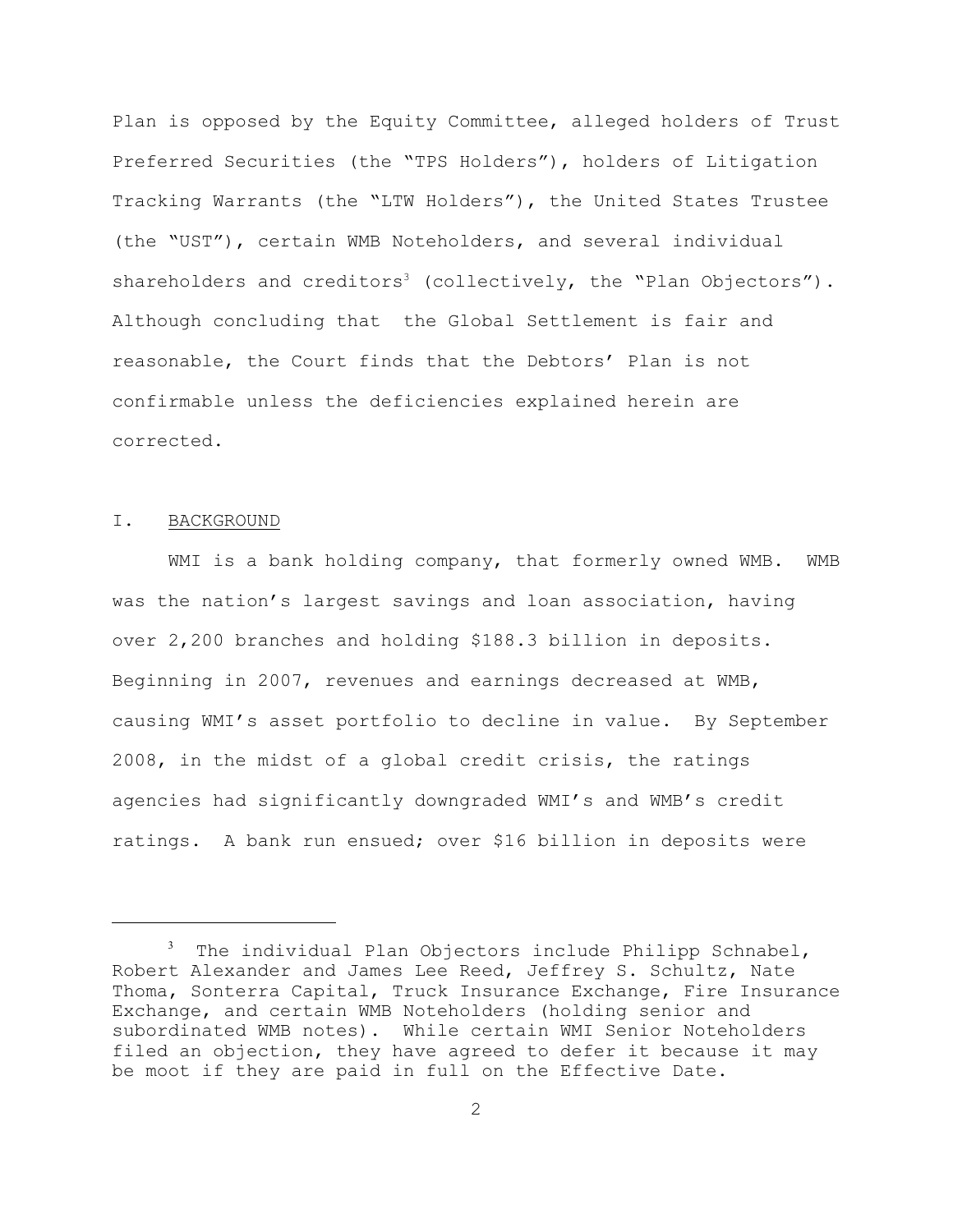withdrawn from WMB in a ten-day period beginning September 15, 2008.

On September 25, 2008, WMB's primary regulator, the Office of Thrift Supervision (the "OTS"), seized WMB and appointed the FDIC as receiver. The FDIC's takeover of WMB marked the largest bank failure in the nation's history. On the same day, the FDIC sold substantially all of WMB's assets, including the stock of WMB's subsidiary WMB fsb, to JPMC through a Purchase & Assumption Agreement (the "P&A Agreement"). Under the P&A Agreement, JPMC obtained substantially all of the assets of WMB for \$1.88 billion plus the assumption of more than \$145 billion in deposit and other liabilities of WMB. The FDIC, as the receiver of WMB, retained claims that WMB held against others.

On September 26, 2008, the Debtors filed petitions under chapter 11 of the Bankruptcy Code. Early in the bankruptcy case disputes arose among the Debtors, the FDIC and JPMC regarding ownership of certain assets. On December 30, 2008, the Debtors asserted various claims in the WMB Receivership by filing proofs of claim with the FDIC. The FDIC denied all of the Debtors' claims in a letter dated January 23, 2009. On March 20, 2009, the Debtors filed suit in the United States District Court for the District of Columbia (the "DC Court") against the FDIC (the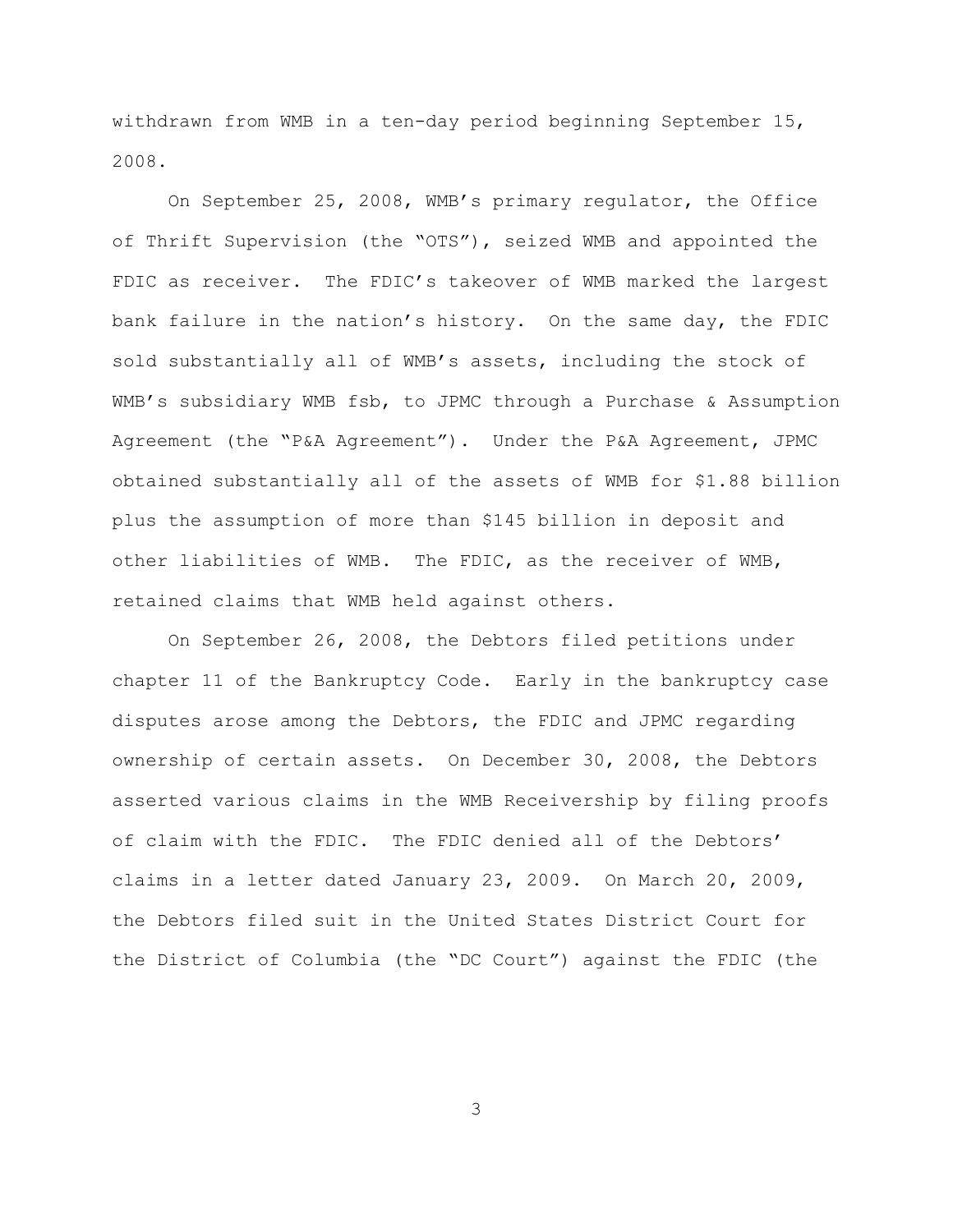"DC Action")<sup>4</sup> asserting the following five counts: (1) review of the FDIC's denial of the Debtors' proofs of claim; (2) wrongful dissipation of WMB's assets; (3) taking of the Debtors' property (stock interest in WMB) without just compensation; (4) conversion of the Debtors' property; and (5) a declaration that the FDIC's disallowance of the Debtors' claims was void. JPMC and certain WMB debt security holders (the "WMB Noteholders") were permitted to intervene in the DC Action. The DC Court has stayed the DC Action pending the outcome of the bankruptcy proceeding.<sup>5</sup>

On March 24, 2009, JPMC filed a complaint in the Bankruptcy Court against the Debtors (the "JPMC Adversary") $^6$  seeking a declaratory judgment that it owned various assets as a result of its purchase of WMB, including the funds on deposit at WMB in the name of the Debtors with a value of approximately \$3.8 billion (the "Deposit Accounts"), tax refunds in the approximate amount of \$5.5 to \$5.8 billion, the Trust Preferred Securities ("TPS") with a value of \$4 billion, intellectual property, assets in certain employee deferred compensation plans, shares in Visa,

<sup>&</sup>lt;sup>4</sup> Mashington Mutual, Inc., et al. v. F.D.I.C., No. 1:09-cv-00533 (D.D.C. Mar. 20, 2009).

<sup>5</sup> Washington Mutual, Inc., et al. v. F.D.I.C., No. 1:09-cv-00533 (D.D.C. January 7, 2010) (Order granting stay).

 $^6$  JPMorgan Chase Bank, N. A. v. Washington Mutual, Inc. et al., Case No. 08-12229, Adv. No. 09-50551 (Bankr. D. Del. Mar. 24, 2009). The JPMC Adversary Action also named the FDIC as an additional defendant on an interpleader claim related to the Deposit Accounts.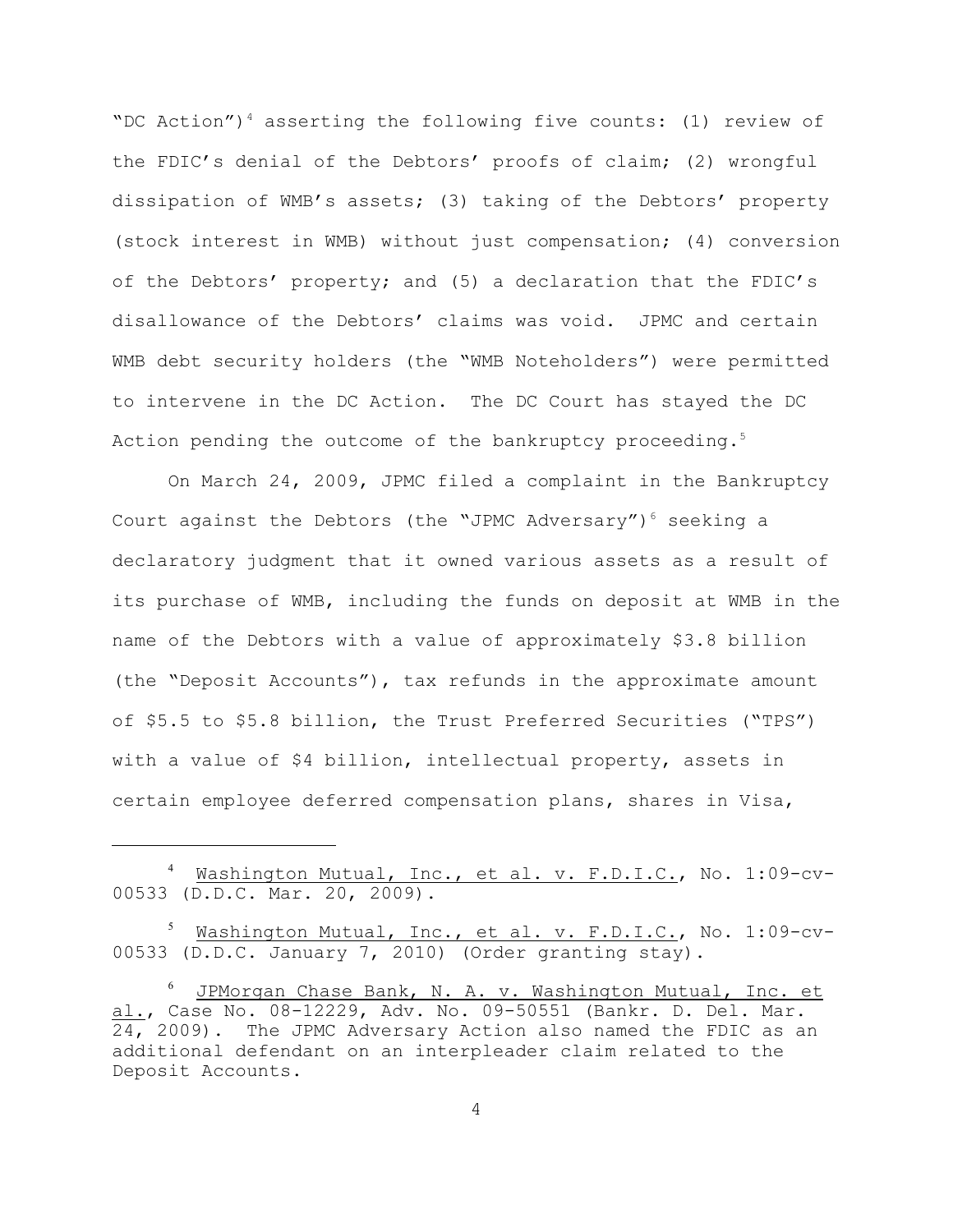Inc., certain judgments awarded in the Goodwill Litigation,  $7$  and contract rights. (Ex. D-41.) On May 29, 2009, the Debtors filed an answer and counterclaims in the JPMC Adversary asserting ownership of the disputed assets and seeking to avoid as preferences and fraudulent conveyances certain pre-petition capital contributions and other payments they had made to WMB. (Ex. D-42.) JPMC filed a motion to dismiss the Debtors' counterclaims, which was denied by the Court on September 14, 2009. (Ex. D-45.) JPMC sought leave to appeal that ruling, which was opposed by the Debtors.

In addition, the Debtors filed a complaint in the Bankruptcy Court against JPMC (the "Turnover Action")<sup>8</sup> on April 27, 2009, seeking the turnover of the \$3.8 billion held in Deposit Accounts in the Debtors' names at WMB. (Ex. D-48.) JPMC filed a motion to dismiss the Turnover Action, which was denied on June 24, 2009. (Ex. D-49.) JPMC filed an answer, counterclaim and a crossclaim against the FDIC as Receiver. (Ex. D-53.) On May 19, 2009, the Debtors filed a Motion for Summary Judgment in the Turnover Action, in which the Creditors' Committee joined. (Ex. D-50.) JPMC, the FDIC and the WMB Noteholders filed responses to

 $\frac{7}{1}$  The Goodwill Litigation is described in further detail in Part  $A(2)$  (a) (viii), infra.

<sup>&</sup>lt;sup>8</sup> Washington Mutual, Inc. et al. v. JPMorgan Chase Bank, N. A., Case No. 08-12229, Adv. No. 09-50934 (Bankr. D. Del. filed Apr. 27, 2009).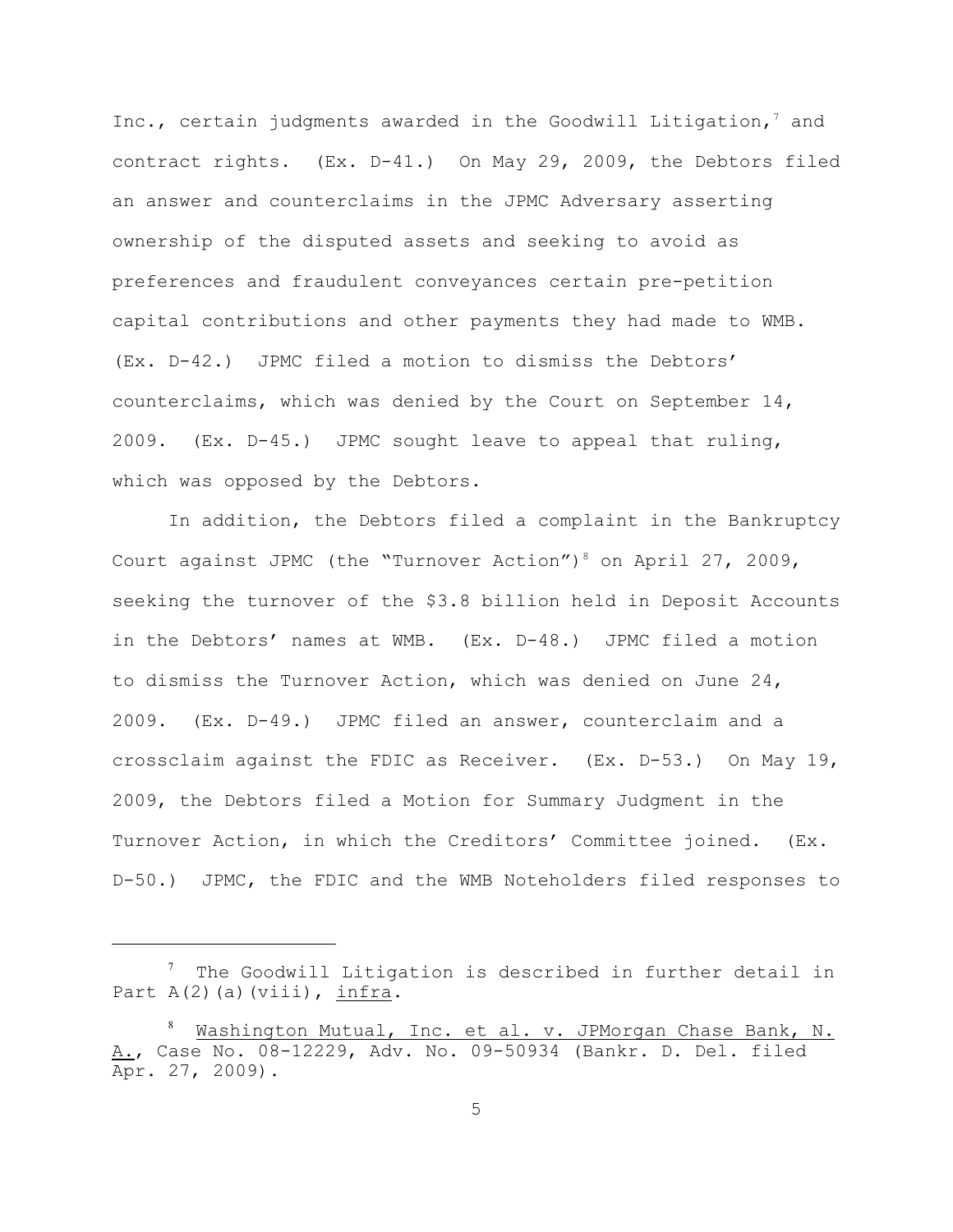the Debtors' Motion. (Exs. D-54 & D-55.) The Court heard oral argument on the Debtors' Motion on October 22, 2009.

In the interim, the Debtors filed a Motion for an order under Rule 2004 to investigate additional potential claims against JPMC, including tortious interference with business expectancy, antitrust, and breach of contract (the "Business Tort Claims"). (Ex. D-68.) That motion was granted on June 24, 2009. (Ex. D-69.) The Debtors filed a second motion under Rule 2004 seeking discovery of third parties (including the OTS and other regulators, investment banks and rating agencies) regarding those same claims. (D.I. # 1997.) That motion was denied on January 28, 2010, with the Court suggesting that such discovery should be sought after an adversary proceeding was commenced raising the Business Tort Claims. (Hr'g Tr. 1/28/2010 at 88-90.)

On November 4, 2009, the FDIC filed a Motion seeking relief from the stay to permit it to exercise its right under the P&A Agreement to have JPMC transfer the Deposit Accounts back to the FDIC (to allow the FDIC to set off against them claims it asserts it has against the Debtors). (Ex. D-59.) The parties asked the Court to consider the Debtors' Summary Judgment Motion with the FDIC's Motion; oral argument on the motions was continued several times to permit settlement discussions.

On March 12, 2010, the parties announced that they had reached a settlement of all issues regarding the disputed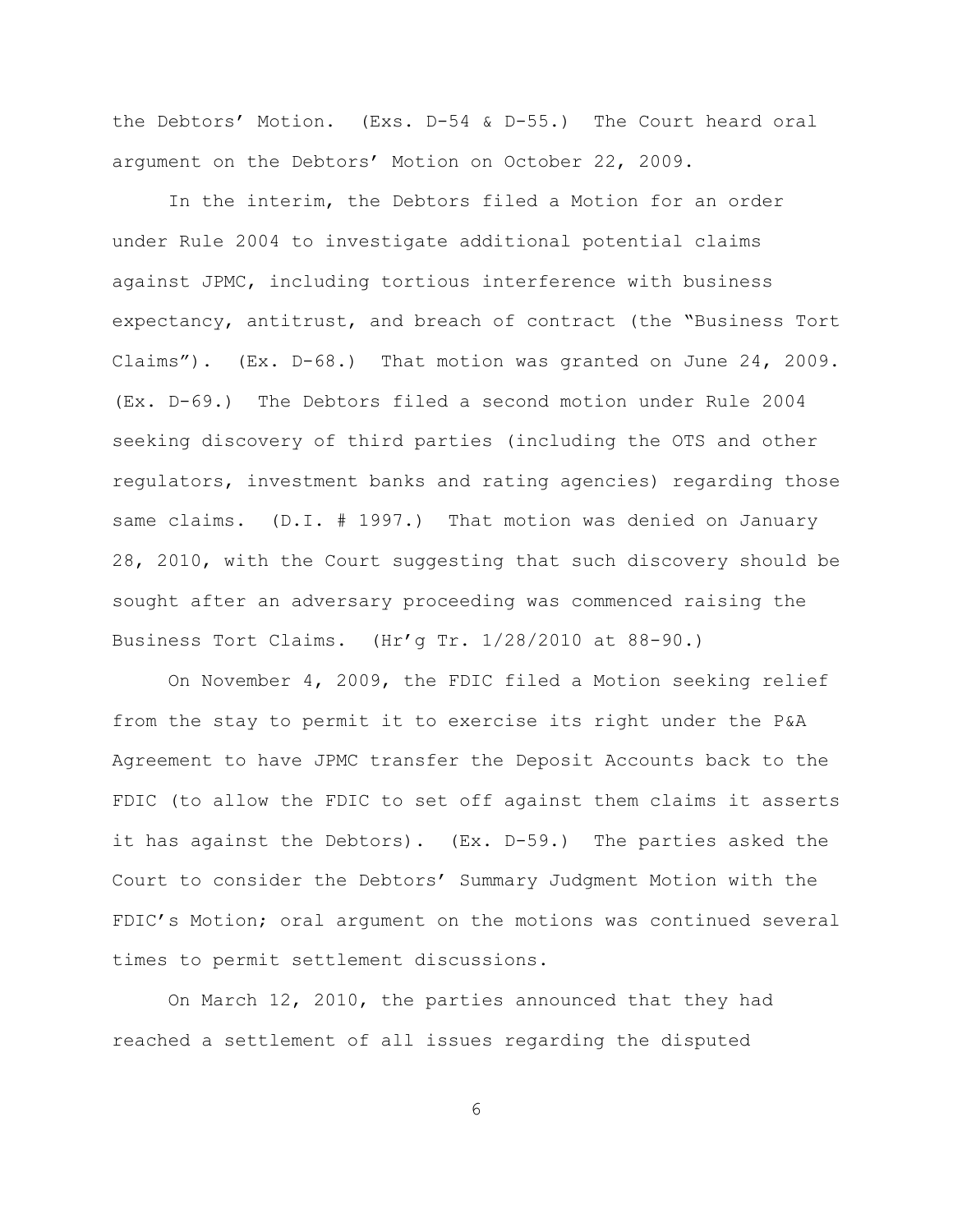property and the claims of the FDIC and JPMC (the "Global Settlement"). (Kosturos Decl. at ¶ 36.) The Global Settlement was incorporated into the Plan which was originally filed on March 26, 2010. (Id. at  $\text{\textsterling} 37.$ ) The Global Settlement and the Plan were modified on May 21, 2010, to adjust the parties' split of the tax returns and to adjust the price JPMC was paying for the Visa shares. (Id. at ¶ 38.) The Plan modification also provided a distribution of a portion of the tax refund (capped at \$150 million) to WMB Senior Noteholders and WMB Subordinated Noteholders, to the extent their claims were not subordinated under section 510(b) of the Code, if the class of such holders accepted the Plan. (Id.) The Plan was modified again on October 6, 2010, to adjust further the allocation of the tax refund, to provide a distribution to WMB Senior Noteholders only (and not to WMB Subordinated Noteholders) of \$355 million, to delineate the mechanism by which REIT Trust Holders who are granting a release obtain their pro rata share of \$50 million paid by JPMC, and providing that the Global Settlement may be terminated if the Plan is not confirmed by December 31, 2010 (unless WMI and JPMC agree to extend it to January 31, 2011, with the consent of the Creditors' Committee).<sup>9</sup> (Id. at  $\mathbb{I}$  39.)

 $9$  On December 20, 2010, the Court entered an order directing the necessary parties to confer and advise whether they would extend the deadline. (D.I. # 6376.) On December 28, 2010, the parties agreed to that extension. (D.I. # 6446.) As a result of the Court's order, the Equity Committee filed a motion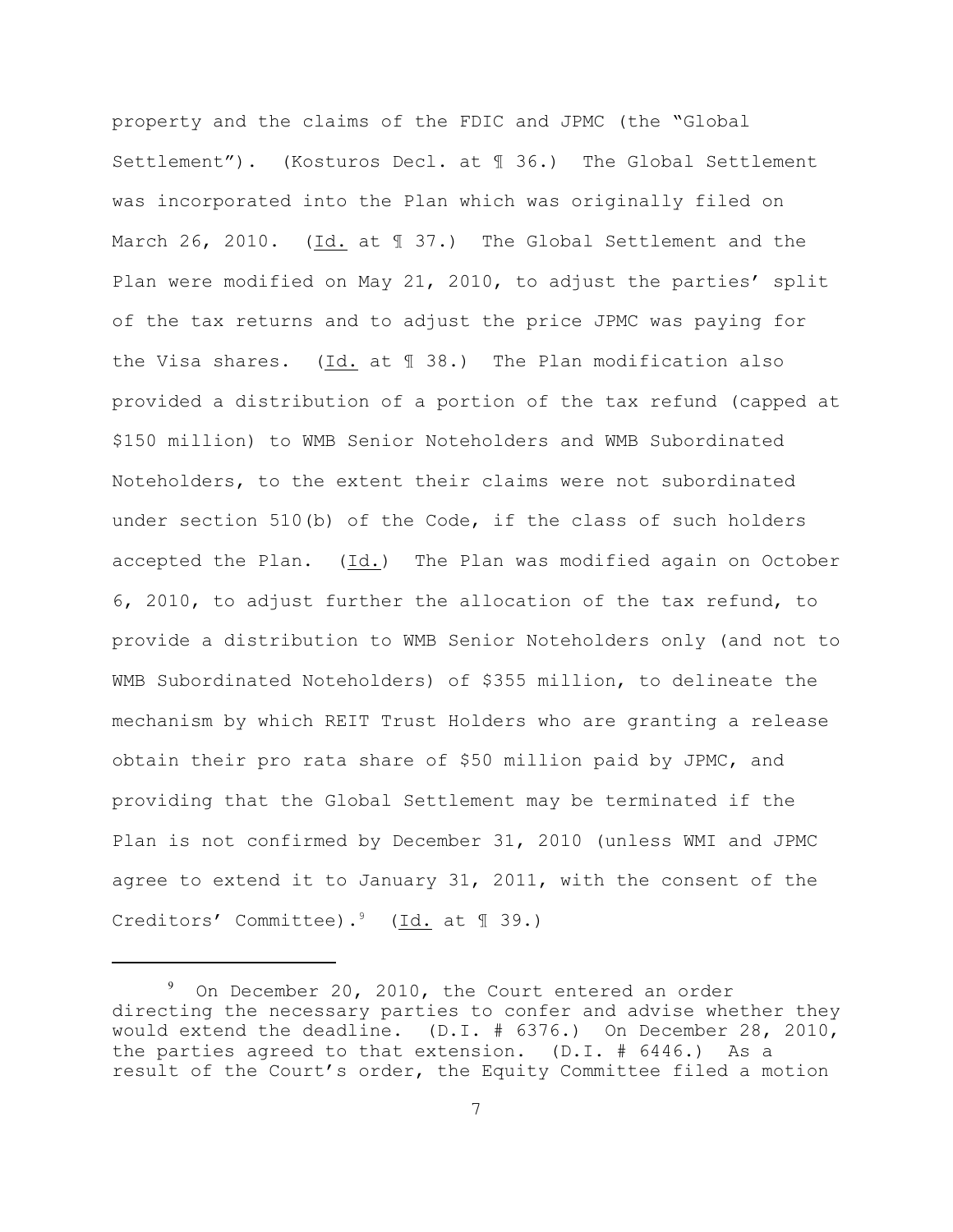On July 6, 2010, the TPS Holders filed an adversary proceeding against WMI and JPMC seeking a declaration that they were the owners of the TPS (the "TPS Adversary").<sup>10</sup> Because the TPS will go to JPMC free of all claims under the Global Settlement and the Plan, the TPS Holders also filed objections to confirmation. The parties to the TPS Adversary filed cross motions for summary judgment. The motions were briefed and oral argument was held on the first day of the confirmation hearing. By separate Opinion and Order, the Court has granted the Defendants' motions and denied the TPS Holders' motion for summary judgment, finding that the TPS Holders no longer have any interests in the TPS because their interests have been converted to interests in preferred stock of WMI.

On April 12, 2010, an adversary proceeding was commenced by certain LTW Holders against WMI and JPMC seeking a declaratory judgment, inter alia, that they are entitled to 85% of the

to reopen the record to address the issue of the added value that the Reorganized Debtor would have had if it emerged after December 31, 2010. (D.I. # 6381.) The Court denied that request, because the Debtors' own witnesses already testified to that fact. (Hr'g Tr. 12/6/2010 at 32-37; D.I. # 6384.)

<sup>&</sup>lt;sup>10</sup> Black Horse Capital LP, et al. v. JPMorgan Chase Bank, N. A., et al., Case No. 08-12229, Adv. No. 10-51387 (Bankr. D. Del. filed July 6, 2010).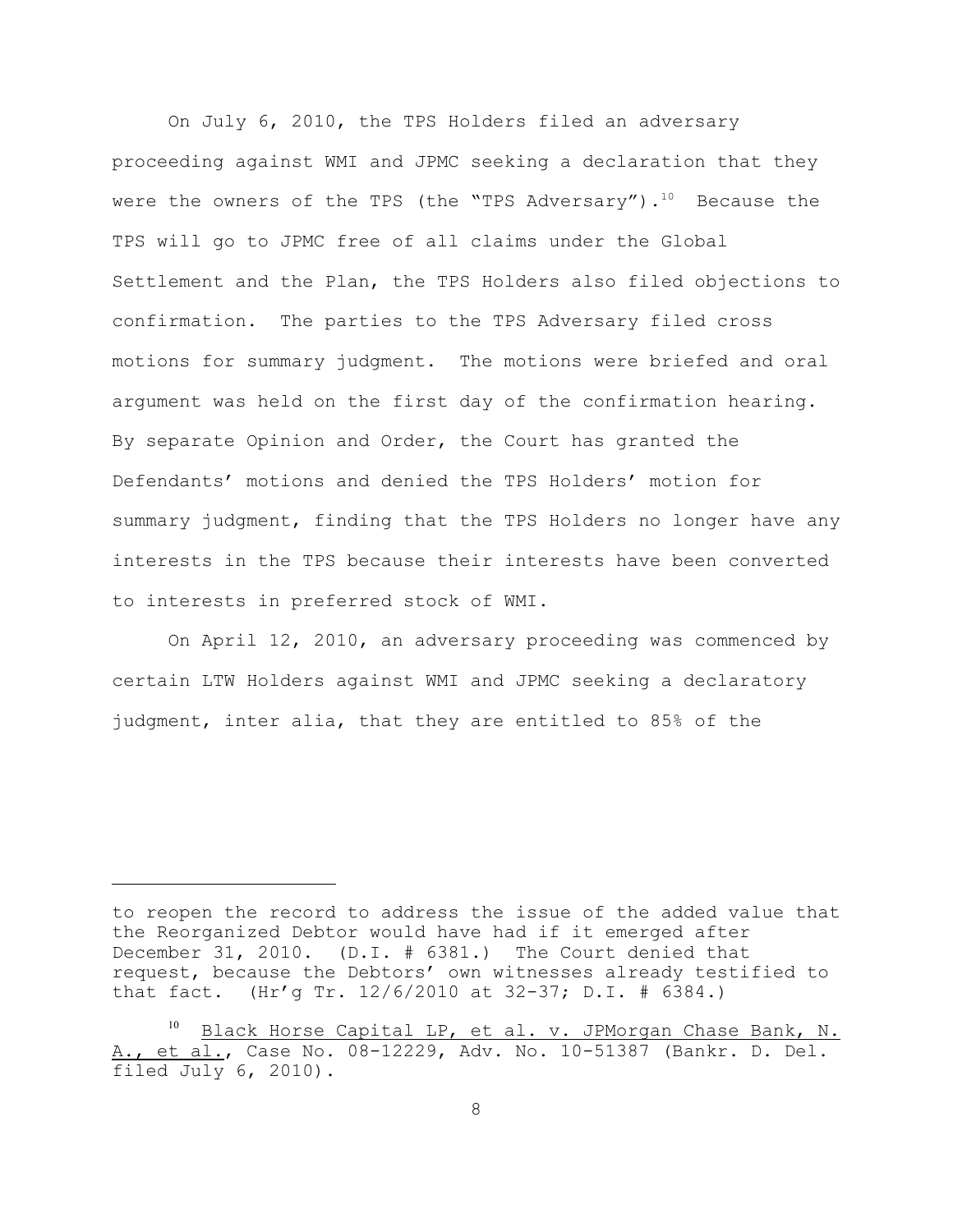proceeds of the Anchor Litigation<sup>11</sup> (the "LTW Adversary").<sup>12</sup> The complaint was subsequently amended to be a class action on behalf of all LTW Holders. Because the Anchor Litigation proceeds will go to JPMC free of all claims under the Global Settlement and the Plan, the LTW Holders also filed objections to confirmation. On October 29, 2010, WMI filed a motion for summary judgment in the LTW Adversary. The motion was briefed and oral argument was held on the first day of the confirmation hearing. By separate Opinion and Order, the Court has denied WMI's motion for summary judgment in the LTW Adversary, finding that there are genuine issues of material fact in dispute.

On January 11, 2010, the UST appointed the Official Committee of Equity Security Holders (the "Equity Committee"). On April 26, 2010, the Equity Committee filed a Motion for the Appointment of an Examiner Pursuant to Section 1104(c) of the Bankruptcy Code (the "Initial Examiner Motion"). (D.I. # 3579.) The Court denied the Initial Examiner Motion on May 5, 2010, finding that there was no appropriate scope for an examiner to conduct an investigation given that issues pertinent to, and even beyond the scope of, the chapter 11 cases had been "investigated

<sup>&</sup>lt;sup>11</sup> The Anchor Litigation is described in Part A(2)(a)(viii), infra.

Broadbill Investment Corp. et al. v. Washington Mutual, Inc., Case No. 08-12229, Adv. No. 10-50911 (Bankr. D. Del. filed April 12, 2010).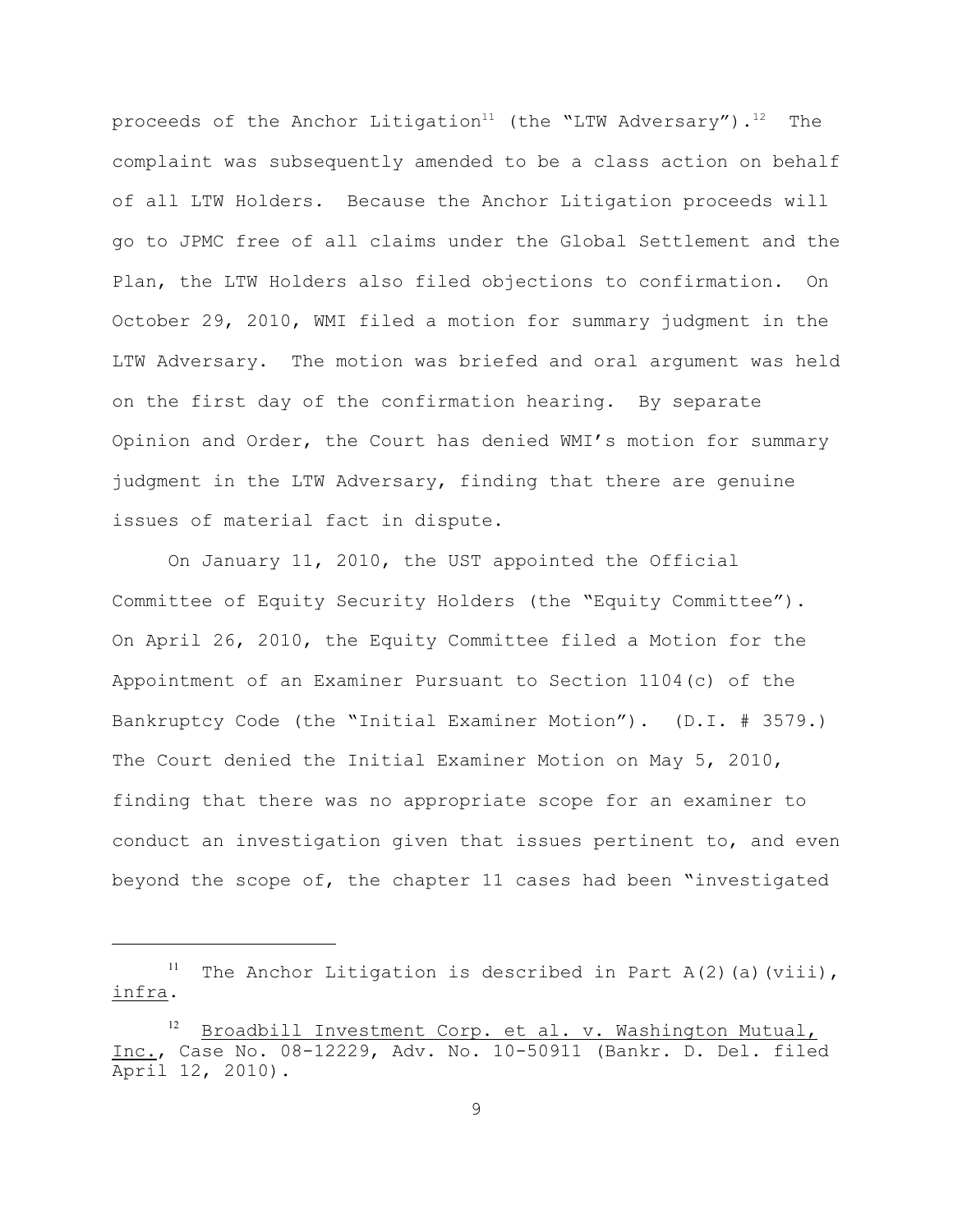to death." (D.I. # 3663; Hr'g Tr. 5/5/2010 at 98.) The Court specifically premised its ruling on the fact that the Debtors and Creditors' Committee had done an investigation of the various claims being settled by the Global Settlement and that the results of that investigation would be shared with the Equity Committee. (Hr'g Tr. 5/4/2010 at 97-101.)

While certain information was shared with the Equity Committee, the Debtors and Creditors' Committee refused to provide it with their work product. As a result, the Equity Committee and the UST renewed their requests for appointment of an Examiner.  $(D,I. # # 4644 & 4728.)$  The UST arqued that "the cost benefit analysis favors the appointment of an examiner in the short term as opposed to miring the process immediately [in] what seems to be [protracted] litigation between the parties over a host of issues. And in fact the cooling down period . . . may, in turn, allow the parties to  $\ldots$  . hopefully, potentially, resolve some points." (Hr'g Tr. 6/3/2010 at 86.)

On July 22, 2010, the Court granted the renewed motion for appointment of an examiner. (D.I. # 5120.) On July 28, 2010, the Court approved the UST's selection of Joshua Hochberg as Examiner to conduct an investigation into the merits of the various claims of the estate, JPMC, and the FDIC which were being resolved by the Global Settlement, as well as additional claims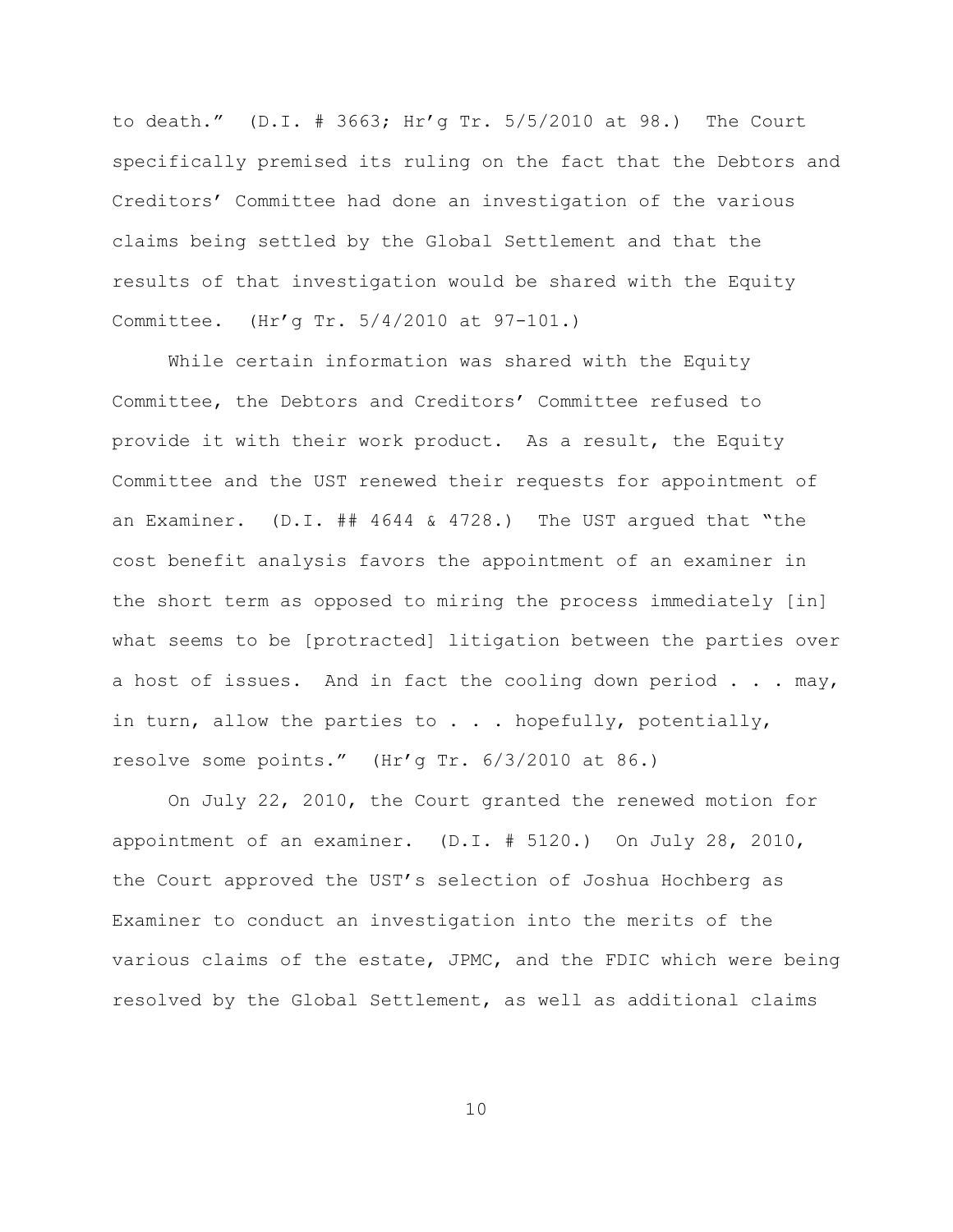the estate might have. (D.I. # 5162.) The Examiner filed his final report on November 1, 2010.<sup>13</sup> (D.I. # 5735.)

The hearing to consider confirmation of the Plan was scheduled for December 1, 2010. Because resolution of issues raised in the LTW and TPS Adversaries could affect the confirmability of the Plan, the Court held oral argument on the summary judgment motions filed in those adversaries first. Testimony and argument on the confirmation issues was presented on December 2, 3, 6, and 7, 2010. At the conclusion of the hearing, the Court took the matter under advisement. It is ripe for decision.

## II. JURISDICTION

The Court has subject matter jurisdiction over approval of the Global Settlement and confirmation of the Debtors' Plan pursuant to 28 U.S.C. §§ 157 & 1334. These matters are core pursuant to 28 U.S.C.  $\frac{157(b)}{2}$  (A), (B), (C), (K), (L), (M), (N), & (O).

#### III. DISCUSSION

#### A. Reasonableness of the Global Settlement

 $13$  At the confirmation hearing, the Plan Objectors filed motions in limine to preclude the use of the Examiner's report by the Plan Supporters, arguing that it was hearsay. (D.I. # 6148.) Because the ultimate decision on the reasonableness of the Global Settlement resides with the Court, the motions in limine were granted. (Hr'g Tr. 12/2/2010 at 37-38.)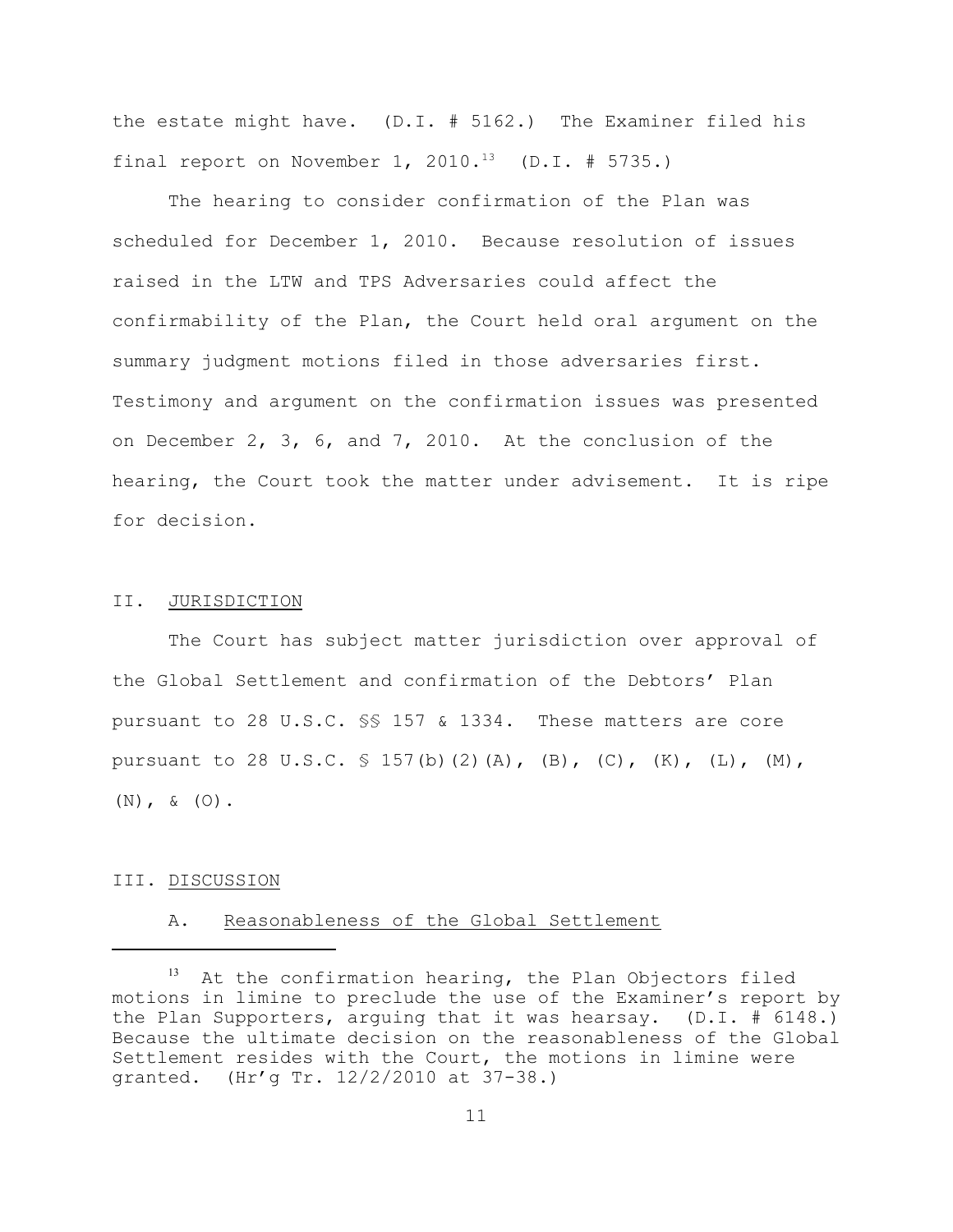The Plan Supporters acknowledge that the Global Settlement is the foundation of the Debtors' Plan. They contend that the Global Settlement provides value to the estates of approximately \$6.1 to \$6.8 billion in readily available funds. Together with the approximately \$900 million in cash that the Debtors currently have, the Plan Supporters argue that there will be approximately \$7.5 billion available for distribution to creditors and interest holders upon confirmation of the Plan. In addition, under the Plan, WMMRC, an insurance company subsidiary of WMI that is currently in run-off (the "Reorganized Debtor"), is expected to provide additional value to stakeholders from cash flow and the possible use of net operating loss carry-forwards (the "NOLs"). With the release under the Global Settlement of substantial claims filed by JPMC and the FDIC (which the Debtors contend are approximately \$27 billion each), the Plan Supporters believe that the Plan should result in payment in cash in full (plus postpetition interest) of all creditors' claims except the lowest class of creditors, which are expected to receive approximately 74% of their claims plus the right to participate in an offering of stock in the Reorganized Debtor.<sup>14</sup> (Ex. D-5C.) The Plan Supporters contend that the Global Settlement must be considered

Other creditors are also given the right to take stock in the Reorganized Debtor in lieu of cash for their claims. (Ex. D-5 at 19.)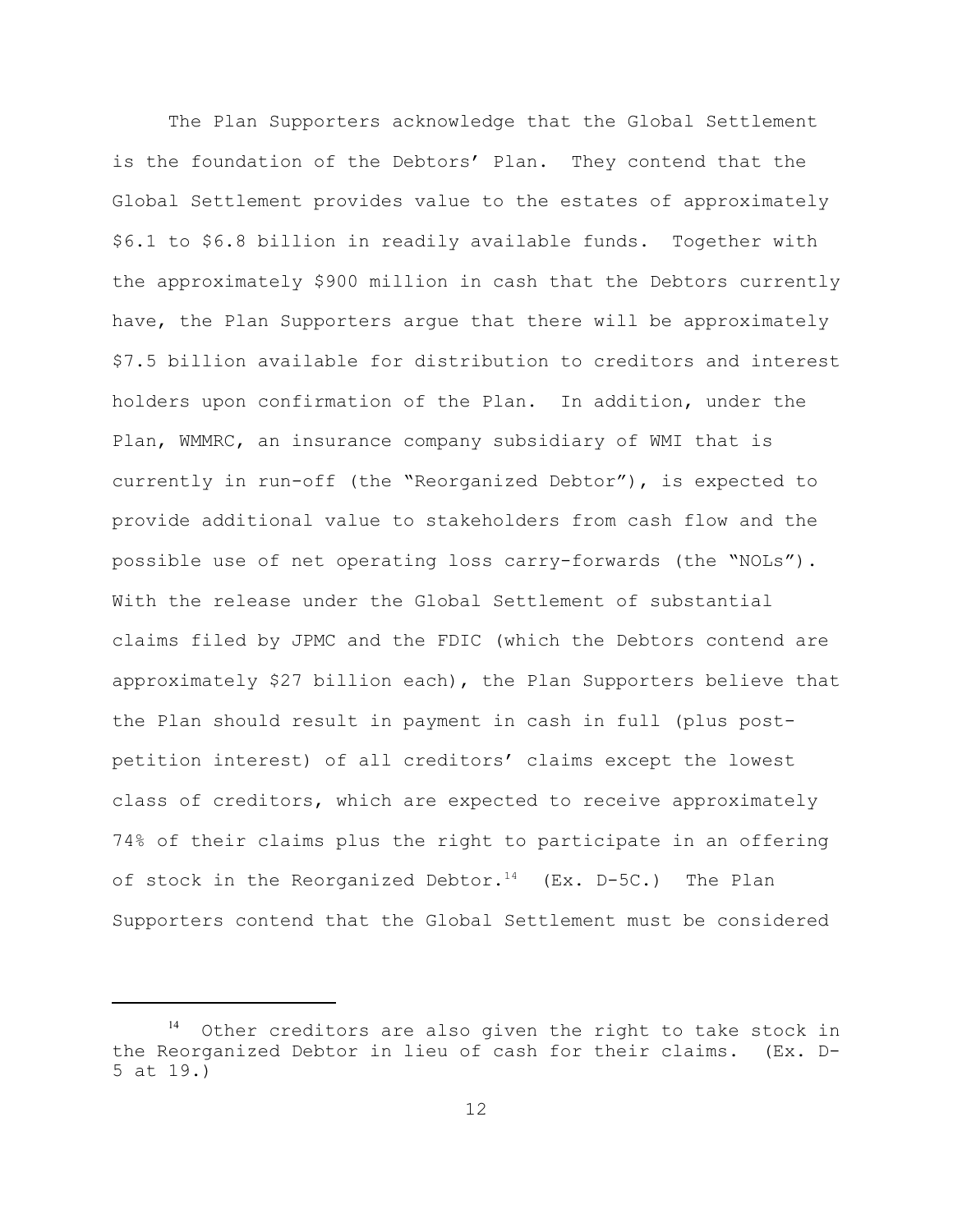as a whole because the elimination of one part of the settlement will cause it all to collapse.

The Plan Objectors argue that the Global Settlement is unreasonable because it releases substantial claims of the estate for no value. They contend that the Global Settlement was reached before the Debtors even conducted an investigation into the merits of those claims. They note that the Debtors agreed to settle only for sufficient funds to pay creditors, ignoring their fiduciary duty to shareholders. This was exacerbated, the Plan Objectors contend, by the fact that lead counsel and the chief restructuring officer for the Debtors had a conflict of interest because of their firms' representation of JPMC in other matters. See, e.g., In re Project Orange Assocs., LLC, 431 B.R. 363, 374- 75 (Bankr. S.D.N.Y. 2010) (denying retention application of debtor's lead counsel where counsel represented a major creditor in unrelated matters and despite conflicts waiver, was precluded from suing it and finding that retention of conflicts counsel was insufficient).

## 1. Conflict of Interest

The Court takes seriously any allegation that professionals involved in cases before it are conflicted or have acted unethically. See, e.g., In re Universal Bldg. Prods., 2010 WL 4642046 (Bankr. D. Del. Nov. 4, 2010) (disqualifying counsel for creditors' committee because of improper solicitation); In re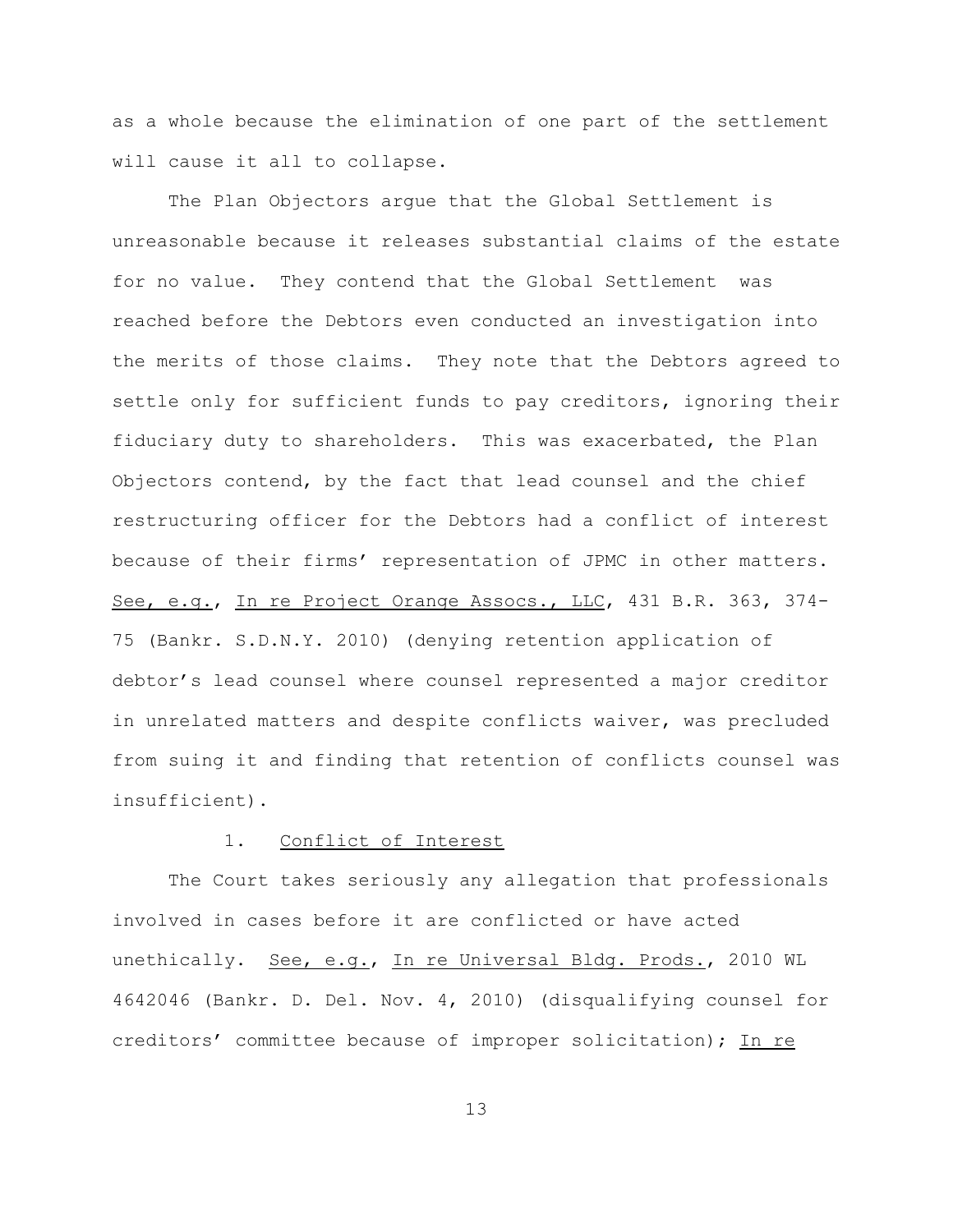eToys, Inc., 331 B.R. 176, 194 (Bankr. D. Del. 2005) (disallowing fees of counsel for debtors and committee because they had undisclosed conflicts of interest). Further, a conflict of interest may result in a finding that a plan of reorganization has not been proposed in good faith. See, e.g., In re Coram Healthcare Corp., 271 B.R. 228, 234-40 (Bankr. D. Del. 2001) (denying confirmation because a conflict of interest arising from the relationship between the Debtor's chief executive officer and largest creditor tainted the entire reorganization effort). Thus, this issue must be addressed at the outset.

The Plan Objectors argued at the confirmation hearing that because the Debtors' principal negotiators of the Global Settlement represented JPMC in other matters, they were reluctant to push for the best possible deal for the estate. The Debtors and their representatives vigorously deny this and contend that the allegations are a "sideshow" to divert attention from the real issues in the case.

The Plan Objectors presented no evidence to support their contentions, however, and the record in this case refutes the suggestion that the Debtors' professionals acted in any manner other than in the best interests of the estate. In their original retention applications, counsel for the Debtors did disclose that their firm represented JPMC in unrelated matters. (Ex. D-20.) In addition, at the hearing to consider counsel's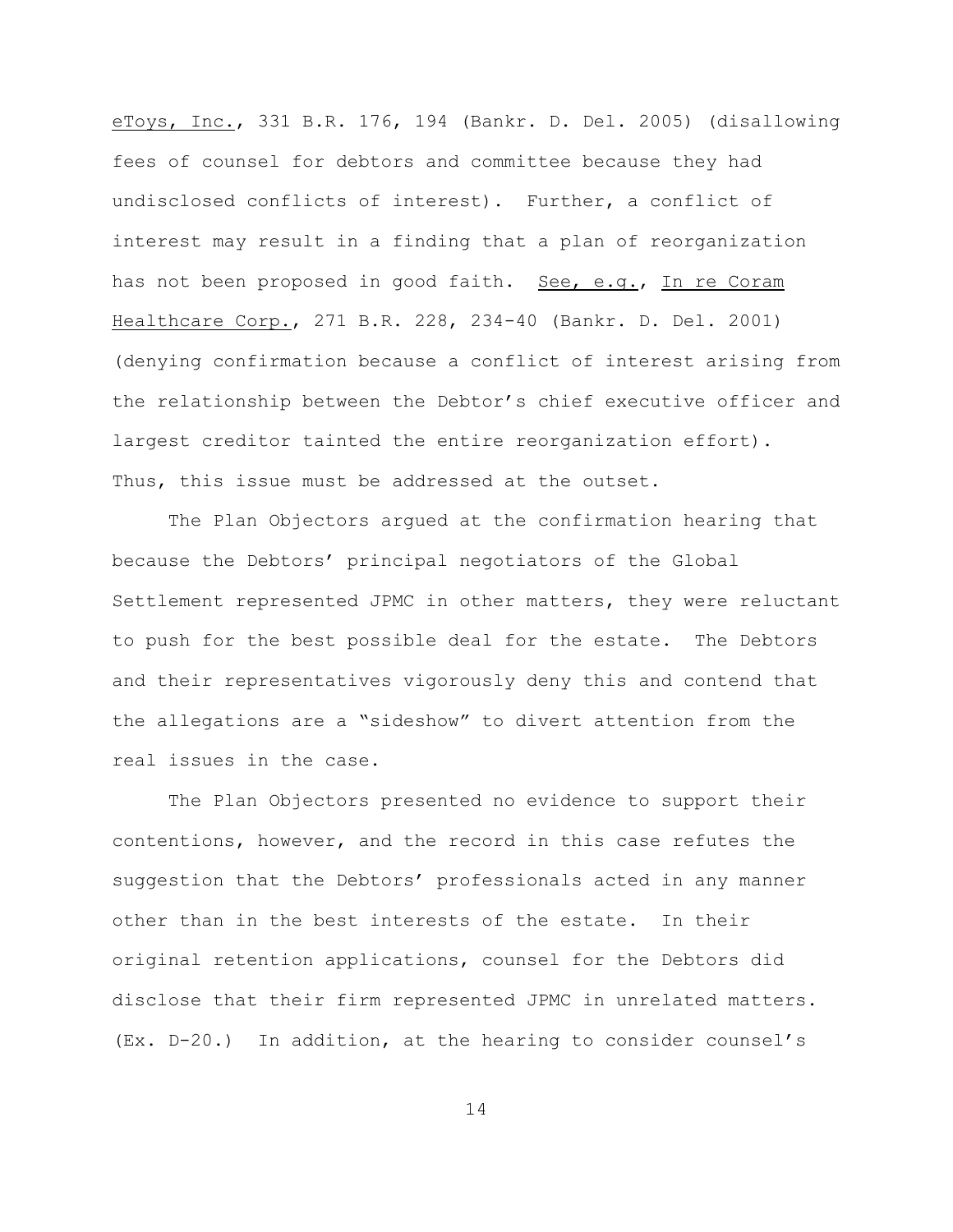retention held on October 30, 2008, the parties advised that the issue had been raised by the UST and counsel clarified that it was able to sue JPMC with respect to the Deposit Accounts but not for any lender liability or avoidance action. (Hr'g Tr. 10/30/2008 at 15-16.) As a result, the Court approved the retention but directed that in the event the Debtors determined that additional claims existed against JPMC, they should promptly advise the UST and the Committee so that the issue could be addressed. (Ex. D-21.) Subsequently, an application was filed by the Debtors to hire conflicts counsel to pursue the other claims the estate had against JPMC. (Ex. D-26.)

As noted above the Debtors did sue JPMC shortly after the case was commenced for turnover of the \$4 billion in Deposit Accounts held at JPMC and vigorously defended the JPMC Adversary. All of the litigation between the parties was contentious and hard-fought, even efforts by the Debtors to obtain discovery from JPMC. During the course of that litigation, the Court personally observed the actions of the Debtors' professionals and finds no evidence that they failed to represent adequately the interests of the estate. The Plan Objectors presented no evidence to the contrary other than the insinuation that because there was a potential conflict, there must have been undue influence exerted by JPMC on the Debtors' professionals.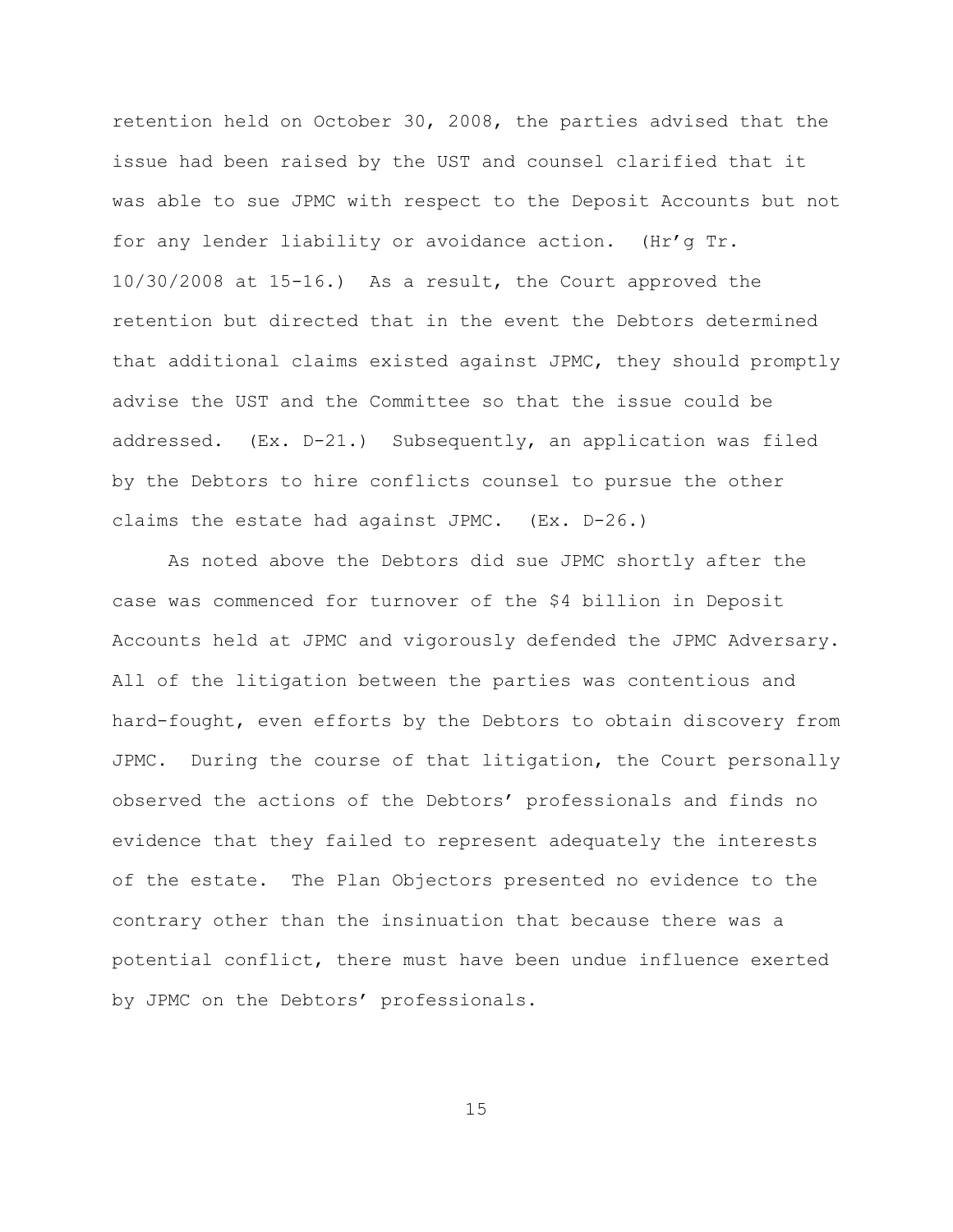This case is clearly distinguishable from the Coram case where direct evidence of an actual conflict was presented (that the Debtor's CEO was being paid \$1 million a year as a "consultant" by one of the largest creditors while serving as an officer of the Debtor). 271 B.R. at 231. This case is also distinguishable from the Project Orange case. In that case the conflicts waiver severely limited counsel's ability to bring suit against the creditor or even to threaten suit. 431 B.R. at 375. In contrast, in this case Debtor's counsel was permitted to sue JPMC over the Deposit Accounts. Further, the Project Orange Court acknowledged that in most cases the use of conflicts counsel solves the problem. Id. Therefore, the Court rejects the Plan Objectors' argument that the potential conflict taints the Global Settlement or makes it unapprovable.

#### 2. Standard of review

Compromises are generally favored in bankruptcy. See, e.g., Myers v. Martin (In re Martin), 91 F.3d 389, 393 (3d Cir. 1996) (finding that compromises help expedite case administration and minimize litigation). The approval of a settlement under Rule 9019 of the Federal Rules of Bankruptcy Procedure is committed to the discretion of the bankruptcy court. Key3Media Group, Inc. v. Pulver.com Inc. (In re Key3Media Group Inc.), 336 B.R. 87, 92 (Bankr. D. Del. 2005) (finding that pursuant to Bankruptcy Rule 9019(a), approving a settlement is within the sound discretion of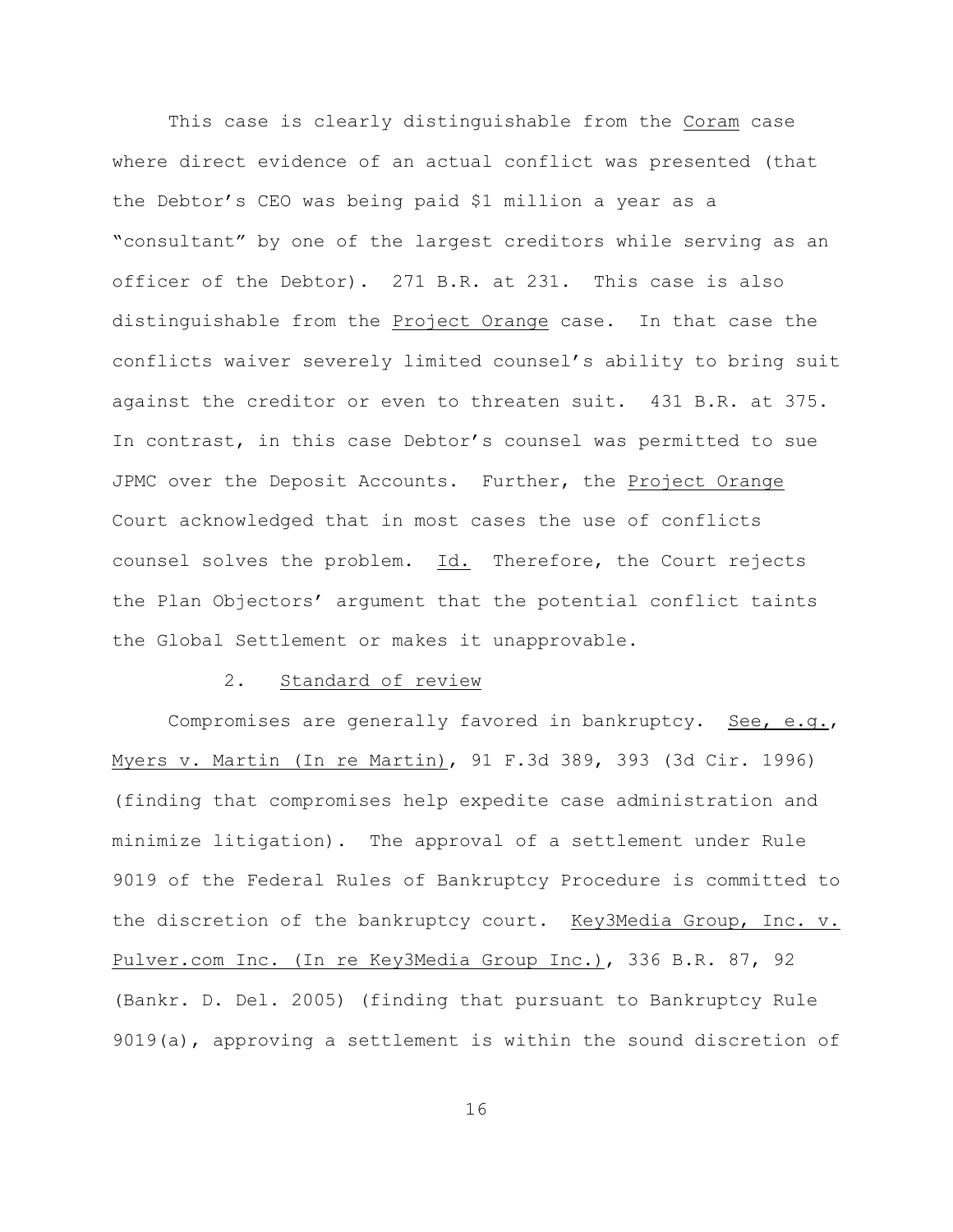the bankruptcy court). In making its evaluation, the court must determine whether "the compromise is fair, reasonable, and in the best interest of the estate." In re Louise's Inc., 211 B.R. 798, 801 (D. Del. 1997) (explaining the factors the court should take into consideration when deciding whether to approve a compromise under Rule 9019(a)). The court does not have to be convinced that the settlement is the best possible compromise, but only that the settlement falls within a reasonable range of litigation possibilities. In re Coram Healthcare Corp., 315 B.R. 321, 330 (Bankr. D. Del. 2004) (finding that the proper test to apply in the determination of whether to approve a proposed compromise is if the compromise falls "within the reasonable range of litigation possibilities"). Therefore, the settlement need only be above "the lowest point in the range of reasonableness." Id. (citing Official Unsecured Creditors' Comm. of Pa. Truck Lines. Inc. v. Pa. Truck Lines, Inc. (In re Pa. Truck Lines, Inc.), 150 B.R. 595, 598 (E.D. Pa. 1992)).

The Plan Supporters bear the burden of persuading the Court that the Global Settlement falls within the range of reasonableness. Key3Media Group, 336 B.R. at 93 ("While a court generally gives deference to the Debtors' business judgment in deciding whether to settle a matter, the Debtors have the burden of persuading the bankruptcy court that the compromise is fair and equitable and should be approved."). In addition, the Plan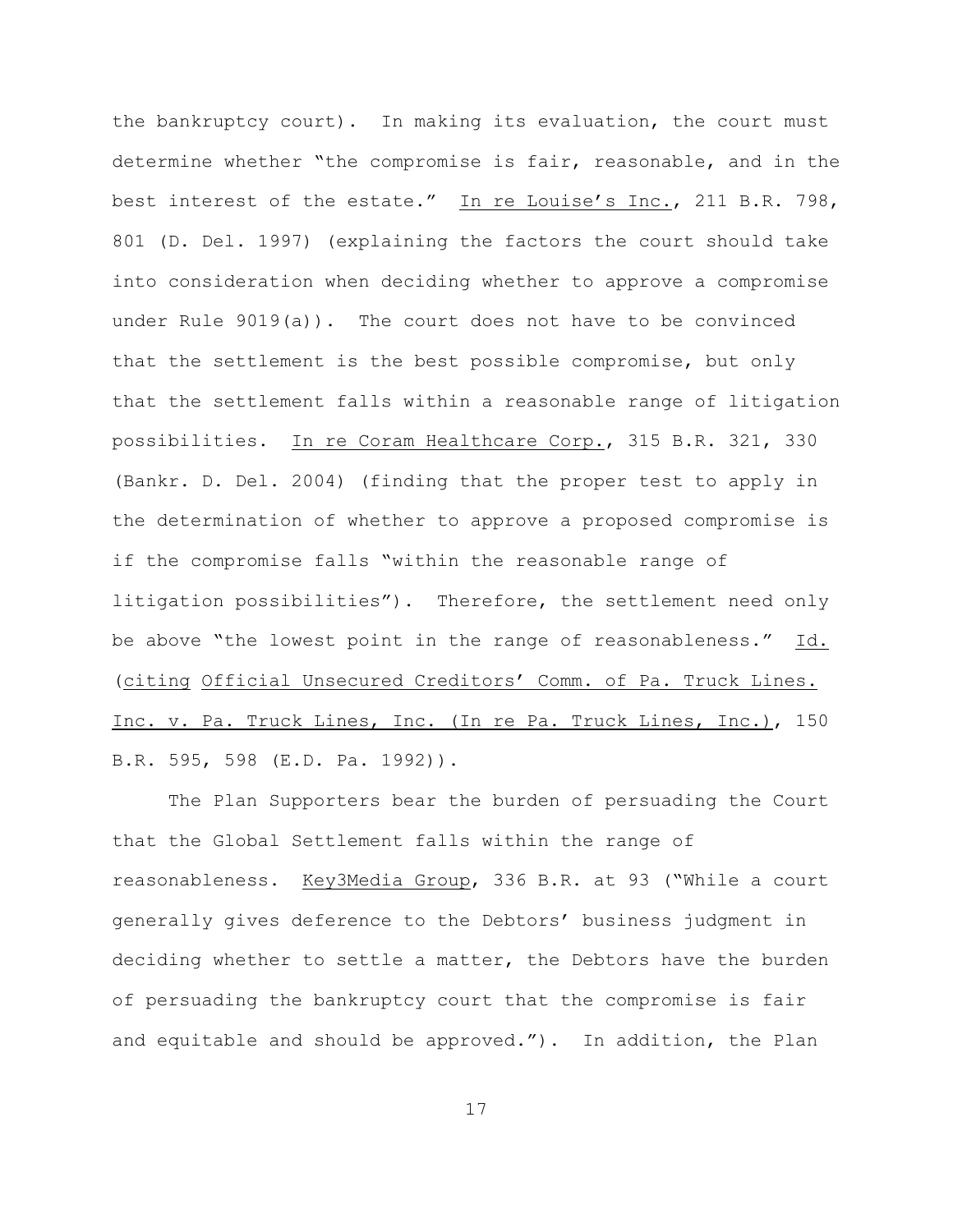Supporters bear the burden of proving that the Plan complies with all of the requirements of the Bankruptcy Code for confirmation. See, e.g., In re Adelphia Commc'ns Corp., 368 B.R. 140, 252 (Bankr. S.D.N.Y. 2007) (finding that the plan proponent has the burden of proof in establishing by a preponderance of evidence that its plan meets the best interest of creditors test).

The Plan Objectors argue that in considering whether the Global Settlement is reasonable, the Court must determine whether it is fair to them. "Under the 'fair and equitable' standard, [the court looks] to the fairness of the settlement to the other parties, i.e., the parties who did not settle." Will v. Northwestern Univ. (In re Nutraquest, Inc.), 434 F.3d 639, 645 (3d Cir. 2006). Because the Plan Objectors contend that they are not getting a fair recovery under the Global Settlement, they argue that the Global Settlement is not reasonable.

When determining the best interests of the estate, the Court must balance the value to the estate of accepting the settlement against the claims that are being compromised. Martin, 91 F.3d at 393. See also Nutraquest, 434 F.3d at 644-45 (tracing the history, and reaffirming the applicability, of the Martin test in considering the compromise of claims by and against the estate). In striking this balance, the Court should consider: (1) the probability of success in litigation; (2) the likely difficulties in collection; (3) the complexity, expense, and delay of the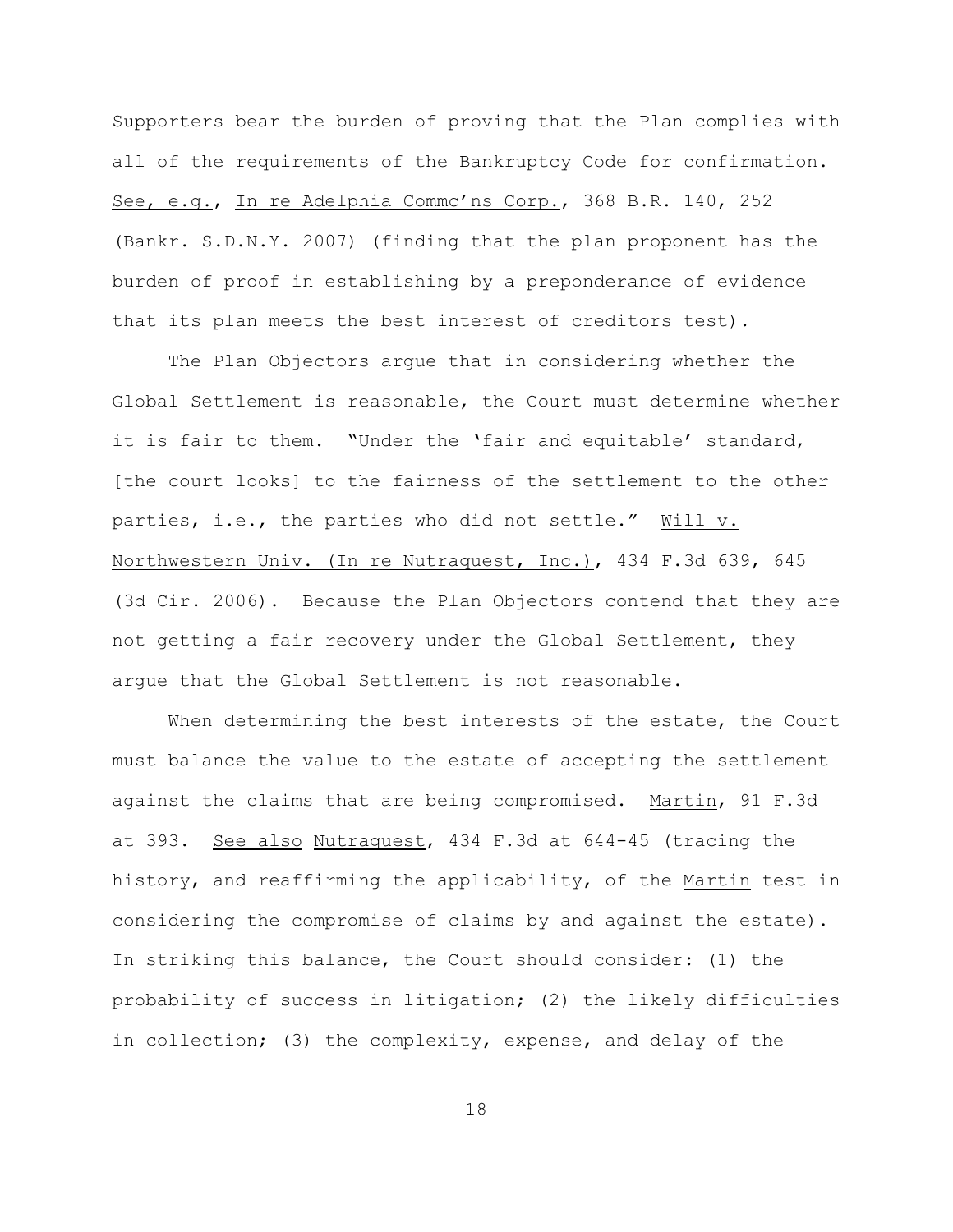litigation involved; and (4) the paramount interest of the creditors. Protective Comm. for Indep. Stockholders of TMT Trailer Ferry, Inc. v. Anderson, 390 U.S. 414, 424 (1968) (finding that a bankruptcy judge should form an educated estimate of the "complexity, expense, and likely duration of such litigation, the possible difficulties of collecting on any judgment which might be obtained, and all other factors relevant to the full and fair assessment of the wisdom of the proposed compromise"); In re RFE Indus., Inc., 283 F.3d 159, 165 (3d Cir. 2002) (finding that the bankruptcy court should examine four factors in deciding whether to approve a settlement: the probability of success of litigation, the likely difficulties in collection, the complexity of the litigation involved, and the interest of the creditors); Martin, 91 F.3d at 393 (same).<sup>15</sup>

## a. Probability of success

The Plan Supporters argue that the Court must take a "holistic" approach to the Global Settlement contending that the resolution of each claim is dependent on the resolution of all the claims. The Plan Objectors disagree, contending that the Court cannot determine whether the settlement as a whole is reasonable without evaluating the merits of each claim.

One of the individual shareholders, Mr. Schnabel, contends that the Debtors are abandoning property which has value in violation of section 554. The Court rejects this argument as the Debtors are not abandoning property but are instead settling claims they have against JPMC and the FDIC.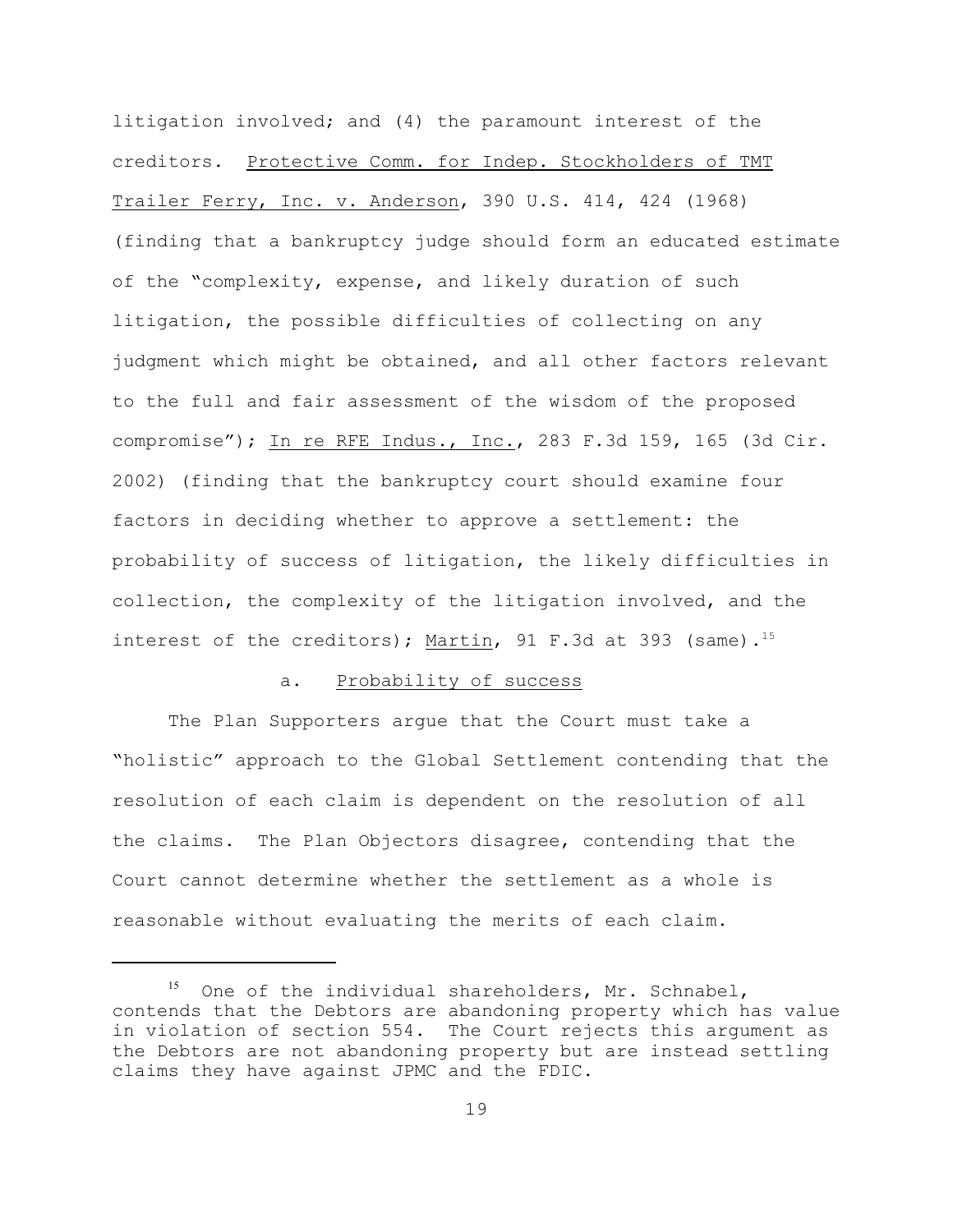The Court agrees with the Plan Objectors: each part of the settlement must be evaluated to determine whether the settlement as a whole is reasonable. This is not to say, however, that this is a mere math exercise comparing the sum of the parts to the whole. Rather, the Court recognizes that there are benefits to be recognized by a global settlement of all litigation (eliminating costs of continued litigation and delay in distributions to creditors and shareholders) that may recommend a settlement that does not quite equal what would be a reasonable settlement of each part separately. Nonetheless, the Court must consider the reasonableness of the resolution in light of each of the separate claims being resolved or released in the Global Settlement.<sup>16</sup>

The Plan Objectors contend preliminarily that the Plan Supporters have failed to meet their burden of presenting objective evidence regarding the probability of success on the various claims. Both in discovery and at the hearing, the Debtors objected to any testimony being elicited from their

In conducting this analysis, however, the Court rejects the contention of Jeffrey S. Schultz, an LTW Holder, that the Court should conduct an auction of the Anchor Litigation because it will realize more value for the LTW Holders. The competing ownership interests in that asset are being resolved as a part of the Global Settlement, and there is no suggestion that it can be separated from that Settlement. Further, as noted below, the Court believes that the interests of the LTW Holders can be adequately protected by means of a cash reserve and, therefore, it is unnecessary to consider that asset separately.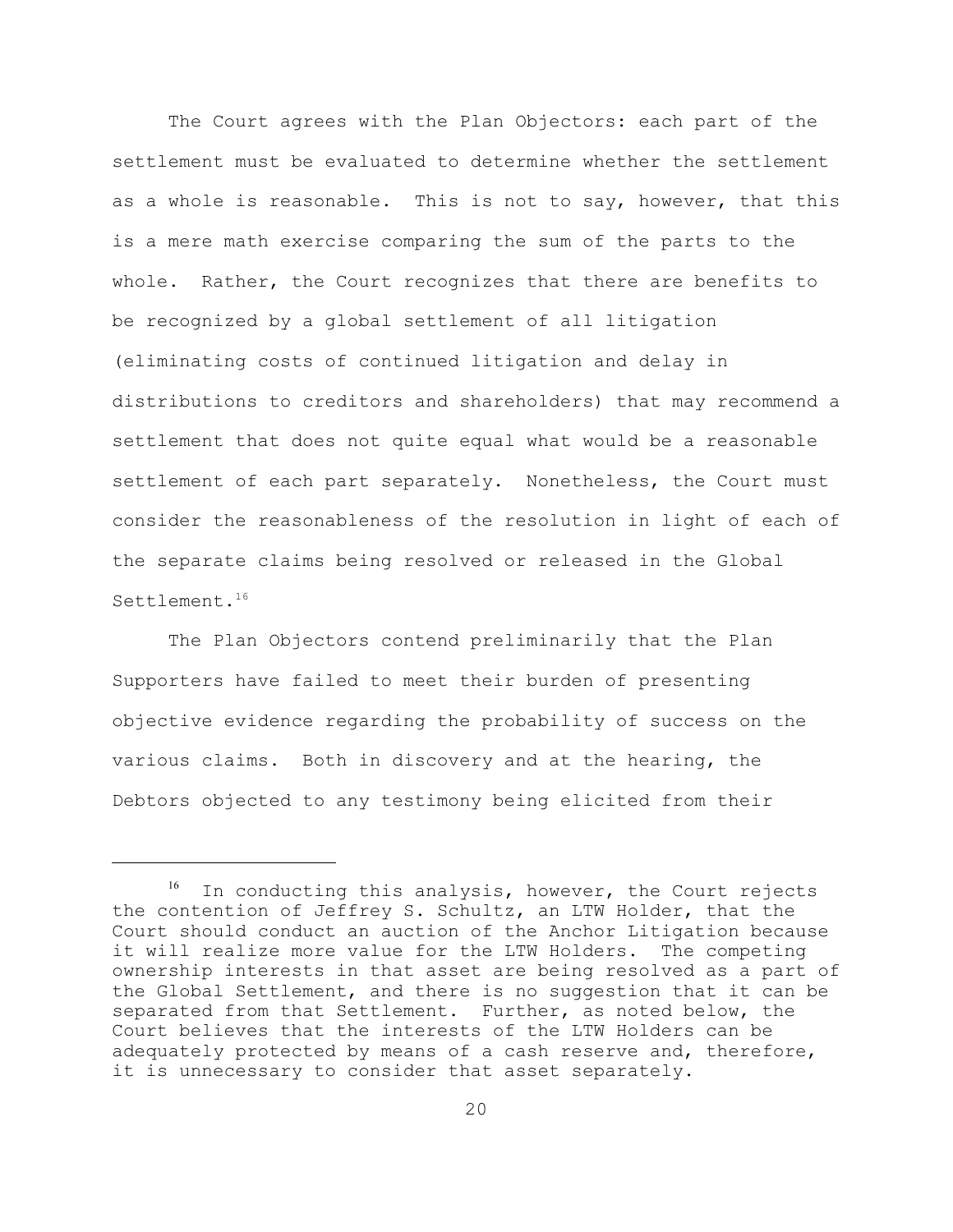witnesses regarding anything that counsel discussed with them. This essentially precluded any testimony regarding the likelihood of success on any of the Debtors' positions with respect to the disputed claims. Because of this, the Plan Objectors argue that the Plan Supporters have not met their burden of proof on this factor and the Global Settlement cannot be approved. See, e.g., In re Spansion Inc., No. 09-10690, 2009 WL 1531788, at \*7 (Bankr. D. Del. June 2, 2009) (finding the debtors provided "little information as to the specifics of the Actions to provide a basis for evaluating the strengths and weaknesses of the litigation.").

The Plan Supporters respond that they have presented objective evidence about the probability of success. Although the witnesses were not permitted to testify about any attorney/client communications (in order to preserve the privilege), the Plan Supporters argue that the witnesses did testify to the analysis that the witnesses themselves performed. This they contend, together with the pleadings filed by the parties in the litigation, is sufficient for the Court to determine the likelihood of whether the Debtors would have succeeded on their claims.

The Court agrees with the Plan Supporters. The Spansion case is distinguishable; in that case debtors' management stated that they did not rely on counsel at all in evaluating the merits of potential litigation, which the Court found incredible. Id.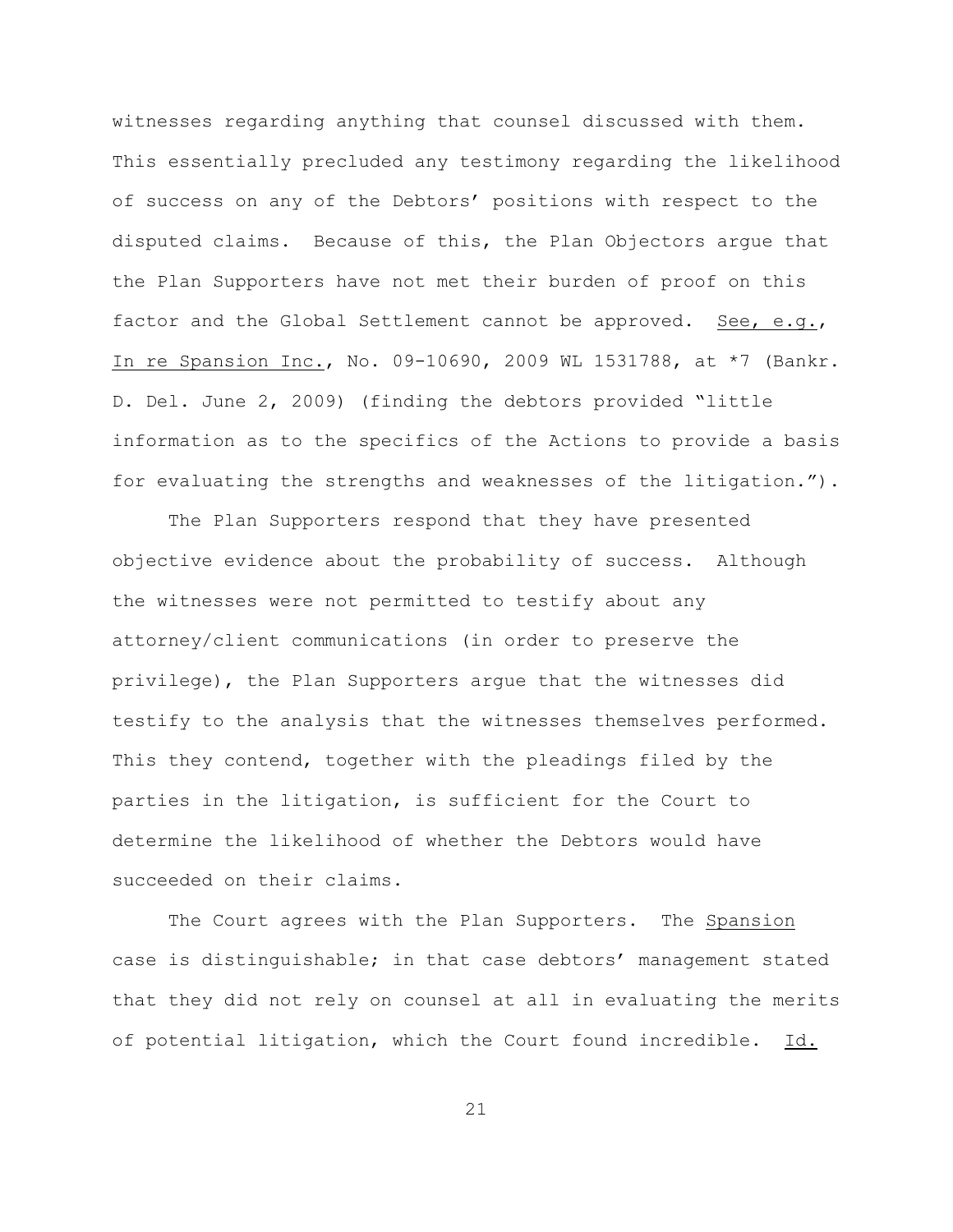at \*8 (finding it unlikely "that a reasonable evaluation of the merits of litigation of this nature and extent could have been made without taking into account advice of counsel."). Here, the Debtors' management admitted that they relied substantially on the advice of counsel. Unlike Spansion, the Court finds that a reasonable evaluation of the merits of the litigation was conducted by the Debtors.

It is not necessary for the Debtors to waive the attorney/client privilege by presenting testimony regarding what counsel felt was the likelihood they would win on the claims being settled. Although it may be helpful, it is also not necessary that the Plan Supporters present the testimony of a legal expert on the strengths and weaknesses of each side's position. It is sufficient to present the Court with the legal positions asserted by each side and the facts relevant to those issues. The Court itself can then evaluate the likelihood of the parties' prevailing in that litigation to determine whether the settlement is reasonable. Mere arguments of counsel or opinions of experts cannot substitute for that decision-making. Rather, the objective evidence that the Court should consider is the factual analysis (which was presented in this case by the Debtors' witnesses) and the legal positions of both sides (which are contained in the pleadings filed by them). The Court finds that sufficient evidence of this kind has been presented by the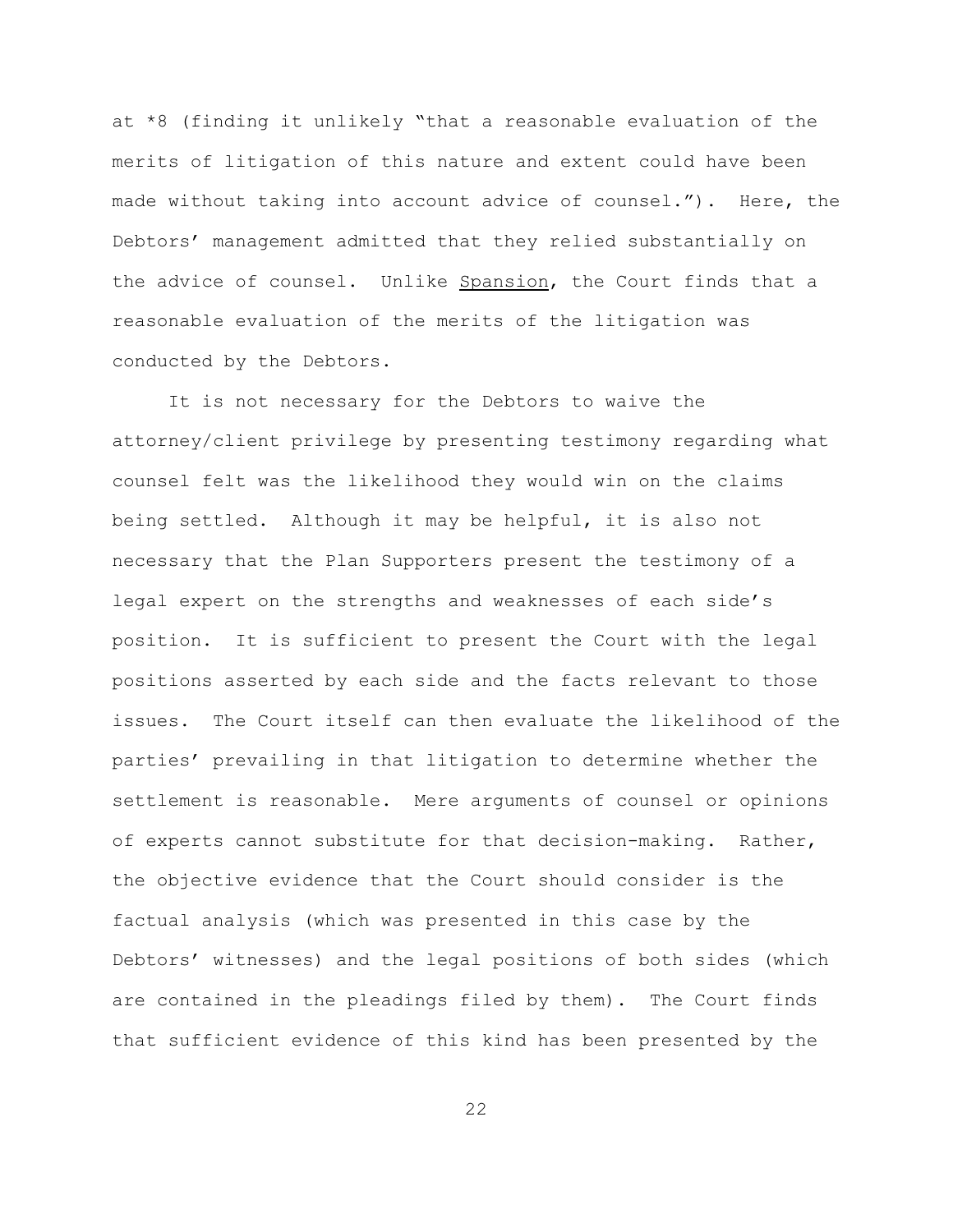Plan Supporters in this case to determine whether the Global Settlement is reasonable.

## i. Deposit Accounts

The dispute regarding ownership of the Deposit Accounts was raised in both the JPMC and the Turnover Adversaries. (Kosturos Decl. at ¶ 53.) Essentially, the issue was who owned the cash in WMB that was in bank accounts in the Debtors' name. The Debtors relied on well-settled case law in arguing that the Debtors' Deposit Accounts are property of the estate subject to turnover. See, e.g., In re Amdura Corp., 75 F.3d 1447, 1451 (10th Cir. 1996) ("We presume that deposits in a bank to the credit of a bankruptcy debtor belong to the entity in whose name the account is established."); In re Meadows, 396 B.R. 485, 490 (B.A.P. 6th Cir. 2008) (finding that funds in a debtor's checking account became property of the estate); In re Rocor Int'l, Inc., 352 B.R. 319, 328 (W.D. Okla. 2006) ("[T]he presumption is that 'deposits in a bank to the credit of a bankruptcy debtor belong to the entity in whose name the account is also established.'"); In re LandAmerica Fin. Group, Inc., 412 B.R. 800, 809 (Bankr. E.D. Va. 2009) ("In line with the broad definition of 'property of the estate,' money held in a bank account in the name of a debtor is presumed to be property of the bankruptcy estate"); In re Rock Rubber & Supply of CT, Inc., 345 B.R. 37, 40 (Bankr. D. Conn. 2006) (holding that debtor's deposit accounts were property of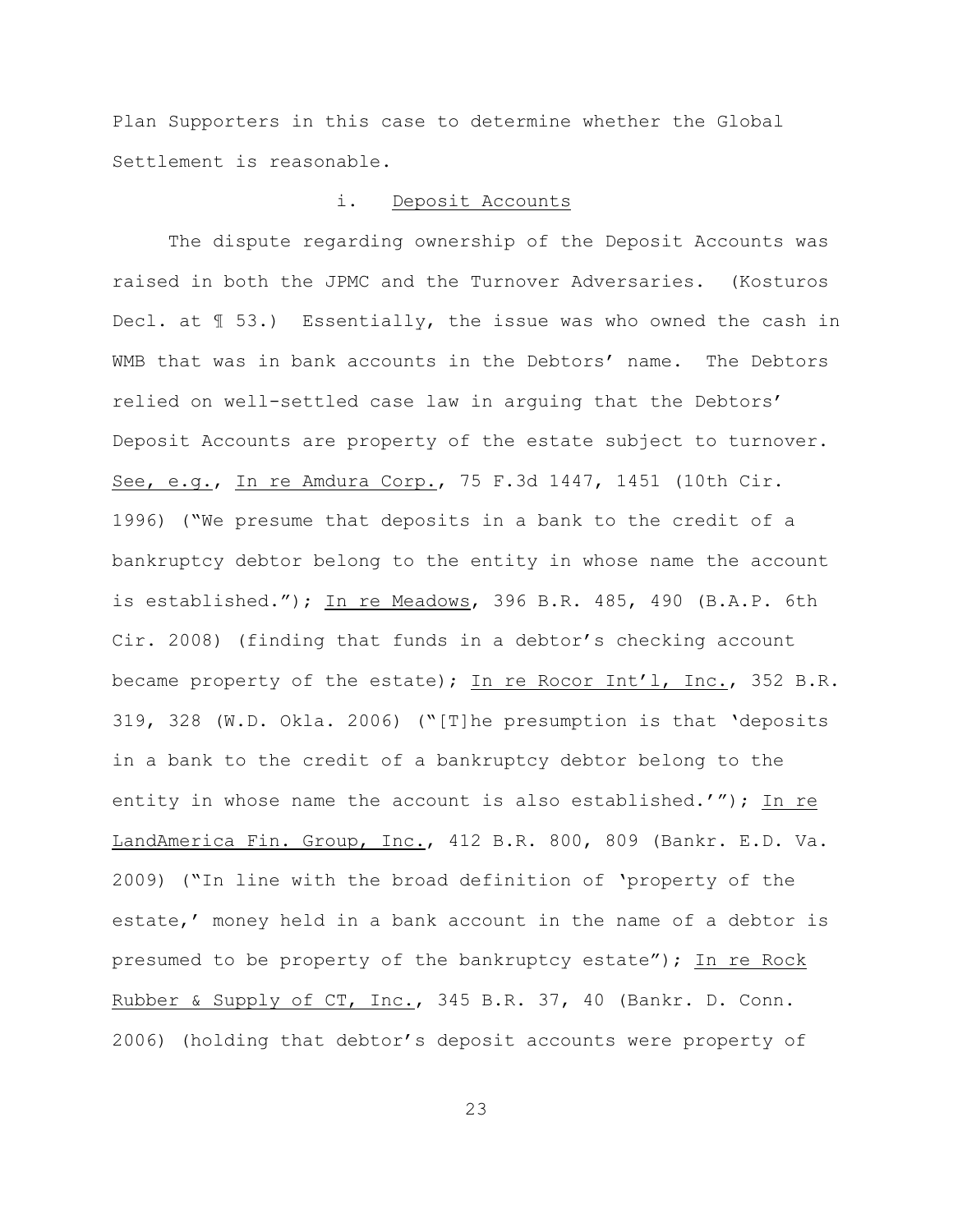the estate); In re Tarbuck, 318 B.R. 78, 81 (Bankr. W.D. Pa. 2004) (holding that money chapter 7 debtor had placed into depository account was property of the estate). See generally 11 U.S.C. § 541(a)(1) (property of the estate includes "all legal or equitable interests of the debtor in property as of the commencement of the case."); 4 Collier on Bankruptcy ¶ 541.09 (15th ed. 2009) ("deposits in the debtor's bank account become property of the estate under section  $541(a)(1)$ .").

 JPMC argued, however, that under the unique circumstances presented in this case the presumption that the funds in the Deposit Accounts are property of the Debtors' estate should not be applied. In fact, JPMC pointed to notations in the parties' books and records that suggested the Deposit Accounts were meant to be a capital contribution by WMI to WMB. (Kosturos Decl. at ¶ 53.) In support of its response to the Debtors' summary judgment motion, JPMC offered the declaration of an expert in bank accounting, who stated that there are inherent differences between a typical depositor opening an account at a third party bank and a bank holding company creating an account at its subsidiary. For example, the expert stated that a typical third party depositor would be required to present good funds, whereas the Debtors might have been able to create the Deposit Accounts without the delivery of money. In some instances, JPMC contended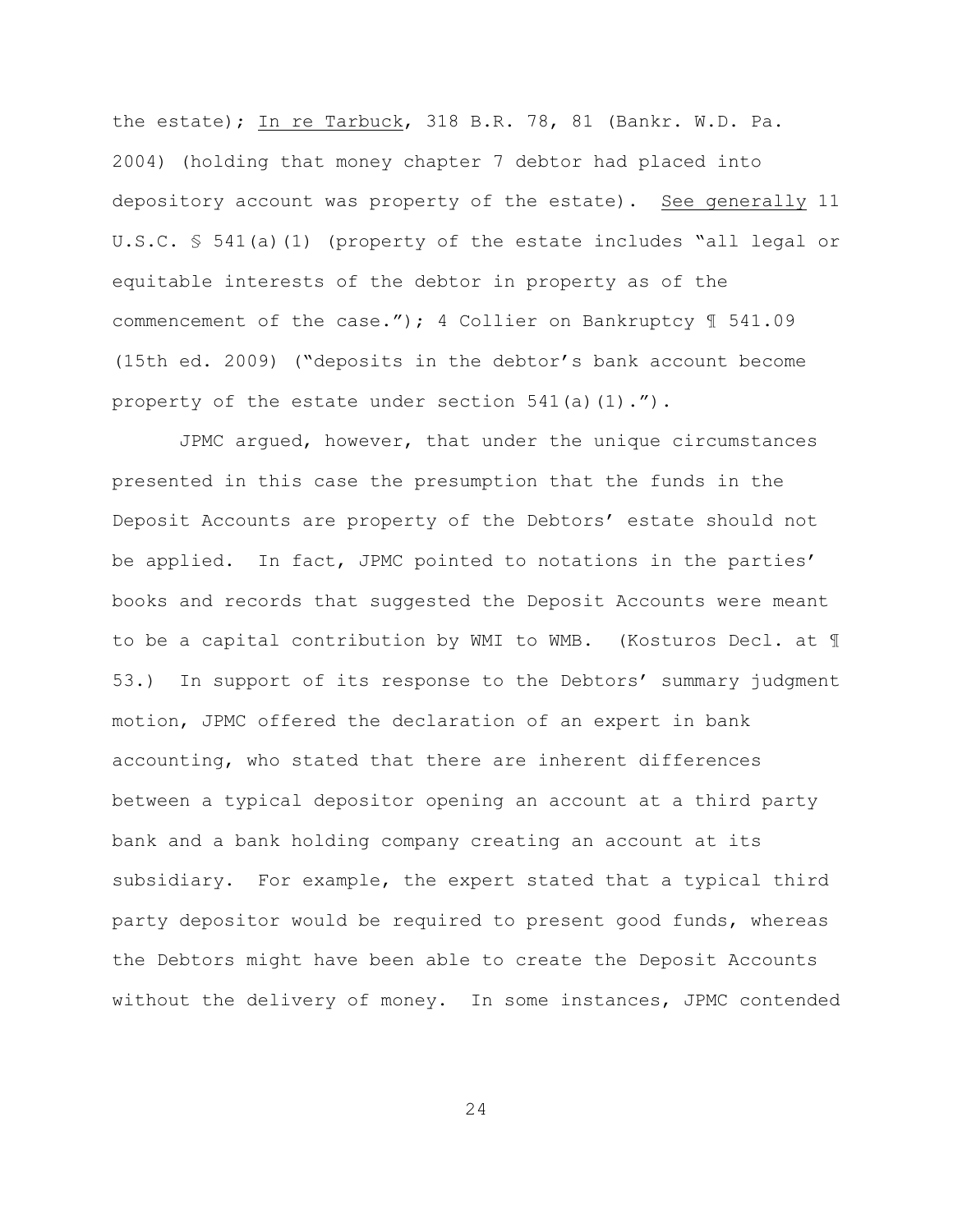that rather than transfer actual funds, the Debtors simply adjusted general ledger entries.<sup>17</sup>

The Debtors countered that the Deposit Accounts contain actual funds deposited by WMI when it sold WMI securities (\$2.2 billion) and received tax refunds (\$1.15 billion). In addition, they argued that WMI had exercised control over the accounts for more than four years, utilizing one of them as its primary checking account to service its outstanding debt, pay dividends, pay tax obligations, and pay a myriad of other operating expenses.

JPMC and the FDIC also contended that even if the Deposit Accounts are property of the estate, they have the right to set off against them any claims they have against the estate. (Id. at ¶ 57.) The Debtors responded that JPMC has no right of setoff. The Debtors note that all of JPMC's claims must be postpetition because under the P&A Agreement the FDIC retained all of WMB's claims that existed as of September 25, 2008. Therefore, the Debtors argued that JPMC could not satisfy the mutuality requirement for setoff. (Id. at ¶ 58.) See also 11 U.S.C. § 553(a).

 $17$  In addition, JPMC asserted that the transfer of \$3.674 billion of the deposits from WMB to WMB fsb was fraudulent. (Kosturos Decl. at ¶ 54.) The Debtors disputed this and argued that there was no harm to WMB by the transfer because it simultaneously eliminated a liability. (Id. at ¶ 56.)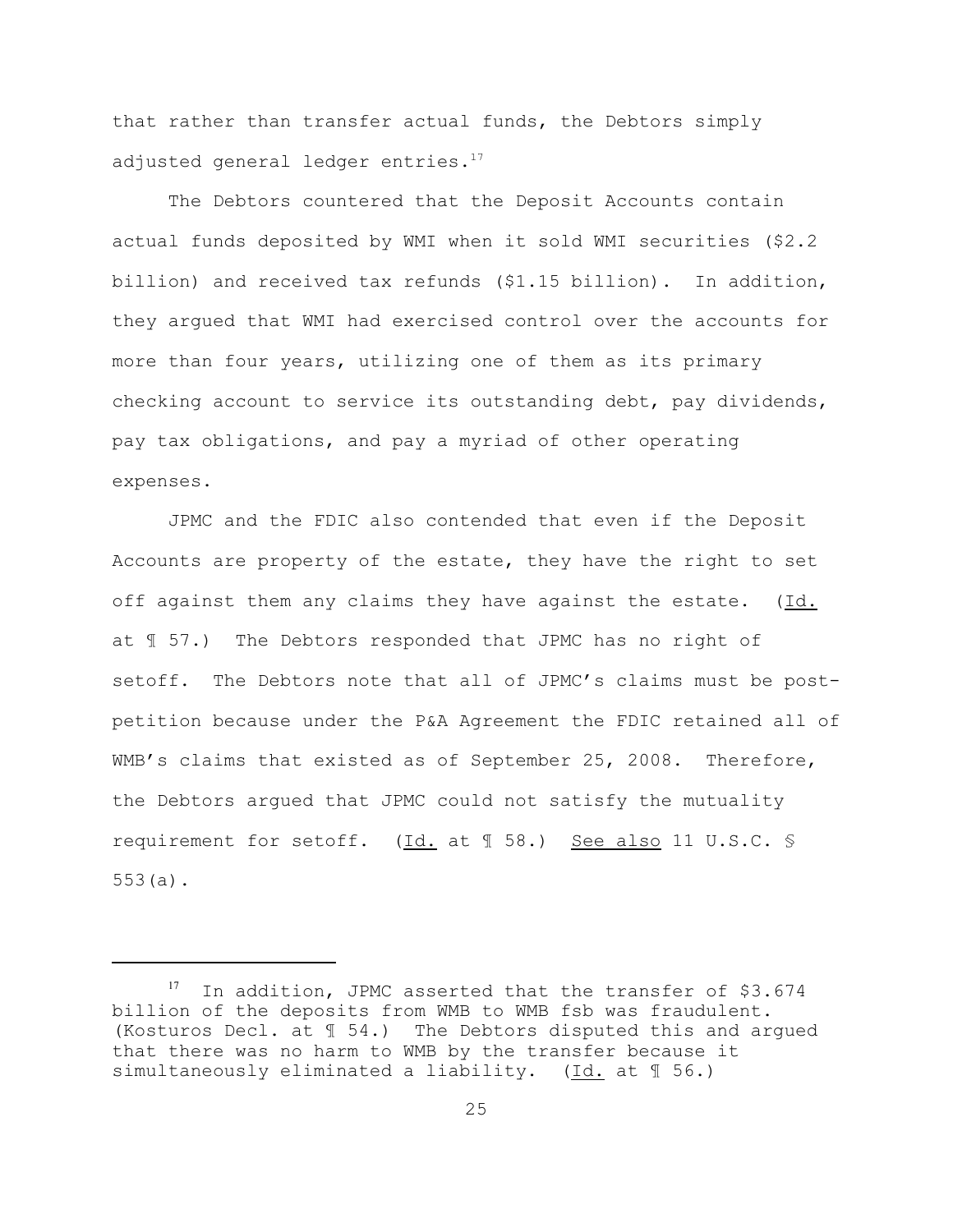JPMC asserted that it did acquire pre-petition claims that WMB had against WMI under the P&A Agreement. (Kosturos Decl. at ¶ 59.) Alternatively, to the extent that WMB's claims against WMI were not sold to JPMC, the FDIC Receiver and JPMC arqued that the FDIC has the right to claw back the Deposit Accounts under section 9.5 of the P&A Agreement. (Id. at ¶ 60.) The Debtors opposed the FDIC Receiver's motion for relief from the stay to permit the claw back, contending that any rights the FDIC acquired from the claw back of the Deposit Accounts would be equally ineligible for setoff as they would be deemed postpetition claims. (Id. at ¶ 61.)

Based on the pleadings filed in the Turnover Action, the Court finds that the Debtors had a strong likelihood of success on the merits of their claim to the Deposit Accounts, although the issues were hotly contested and the FDIC vowed to fight the issue to the Supreme Court. (Hr'g Tr. 12/7/2010 at 141.) Under the Global Settlement, the Debtors will receive the entire Deposit Accounts totaling almost \$4 billion. The Court concludes that the Debtors could not do any better than this if they had continued to litigate rather than settle this claim.

#### ii. Tax refunds

In the JPMC Adversary, WMI argued that it was entitled to all of the tax refunds (which total between \$5.5 and 5.8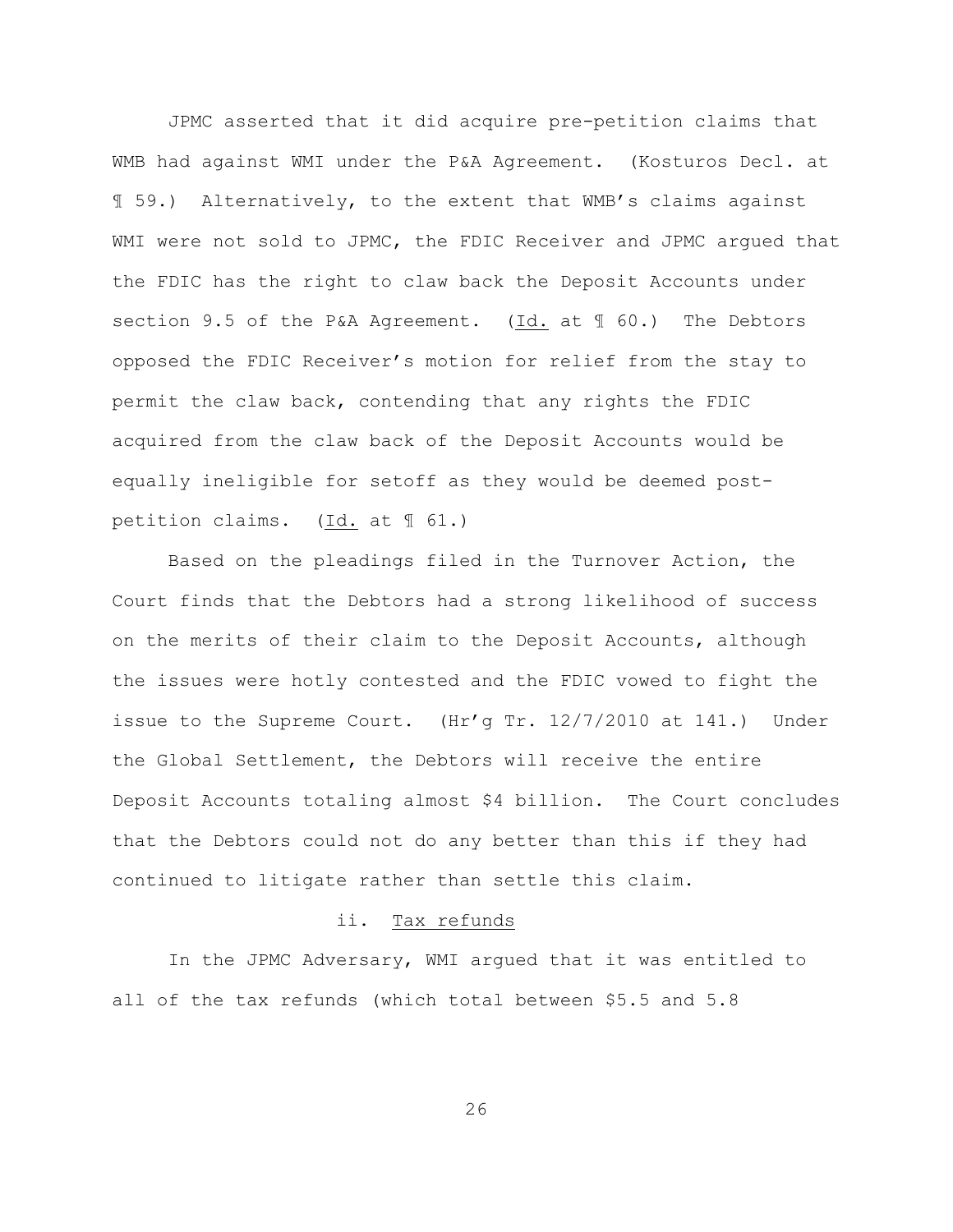billion)<sup>18</sup> because it had filed the consolidated federal  $tax$ return for itself and its subsidiaries which meant that the tax refunds would be paid to WMI by the respective taxing authorities.<sup>19</sup> The Debtors contended that at most JPMC and/or the FDIC Receiver have a claim against the estate under the Tax Sharing Agreement for any amounts attributable to WMB's losses. (Carreon Decl. at ¶¶ 11-12, 16.)

JPMC, the FDIC, and the WMB Senior Noteholders argued that they had legal or equitable claims to the tax refunds, because the refunds were based in large part on the losses suffered by WMB. (Id. at  $\mathbb{H}$  11, 13.) They argued that WMB was the legal owner of the tax refunds and that WMI had only acted as WMB's agent in filing the consolidated tax return. (Id. at ¶¶ 14-15.) See, e.g., Capital Bancshares, Inc. v. F.D.I.C., 957 F.2d 203, 210 (5th Cir. 1992) (holding that the parent could not convert the refund into its own property because "[t]he refund is the property of the [subsidiary] Bank, which could have generated the refund on its own had it filed with the IRS as a separate

In addition, WMI asserted that WMB owed it approximately \$350 million for taxes paid by WMI on behalf of WMB, pursuant to the Tax Sharing Agreement dated August 31, 1999. (Carreon Decl. at ¶ 12.)

The Tax Sharing Agreement provided that WMB would file the returns and pay the consolidated state and local taxes for the group. (Carreon Decl. at ¶ 7.) However, in practice, WMI filed returns for and paid the state and local taxes as it did the federal taxes. (Id.)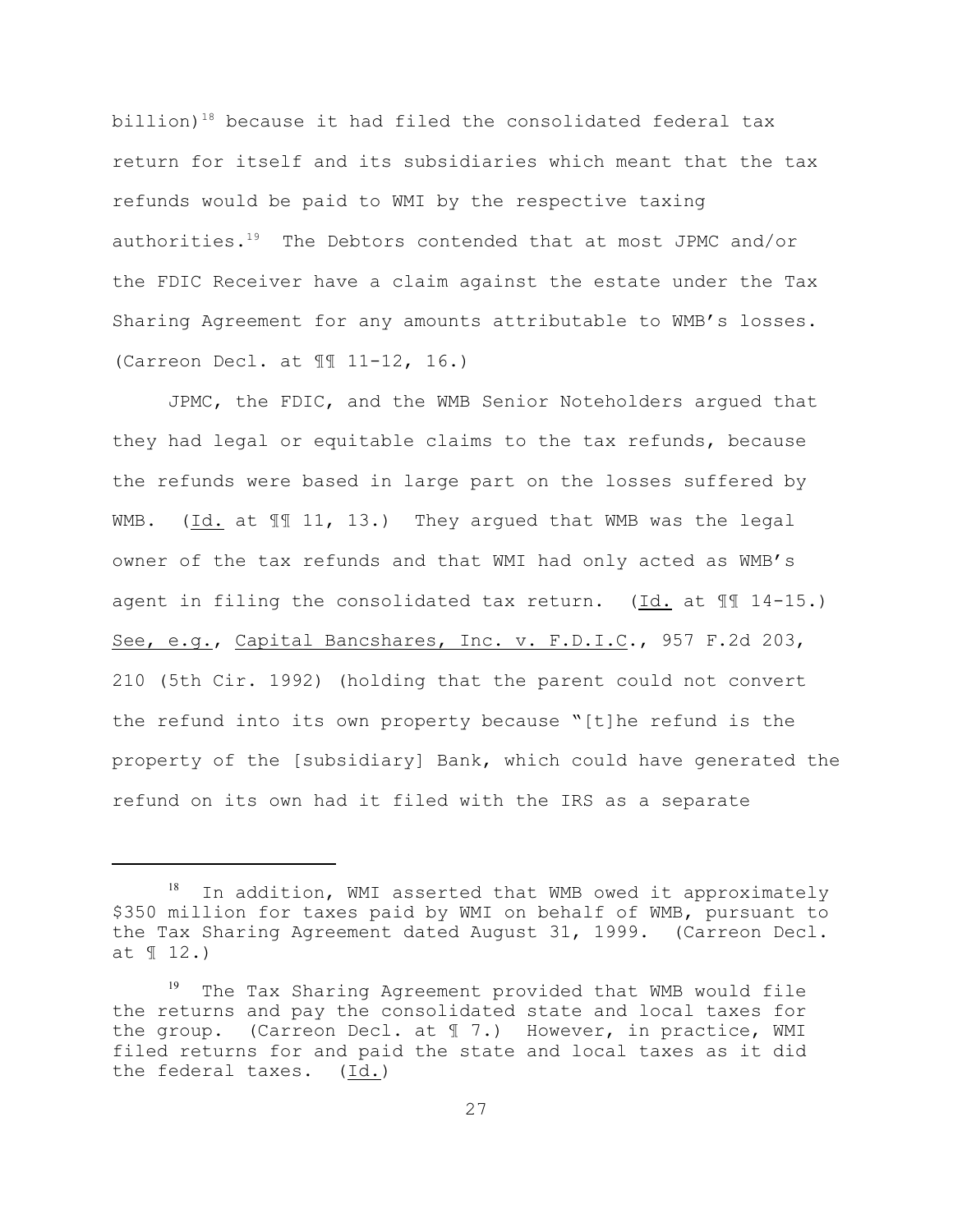entity."); In re Bob Richards Chrysler-Plymouth Corp., 473 F.2d 262, 265 (9th Cir. 1973) ("Allowing the parent to keep any funds arising solely from a subsidiary's losses simply because the parent and subsidiary chose a procedural device to facilitate their income tax reporting unjustly enriches the parent" and concluding that parent "receive[s] the tax refund from the government only in its capacity as agent for the consolidated group" and is therefore "acting as a trustee of a specific trust and [is] under a duty to return the tax refund to the [subsidiary]."). See also Interagency Policy Statement on Income Tax Allocation in a Holding Company Structure, 63 Fed. Reg. 64,757-79 (Nov. 23, 1998) (providing that "a parent company which receives a tax refund from a taxing authority obtains these funds as agent for the consolidated group").

Further, JPMC and the FDIC Receiver contended that the Tax Sharing Agreement among WMI and its affiliates required WMI to pay to each member of the group its share of the respective tax refund. (Carreon Decl. at ¶¶ 7, 13.) They noted that WMI had consistently complied with that agreement in the past. At a minimum, JPMC and the FDIC argued that they had a claim against WMI for WMB's share of the tax refunds which was almost the entire \$5.5 to \$5.8 billion. (Id. at ¶ 15.) See, e.g., In re First Cent. Fin. Corp., 377 F.3d 209, 218 (2d Cir. 2004) (holding that failed subsidiary had contract claim against parent, under tax sharing agreement).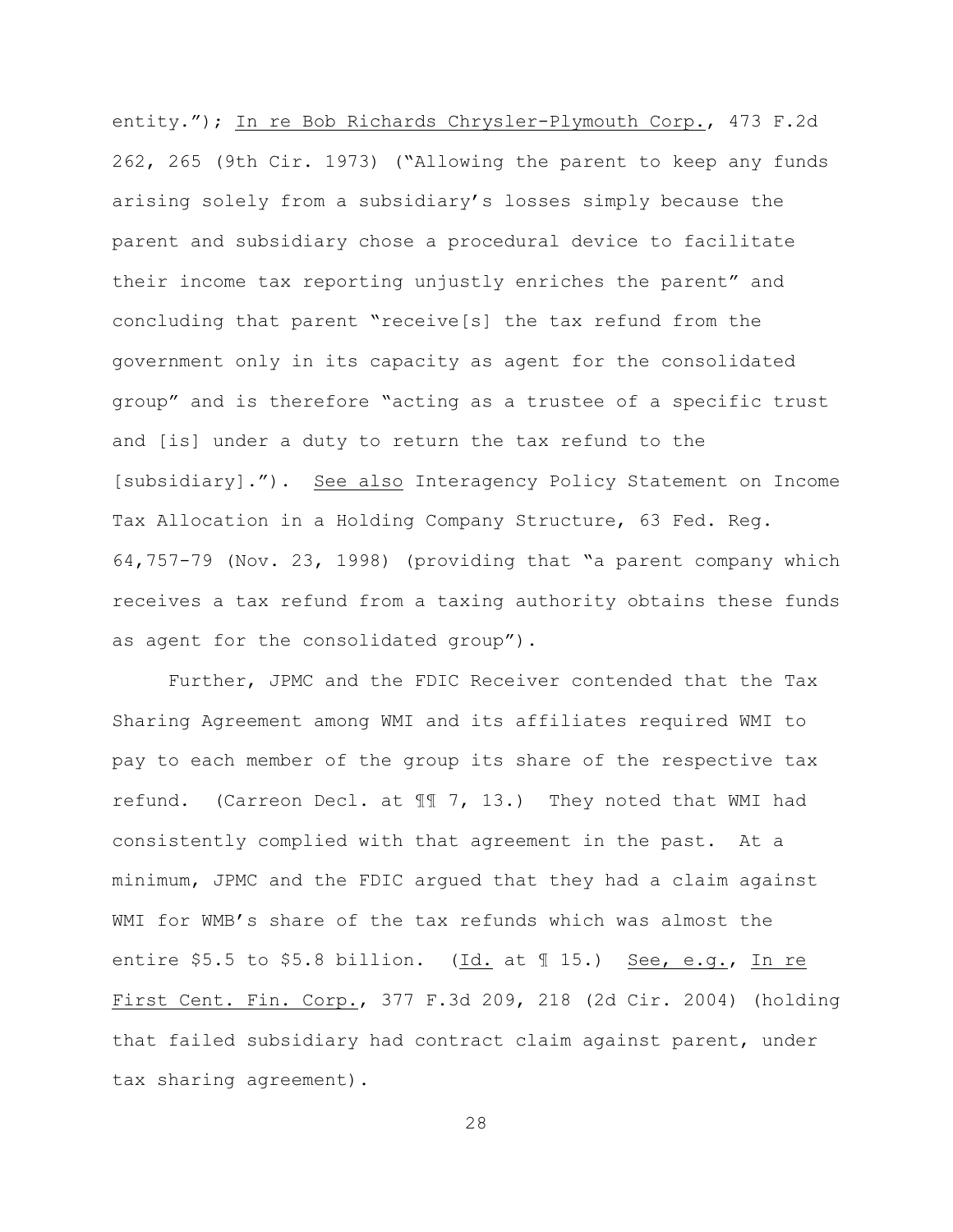Under the Global Settlement, the parties are splitting the tax refunds: the estate will receive \$2.195 billion and JPMC will receive \$2.36 billion. (Ex. D-1 at § 2.4.) JPMC and the FDIC are waiving all claims against the estate, including any claims related to the tax refunds.

The Plan Objectors argue that this portion of the Global Settlement is not reasonable because the Debtors had a greater chance for success on this claim than acknowledged. First, they argue that the tax refunds are based largely on a recent change in the tax laws which allowed the Debtors to extend the NOL carryback period from two to five years. (Carreon Decl. at ¶ 9.) That change in the tax laws, however, prohibited any financial institution which took TARP funds from taking advantage of the more favorable NOL rules on which the tax refunds were based. (See Objection of Schnabel, D.I. # 5964.) Consequently, the Plan Objectors contend that JPMC would not be entitled to the bulk of the tax refunds. The Plan Objectors also note that JPMC acquired the assets of WMB and did not merge with it; therefore, they question how JPMC can argue it is entitled to the tax attributes of WMB. (Id.)

The Court concludes that the Debtors have a fair likelihood of prevailing on the tax claims in the first instance. Even if the Debtors were correct and the tax refunds were property of the WMI estate, however, it would create a corresponding claim by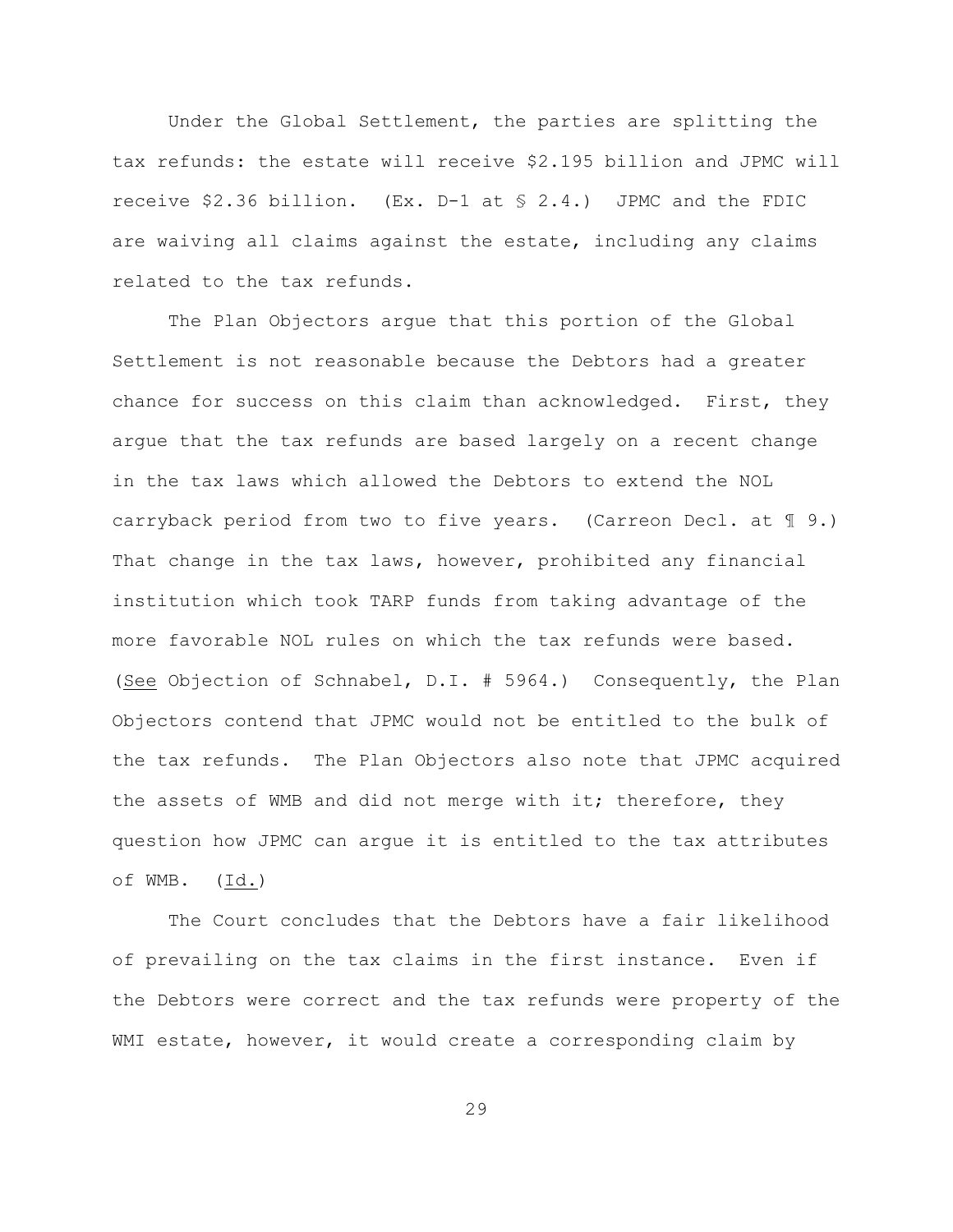JPMC (or the FDIC Receiver<sup>20</sup>) for the vast majority of those tax refunds. Because creditors are being paid almost in full under the Plan, the likelihood that the Debtors would succeed in obtaining a net result better for the estate than the Global Settlement with respect to the tax refund issue is not strong.

#### iii. TPS

The background facts relating to the TPS are detailed in the Opinion issued this same date resolving the cross motions for partial summary judgment filed in the TPS Adversary. In that Opinion the Court concludes that because the Conditional Exchange occurred, the TPS Holders no longer have any interest in the TPS and instead are now deemed to be the holders of securities representing preferred shares in WMI.

There is a dispute, however, between the Debtors, JPMC, and the FDIC regarding who is entitled to the TPS. Under the Global Settlement, the Debtors will waive any interest in the TPS and the TPS will belong to JPMC.  $(EX. D-1 at S 2.3.)$ 

The TPS Holders contend, of course, that the Debtors cannot convey the TPS to JPMC as part of the Global Settlement. For the reasons set forth in the TPS Opinion, however, the Court finds that the TPS Holders no longer have any interest in the TPS.

 $20$  Even if JPMC is precluded from claiming the tax refunds because it took TARP money or because it only bought WMB's assets and is not WMB's successor, the FDIC as Receiver argued that it had a claim to the portion of the tax refunds which is due to WMB under the Tax Sharing Agreement.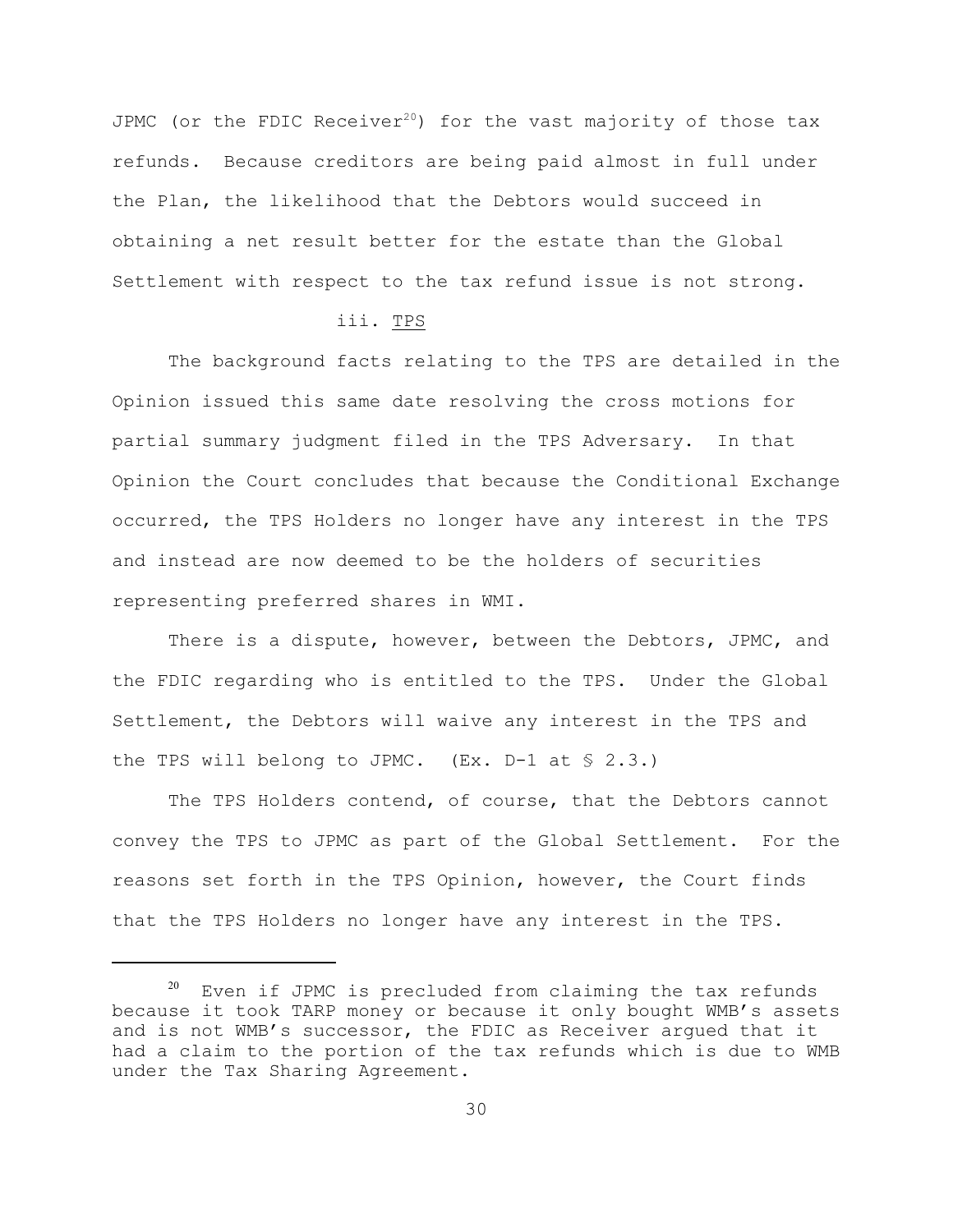Therefore, the Court finds that the Debtors are able to transfer their interest in the TPS to JPMC (or to acknowledge that the transfer already occurred pursuant to the Assignment Agreement dated September 25, 2008). 11 U.S.C.  $\frac{1}{5}$  363(f).<sup>21</sup>

The Plan Objectors also contend, however, that the estate is not getting reasonable value for the TPS (which are worth \$4 billion) under the Global Settlement because the Debtors have a strong likelihood of success on their claims to the TPS. The Plan Supporters disagree, noting that JPMC and the FDIC contended in the JPMC Adversary that the Debtors' interest in the TPS was already transferred to WMB on September 25, 2008, pursuant to the Assignment Agreement. (Smith Decl. at ¶ 17.) As noted in the TPS Adversary, however, the TPS have still not been delivered to, or registered in the name of, WMI or JPMC as a result of the intervening bankruptcy filing. (Smith Decl. at ¶ 20.) In addition, the Debtors contended that any transfer of the TPS to

11 U.S.C. § 363(f).

 $21$  Section 363(f) provides in relevant part: The trustee may sell property under subsection (b) or (c) of this section free and clear of any interests in such property of an entity other than the estate only if– (1) applicable nonbankruptcy law permits sale of such property free and clear of such interests; (2) such entity consents; (3) such interest is a lien and the price at which such property is to be sold is greater than the aggregate value of all liens on such property; (4) such interest is in bona fide dispute; or (5) such entity could be compelled, in legal or equitable proceeding, to accept a money satisfaction of such interest.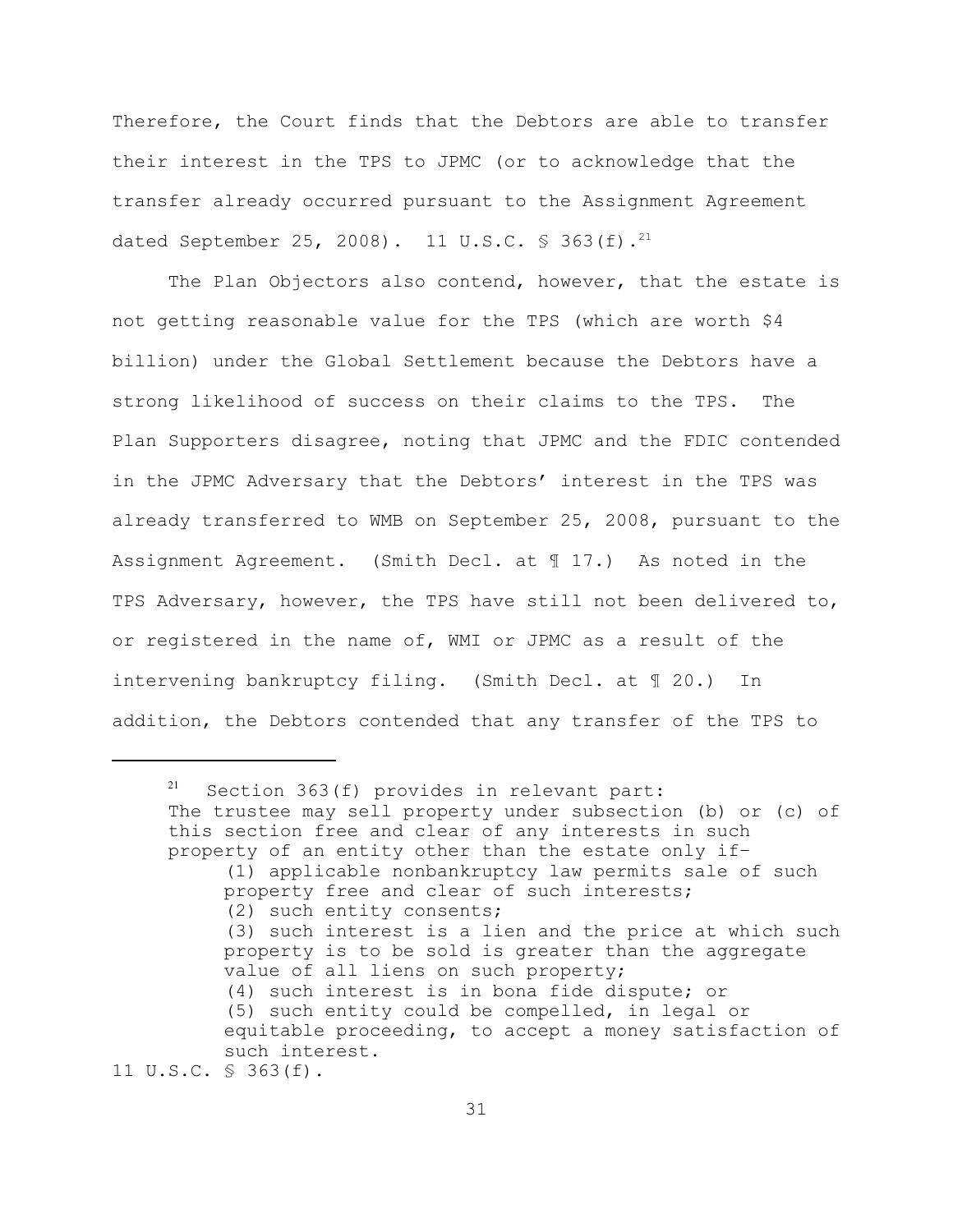WMB before the Debtors filed bankruptcy may be avoided as preferential or fraudulent.

In response, JPMC argued that WMI could not avoid the assignment of the TPS because section 546(e) provides a safe harbor for transfers made in connection with a securities contract if they involve financial institutions (such as JPMC). 11 U.S.C.  $\frac{1}{2}$  546(e).<sup>22</sup> See, e.g., Contemporary Indus. Corp. v. Frost, 564 F.3d 981, 986 (8th Cir. 2009) (concluding that section 546(e) protects settlement payments from avoidance if the payments were made to a financial institution even if the financial institution did not obtain a beneficial interest in them). Further, because the assignment was accomplished pursuant to the prior agreement that WMI had with the OTS, JPMC contended that WMI served merely as a conduit of the TPS. See, e.g., In re Columbia Gas Sys., 997 F.2d 1039, 1059 (3d Cir. 1993) (finding avoidance claim improper where debtor served merely as a conduit for funds and lacked an equitable interest therein). JPMC also argued that, even if the Debtors could avoid the assignment of the TPS, the assignment agreement would be deemed assumed (and JPMC would be entitled to an administrative claim) under section

 $22$  Section 546(e) provides in relevant part: Notwithstanding sections  $544$ ,  $545$ ,  $547$ ,  $548$  (a)(1)(B), and 548(b) of this title, the trustee may not avoid a transfer that is a . . . settlement payment . . . made by or to (or for the benefit of)  $a \cdot \cdot \cdot$  financial institution  $\cdot \cdot \cdot$  that is made before the commencement of the case . . . . 11 U.S.C. § 546(e).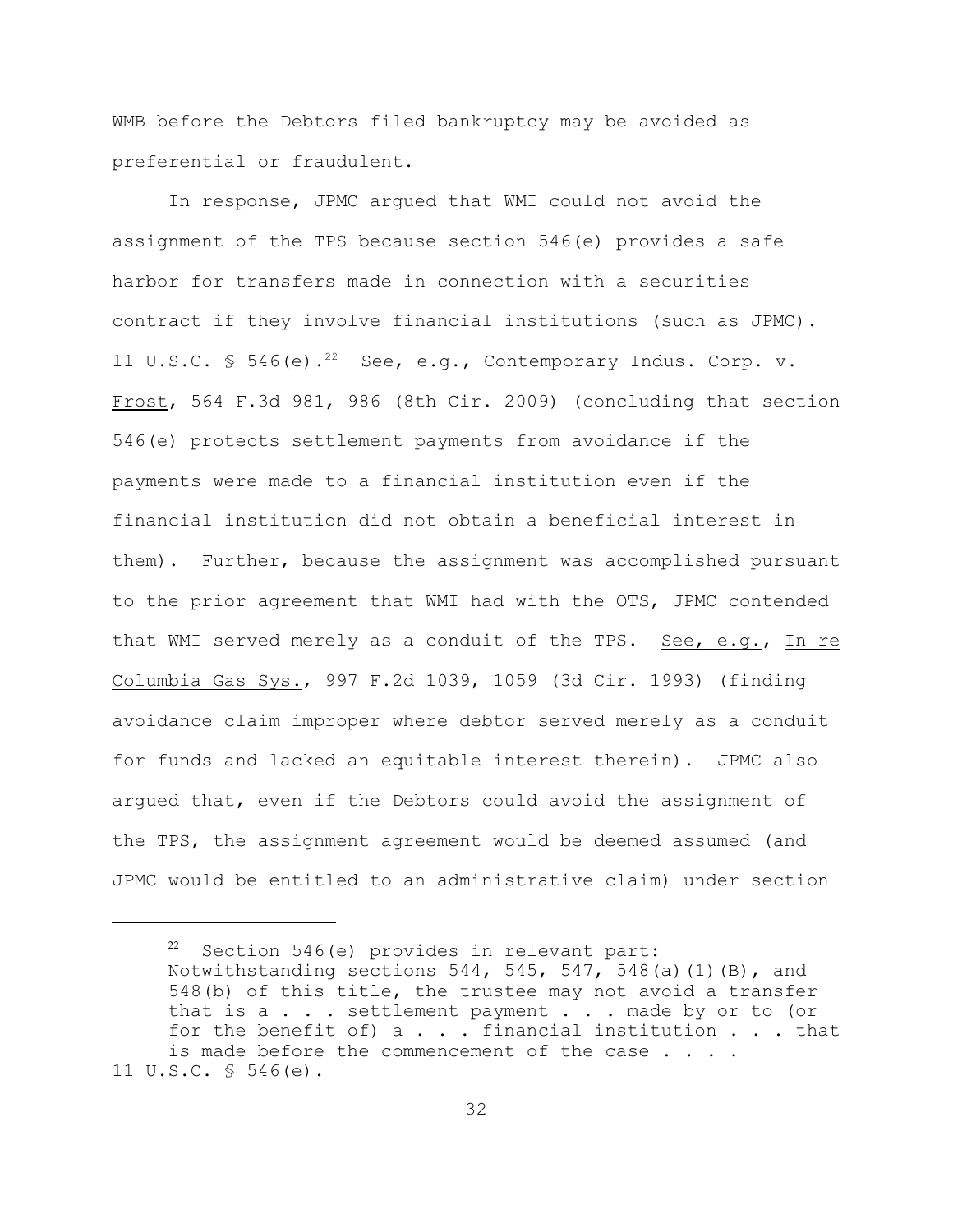365(o).<sup>23</sup> The Debtors, of course, disputed the validity of JPMC's arguments.

The Court finds that there is a legitimate disagreement as to whether the TPS were already conveyed to JPMC in September, 2008, and whether value was received by the Debtors for that transfer. Further, there are defenses that JPMC has asserted it would raise in any action the Debtors may take to avoid the assignment of the TPS to WMB. Finally, even if the Debtors were successful in avoiding the transfer of the TPS, JPMC and/or the FDIC would have a corresponding claim (potentially administrative) for the value of the TPS under the Assignment Agreement in the amount of \$4 billion. Given these difficult legal issues and the other consideration being given to the estates under the Global Settlement, the Court finds it is unlikely that the Debtors could achieve a result on the TPS claim that is superior to the Global Settlement.

#### iv. Intellectual property

The intellectual property consists largely of trademarks

 $23$  Section 365(o) provides in relevant part: In a case under chapter 11 of this title, the trustee shall be deemed to have assumed . . . and shall immediately cure any deficit under, any commitment by the debtor to a Federal depository institutions regulatory agency . . . to maintain the capital of an insured depository institution, and any claim for a subsequent breach of the obligations thereunder shall be entitled to priority under section 507.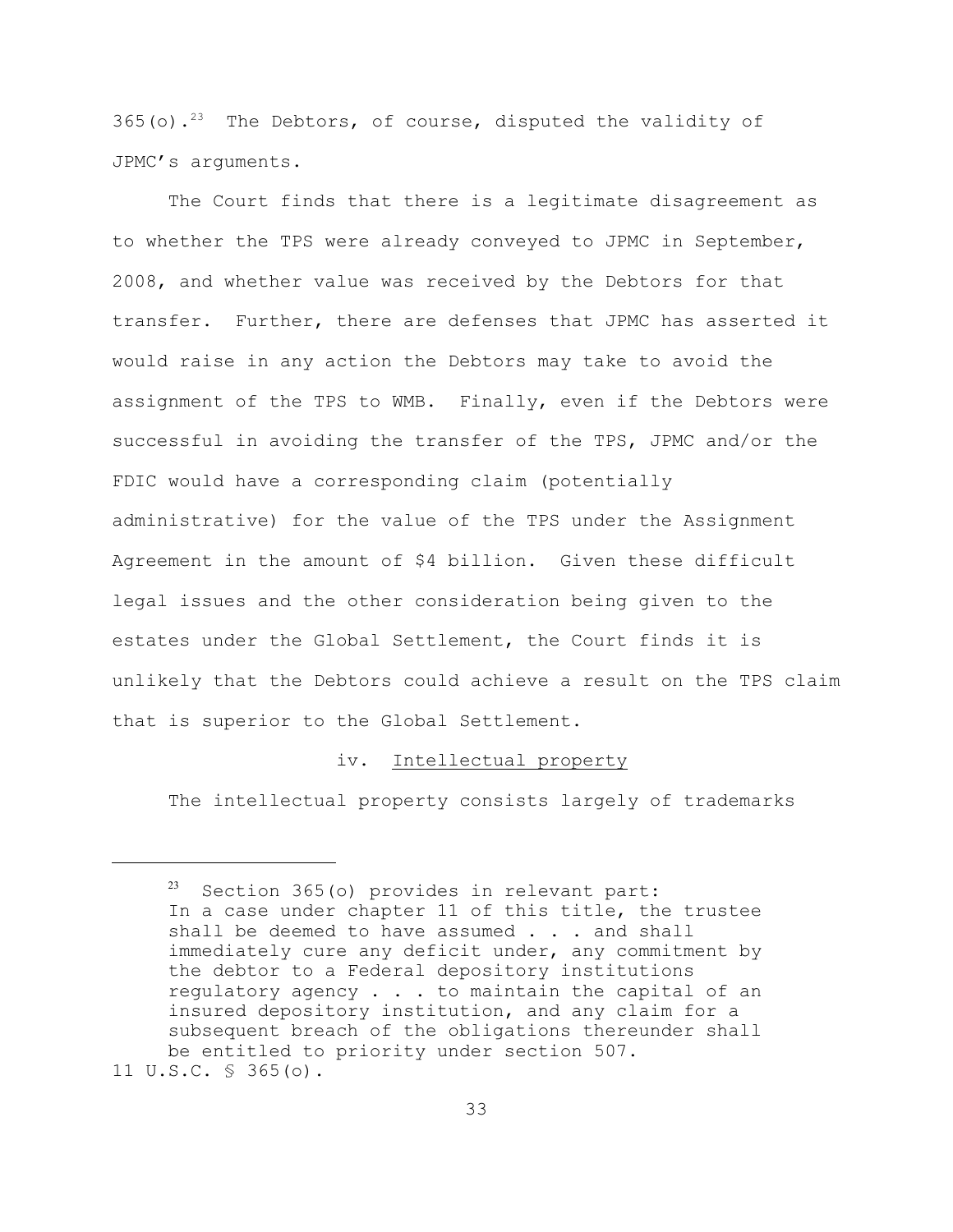including the names "WaMu" and "Washington Mutual." The marks were largely registered in WMI's name. (Goulding Decl. at ¶ 20.) In its adversary, JPMC sought a declaratory judgment that it held equitable title to the intellectual property; alternatively it sought a ruling that it was authorized to use them. (Id. at ¶ 21.) In their Amended Counterclaims to the JPMC Adversary, the Debtors took the position that the trademarks were owned by WMI and that its subsidiaries were able to use them only under an implied license for so long as they remained subsidiaries. (Id. at ¶ 20.) It, therefore, contended that JPMC's use was unauthorized and infringing. (Id. at ¶ 22.)

The Plan Objectors contend that there has been no appraisal of the intellectual property and therefore there can be no analysis of whether the Global Settlement, under which JPMC is given the majority of the disputed intellectual property, is reasonable. The Debtors respond that an appraisal would merely establish that the trademarks are virtually worthless because they are associated with the largest bank failure in the country's history.

The Court concludes that the Debtors are likely to succeed on the claim to the intellectual property, because it was titled in WMI's name. However, the fact that WMB (rather than WMI) used the marks historically in the operation of its business and the marks are closely associated with WMB's failure, suggests that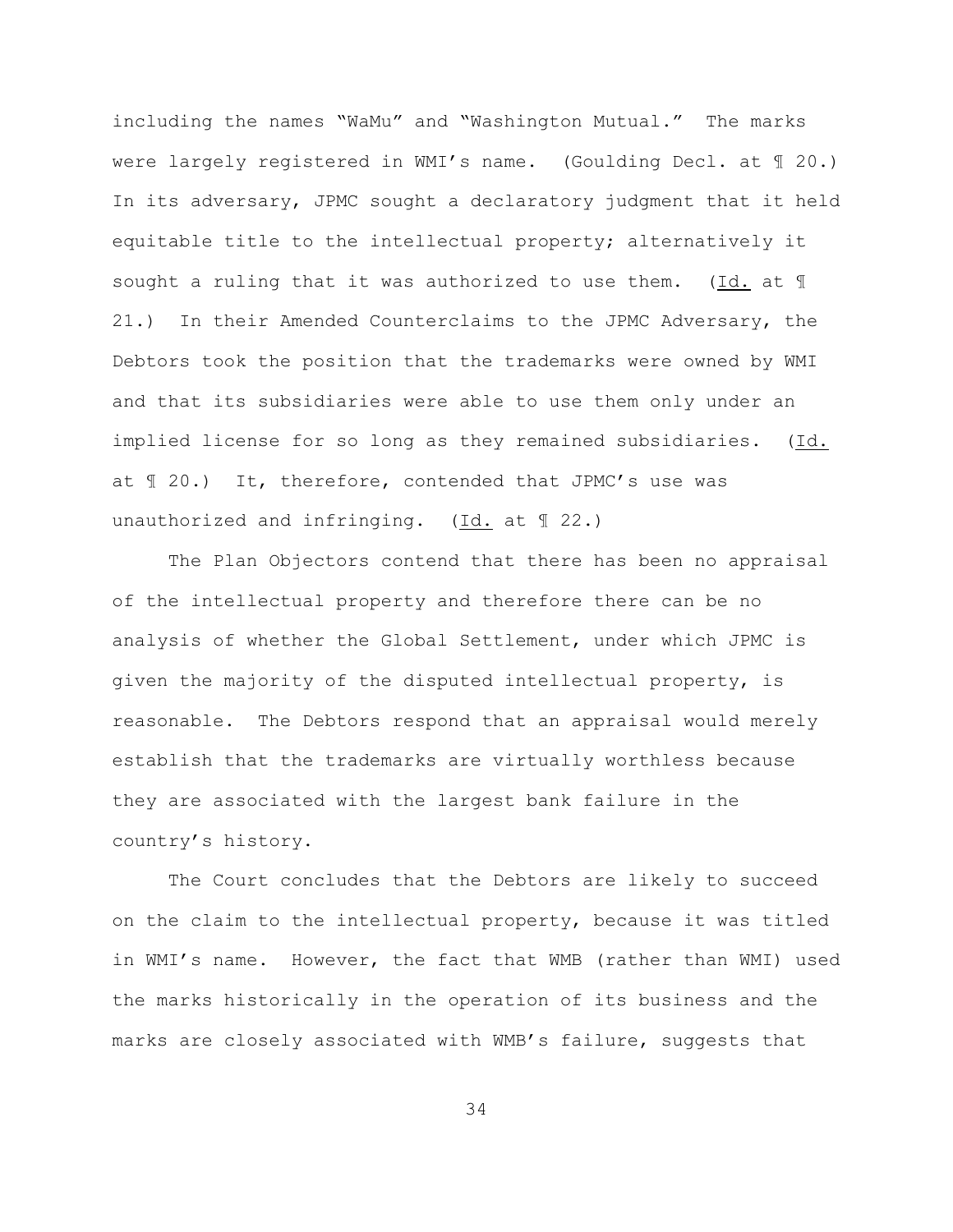their intrinsic value is not high. Further, the fact that WMI has virtually no remaining business operations convinces the Court that the marks, if owned by WMI, have insignificant value.

## v. Employee-related assets and liabilities WMI pension plan

WMI was the sponsor of the WaMu Pension Plan which covered more than 60,000 employees, the vast majority of which were employed by WMB. (Goulding Decl. at ¶¶ 25-26.) Since the takeover of WMB, JPMC has handled the daily administration of the Pension Plan at the direction of WMI. (Id. at ¶ 27.) As the sponsor of the Pension Plan, WMI retains a contingent interest in the assets, if any, remaining after all liabilities have been satisfied, but is obligated to maintain the Pension Plan's funded status and cover its administrative costs (which in 2008 were \$12 million).<sup>24</sup> (Id. at  $\P$  28 & 32.) As of November 2008, the Pension Plan had a total of \$1.7 billion and was over-funded by approximately \$39 million based on the market value of the assets and the actuarial estimate of the liabilities.<sup>25</sup> (Id. at  $\mathbb{I}\mathbb{I}$  29 & 31.)

 $24$  In addition, a claim was filed against WMI asserting violations of ERISA in connection with the Pension Plan, which was recently settled for \$20 million payable from the funds in the Pension Plan. (Goulding Decl. at ¶ 34.)

 $25$  The Plan Objectors contend that the value of the Pension Plan must have increased since November 2008 when the stock markets generally were at their lowest level. The Debtors respond, however, that liabilities have continued to accrue under the Pension Plan and that the two have offset each other.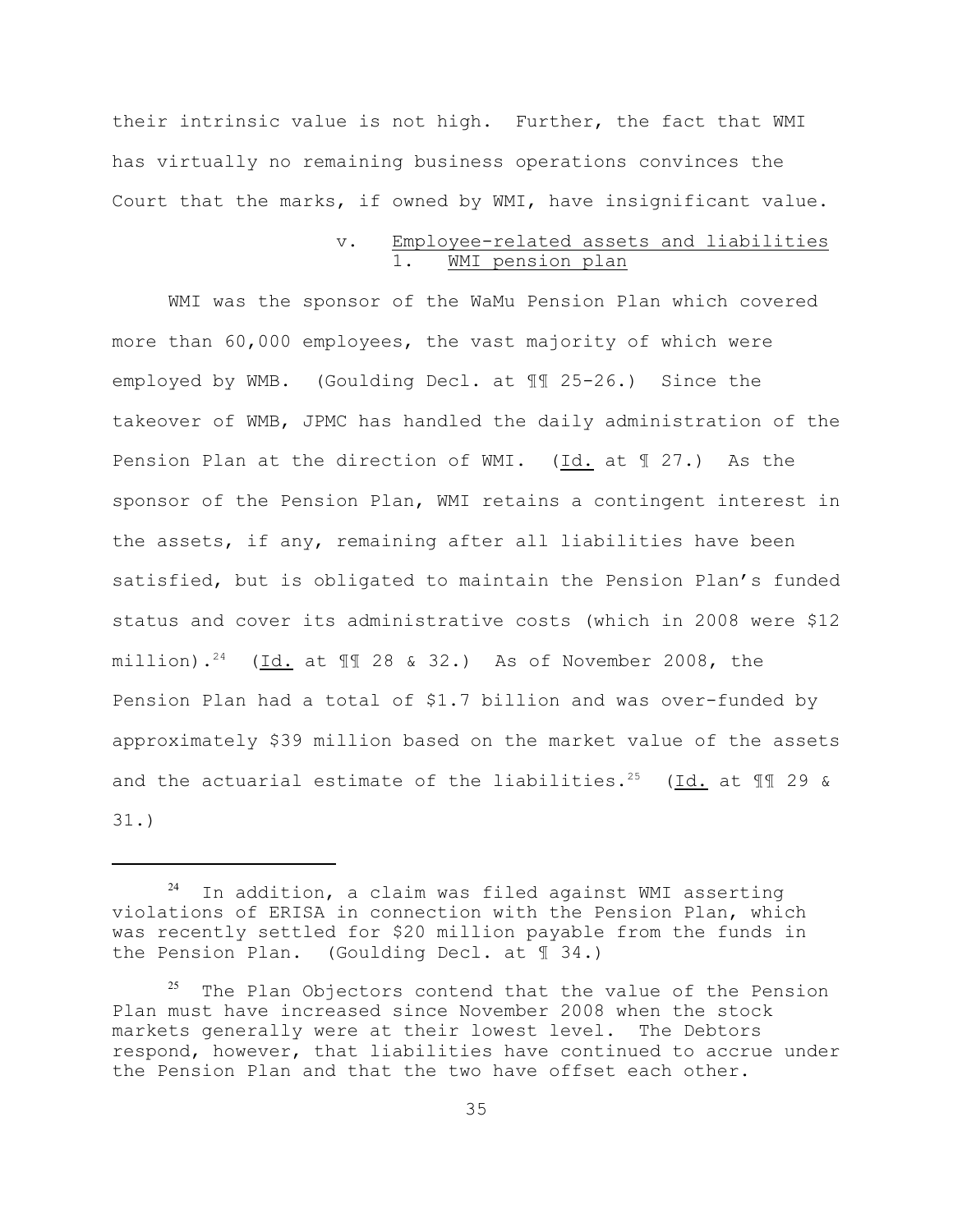In its adversary, JPMC sought a declaration that it be permitted to take over the Pension Plan because the vast majority of the employees covered by it were employees of WMB (which therefore had the real economic interest in it). (Id. at  $\mathbb{I}$  38.) JPMC also sought damages from WMI to the extent that the value of the Pension Plan declined while WMI was administering it in the bankruptcy case. (Id.)

Under the Global Settlement, JPMC will take over the Pension Plan, be responsible for its administration, assume any potential liabilities arising thereunder, waive any claims it has against WMI related to the Pension Plan, and indemnify WMI for any liabilities it may incur in connection therewith. The Plan Supporters contend that the Global Settlement treatment is preferable to any other option that the Debtors may have with respect to the Pension Plan. They argue that it is impractical for WMI to continue to administer the Pension Plan, especially after confirmation when the only remaining operations of the Reorganized Debtor will be the runoff of the reinsurance business. The Plan Supporters argue that the only other alternative (terminating the Pension Plan) will result in considerable additional risk, including tax consequences, which will consume any over-funding that may exist in the Pension Plan. (Id. at ¶¶ 36-38.)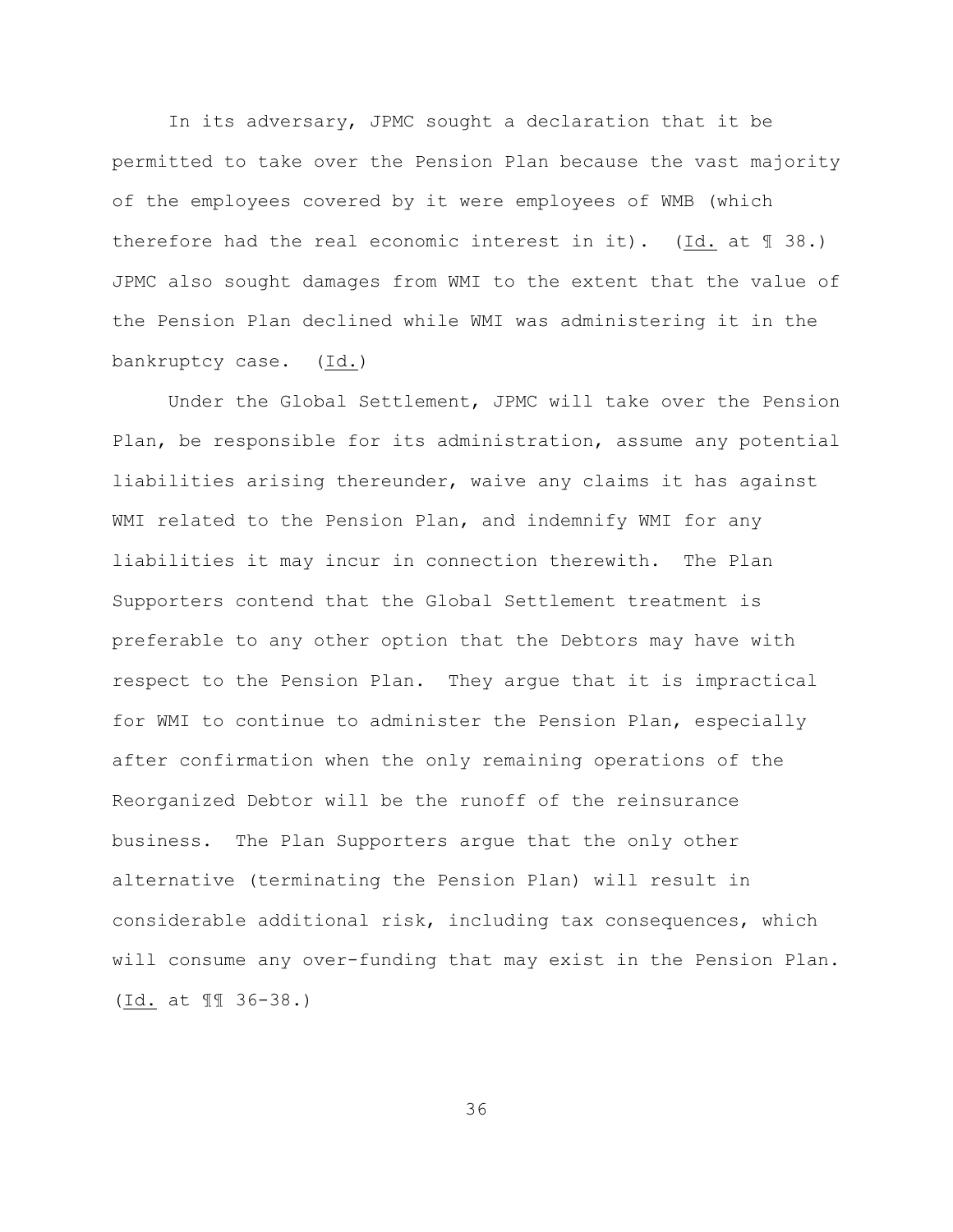The Plan Objectors argue that the Pension Plan has significant value which should inure to the WMI estate. They note that there is really no dispute that WMI is the funder of the Pension Plan and, therefore, is entitled to the excess assets therein.

The Court finds that the Debtors do have a high likelihood of success on their claim to the Pension Plan assets. However, the value to the Debtors is not simply the amount by which the Plan assets currently exceed the liabilities. In order to realize any of that excess value, the Debtors would have to either (1) terminate the Pension Plan which will result in immediate costs and potential termination liability that might exceed the amount of any overfunding or (2) continue to administer the Pension Plan indefinitely which will result in continuing administrative costs (totaling approximately \$12 million per year), the burden of paying claims (exacerbated by the fact that the Debtors no longer employ the persons covered by the Pension Plan), and possible additional liability if the pension obligations ultimately exceed the market value of the assets in the Pension Plan.  $(\underline{Id.}$  at  $\P$  30, 32.) The Court concludes that the Debtors' other options are not likely to realize more than the Global Settlement.

# 2. Rabbi trusts

In addition to the WMI Pension Plan, WMI had inherited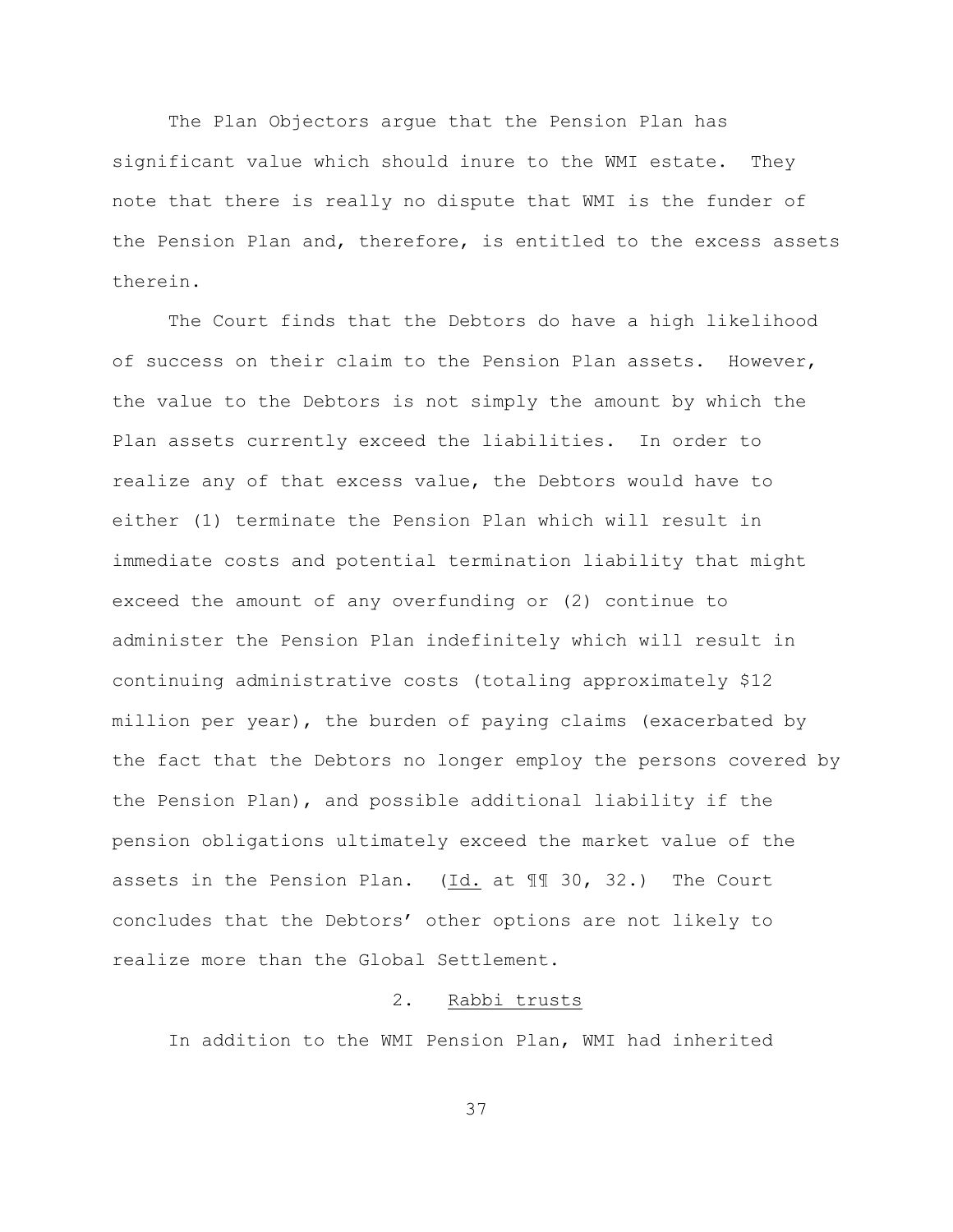certain trust assets related to non-qualified deferred compensation plans covering highly compensated employees and former employees. The deferred compensation plans are "top hat" plans because they provided a means by which top management could receive tax benefits by deferring the receipt of a portion of their compensation. In order to qualify for the deferred tax benefits, the deferred compensation plans had to be "unfunded," that is, provide that any distributions to the employees will come only from the general assets of the company. See, e.g., Accardi v. IT Litig. Trust (In re IT Group, Inc.), 448 F.3d 661, 664-65 (3d Cir. 2006) (explaining the requirements of a top hat plan under ERISA). The deferred compensation plans did, however, create trusts (commonly called "rabbi trusts") into which WMI deposited funds sufficient to cover its obligations under the deferred compensation plans. The rabbi trusts did not affect the deferred compensation plans' unfunded status, however, because they provided that the employees had no interest in the trust and the trust assets were considered part of WMI's general assets. Id. at 665 (finding the top hat plan was unfunded because the assets used to pay the deferred compensation were general assets of the company subject to the claims of its creditors in the event of insolvency). See also Resolution Trust Corp., v. Mackenzie, 60 F.3d 972, 974-75 (2d Cir. 1995) (finding that a deferred compensation plan was unfunded when the plan's assets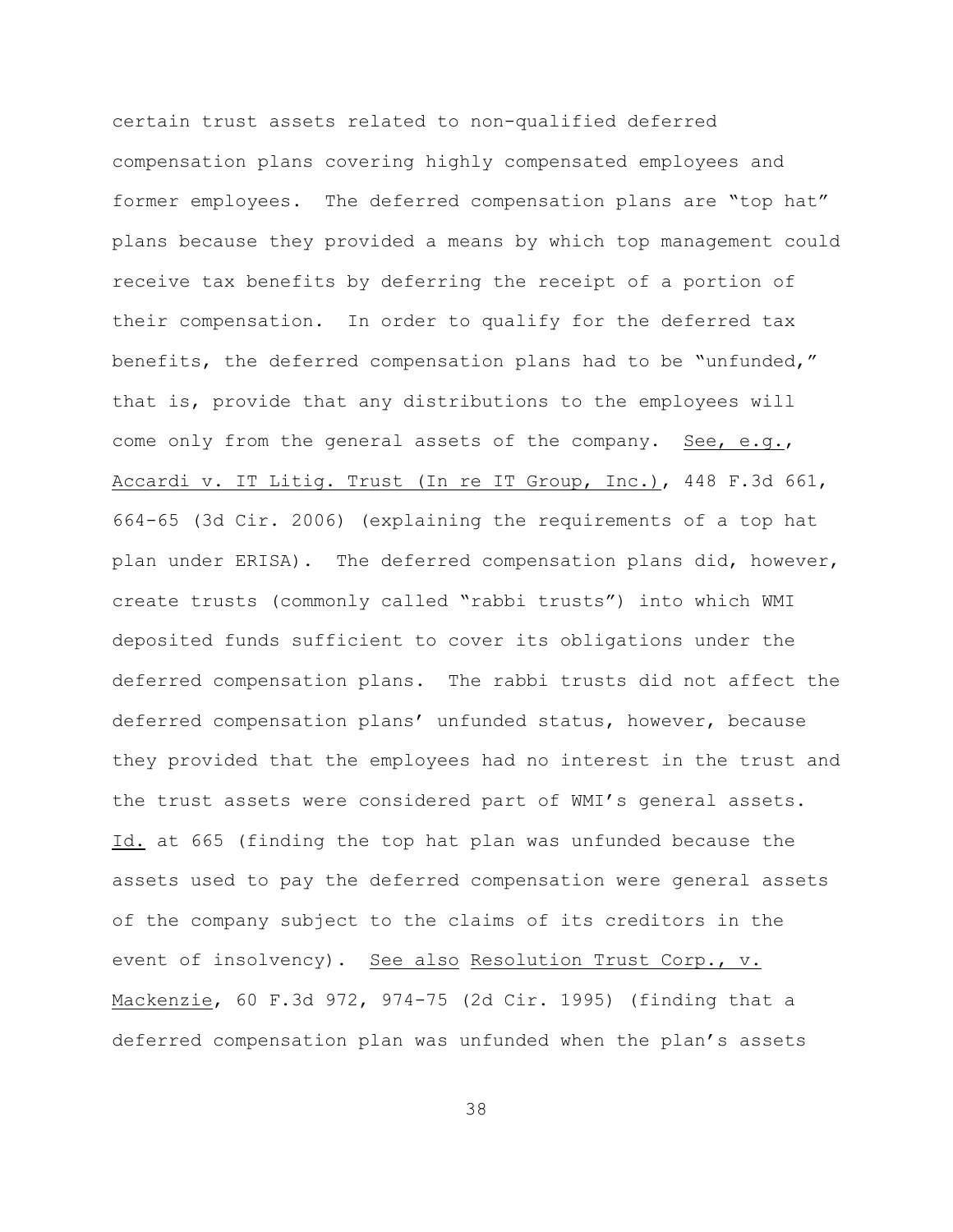were held in grantor trusts because the assets remained available to the employer's general creditors in the event of insolvency); Goodman v. Resolution Trust Corp., 7 F.3d 1123, 1127 (4th Cir. 1993) (finding that beneficial tax treatment of a rabbi trust depends on the trust remaining subject to the claims of creditors as if the trust's assets were the general assets of the employer); Schroeder v. New Century Holdings, Inc., (In re New Century Holdings, Inc.), 387 B.R. 95, 111 (Bankr. D. Del. 2008) (finding that the deferred compensation plan was unfunded, as required to constitute a top hat plan, given that the plan participants did not have a res separate from the employers' general assets and did not have a legal right greater than that of general unsecured creditors).

In its adversary, JPMC asserted that it had acquired twelve of the rabbi trusts (all except those originally sponsored by H. F. Ahmanson and Co.)<sup>26</sup> because they were reflected as assets of WMB on its books and records and WMB was the successor to the original settlors. (Goulding Decl. at ¶ 40-41; Ex. D-41 at ¶¶ 130-31, 134 n.2.) After reviewing their books and records, the Debtors agreed in the Global Settlement to transfer all the rabbi

 $26$  The Ahmanson rabbi trusts are the subject of a contested matter between the Debtors and some of the employees covered by those deferred compensation plans who contend that they are entitled to the funds in the trusts because they had asked for a distribution from them before the bankruptcy case was filed and the Debtors had wrongfully refused. The matter has been tried and briefed and is pending decision.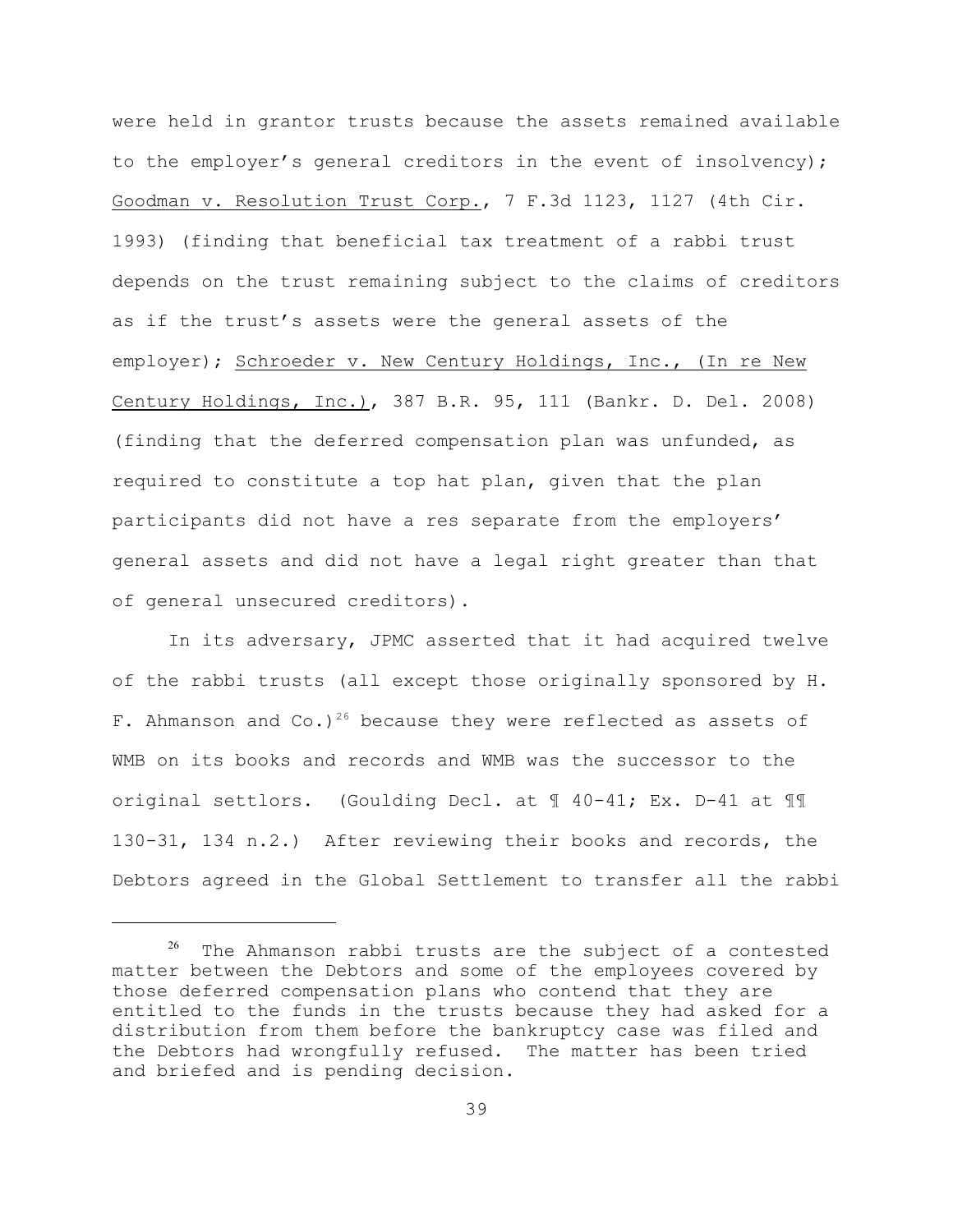trusts to JPMC except the Ahmanson trusts. (Goulding Decl. at ¶ 43.)

Based on the manner in which the rabbi trusts are reflected on the parties' books and records, the Court concludes that the Debtors do not have a strong likelihood of getting a better result on these assets than their recovery under the Global Settlement.

### 3. Deferred compensation plans

As part of the Global Settlement, the parties also agreed that JPMC will accept responsibility for certain other deferred compensation plans, based on how they had been recorded on the WMI/WMB records. (Goulding Decl. at  $\text{\ensuremath{\mathfrak{N}}}$  55.) There appears to be no value, but only liability, associated with those plans.

The Court concludes that the Debtors do not have a strong likelihood of getting a better result on these plans than is reflected in the Global Settlement.

## 4. Employee medical plans

WMI was also the sponsor of an employee medical plan. (Goulding Decl. at ¶ 56.) When WMB was seized and sold to JPMC, JPMC began to administer and pay the claims under that plan of former WMI and WMB employees who became employed by JPMC. JPMC subsequently consolidated that plan into its own medical plan. (Id.) Nonetheless, former employees have filed medical claims against the Debtors totaling at least \$3 million. (Id. at  $\mathbb{I}$  58.)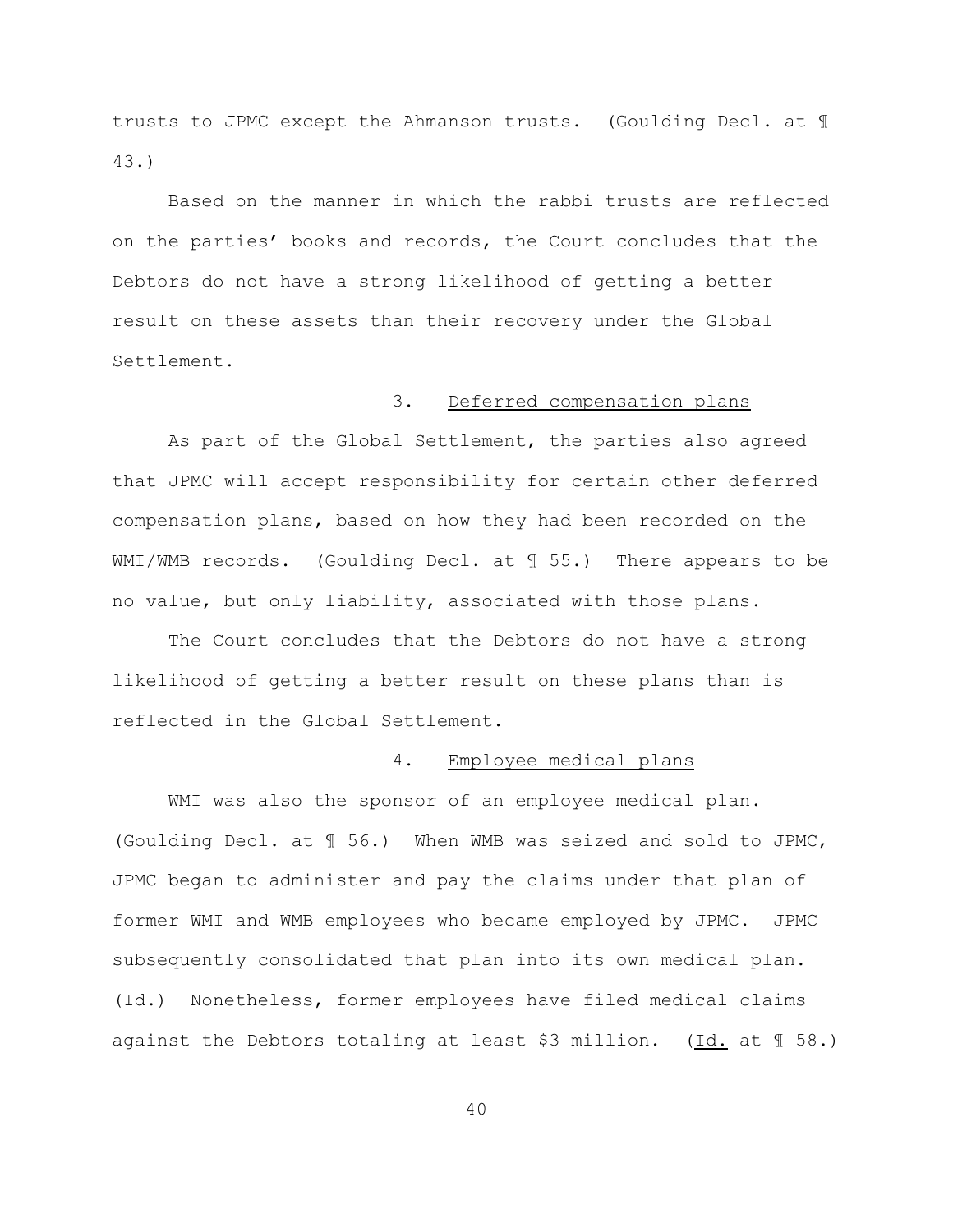As part of the Global Settlement, the parties agreed that JPMC will accept responsibility for all claims under the employee medical plan. (Id. at ¶ 55.) The Debtors contend that there is no benefit to it retaining the medical plan because most of the covered employees are now employed by JPMC, there is continuing liability under the medical plans, and there are no funds set aside to cover the liabilities. (Id. at  $\mathbb{I}$  61.)

The Court concludes that given the fact that the medical plans constitute only liabilities and not assets, the Debtors do not have a strong likelihood of getting a better result on these plans than they are getting under the Global Settlement.

### 5. BOLI/COLI policies

Among the disputed assets are the bank-owned life insurance and company-owned life insurance policies on the lives of employees of WMB and WMI respectively (the "BOLI/COLI"). The policies were reflected on the respective books and records of WMB and WMI, who paid the premiums and were the primary beneficiaries. (Goulding Decl. at  $\parallel$  44.) Some of the policies were "split dollar" policies under which the insurance proceeds would be shared between the insured employee's beneficiary and WMB or WMI. (Id.)

In most instances JPMC and the Debtors agreed who owned the BOLI/COLI, largely based on which company reflected the policy on its records. (Id. at 146.) Some were disputed, however,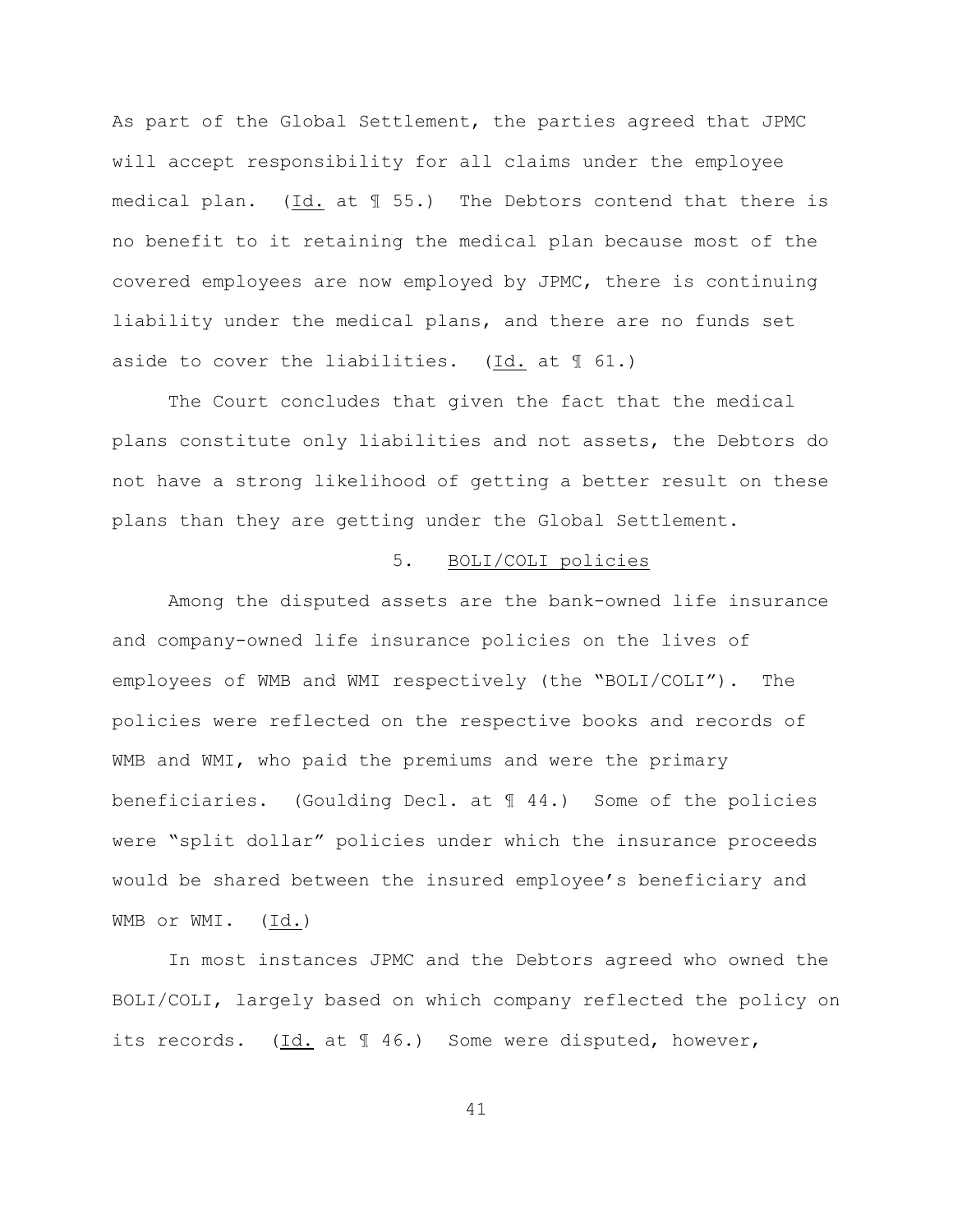including two policies issued by Pacific Life and approximately 995 split dollar policies. (Id.) JPMC contended that those policies belonged to it because they had originally been owned by a bank which merged into WMB and were historically reflected on WMB's books and records. (Id. at  $\text{\textsterling}$  48-49; Ex. D-41 at  $\text{\textsterling}$  152, 155-56.) The Debtors disputed that contention, asserting specifically that the Pacific Life policies had been transferred on June 4, 2003, to the WMI Revocable Trust which is owned by WMI. (Id. at ¶ 50; Ex. D-41 at ¶ 169.)

Under the Global Settlement, the BOLI/COLI policies will be owned by the entity on whose records they are listed. With respect to the disputed policies, the Debtors will keep the Pacific Life policies and JPMC will keep the split dollar policies. The Court concludes that because the Global Settlement divides the BOLI/COLI policies largely based on how they were reflected on the books and records of WMI and WMB, respectively, the Debtors do not have a strong likelihood of getting a significantly better result than reflected in the Global Settlement on these policies.

### vi. Visa shares

WMI holds approximately 3.15 million Class B shares of Visa, Inc. ("Visa"). (Goulding Decl. at ¶ 62.) Those shares had been issued in connection with an IPO pursuant to which Visa had issued Class B shares to former members of Visa U.S.A. In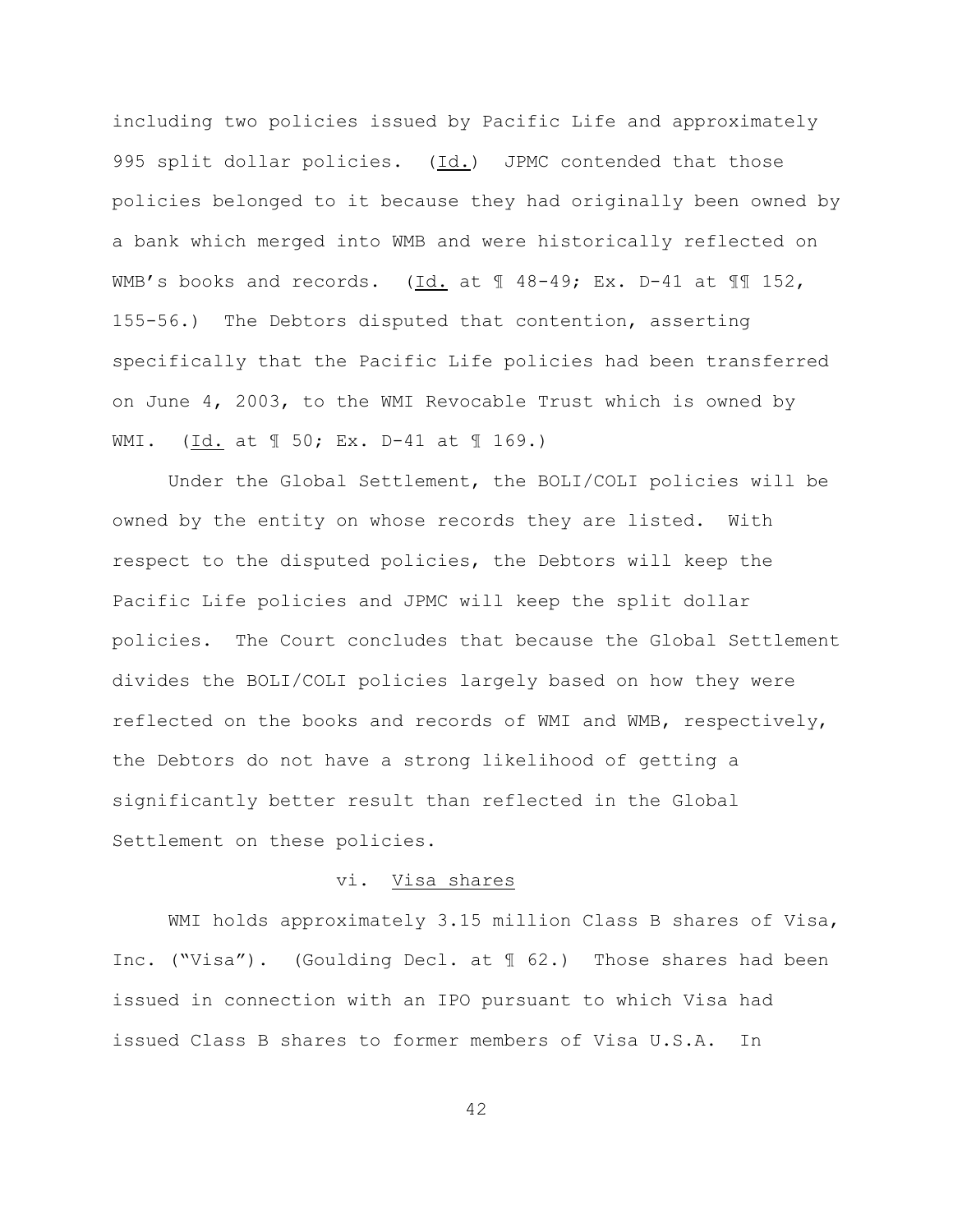conjunction with the IPO, Visa had also established an escrow to cover certain litigation liability of Visa U.S.A., for which its former members were liable. (Id. at ¶ 64-66.) The Class B shares are restricted and their value is adjustable depending on the value of Visa Class A shares at the time of conversion. (Id. at ¶ 65.) In addition, WMI and WMB have certain indemnification liability to Visa, if the escrow is insufficient to cover the actual litigation liabilities.  $(Id. at  $\sqrt{\frac{1}{16}}$  67-68.) The Debtors$ estimated that the value of the Class B Visa shares could be between \$0 and \$151 million, depending on the amount of liability and the value of the Class A shares. (Id. at  $\mathbb{I}$  70.)

JPMC and the Debtors disputed ownership of the Visa shares. WMI asserted that it was the owner because the shares were registered in its name.  $(\underline{Id.}$  at  $\mathbb{I}$  71.) JPMC asserted that although WMI was the legal owner, the beneficial owner was WMB because WMB had been the member of Visa U.S.A. to whom the shares should have been issued.  $(\underline{Id.}$  at  $\P$  $\overline{I}$  71-72.) 11 U.S.C. § 541(d) (providing that to extent debtor only holds legal title it is property of the estate only to the extent of the legal title but not to the extent of any equitable interest in the property).

In addition, WMI had been receiving certain subsidies in accordance with a strategic agreement between Visa U.S.A. and Providian Financial Corporation which later merged into WMI. (Goulding Decl. at ¶ 78.) After WMI filed its bankruptcy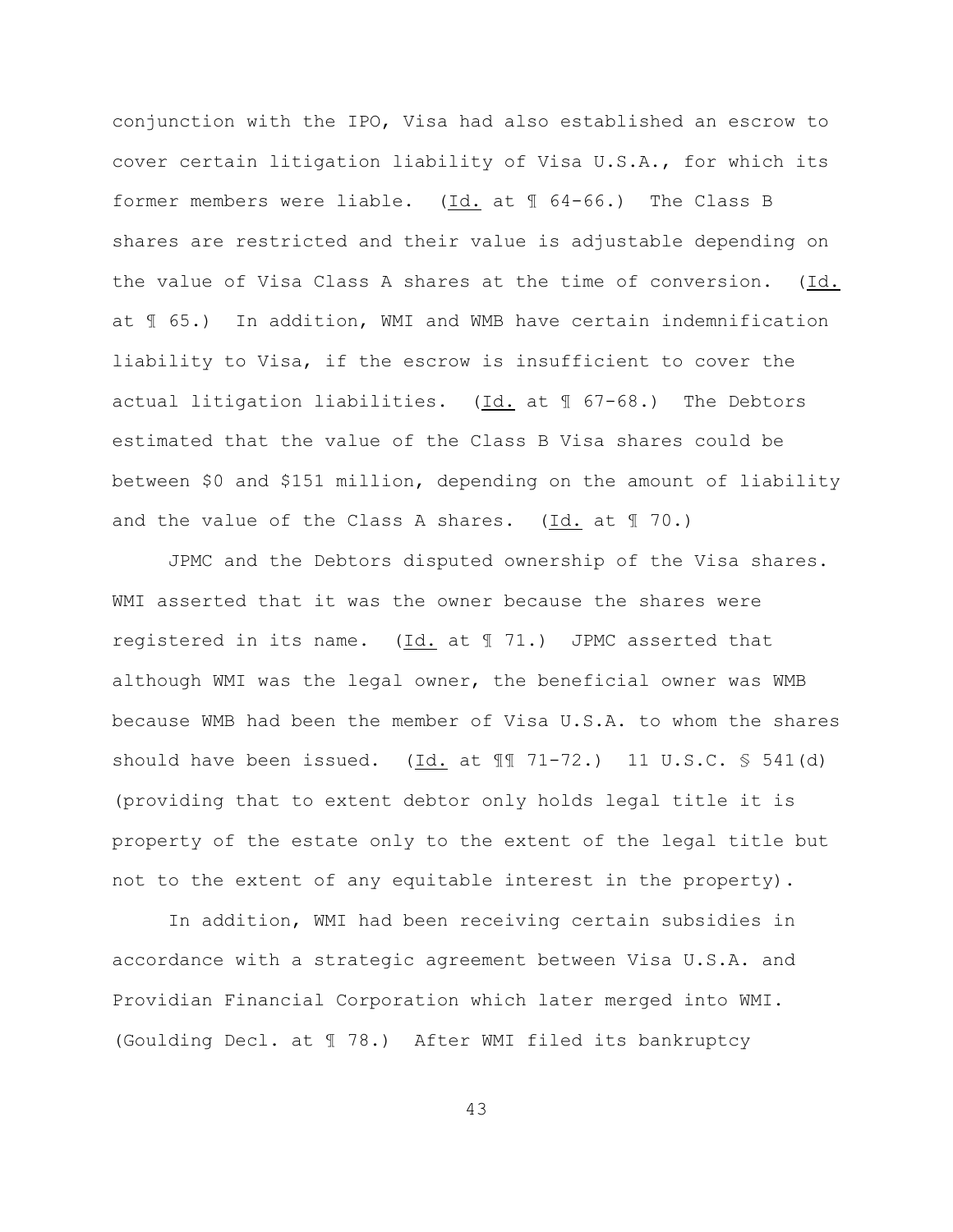petition, Visa U.S.A. filed a proof of claim in the amount of at least \$9.1 million for account subsidies it had paid. JPMC filed a claim against the Debtors in the amount of at least \$4.6 million, asserting that it was entitled to the future unpaid subsidies and sought a declaration that the strategic agreement with Visa U.S.A. really belongs to WMB, not WMI. (Id. at ¶ 79.)

Pursuant to the Global Settlement, WMI will transfer the Visa shares and the strategic agreement to JPMC for \$25 million. (Id. at ¶¶ 76 & 81.) JPMC will assume all indemnification obligations that WMI may have for those shares, will defend and indemnify the Debtors with respect to the Visa U.S.A. proof of claim, and will waive its claim to the subsidies. (Id.)

The Plan Objectors contend that the Debtors have a strong probability of winning this claim because the shares are in WMI's name. They further contend that the value of the shares is \$150 million.

The Court finds, however, that even though the Visa shares may be titled in WMI's name and therefore are property of the estate, JPMC has a plausible claim that WMB is the equitable owner of them because it had been the Visa U.S.A. member, not WMI. In addition, though the shares may currently be worth \$150 million, the liability associated with the escrow could diminish that value. Therefore, the Court concludes that the Debtors do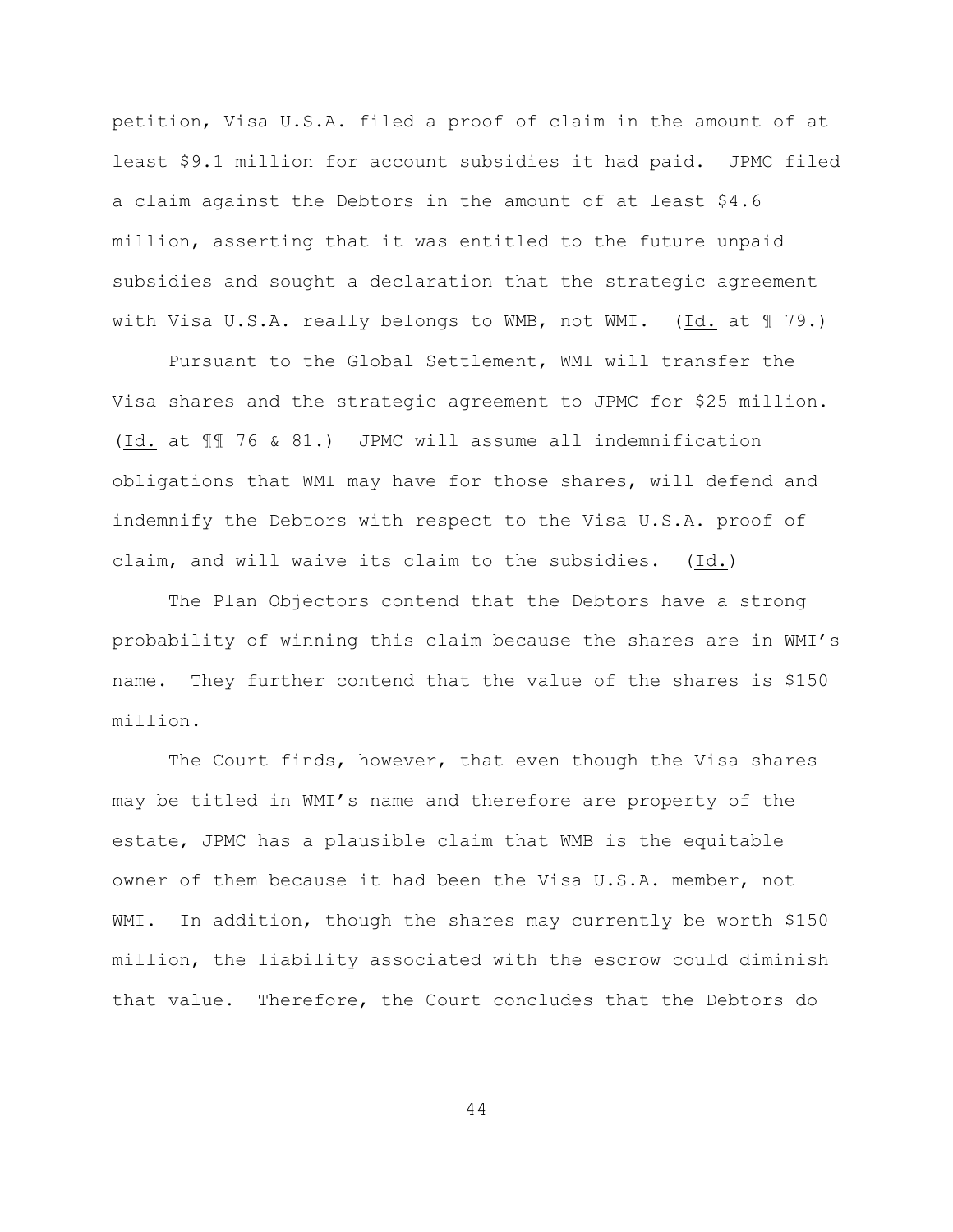not have a strong likelihood of getting a significantly better result on this claim than is reflected in the Global Settlement.

#### vii. Vendor claims and contracts

WMI was a party to numerous contracts with vendors who performed services for WMB; WMB typically paid for those services directly or through WMI. (Goulding Decl. at ¶¶ 83-84.) After filing its bankruptcy petition, WMI entered into a stipulation with JPMC which was approved by the Court on October 16, 2008, whereby JPMC paid the vendors directly for services and goods provided to it thereafter. (Id. at ¶ 86.) According to the Debtors' books and records, the potential liability under the vendor contracts for WMI is less than \$50 million. (Id. at ¶ 88.) The Debtors believe that none of the vendor contracts provide any value to the estate because they are not used in the Debtors' business but are used only in WMB's operations. (Id. at ¶ 89.)

Pursuant to the Global Settlement, JPMC will pay \$50 million into an escrow account from which the vendor claims will be paid. In addition, the Debtors will transfer designated vendor contracts to JPMC.  $(\underline{Id.}]$  at  $\P$  90.)

Because the contracts are largely in WMI's name (which traditionally contracted for all its subsidiaries) and because WMI is no longer operating, these contracts largely represent a liability rather than an asset of the estate. There is no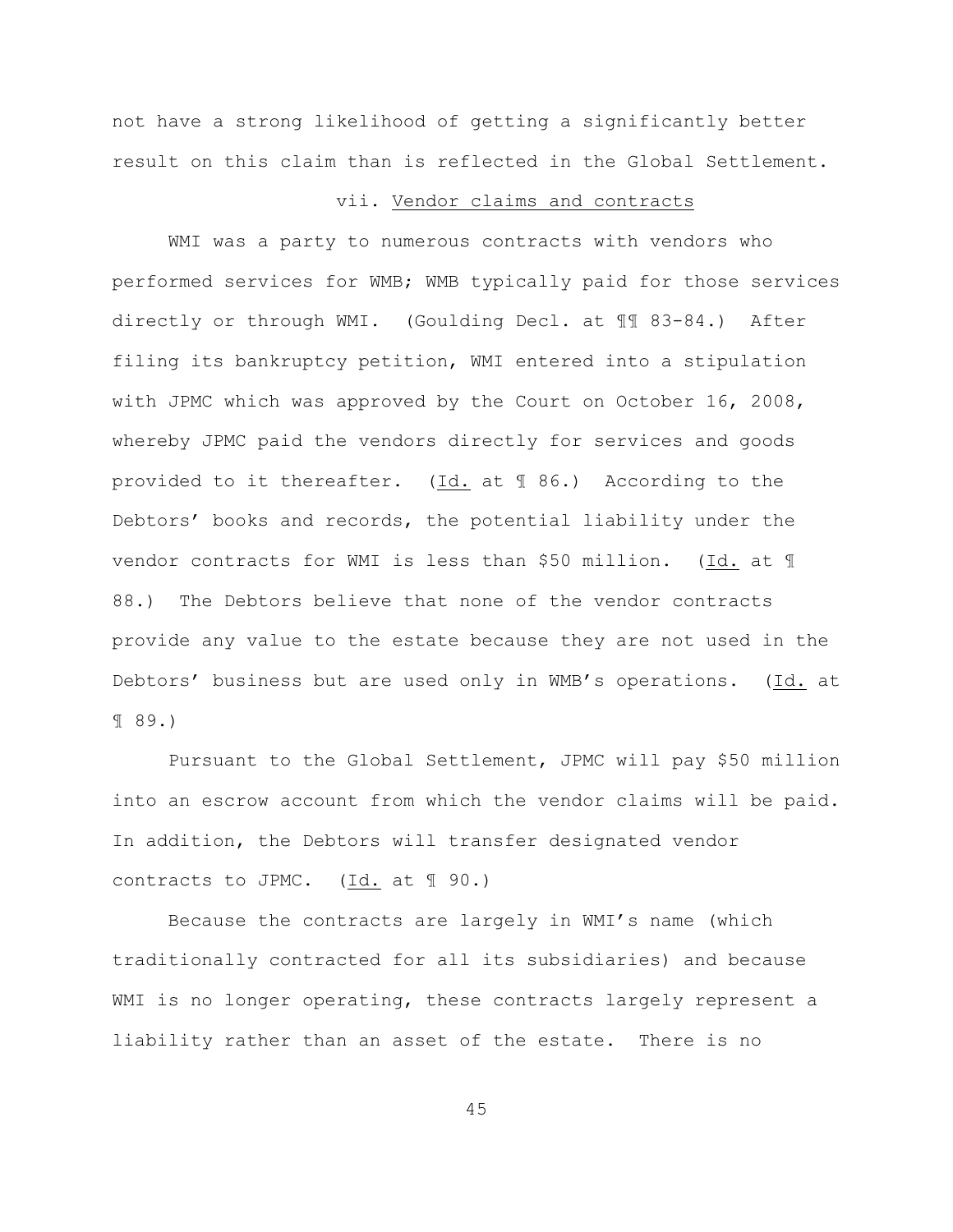evidence that the contracts have any value to WMI or anyone else. Consequently, WMI's only alternative would be to reject them which could result in rejection damages claims. Therefore, the Court concludes that the Debtors do not have a strong likelihood of getting a significantly better result on this claim than is reflected in the Global Settlement.

### viii. Goodwill litigation

WMI was a party to litigation seeking damages resulting from the change in the ability of purchasers of failed financial institutions to account for the goodwill of those institutions as a result of the passage of the Financial Institutions Reform Recovery and Enforcement Act of 1989 ("FIRREA"). (Goulding Decl. at ¶ 91.) WMI and JPMC disputed who had an interest in suits commenced by American Savings Bank,  $F.A.^{27}$  and by Anchor Savings Bank FSB.<sup>28</sup> (Id. at 11 91-106.) JPMC asserted that it was the real party in interest in the litigation because WMB was the successor to the original plaintiffs. (Id. at 11 93, 95 & 98; Ex. D-41.) WMI contended that according to its records, it was the real party in interest. (Goulding Decl. at ¶¶ 94 & 99.)

The American Savings Litigation was commenced in 1992 and on September 12, 2008, the Court of Federal Claims entered final

American Savings Bank, F.A. v. United States, No. 92-872C (Fed. Cl. 1992) (hereinafter the "American Savings Litigation").

Anchor Savings Bank FSB v. United States, No. 95-039C (Fed. Cl. 1995) (hereinafter the "Anchor Litigation").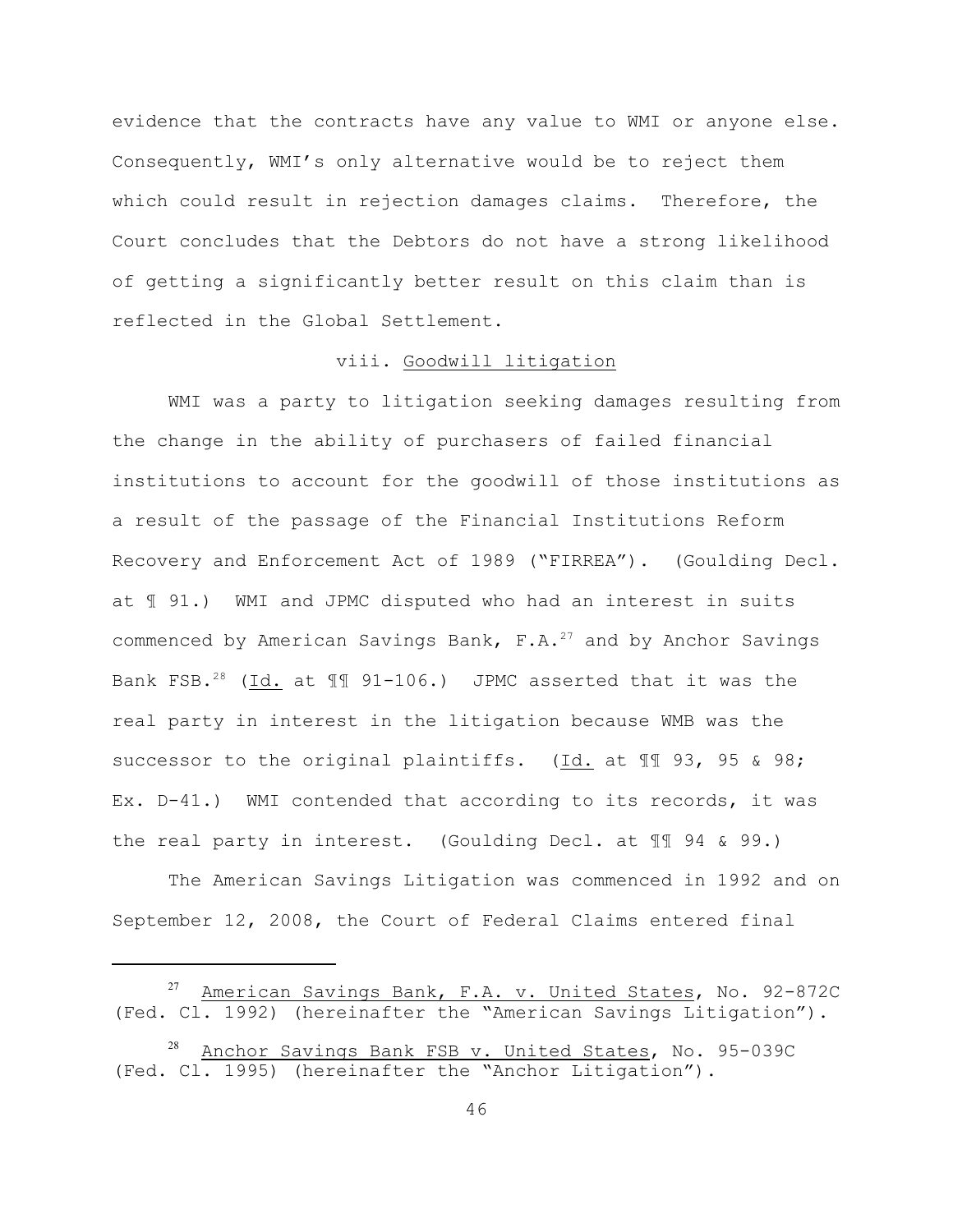judgment directing payment to WMI in the amount of \$55 million subject to additional claims that are still pending. (Id. at ¶ 93 & n.37; Ex. D-216.) On January 6, 2009, the United States filed a motion for relief from the automatic stay seeking authority to set off that judgment against claims it had against WMI. (Goulding Decl. at  $\text{\textsterling}$  93 & n.37; D.I. # 542.) That motion was opposed and, as a result, the Court directed that the funds be placed into the registry of the Court pending resolution of the competing claims to them. (Ex. D-217.)

The Anchor Litigation was commenced in January, 1995. In 1995, Anchor merged into Dime Savings Bank ("Dime"), which merged into WMB in 2002. (Id. at 11 96 & 98.) On July 16, 2008, the Court of Federal Claims entered judgment in favor of Anchor in the amount of approximately \$356 million. (Ex. D-218; Id. at ¶¶ 96-97.) In addition, the Court confirmed that Anchor was entitled to an upward adjustment to make it whole for any taxes that may be due (the "tax gross up"). (Ex. D-218.) The Court of Appeals affirmed the judgment on March 10, 2010, and remanded for determination of whether the damage award should be increased by \$63 million. (Id. at 197.)

In the interim, Dime Bancorp, Inc. ("DBI"), the parent of Dime, had issued Litigation Tracking Warrants ("LTW") which entitled each shareholder of DBI to convert the LTW into DBI common stock upon the occurrence of certain events. The common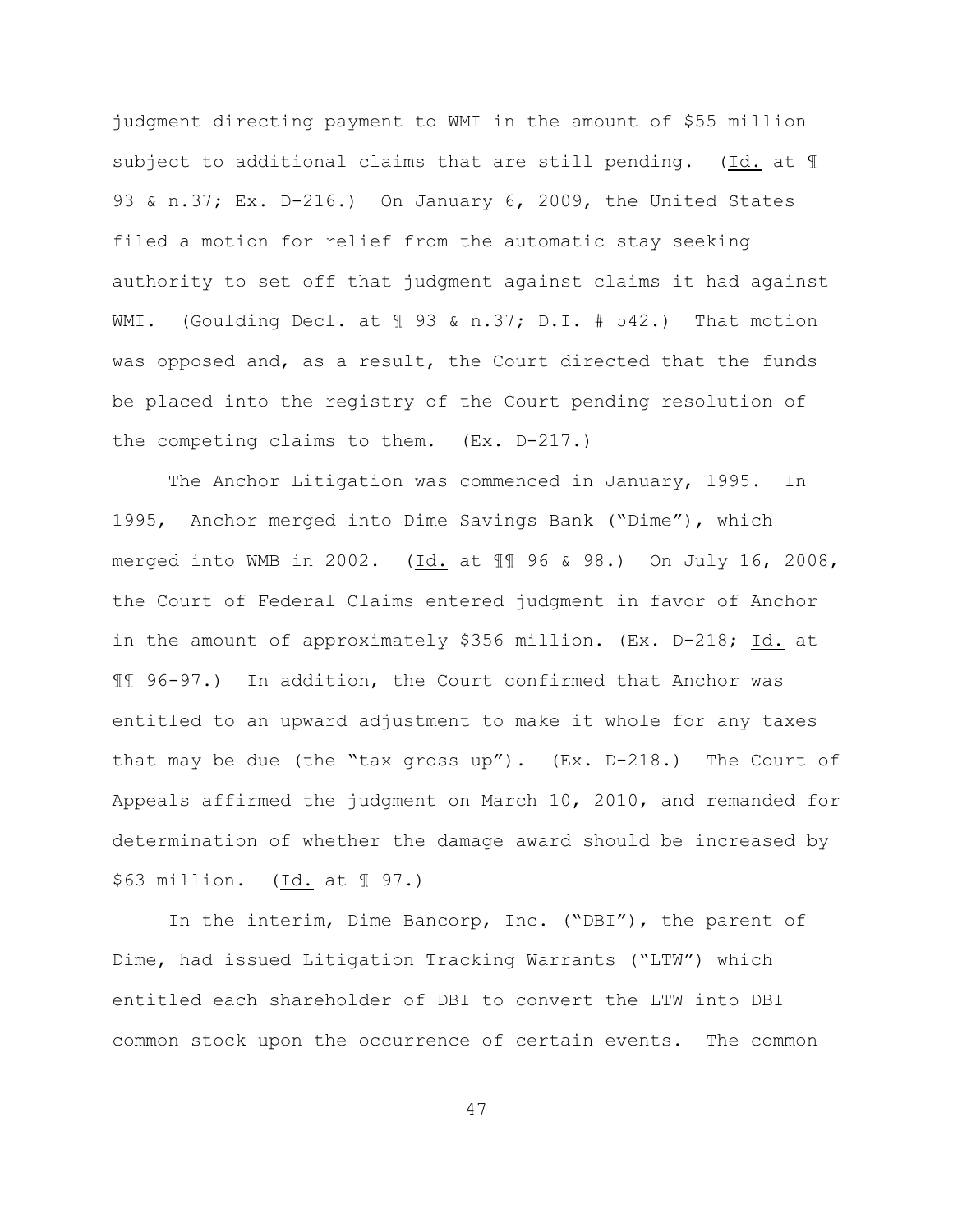stock to be issued was based on 85% of the amount of recovery on the Anchor Litigation and had no exercise price. On January 4, 2002, DBI merged into WMI. The LTW Warrant Agreement was subsequently modified on March 11, 2003, pursuant to which the LTW Holders are entitled to common stock of WMI upon a trigger event.

Under the Global Settlement, JPMC will control and be entitled to all proceeds from the Anchor Litigation. This will be free of the interests that the LTW Holders have, if any, in the Anchor Litigation. The Debtors will control and be entitled to all proceeds from the American Savings Litigation as a result of the Global Settlement.

# a. LTW Holders

The LTW Holders object to the Global Settlement because it does not preserve their asserted interest in the Anchor Litigation. They contend that they are entitled to 85% of any recovery in the Anchor Litigation; the Debtors dispute this and contend that, instead, the LTW Holders merely hold a claim for breach of the Warrant Agreement. Because that Agreement dealt with the purchase or sale of a security (a warrant for common stock), the Debtors contend that the LTW Holders' claim must be subordinated under section 510(b) to the level of common stock.<sup>29</sup>

 $29$  Section 510(b) provides, in relevant part: For the purpose of distribution under this title, a claim . . . for damages arising from the purchase or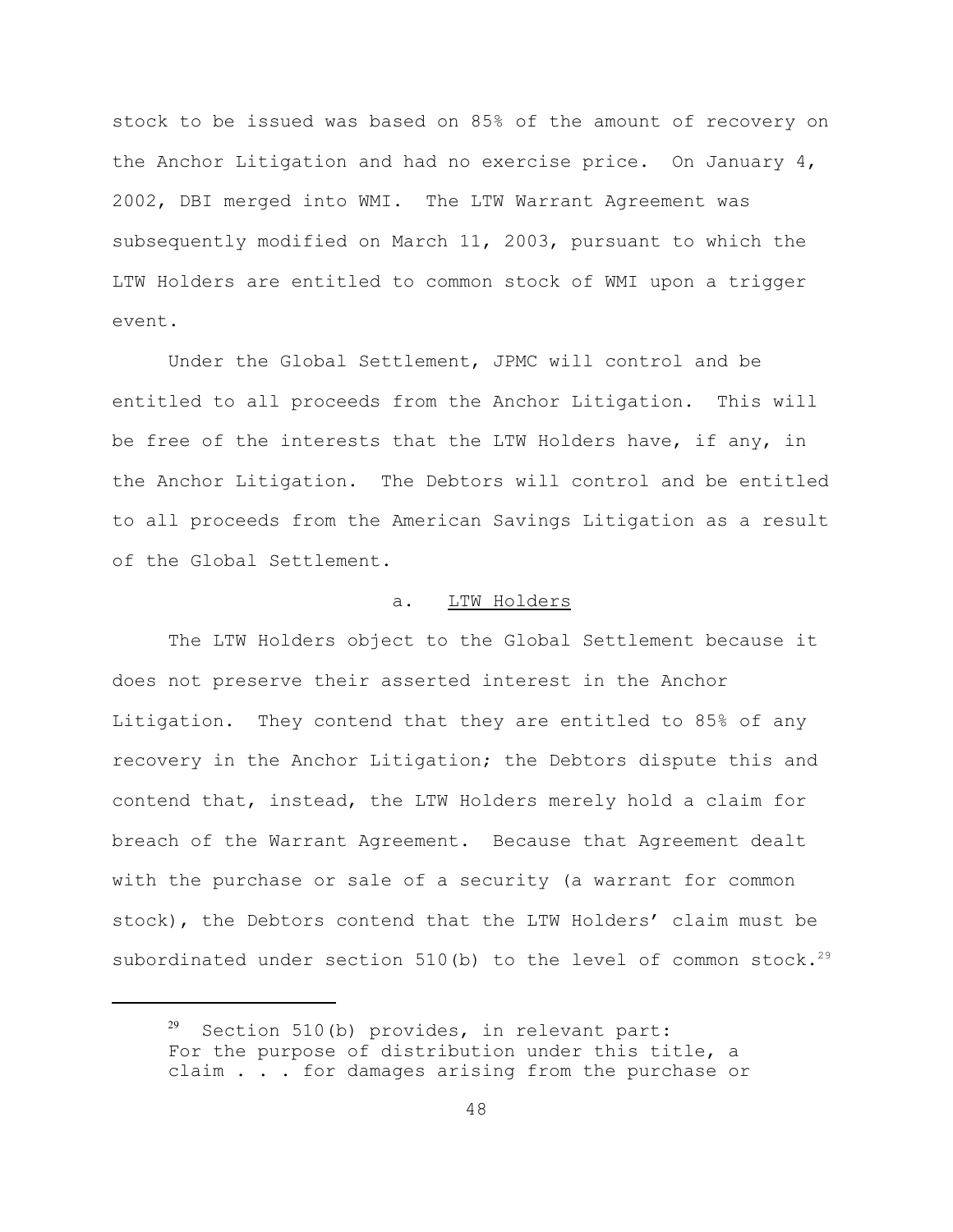The LTW Holders disagree, contending that the Warrant Agreement is not an agreement for the purchase of a security and that, instead, they have a claim to the Anchor Litigation itself.

The Debtors respond that, even if the LTW Holders are right, their interests are protected by the Plan. The Plan provides that the Liquidating Trust will reserve for disputed claims an amount in cash equal to the pro rata share of any distribution to which the disputed claims would be entitled in the lesser of (1) the amount on the proof of claim, (2) the amount the Court estimates the claim, or (3) the amount the parties agree should be escrowed. (Ex. D-5 at 101.) The Debtors have apparently suggested that \$250 million be reserved for the disputed LTW Holders' claims. (Hr'g Tr. 12/2/2010 at 211-13.)

The LTW Holders contend, however, that the Debtors' calculations are erroneous. They note that the Anchor Litigation has already realized \$355 million (the original judgment) plus \$63 million (the amount by which the appellate court suggested the judgment be increased on remand). In addition, they contend that the Debtors improperly reduce the amount by expected taxes,

sale of . . . a security [of the debtor or of an affiliate of the debtor] . . . shall be subordinated to all claims or interests that are senior to or equal the claim or interest represented by such security, except that if such security is common stock, such claim has the same priority as common stock.

<sup>11</sup> U.S.C. § 510(b). The term "security" is defined to include a warrant for the purchase of stock. 11 U.S.C.  $\frac{101(49)}{499}$ .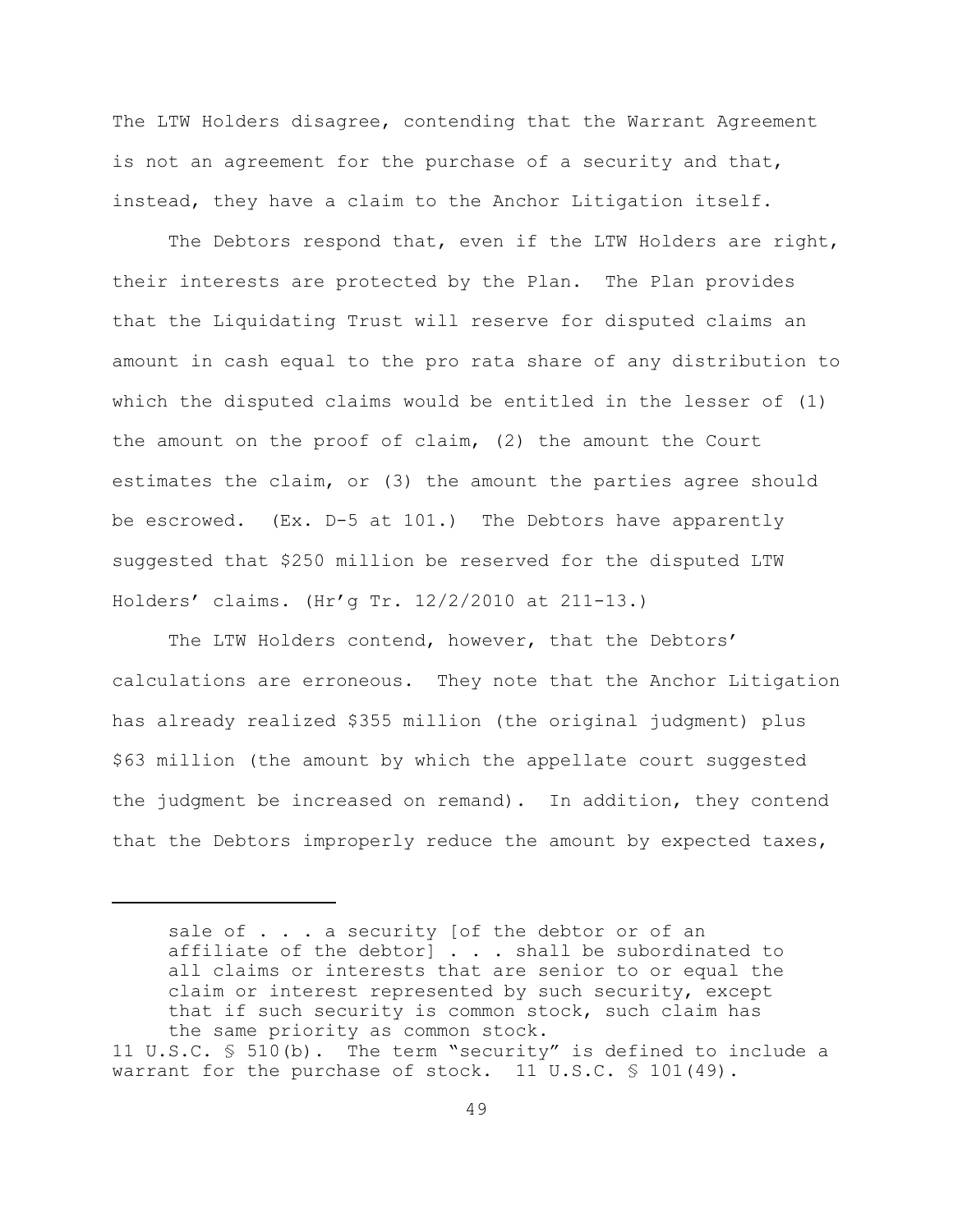when in fact the trial court had preserved the right of the plaintiffs to get a tax gross up to protect them from the effects of taxes. Therefore, the LTW Holders contend that their claim is 85% of \$419 million less the \$22 million in expenses the Debtors have estimated for a total of approximately \$340 million.

As noted above, the Court has determined that genuine issues of material fact are in dispute in the LTW Adversary which preclude it from granting the Debtors' motion for summary judgment. Because the claim is disputed, the Debtors may "sell" the Anchor Litigation free of the claims of the LTW Holders. 11 U.S.C. § 363(f)(4). Alternatively, if the LTW Holders hold a lien or other interest in the Anchor Litigation, the Debtors may sell free and clear of that interest because the proceeds being received under the Global Settlement are more than the value of the Anchor Litigation. 11 U.S.C.  $\frac{1}{5}$  363(f)(3). In the interim, however, the Court concludes that the interests of the LTW Holders are adequately protected by the disputed claims holdback provisions of the Plan so long as the reserve for their claims is set at \$347 million.<sup>30</sup>

 $30$  A hearing was held on January 7, 2010, on the Debtors' motion to estimate claims for the purpose of the setting reserves under the Plan. Evidence was presented by the Debtors to support their assertion that the LTW Holders claims should be estimated at approximately \$250 million. On cross, the LTW Holders raised numerous issues about that estimate, challenging the amount of expenses deducted from the claim as well as the calculation of the tax gross up. At the conclusion of the hearing, the Court estimated the claim at \$347 million. This was premised largely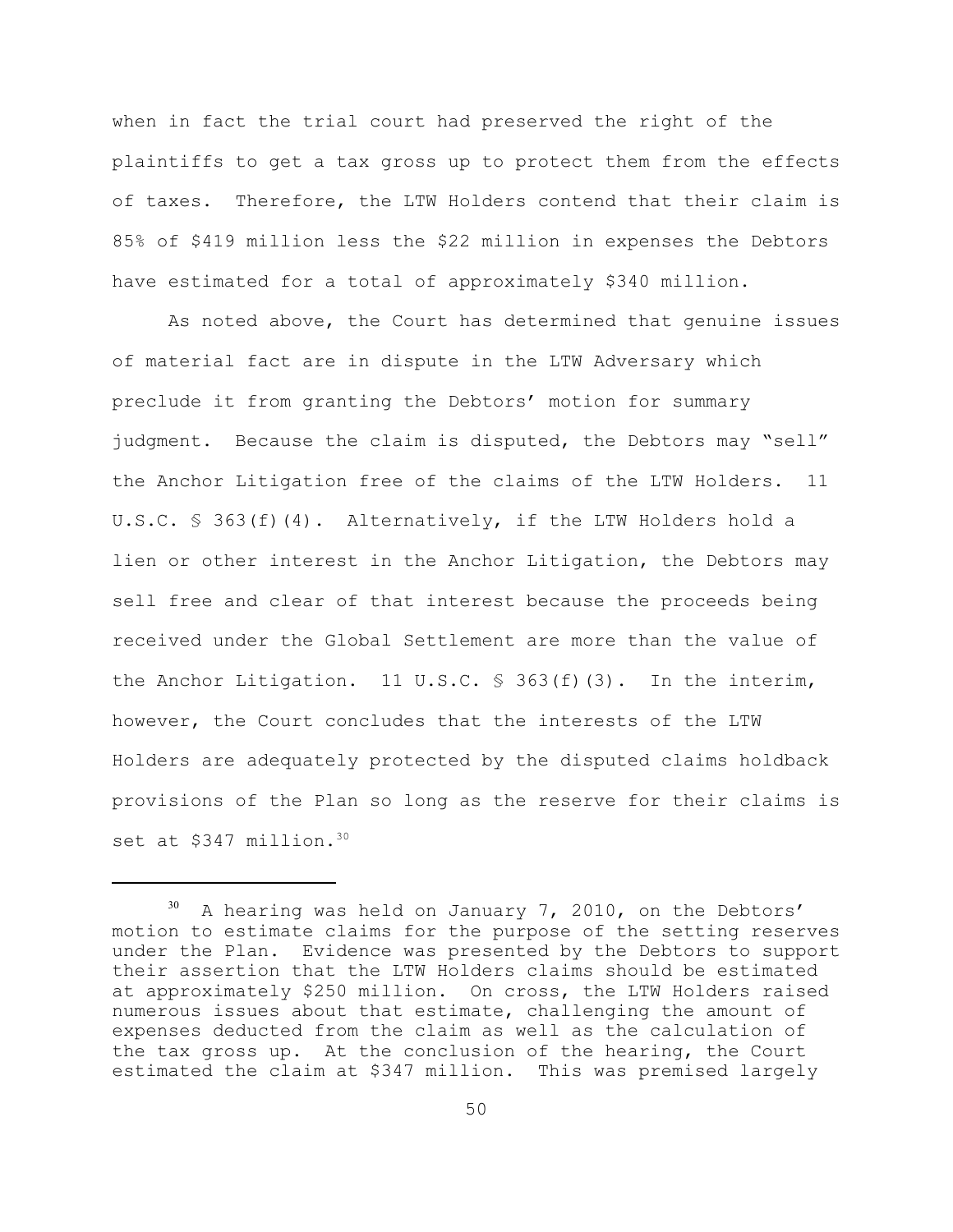## b. Other Objections

The other Plan Objectors contend that the settlement with JPMC over the Goodwill Litigation is not reasonable. They note that there was no explanation for why the Debtors chose to give JPMC the Anchor Litigation (which is worth more than \$419 million) while retaining the American Savings Litigation (which is worth only \$55 million). They contend that \$364 million of value that belongs to the estate is just being given away. The Debtors respond that this was just one of the many moving parts of the Global Settlement that requires a holistic approach.

The Court finds that there is a legitimate question as to who owns the Goodwill Litigation. Both WMI and WMB have arguments that they are the real parties in interest or are the successor to the named plaintiffs. The Court cannot conclude that the Debtors' probability of winning that dispute is so great as to make the Global Settlement of these claims unreasonable.

#### ix. Fraudulent transfers and preferences

The Debtors have also asserted various claims for recovery of some \$6.5 billion in capital contributions made pre-petition by WMI to WMB, asserting that they were preferences or fraudulent conveyances. The FDIC and JPMC raised various defenses to these

on the fact that if the LTW Holders were successful at trial in obtaining a claim larger than the estimate, their distribution under the Plan would nonetheless be capped at the estimated amount. (Ex. D-5 at 101.)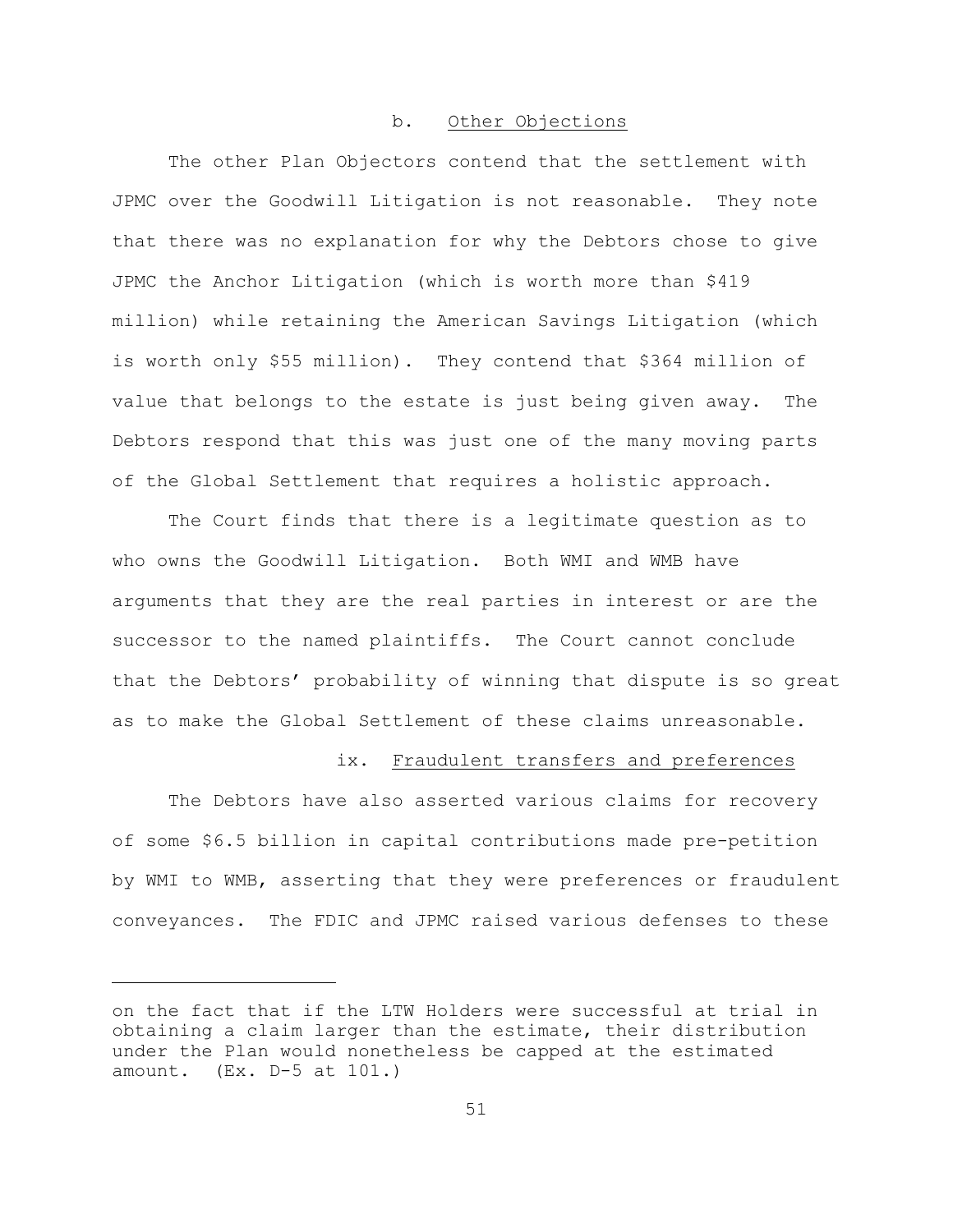claims. They contended preliminarily that the Debtors would be unable to prove insolvency because during the relevant period, the stock market showed WMI was worth between \$4 and \$12.7 billion. See, e.g., VFB LLC v. Campbell Soup Co., 482 F.3d 624, 633 (3d Cir. 2007) (concluding that market's valuation of a company is strong evidence of solvency and more probative than the opinions of experts); In re Hechinger Inv. Co. of Del., 327 B.R. 537, 548 (D. Del. 2005) (giving deference to market valuation rather than hindsight expert testimony).

In addition, JPMC argued that the Debtors would not be able to recover from it under section 548 as a subsequent transferee because it had no notice of the voidable transfer and gave significant value (almost \$2 billion and the assumption of an additional \$145 billion in deposit liabilities) for the assets of WMB. 11 U.S.C.  $\frac{1}{5}$  548(c).<sup>31</sup> See, e.g., In re Hill, 342 B.R. 183, 202-04 (Bankr. D.N.J. 2006) (holding that a good faith defense under section 548(c) requires a transferee prove (1) innocence and (2) an exchange of value).

 $31$  Section 548(c) provides: Except to the extent that a transfer or obligation voidable under this section is voidable under section 544, 545, or 547 of this title, a transferee or obligee of such a transfer or obligation that takes for value and in good faith has a lien on or may retain any interest transferred or may enforce any obligation incurred, as the case may be, to the extent that such transferee or obligee gave value to the debtor in exchange for such transfer or obligation. 11 U.S.C. § 548(c).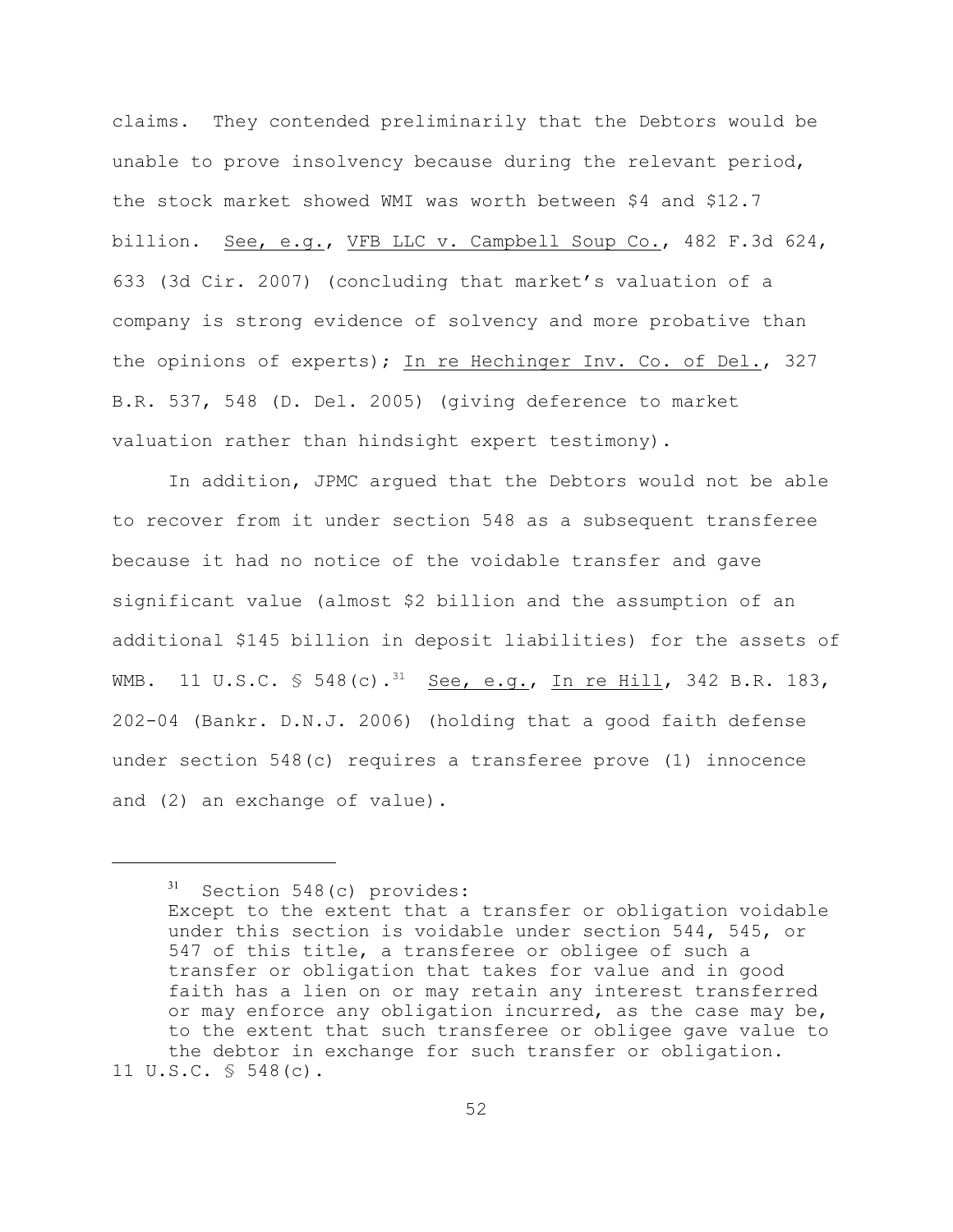Under the Global Settlement, the Debtors are waiving these claims against JPMC. The Plan Objectors contend that this is not reasonable given the probability of the Debtors succeeding on these claims and recovering the \$6.5 billion.

The Court does not agree with the Plan Objectors. It is far from certain that the Debtors would be able to recover the prepetition payments made to WMB. JPMC has raised defenses to those claims, which at least raise significant factual issues. In addition, as noted below, prosecution of the avoidance actions is contingent on the Debtors proving insolvency at the time of the transfers. Not only is this a significant hurdle to prove, but if the Debtors were successful in proving that element, it would eliminate their ability to claim any damages under their Business Tort Claims.

### x. Business Tort Claims

On February 16, 2009, certain holders of WMI common stock and debt securities issued by WMI and WMB (the "ANICO Plaintiffs") filed an action against JPMC in state court in Galveston County, Texas, alleging misconduct by JPMC in connection with the seizure of WMB and the P&A Agreement (the "ANICO Litigation"). (Kosturos Decl. at ¶ 23.) On March 25, 2009, the ANICO Litigation was removed and transferred to the DC Court on motion of JPMC and the FDIC Receiver as intervening defendant. (Id. at 1 24.) On April 13, 2010, the DC Court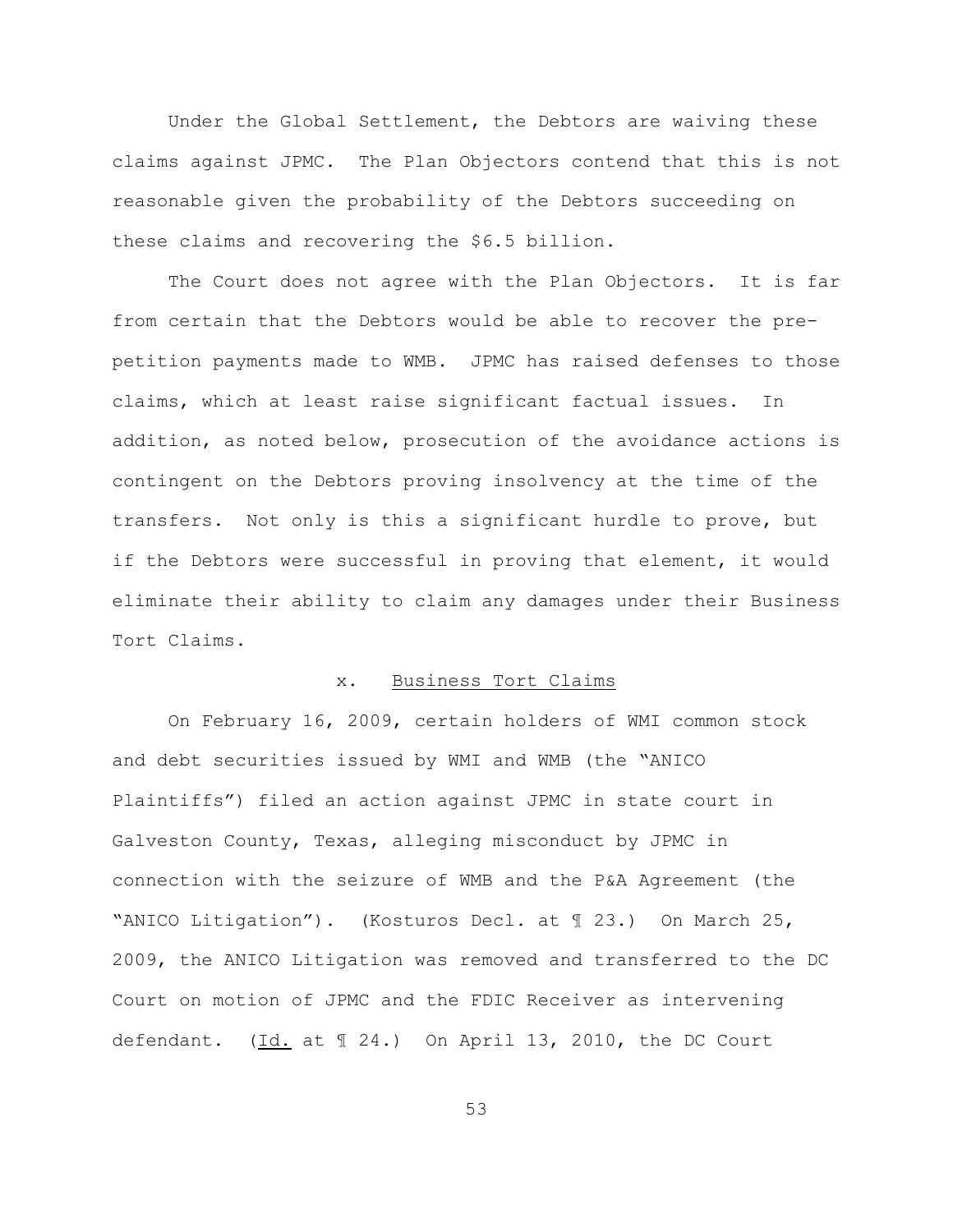dismissed the ANICO Litigation finding that under FIRREA the receivership was the exclusive claims process for claims relating to the sale of WMB. ANICO v. JPMorgan Chase & Co., 705 F. Supp. 2d 17, 21 (D.D.C. 2010). That order is presently on appeal. (Kosturos Decl. at ¶ 25.)

As noted above, early in the bankruptcy case, the Debtors conducted discovery of JPMC under Rule 2004 regarding the Business Tort Claims which are similar to the various claims asserted in the ANICO Litigation. (Id. at ¶ 26.)

Both JPMC and the FDIC Receiver contend that the Debtors have no chance of recovery on those claims. Principally, they argue that any claims challenging the closing of WMB or its sale to JPMC are barred by FIRREA. See, e.g., Freeman v. F.D.I.C., 56 F.3d 1394, 1399 (D.C. Cir. 1995) (finding that anyone bringing a claim against the assets of a failed bank held by the FDIC as receiver must first exhaust its remedies under the FDIC's claims process); Cal. House. Sec. Inc. v. United States, 959 F.2d 955, 958 (Fed. Cir. 1992) (holding that the plaintiff could not have expected to be compensated for a regulatory take-over if that occurred following a determination that the plaintiff's financial situation mandated a federal receivership); ANICO, 705 F. Supp. 2d at 21 (finding that the plaintiffs were required to pursue their claims against the FDIC as receiver through the process provided by Congress in FIRREA). Further, JPMC and the FDIC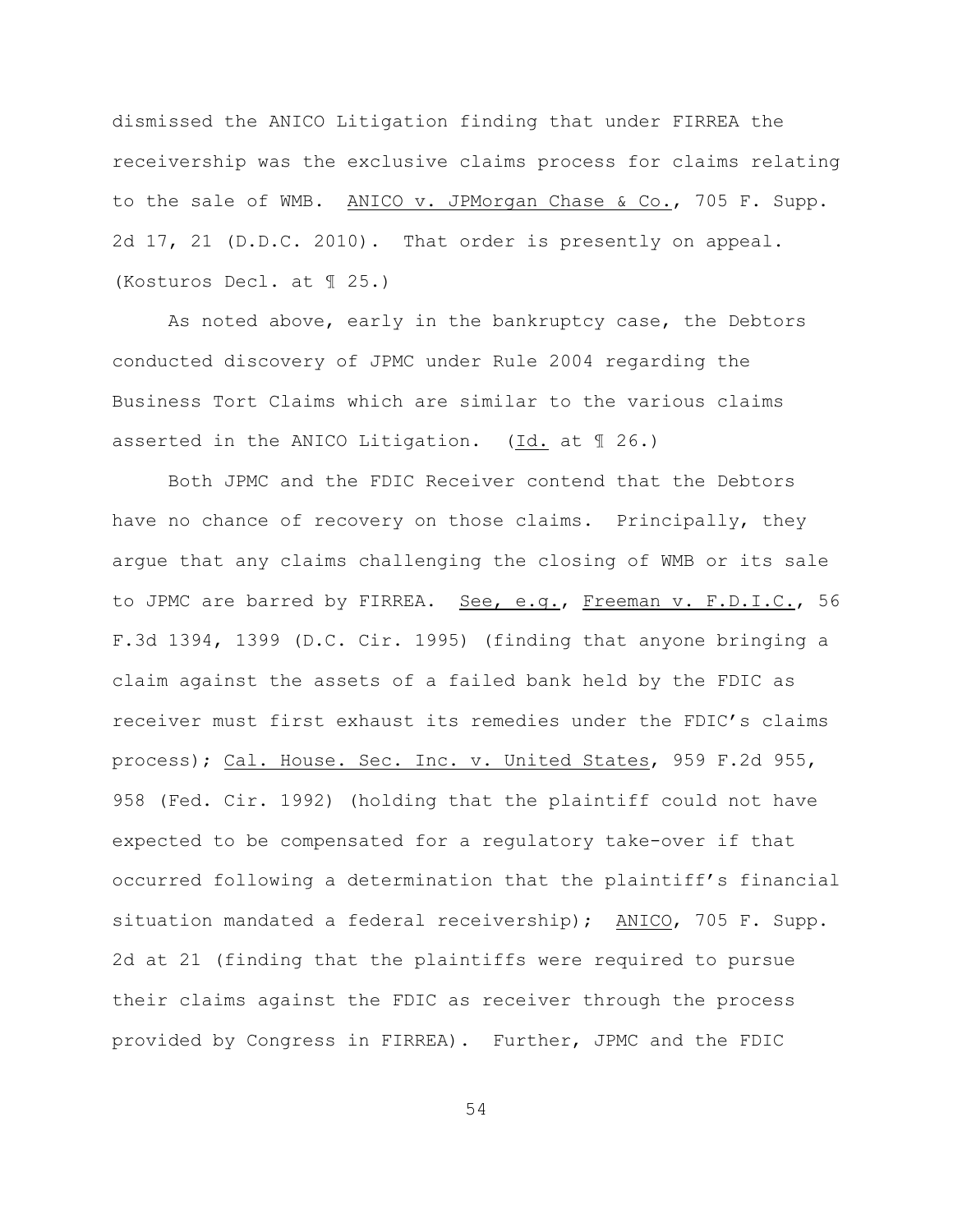Receiver contend that any derivative claim that WMI may have for alleged harm to WMB is now owned by the FDIC. 12 U.S.C.  $\frac{1}{5}$ 1821(d)(2)(A)(i) (providing that the FDIC as receiver "succeeds to all rights, titles, powers, and privileges of . . . stockholder" of the bank). See also Pareto v. F.D.I.C., 139 F.3d 696, 700 (9th Cir. 1998) (determining that § 1821(d)(2)(A)(i) vests all rights and powers of a stockholder of a bank to bring a derivative action in the FDIC). The FDIC Receiver further argues that the Debtors did not file any claim in the Receivership action based on the alleged Business Tort Claims and those claims are, therefore, time-barred. Cf. 12 U.S.C.  $\frac{1}{5}$  1464(d)(2)(B) (any claims challenging the appointment of the FDIC as Receiver must be brought against the OTS within 30 days of the appointment).

Under the Global Settlement, the Debtors are waiving any claims they have against JPMC and the FDIC Receiver, including any derivative claims based on the Business Tort Claims.<sup>32</sup> The Plan Objectors contend that the Business Tort Claims are valid and valuable claims, meriting denial of approval of the Global Settlement on that basis alone.

The Court finds, however, that the Debtors' likelihood of success on the Business Tort Claims is not high. The ANICO suit

 $32$  Many objections were filed to this part of the Global Settlement, largely because it appeared that the Debtors were releasing other party's claims, including direct claims of the ANICO Plaintiffs. This issue is addressed in Part  $B(1)$  (c)(ii)(b), infra.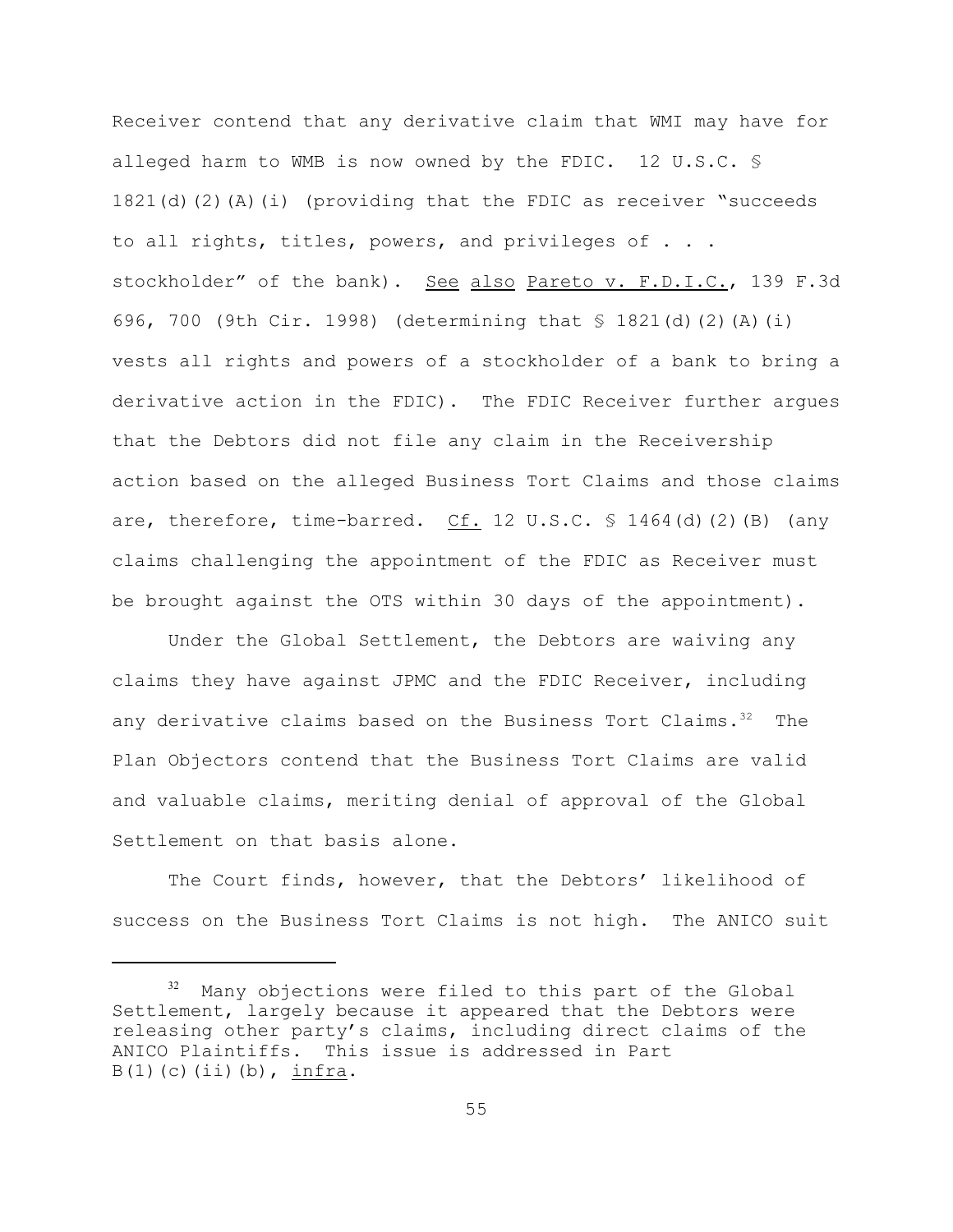has already been dismissed on the basis that it had to be brought in the FDIC receivership action. ANICO, 705 F. Supp. 2d at 21. There is a question whether the Business Tort Claims were included in the claim the Debtors originally filed in the FDIC receivership action. Further, as noted above, any claim for damages under the Business Tort Claims would require that the Debtors prove that they were solvent at the time of the seizure of WMB, a position diametrically opposed to assertions they would need to prove in the preference and fraudulent conveyance claims.

## xi. Miscellaneous other claims

The Global Settlement also resolves other claims, including intercompany debt (for which JPMC is paying \$180 million), certain environmental liabilities known as the BKK claims (which are being assumed by JPMC and could aggregate over \$600 million), and the provision of loan servicing by JPMC for WMI. (Goulding Decl. at ¶ 124; Hr'g Tr. 12/2/10 at 237.)

The resolution of the miscellaneous claims all appear to resolve claims favorably to the Debtor. The Court concludes that the Debtors do not have a strong likelihood of getting a significantly better result than reflected in the Global Settlement on these claims.

After reviewing each of the claims, the Court is not convinced that the Debtors have a probability of achieving a result significantly better if they were to continue to litigate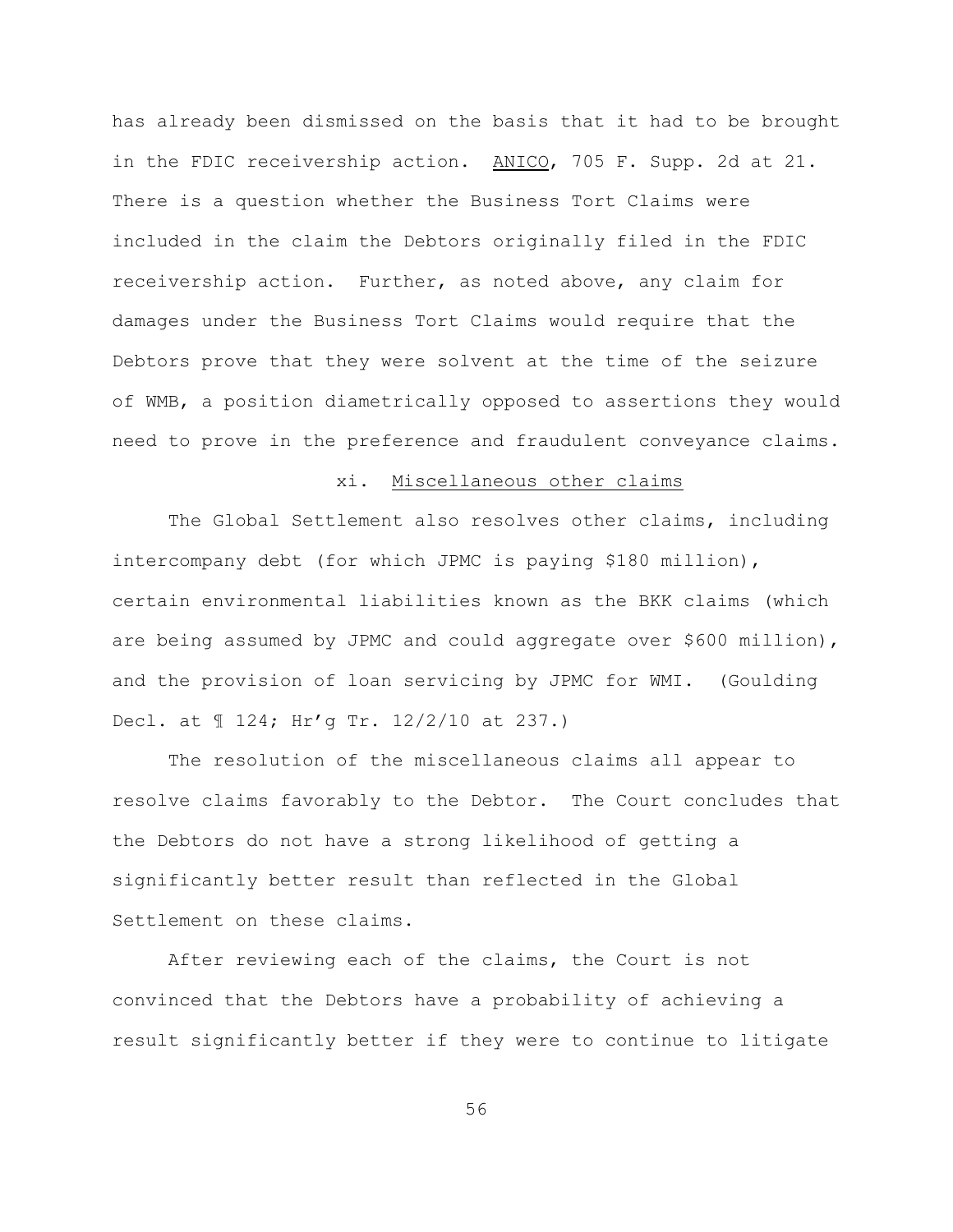than they will receive under the Global Settlement considering the claims separately or holistically. Therefore, the Court finds that this factor supports approval of the Global Settlement.

# b. Difficulties in Collection

The Plan Supporters argue that given the complexity of the case and the fact that it involves claims against the FIDC as well as JPMC means that the possibility of collecting is very difficult. They note that because WMI's claims against the FDIC are premised in part on its equity ownership of WMB, the possibility of collecting on those claims are particularly remote. The FDIC as Receiver of WMB has significantly fewer assets than the claims of creditors, making any recovery for equity unlikely. The Plan Supporters argue that even collection against JPMC for claims the Debtors have against it is not assured.

The Plan Objectors disagree, contending that JPMC is a huge financial institution with many resources and that any collection of claims against it cannot be difficult. They also note that several of the assets in dispute are liquid: notably, the \$4 billion in Deposit Accounts, the more than \$5 billion in tax refunds, and the \$4 billion in TPS. Therefore, they argue that collectibility is not an issue.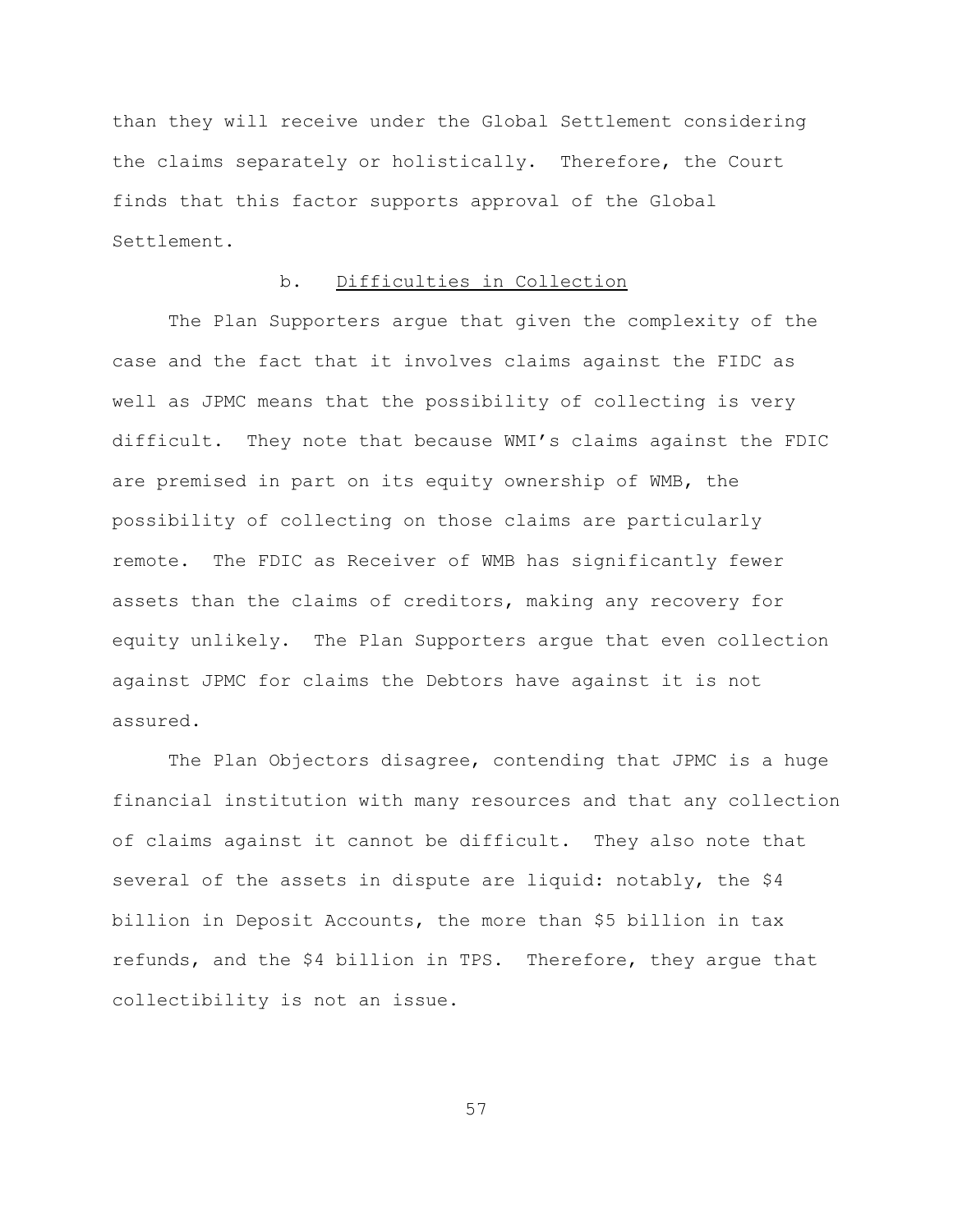The Court disagrees with the Plan Objectors. The collapse of WMB itself demonstrates that bank deposits (especially in the amount of \$4 billion) may not be easily collectible without resulting in another bank collapse. Further, given the economic turmoil in 2008, when even huge institutions like Lehman Brothers and AIG faced financial difficulties, the Court concludes that it is not possible to say that any judgment against JPMC would not face difficulty in collection, especially if it is in the billions of dollars as the Plan Objectors contend. Finally, to the extent that the Debtors are successful in proving any claim against the FDIC as Receiver for WMB, it would be but one of many claims against the receivership with little prospect of any meaningful distribution. (Hr'g Tr. 12/2/2010 at 71.) Finally, the significant counterclaims against the Debtors raised by JPMC and the FDIC (in excess of \$54 billion) add to the difficulties of collecting from them. Therefore, the Court finds that this factor supports approval of the Global Settlement.

# c. Complexity, Expense and Delay

The Plan Supporters argue that continuing the various litigation on the disputed claims will cause at least a 3-4 year delay in any distribution to creditors, increase post-petition interest and professional fees (which are currently running at the monthly rate of \$30 million and \$10 million, respectively) and require the resolution by this Court and others of complex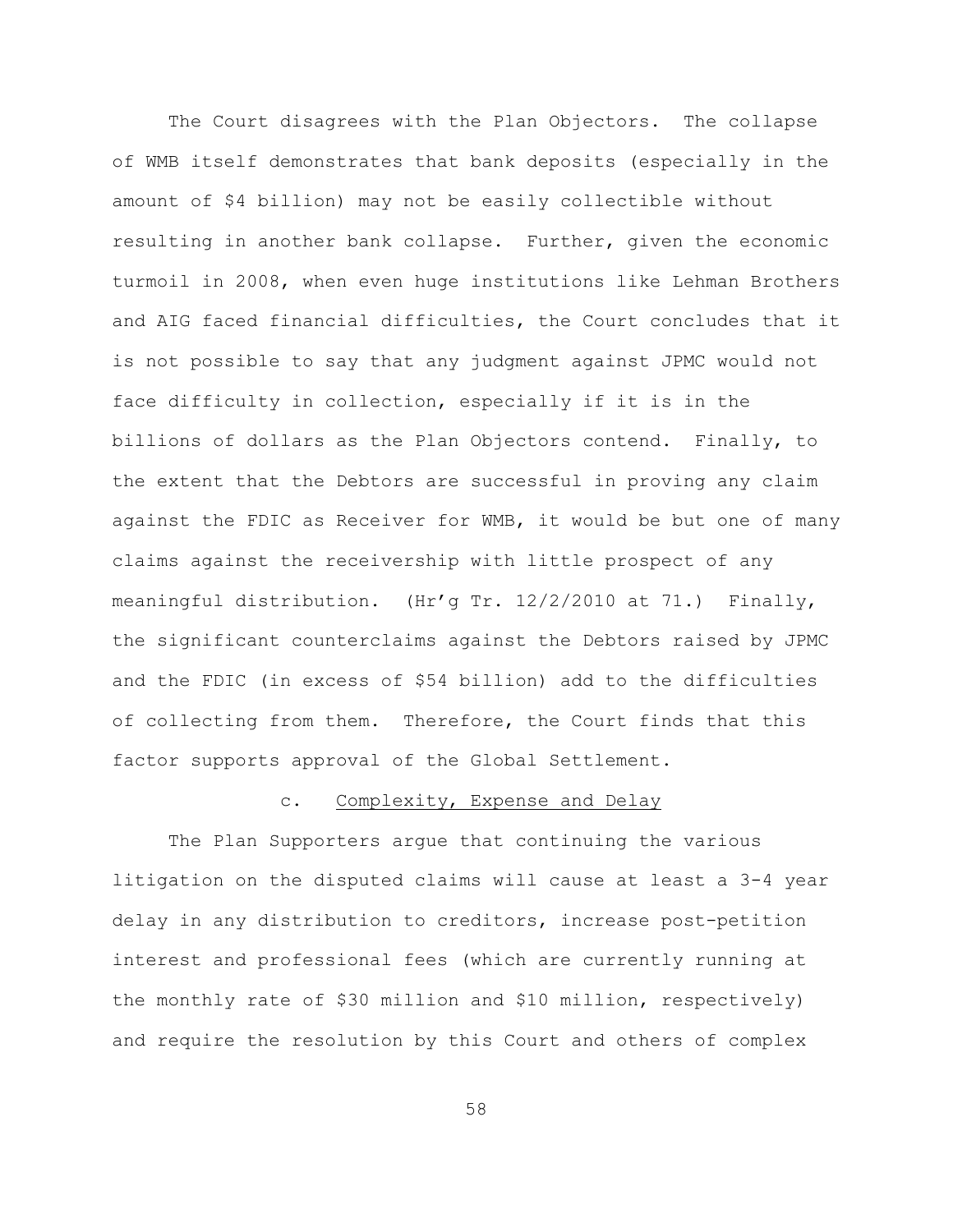issues relating to the takeover and sale of WMB and conflicting claims of many parties to the various disputed assets. (Kosturos Decl. at  $\text{I}$  30.) The Plan Supporters contend that the litigation in this case was particularly complex given the involvement of the government regulators which added issues of sovereign immunity (affecting even whether discovery could be taken of the government agents), preemption, and jurisdiction.

The Plan Objectors note that this factor is really not significant because all settlements eliminate the complexity, expense, and delay inherent in litigating.

The Court disagrees with the Plan Objectors' contention that this factor is not significant. The dollars at risk in this case are enormous and each individual disputed claim involves a multiplicity of issues raising complex arguments about the intersection of bankruptcy law and the regulation of banks. In addition, many of the arguments overlap, making it difficult to decide (or settle) one issue without impacting another. Therefore, the Court concludes that this is the precise type of multi-faceted litigation that cries out for settlement. This factor supports approval of the Global Settlement.

## d. Paramount interests of creditors

The Plan Supporters argue that consideration of the interests of creditors mandates that the Court approve the Global Settlement. They note that creditors have overwhelmingly voted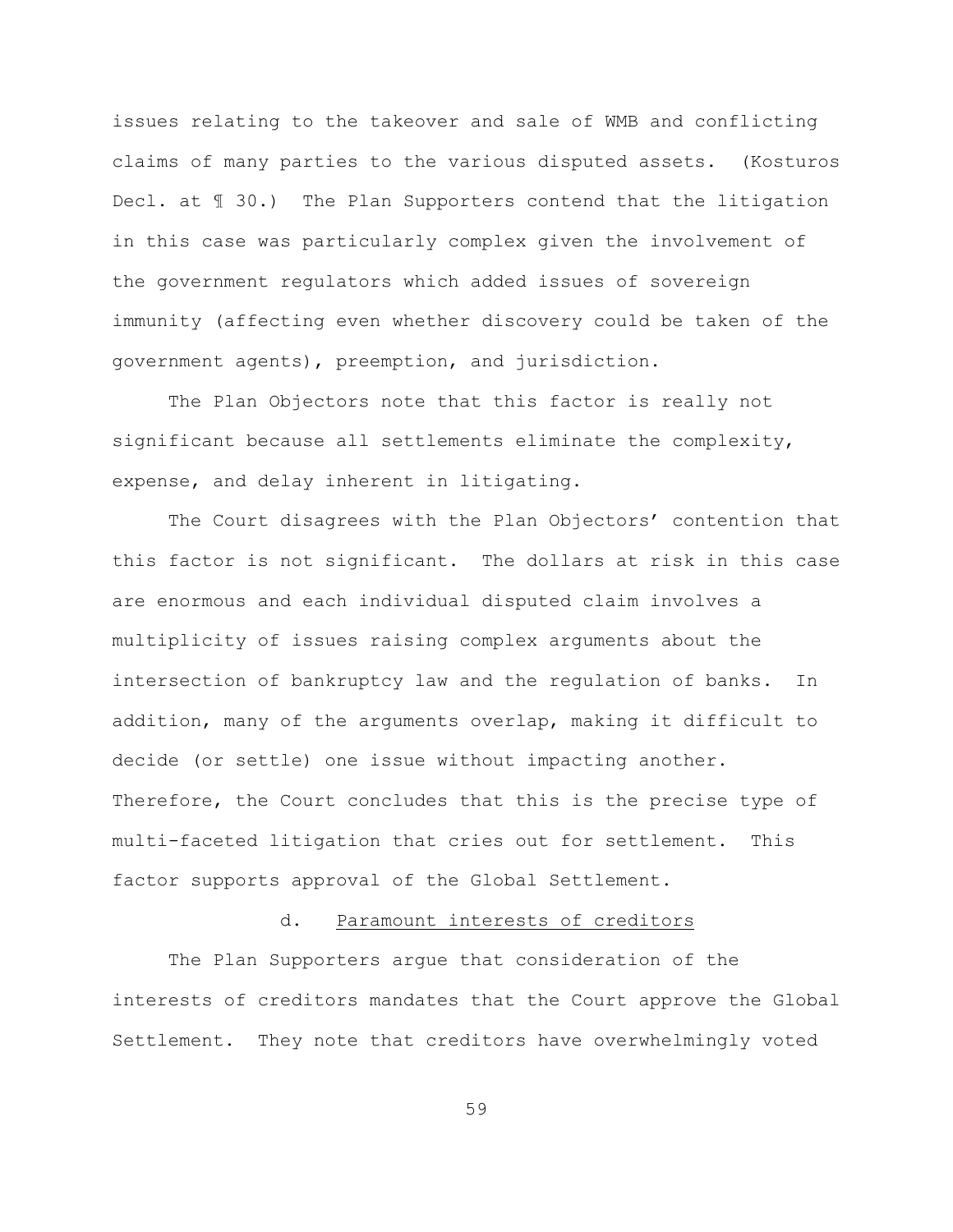in favor of Plan. (Exs. D-18 & D-19.) As a result of the Global Settlement, the Debtors project that all creditors except the lowest subordinated class will be paid in full with interest. (Ex. D-5C.) They also note that the creditors will be paid quickly because the Global Settlement provides mostly cash to the Debtors in resolution of their claims.

The Plan Objectors contend that, where a debtor is solvent, the Court must consider not just the interests of the creditors but also the interests of the shareholders in evaluating the reasonableness of the settlement. Because the Global Settlement only results in a recovery for creditors when there is additional value to be given to shareholders without a settlement, the Plan Objectors argue that the Global Settlement must be rejected as unreasonable.

The Court rejects this analysis. The Court has determined that the Global Settlement provides a reasonable return in light of the possible results of the litigation. The fact that the recovery may not reach shareholders is not enough to find it unreasonable, so long as the recoveries are distributed to the stakeholders in accordance with the priorities of the Code.

## B. Other Objections to Confirmation Reasonableness of releases

The Plan Objectors contend that the releases provided in the Plan (and the Global Settlement) are excessively broad and not permissible under applicable law. The Plan Supporters argue that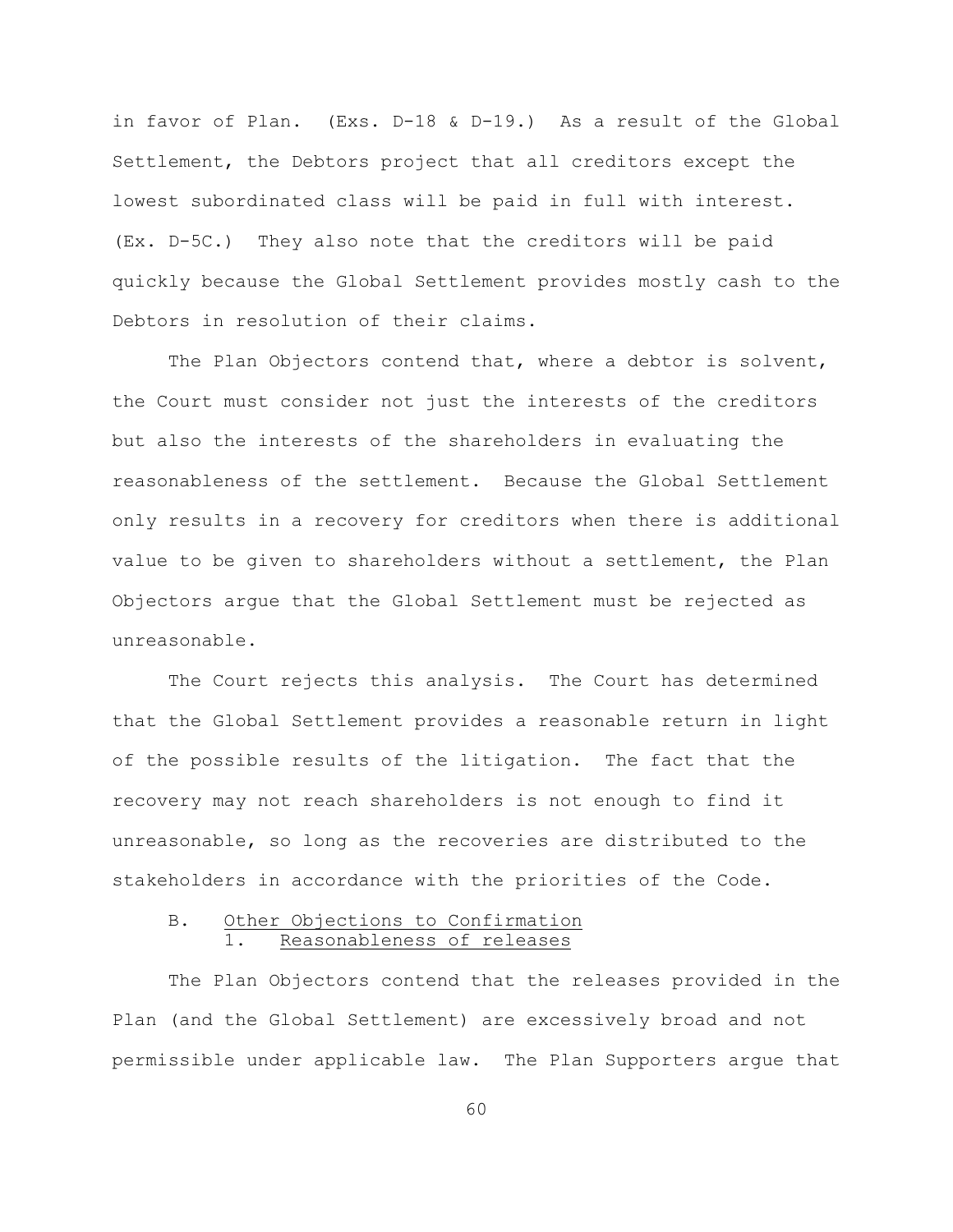the releases are an integral part of the Global Settlement and accordingly must be approved. They further argue that, as recently modified, the releases do comply with applicable law.

Determining the fairness of a plan which includes the release of non-debtors requires the consideration of numerous factors and the conclusion is often dictated by the specific facts of the case. See, e.g., Gillman v. Continental Airlines (In re Continental Airlines), 203 F.3d 203, 212-14 (3d Cir. 2000) (finding that a non-consensual third party release of another third party was not valid under the specific facts of that case but concluding that it might be in other cases based on "fairness, necessity to the reorganization, and specific factual findings to support these conclusions"); In re Genesis Health Ventures, Inc., 266 B.R. 591, 608 (Bankr. D. Del. 2001) (finding that clauses in debtors' proposed plan purporting to relieve senior lenders' liability on third-party claims precluded plan confirmation absent a showing of extraordinary circumstances supporting non-consensual third-party releases); In re Zenith Elecs. Corp., 241 B.R. 92, 110 (Bankr. D. Del. 1999) (in considering debtor's release of third parties, court applied five-factor test articulated in In re Master Mortgage Inv. Fund, Inc., 168 B.R. 930, 937 (Bankr. W.D. Mo. 1994)).

In evaluating releases, courts distinguish between the debtor's release of non-debtors and third parties' release of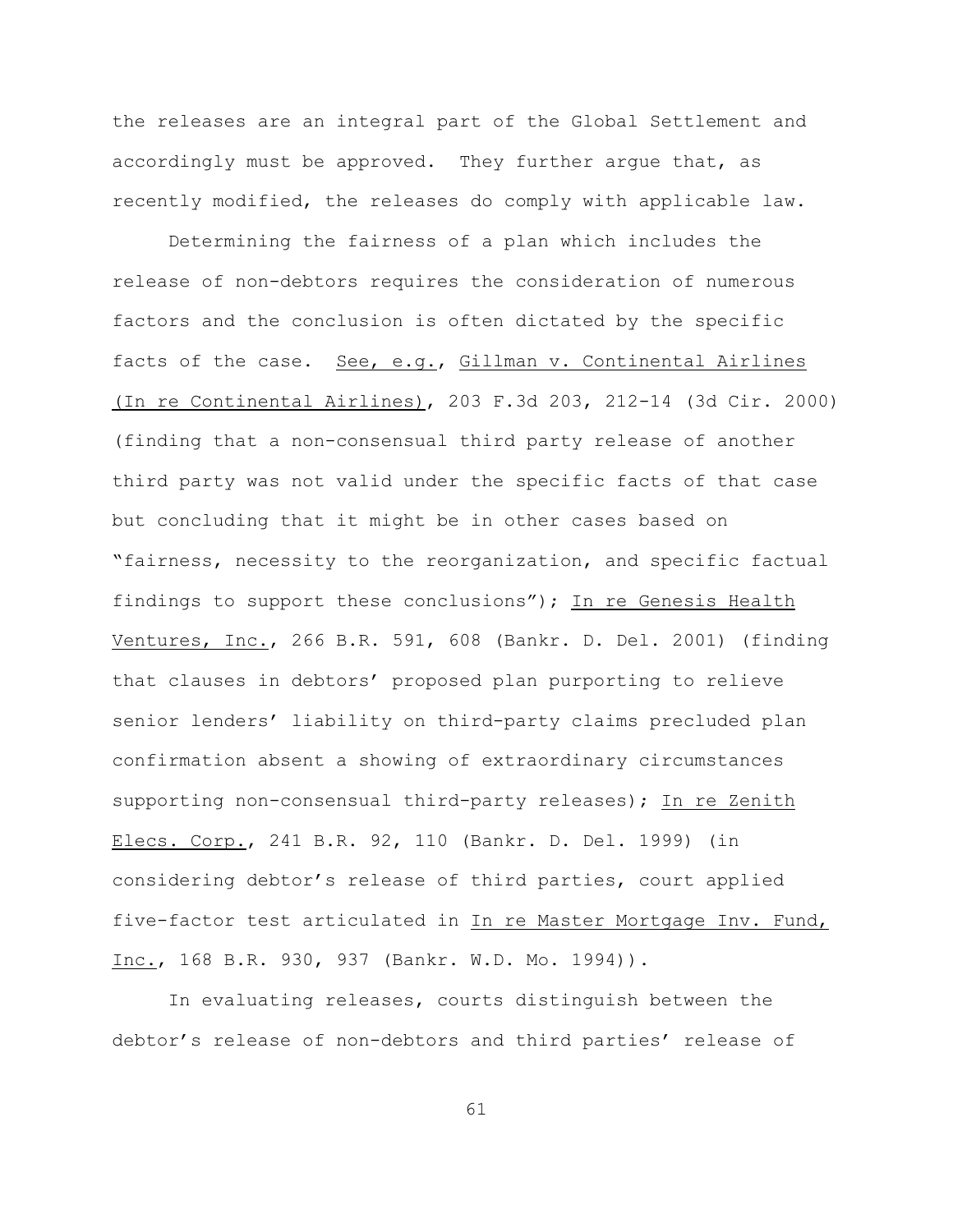non-debtors. In re Exide Techs., 303 B.R. 48, 71-74 (Bankr. D. Del. 2003) (using different analyses to evaluate releases by a debtor of non-debtor third parties and releases by a non-debtor of other non-debtor third parties).

# a. Releases granted by Debtors

In Zenith, the Court identified five factors that are relevant to determine whether a debtor's release of a non-debtor is appropriate:

- (1) an identity of interest between the debtor and non-debtor such that a suit against the non-debtor will deplete the estate's resources;
- (2) a substantial contribution to the plan by the nondebtor;
- (3) the necessity of the release to the reorganization;
- (4) the overwhelming acceptance of the plan and release by creditors and interest holders; and
- (5) the payment of all or substantially all of the claims of the creditors and interest holders under the plan.

Zenith, 241 B.R. at 110 (citing Master Mortgage, 168 B.R. at 937). These factors are neither exclusive nor conjunctive requirements, but simply provide guidance in the Court's determination of fairness. Master Mortgage, 168 B.R. at 935 (finding that there is no "rigid test" to be applied in every circumstance and that the five factors are neither exclusive, nor conjunctive).

Under section 43.5 of the Plan, the Debtors<sup>33</sup> are releasing

 $33$  Although section 43.5 of the Plan purports to deal with releases by the Debtors only, in fact, it includes releases by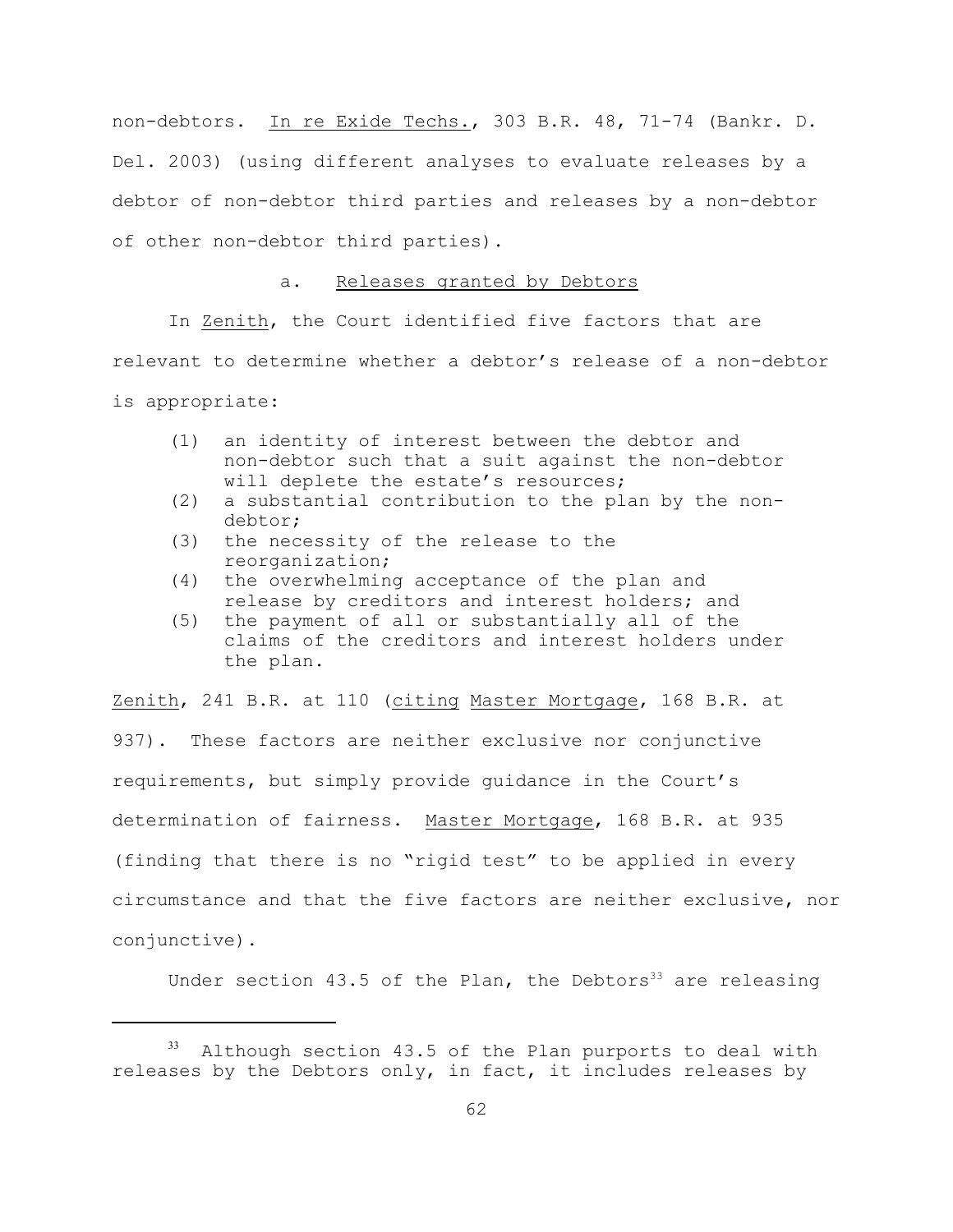all claims against the Released Parties which include WMB, JPMC, the FDIC, the Settlement Noteholders, the Creditors' Committee and each of its members, the Indenture Trustees for each of the tranches of the Debtors' debt, and the Liquidating Trust and Trustee. (Ex. D-2 at §§ 43.5 & 1.160.) In addition, the Debtors are releasing all the Related Persons of each of those entities which include, inter alia, their present and former affiliates, current and former officers, directors, financial advisors, attorneys, accountants, and investment bankers. (Id. at §§ 43.5, 1.158, 1.160.) The releases of each of these parties must be evaluated separately to determine if they are reasonable.

The Third Circuit has refused to articulate a test for when releases by Debtors are appropriate in the chapter 11 context. Continental Airlines, 203 F.3d at 214. However, the Court continues to believe that the factors articulated in Master Mortgage form the foundation for such an analysis, with due consideration of other factors that may be relevant to this case.

non-debtors. In addition to the Debtors' releases, that section includes releases by "each of [the Debtors'] respective Related Persons, and on behalf of the Liquidating Trust, the Liquidating Trustee, the Liquidating Trustee Beneficiaries and the Disbursing Agent, and each of their respective Related Persons." (Ex. D-2 at § 43.5.) The Liquidating Trustee Beneficiaries are creditors and shareholders; therefore, section 43.5 is not simply a release by the Debtors. This must be modified to limit the releases in section 43.5 to the Debtors only. Any releases by non-debtors must be clearly and separately identified as they are subject to a different standard. Zenith, 241 B.R. at 111.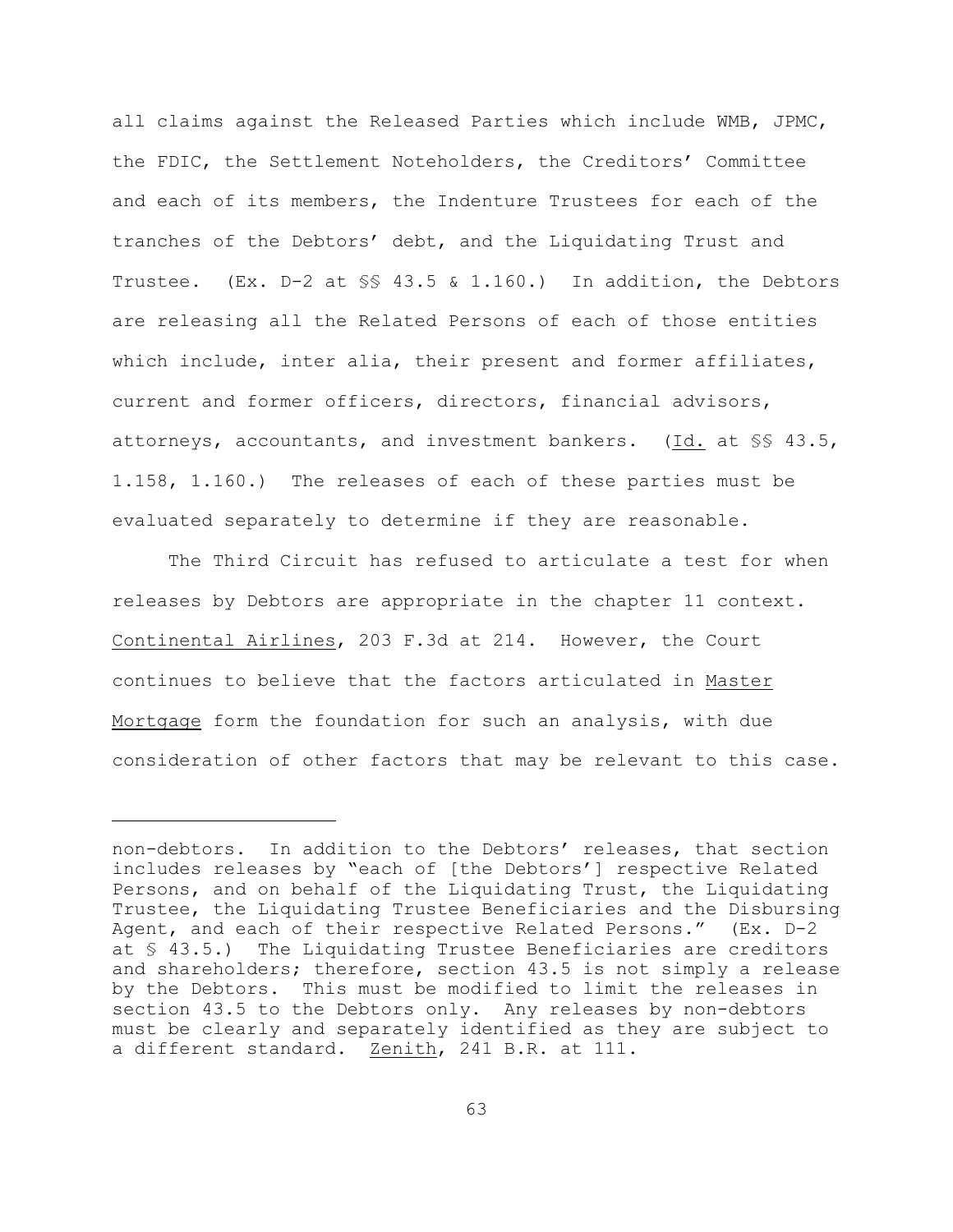### i. JPMC, FDIC and WMB

In this case, the Plan Supporters contend that the releases to be provided by the Debtors to JPMC, the FDIC, and WMB are appropriate because of the substantial contribution being made by JPMC and the FDIC in releasing claims and resolving litigation as set forth in the Global Settlement. They argue that without the contributions made by JPMC and the FDIC, there would be no basis for the Plan which provides for payment in full plus interest of most creditors and a substantial recovery for the lowest subordinated creditors who are estimated to receive 74% of their claims. (Ex. D-5C.)

The Plan Objectors' opposition to the releases of JPMC and the FDIC are largely premised on their opposition to the Global Settlement and their arguments that the Debtors are simply not getting enough under that settlement. Therefore, they argue that the releases of JPMC, the FDIC, and WMB are not fair.

Accepting that the Global Settlement is fair and reasonable, as the Court concludes above, however, leads the Court to conclude that the releases being granted to JPMC, the FDIC, and WMB by the Debtors meet the Master Mortgage standards. First, because of the numerous interlocking and competing claims of the Debtors, JPMC and the FDIC to the various assets which are sought to be resolved by the Global Settlement, the Court concludes that there is an identity of interest between the Debtors, JPMC, the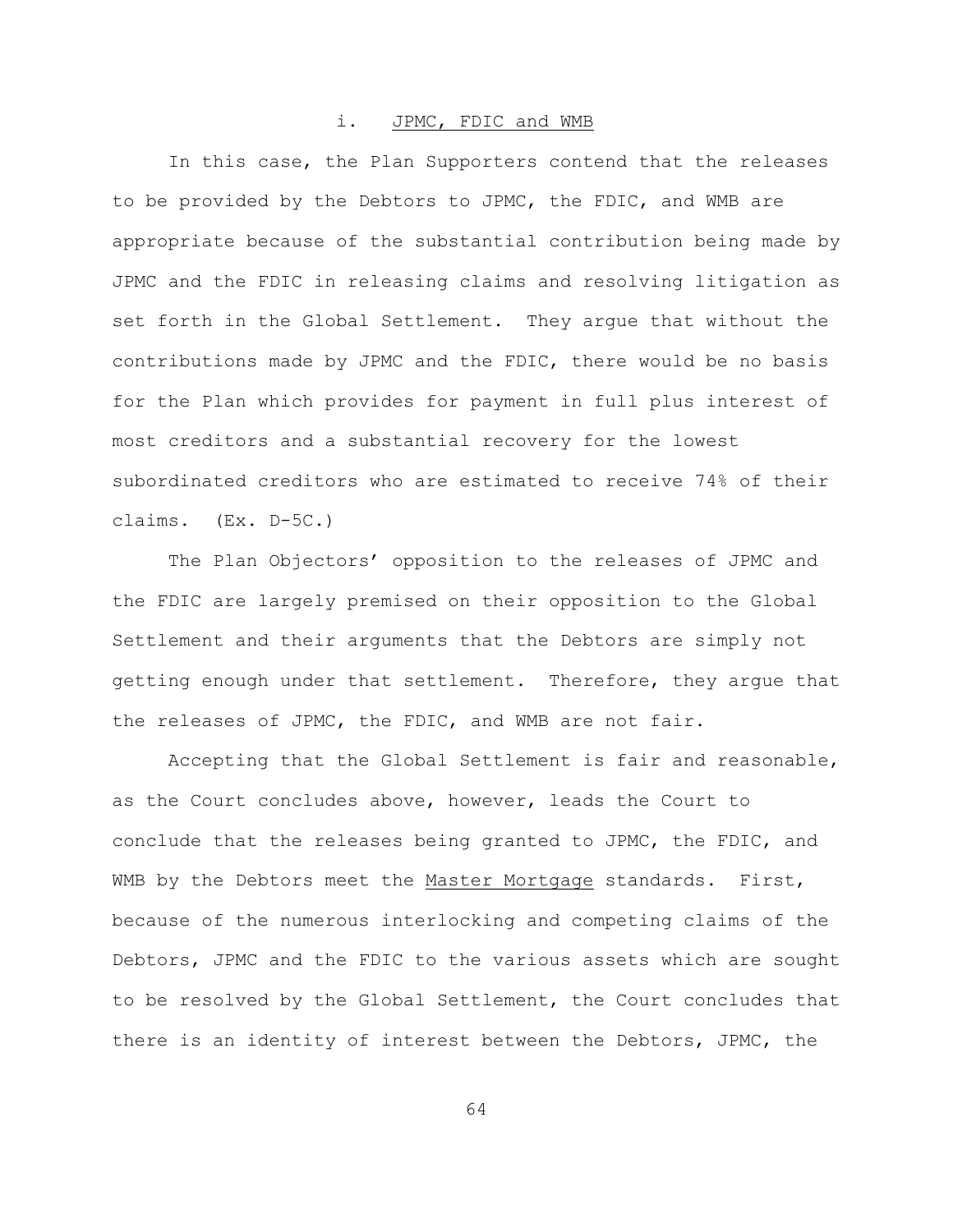FDIC, and WMB. Particularly important is the fact that JPMC and/or the FDIC may be viewed as the successor to WMB. In fact, the numerous law suits that have been filed against JPMC and the FDIC by the Debtors (and derivatively by third parties) relating to the seizure of WMB evidences the identity of interest they share with the Debtors such that a suit against them relating to WMB could be viewed as a suit against the Debtors. Such suits, if permitted to continue, would deplete the estates' resources by increasing claims and administrative costs against the Debtors' estates.

Second, JPMC and the FDIC have made a substantial contribution to the Plan by waiving claims they had asserted against numerous assets of the Debtors (including the Deposit Accounts and portions of the Tax Refunds) and by waiving the proofs of claim they have filed which the Debtors have estimated to be in excess of \$54 billion. These waivers are not simply significant in total dollars but also in comparison to the total claims against the estate; they are clearly the largest claims. Further, the claims being waived do not simply reduce the claims against the Debtors' estate; they permit the use of property of the estate free of competing claims to ownership.

Third, the releases of JPMC, the FDIC, and WMB are necessary to the Debtors' reorganization and confirmation of the Plan. Because of the complex and interrelated claims that the Debtors,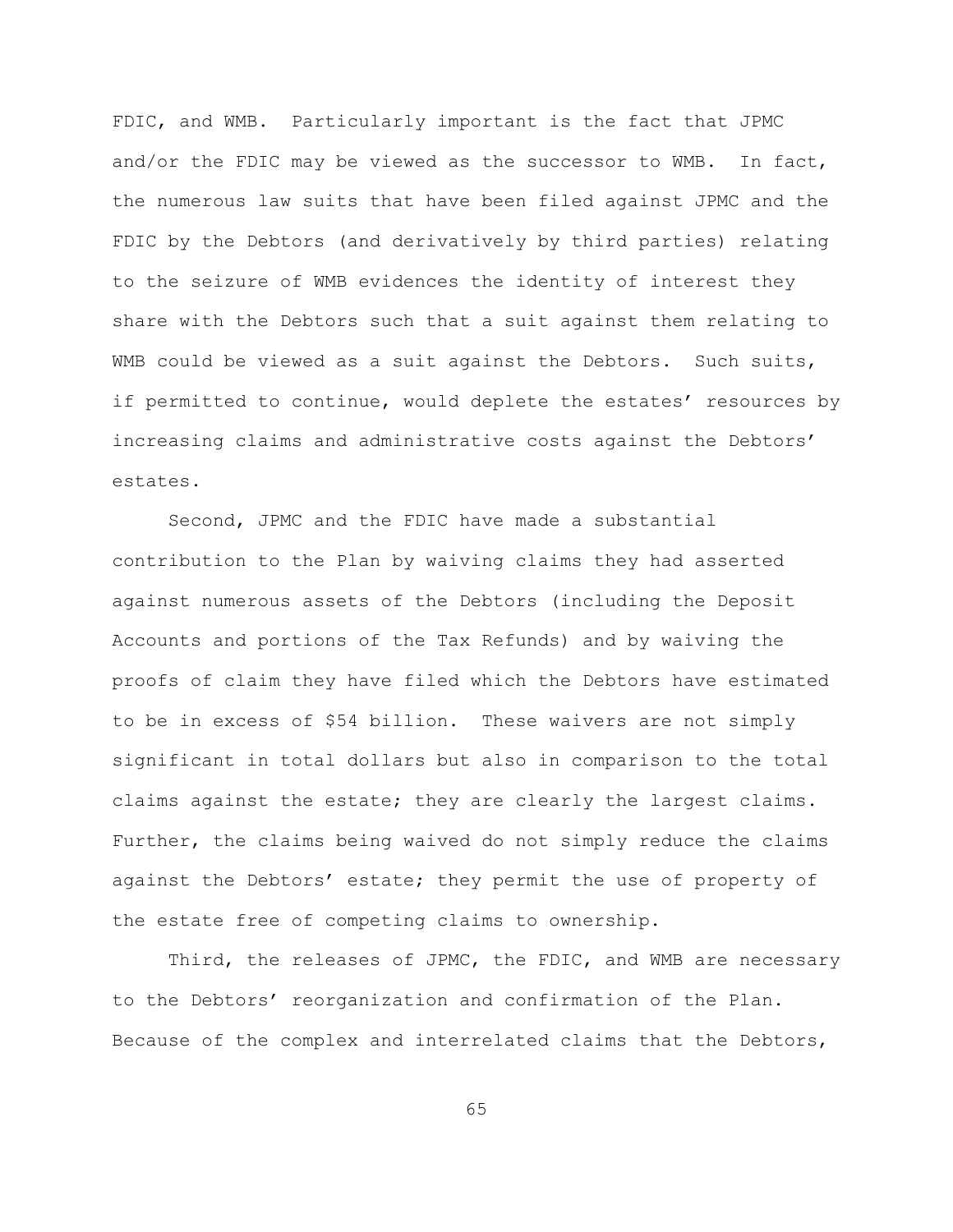JPMC and the FDIC have to virtually every asset in the Debtors' estates, it is hard to imagine what plan the Debtors could propose without the resolution of those claims first. Given the substantial contributions being made to the Plan by JPMC and the FDIC contained in the Global Settlement and given the numerous suits which have been spawned by the failure of WMB, the Court is not surprised that JPMC and the FDIC are insisting on a release from the Debtors of them and WMB as a condition to the settlement.

Fourth, the Plan has the overwhelming acceptance of creditors who recognize that their recovery is largely dependent on the value being conveyed by JPMC and the FDIC under the Global Settlement. (Exs. D-18 & D-19.)

Fifth, the Global Settlement and Plan provide the basis for the payment of all or substantially all of the claims of the creditors. As noted, all creditors, except the lowest subordinated class, will receive payment in full plus postpetition interest from the proceeds of the assets released by the Global Settlement. The total payout under the Plan is expected to exceed \$7.5 billion. (Ex. D-5C at 3.) In addition further recoveries may be possible from the assets conveyed to the Liquidating Trust and from the Reorganized Debtor and the NOLs.

Although equity interest holders are not likely to get a recovery, the Court is not convinced that continued litigation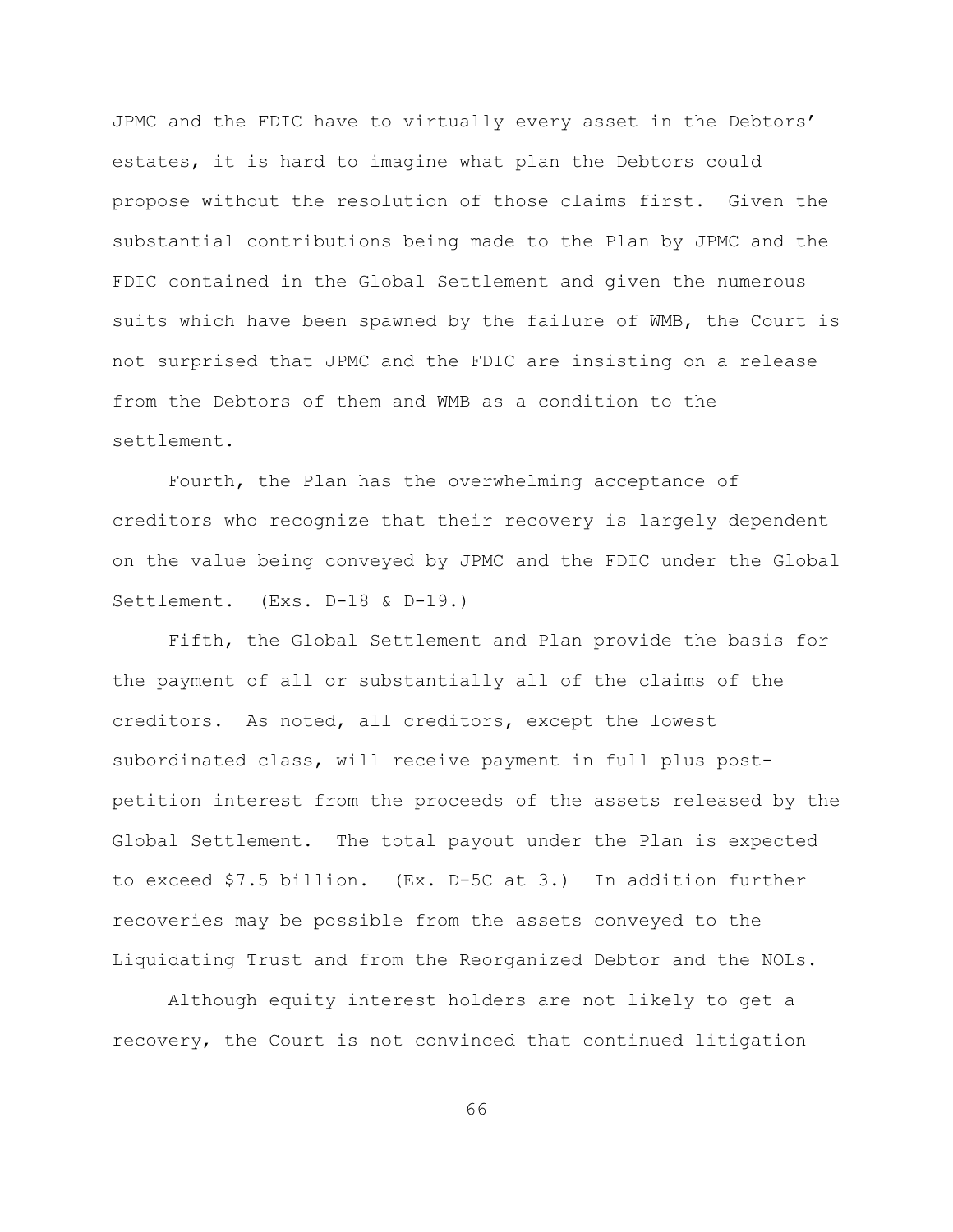against JPMC and/or the FDIC would change that result. Therefore, the Court concludes that the releases given by the Debtors to JPMC, the FDIC, and WMB are reasonable.

### ii. Other parties to the Settlement

The Plan and Global Settlement also provide that the Debtors are releasing the Settlement Noteholders, the Creditors' Committee and its members, the Indenture Trustees, and the Liquidating Trust and Trustee from any and all claims. (Ex. D-2 at § 43.5.) The Court concludes that these are not reasonable.

The Liquidating Trust and its Trustee have not done anything yet for which they need a release. They will not even come into existence until the Plan is confirmed.  $(EX. D-2 at $ 28.1.)$ Further, it is impossible to determine how the Liquidating Trust and its Trustee will prospectively make a substantial contribution to the Plan or that their actions will result in a substantial recovery for creditors or the equity security holders.

The releases being granted to the Committee and its members are also not appropriate. It is acceptable to provide exculpations for such parties for the role they played in the bankruptcy process, and the Court will approve appropriate ones in this case.<sup>34</sup> See, e.g., In re PWS Holding Corp., 228 F.3d 224, 246 (3d Cir. 2000) (holding that exculpation clause in plan

 $s<sup>34</sup>$  See Part B(1)(b), infra.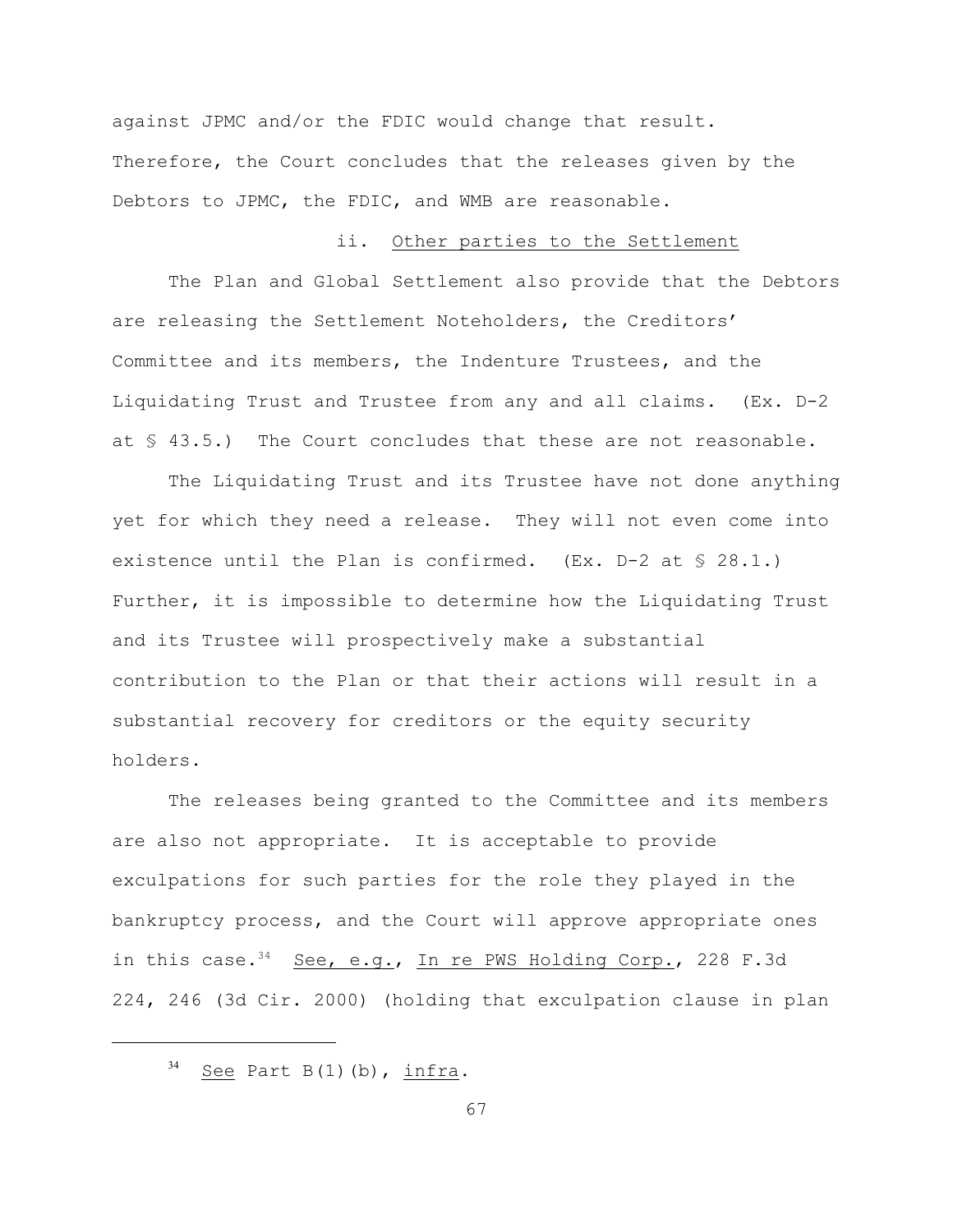which provided that committee members and estate professionals had no liability to creditors or shareholders for their actions in the case except for willful misconduct or gross negligence merely conformed to the standard applicable to such fiduciaries and, therefore, did not violate any provision of the Code).  $35$ 

There is nothing unusual about this case that demonstrates that the Committee or its members have done anything other than fulfill their fiduciary duties. Under the Master Mortgage factors, they do not qualify for a release from the Debtors. There is no identity of interest between them and the Debtors. They have not contributed cash or anything else of a tangible value to the Plan or to creditors nor provided an extraordinary service that would constitute a substantial contribution to the Plan or case. While creditors are receiving a substantial recovery in the case, it is not coming from the Committee or its members. The same analysis applies to the Indenture Trustees.<sup>36</sup>

While the same analysis also applies to the Settlement Noteholders and suggests no release is warranted, there are additional reasons not to approve any release of them. The only

Originally the Plan exculpation clause did not comply <sup>35</sup> with the applicable standards of the Code because it did not exclude willful misconduct or gross negligence of the Committee and estate professionals. That was corrected, however, in the October 29 modification of the Plan. (Ex. D-3 at § 43.8.)

 $36$  This provision appears to be duplicative anyway, because the Committee members are the Indenture Trustees of the various tranches of the Debtors' debt. (D.I. # 78.)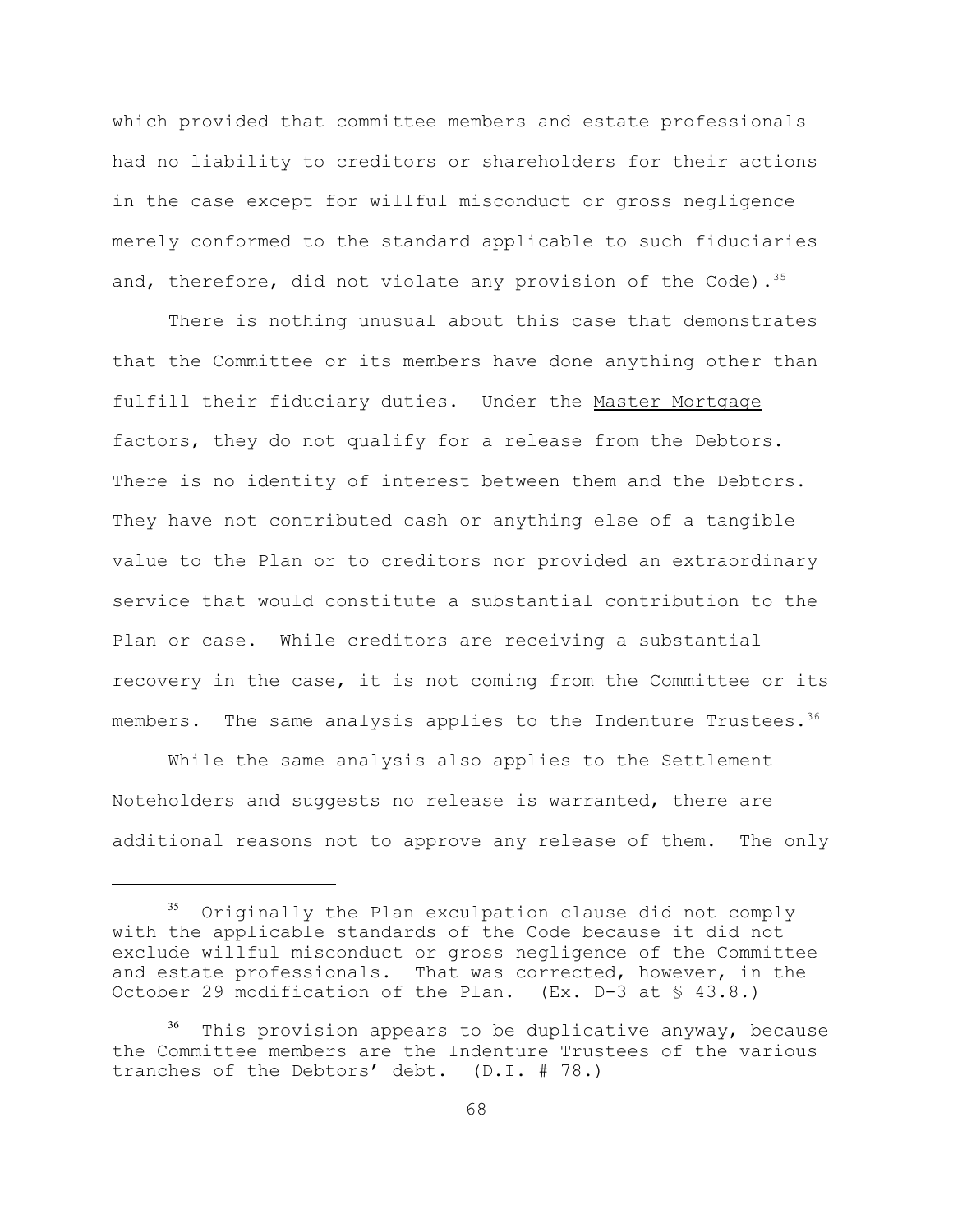alleged contribution made by them was their participation in the settlement negotiations. (Ex. D-1 at Ex. G.) The Settlement Noteholders were not acting in this case in any fiduciary capacity; their actions were taken solely on their own behalf, not others. The Settlement Noteholders hold interests in various levels of debt and the result of the negotiations was to get them a full recovery in all but the lowest level of debt. That is insufficient to warrant a release by the Debtors.

Further, one of the individual creditors who objected to the Plan, Mr. Thoma, sought to introduce evidence that the Settlement Noteholders used their position in the negotiations to gain nonpublic information about the Debtors which permitted them to trade in the Debtors' debt. While the evidence was not admitted because it was hearsay, the Court is reluctant to approve any releases of the Settlement Noteholders in light of those allegations.

# iii. Related Persons a. Directors, officers, professionals

Because of the definition of Related Persons, the Debtors originally granted broad releases in section 43.5 of the Plan of their "current and former officers, directors, employees, managers, shareholders, partners, financial advisors, attorneys, accountants, investment bankers, consultants, agents and professionals." (Ex. D-2 at § 1.158.) The October 29 modification of section 43.5 appeared to eliminate releases with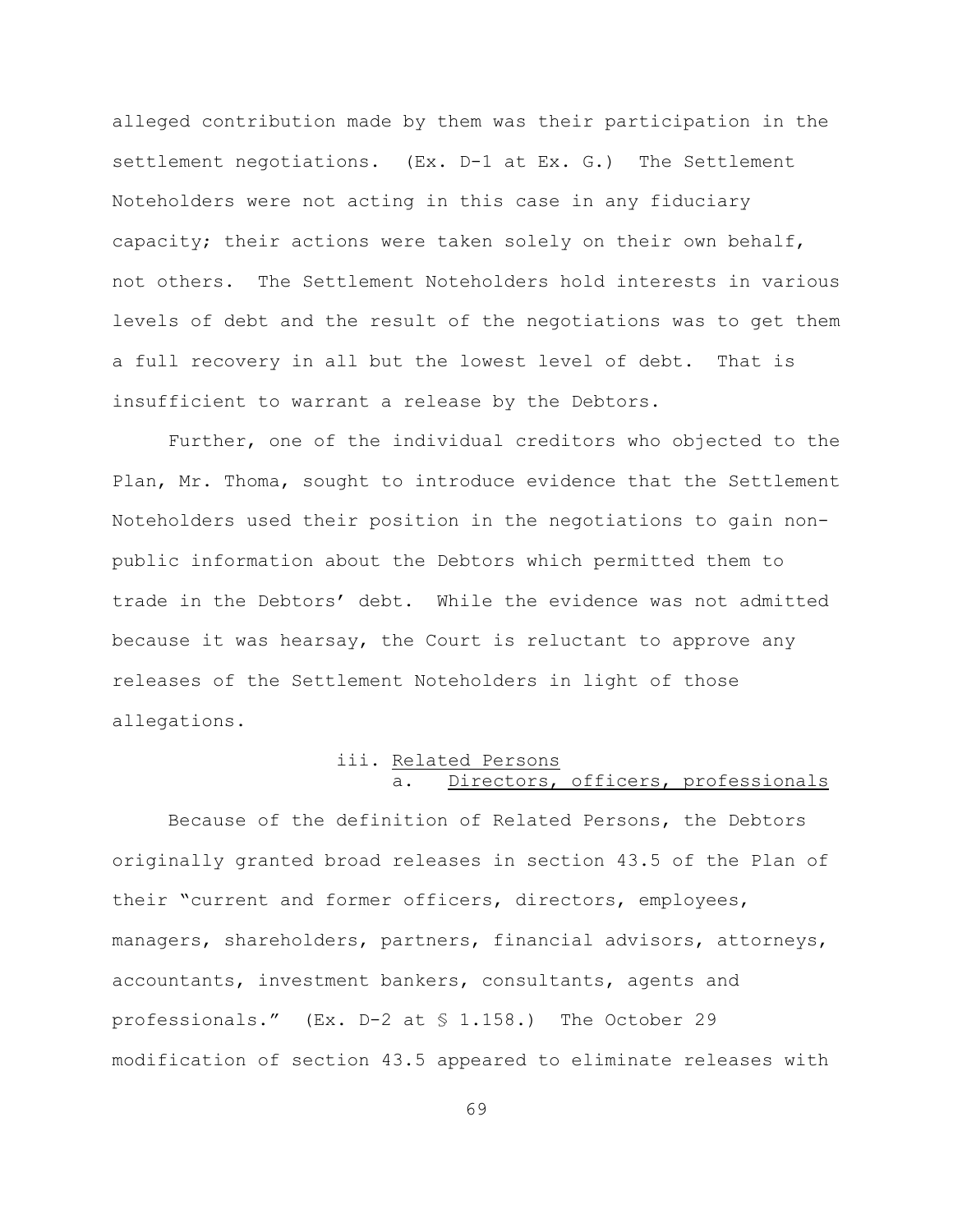respect to pre-petition activity of the Related Persons by adding the proviso that the release "shall not include the Debtors' retained financial advisors, attorneys, accountants, investment bankers, consultants, agents and professionals with respect to Claims and Causes of Action relating to the period prior to the Petition Date." (Ex. D-3.) However, the testimony of the Debtors' witnesses on this point was unclear, suggesting that the intent was to limit the release to any persons who were acting on the Debtors' behalf post-petition. (Hr'g Tr. 12/6/2010 at 122- 26.) It was not clear whether the release was limited only to their post-petition activity. (Id.) Even if that is the intent, however, the Court finds that it is overly broad or unnecessary.

Under the Master Mortgage test, the Court finds that there is no basis whatsoever for the Debtors to grant a release to directors and officers or any professionals of the Debtors, current or former. The Debtors may argue that there is an identity of interest between them and the directors and officers who served pre-petition because their charter (or by laws) provide that those parties will be indemnified by the Debtors for certain claims that may be brought against them by creditors or shareholders. (Ex. D-104.) While this does satisfy the first factor of Zenith, this alone is insufficient to justify the releases. To hold otherwise would eliminate the other four factors and would justify releases of directors and officers in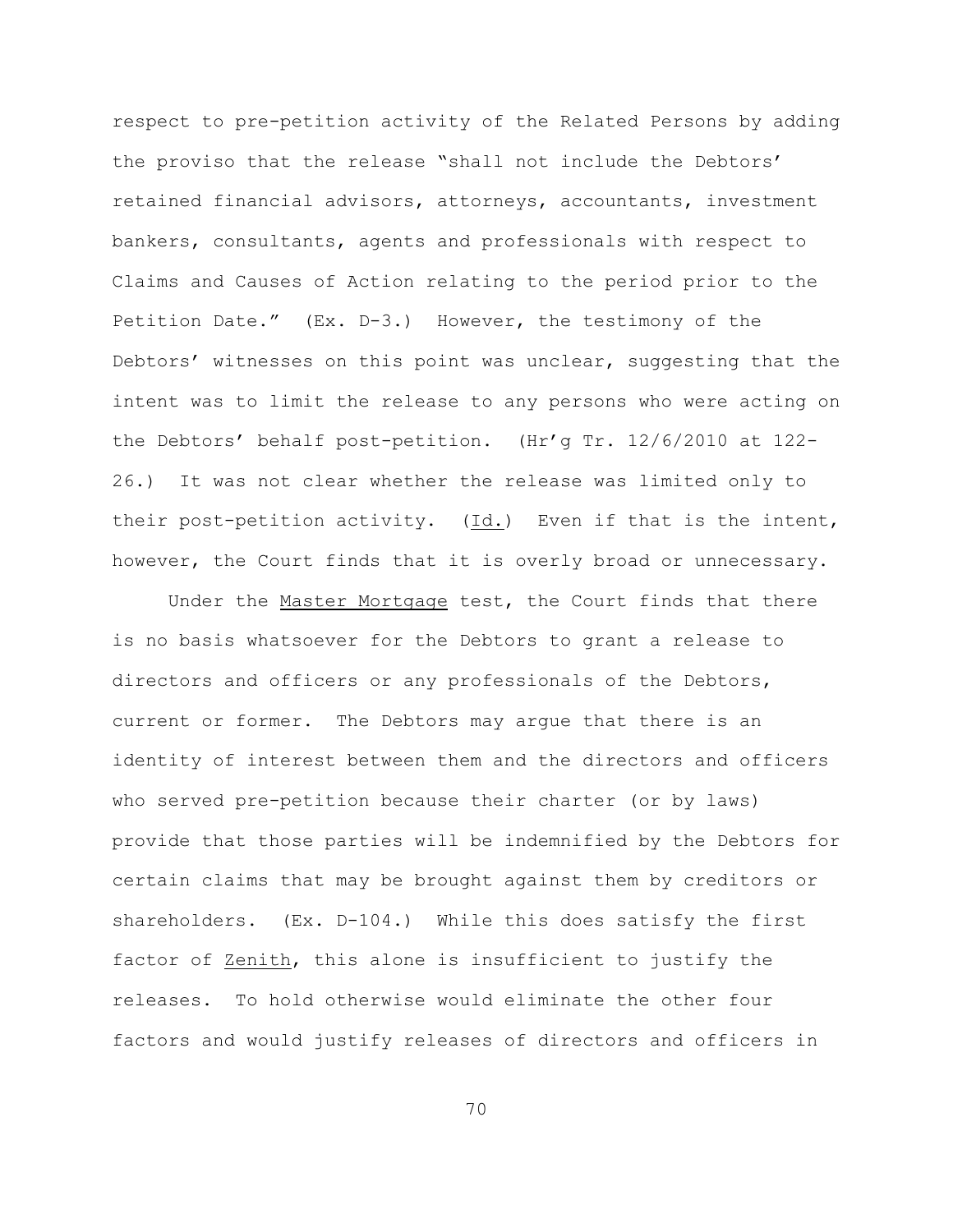every bankruptcy case. That is not the law. See, e.g., Continental Airlines, 203 F.3d at 216 (finding that even if the debtor might face an indemnity claim in the future, this does not make the release and permanent injunction of claims against the debtor's directors and officers "necessary" to the reorganization).

With respect to the other four factors, no evidence has been presented in this case sufficient to convince the Court that releases of the Debtors' directors, officers or professionals are warranted. Specifically, there has been no evidence presented of any "substantial contribution" made to the case by the directors, officers, or professionals, justifying releases for those parties. Nor is there any evidence that any of the legends of directors, officers, or professionals covered by the Debtors' releases are necessary for the reorganization (which may be limited to the run off of WMMRC's insurance business). Finally, while the Plan has been accepted by many of the creditor classes, that is not because of any contribution by the directors, officers or professionals; it is because the creditors are getting paid in full. Further, some of the creditor classes did not accept the Plan and none of the equity classes (which are getting nothing under the Plan) voiced any support for the Plan. There is quite simply no basis for the Debtors' releases of their directors, officers or professionals.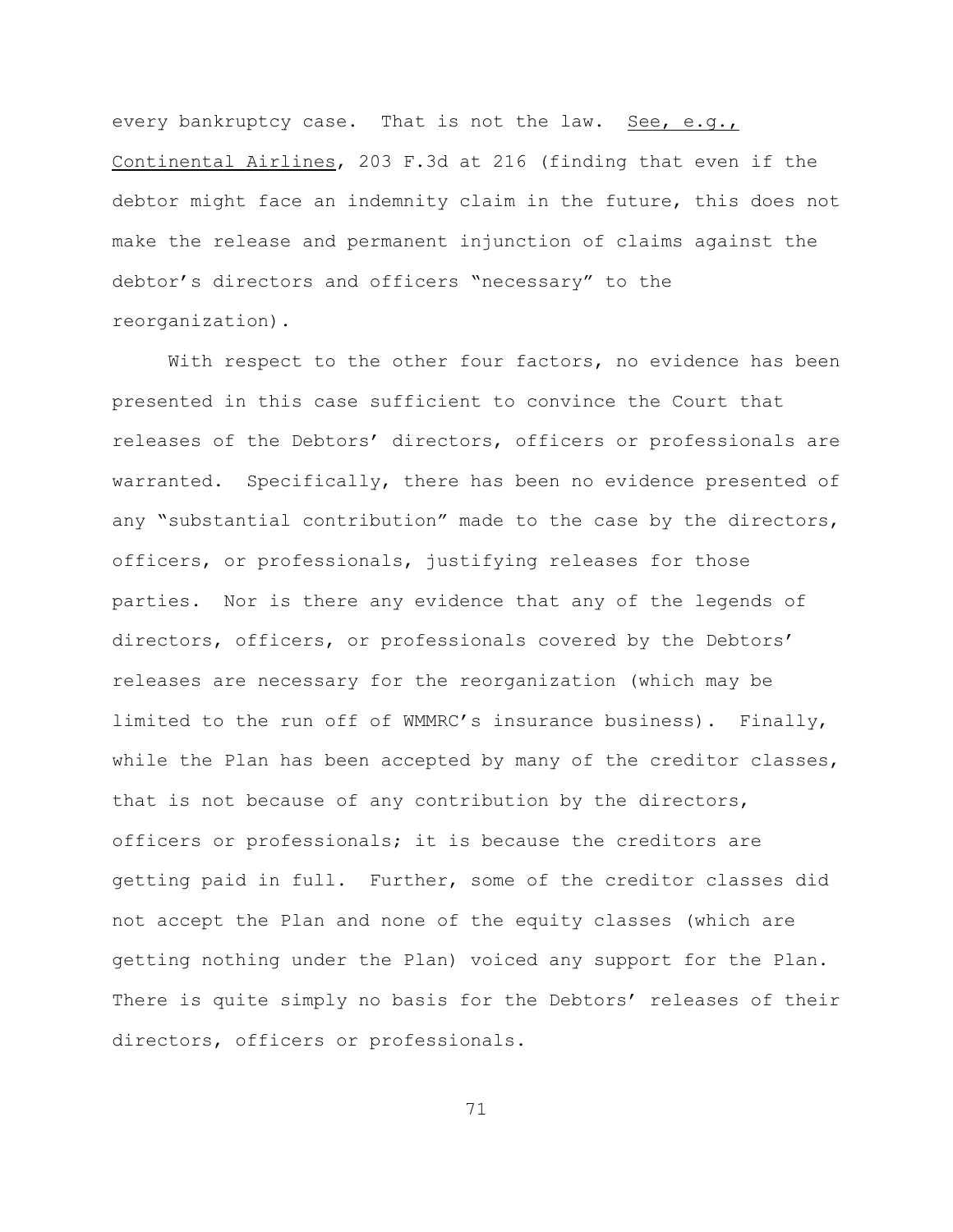With respect to the directors, officers or professionals of the Debtors and the Committee who served in the chapter 11 case, they are receiving exculpations. (See Part  $B(1)$  (b), infra.) Consequently, the releases as to them are unnecessary, duplicative or exceed the limits of what they are entitled to receive.

## b. Affiliates of Released Parties

The definition of Related Persons also includes the "respective present and former Affiliates and each of their respective current and former members, partners, equity holders, officers, directors, employees, managers, shareholders, [and] partners."  $(Ex. D-2 at $ 1.158.)$  There is no explanation why all present and former Affiliates of Released Parties are included in the broad releases granted by the Debtors; this should be deleted.<sup>37</sup>

## b. Exculpation clause

In addition to the releases being granted by the Debtors in section 43.5 of the Plan, certain parties are getting an exculpation (or release) of any claim with respect to actions they took during the bankruptcy case from the Debtors and all creditors, shareholders, and other parties in interest. (Ex. D-2

 $37$  While the third party releases were modified to exclude Related Persons (except for the JPMC Related Persons, the Debtors' directors and officers serving post-petition and the Debtors' present affiliates), section 43.5 was not similarly modified. (Ex. D-4.)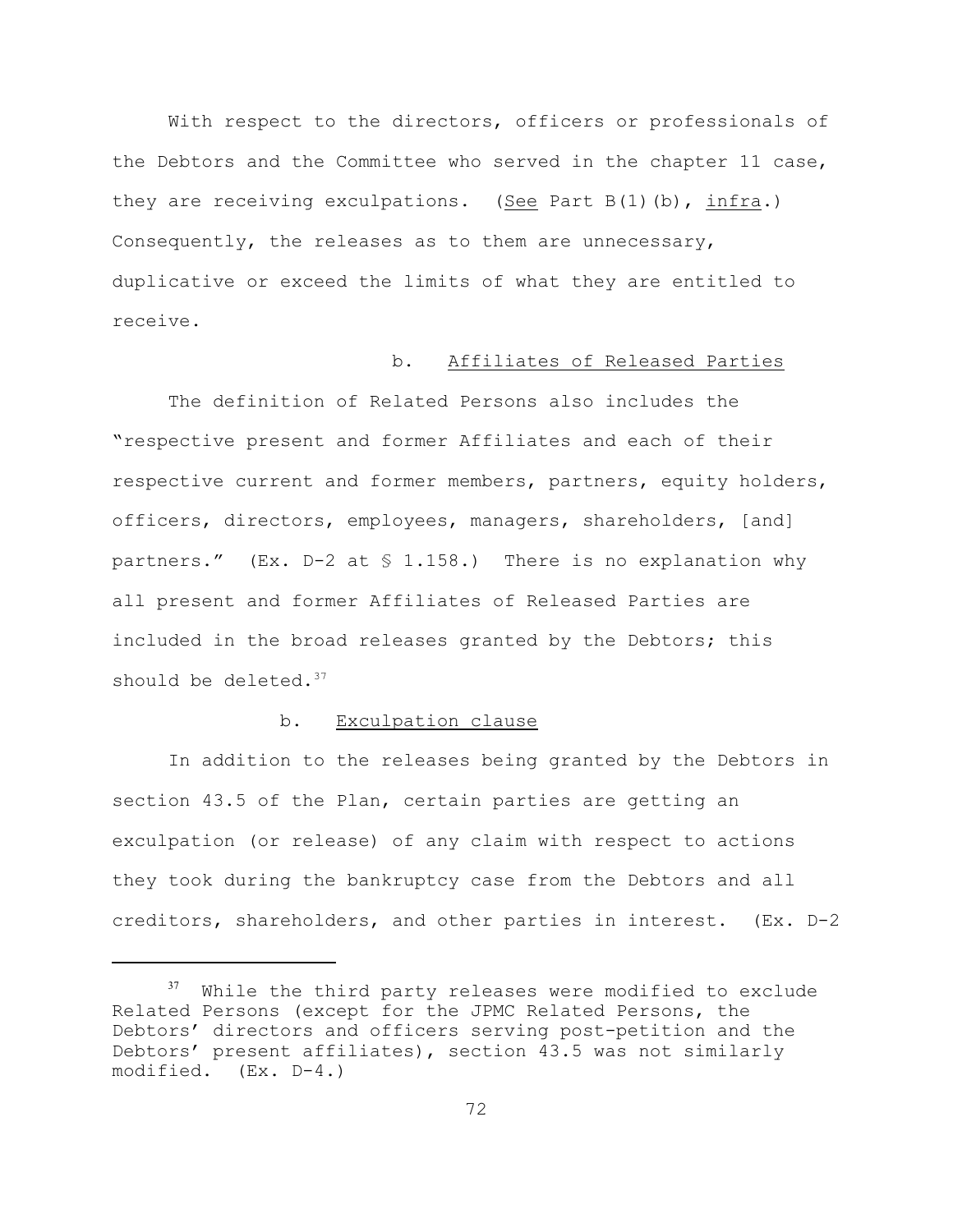at § 43.8.) Under section 43.8 of the Plan, the exculpation is extended to all Released Parties and each of their Related Persons, as well as to the Plan Administration Committee and Plan Investment Committee of the WaMu Savings Plan. The Court finds this provision much too broad.

As mentioned above, the Third Circuit has held that a creditors' committee, its members, and estate professionals may be exculpated under a plan for their actions in the bankruptcy case except for willful misconduct or gross negligence. PWS, 228 F.3d at 246. The Third Circuit reasoned that such a provision merely stated the standard to which such estate fiduciaries were held in a chapter 11 case. Id.

That fiduciary standard, however, applies only to estate fiduciaries. The Debtors' Plan goes further and seeks to encompass all the Released Parties and their Related Persons. This is either duplicative of the releases granted by the Debtors or third parties contained in sections 43.5 and 43.6 or is an effort to extend those releases. Either way it is inappropriate. The exculpation clause must be limited to the fiduciaries who have served during the chapter 11 proceeding: estate professionals, the Committees and their members, and the Debtors' directors and officers.

Further, the UST observed that the Debtors' exculpation provision originally did not state the correct standard, seeking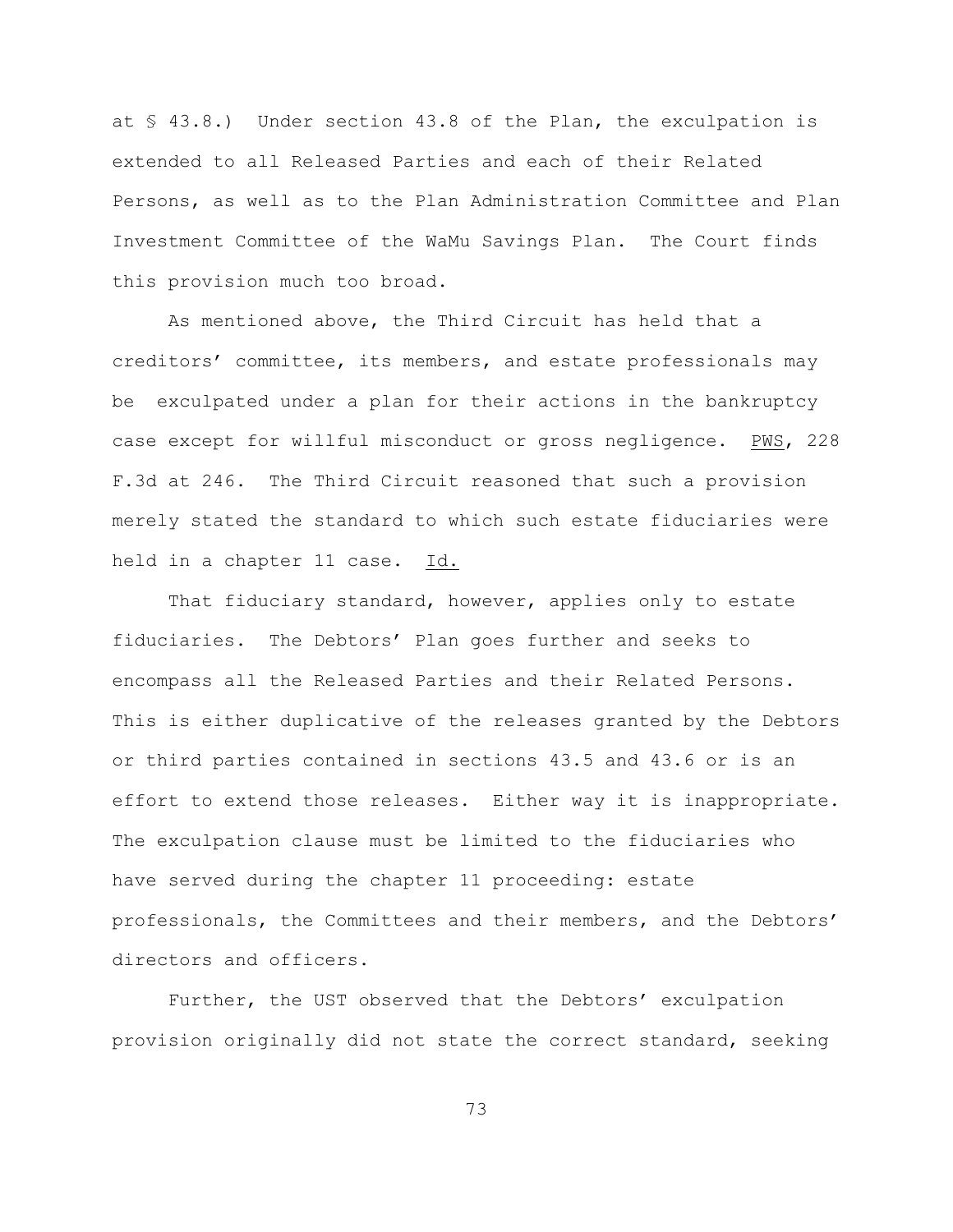an exculpation even for willful misconduct and gross negligence. (Ex. D-2 at § 43.8.) The October 29 modification of the Plan amended the Debtors' release of third parties to provide that it did "not extend to acts of gross negligence or willful misconduct," but it did not modify section 43.8. (Ex. D-3.)

The standard for exculpations has been extant in this district since the Third Circuit's PWS decision in 2000. There is no reason that the Debtors' Plan as originally filed contained any more extensive language. See also Coram, 315 B.R. at 337 (stating that third party release of trustee, equity committee and their related professionals is not permissible except to the extent it relates to post-petition activity which does not constitute gross negligence or willful misconduct).

The LTW Holders object, however, to even this limited provision because they contend that they have a post-petition claim against the Debtors' directors and officers for their failure to comply with the requirements of the Amended Warrant Agreement to protect the interests of the LTW Holders. Because the Court is denying the summary judgment motion in the LTW Adversary, the Court concludes that the Plan exculpation clause must carve out any claims related to the LTW Adversary until the merits of those claims are resolved.

# c. Releases by creditors and shareholders i. Original version

The Plan as originally drafted contained a release of all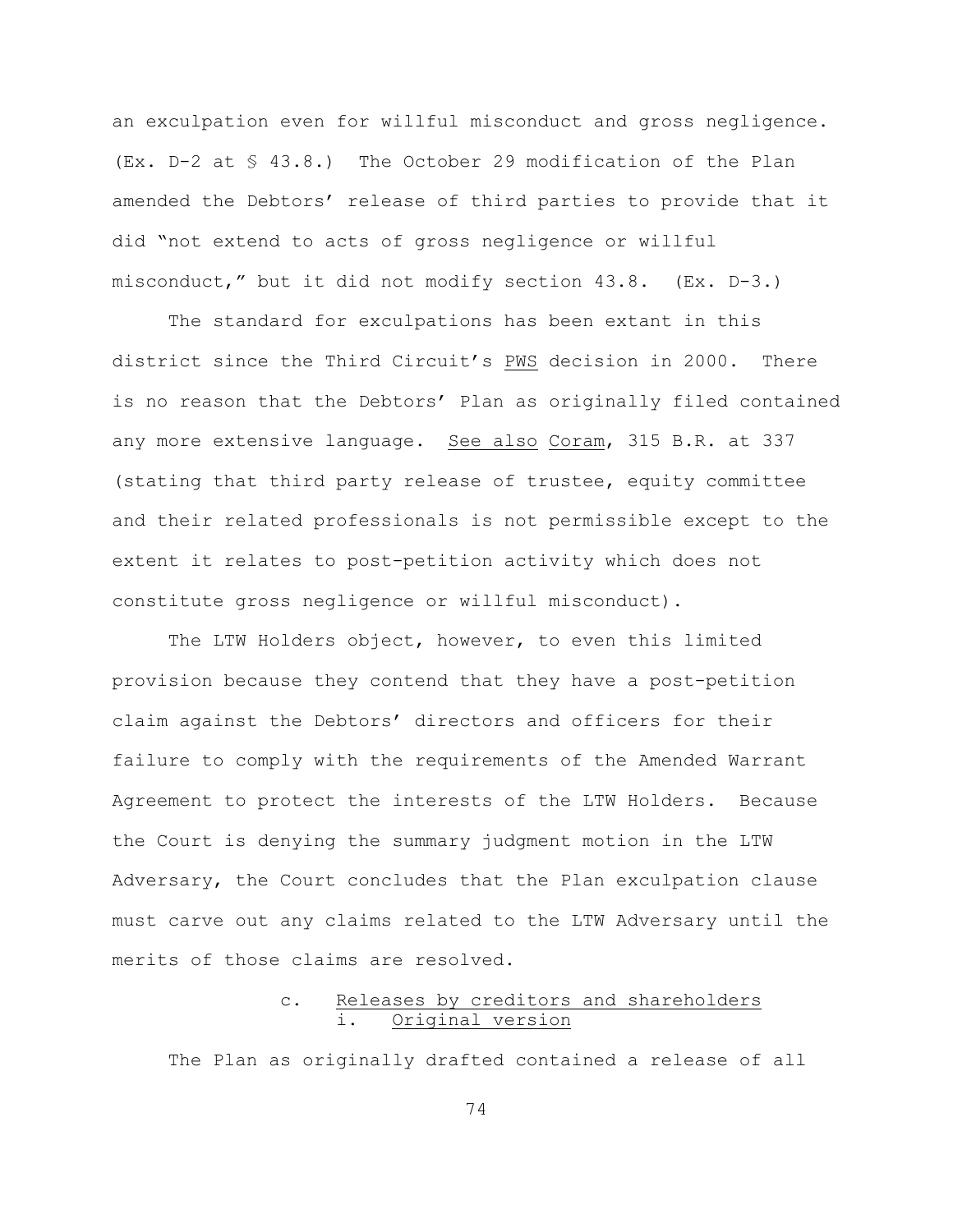Released Parties by non-debtor third parties who were creditors or shareholders of the Debtors.<sup>38</sup> (Ex. D-2 at  $\frac{1}{5}$  43.6.) That provision did purport to allow third parties (who were entitled to vote on the Plan) to opt out of granting that release by checking a box on their ballot. (Id.) Notwithstanding that "option," however, the Plan provided that because the releases were essential to the Global Settlement, even parties who thought they were opting out of the releases by checking the box on their ballot would be bound by the releases and would receive whatever distributions the Plan afforded their class. (Id.) Those provisions obviously drew lots of objections.

The Plan Objectors principally object to the Third Party Releases because they were not consensual. They contend that third party releases of non-debtors can only be accomplished with the affirmative agreement of the third party affected.

While the Third Circuit has not barred third party releases, it has recognized that they are the exception, not the rule. Continental Airlines, 203 F.3d at 212 ("non-consensual releases by a non-debtor of other non-debtor third parties are to be granted only in 'extraordinary cases.'"). Other courts agree. See, e.g., In re Metromedia Fiber Network, Inc., 416 F.3d 136, 141 (2d Cir. 2005) (holding that third party releases may be

 $38$  WMB Senior Noteholders were given the ability to opt in to the releases (and thereby obtain a share of the distribution given to their class under the Plan). (Ex.  $D-2$  at  $\leq 21.1$ .)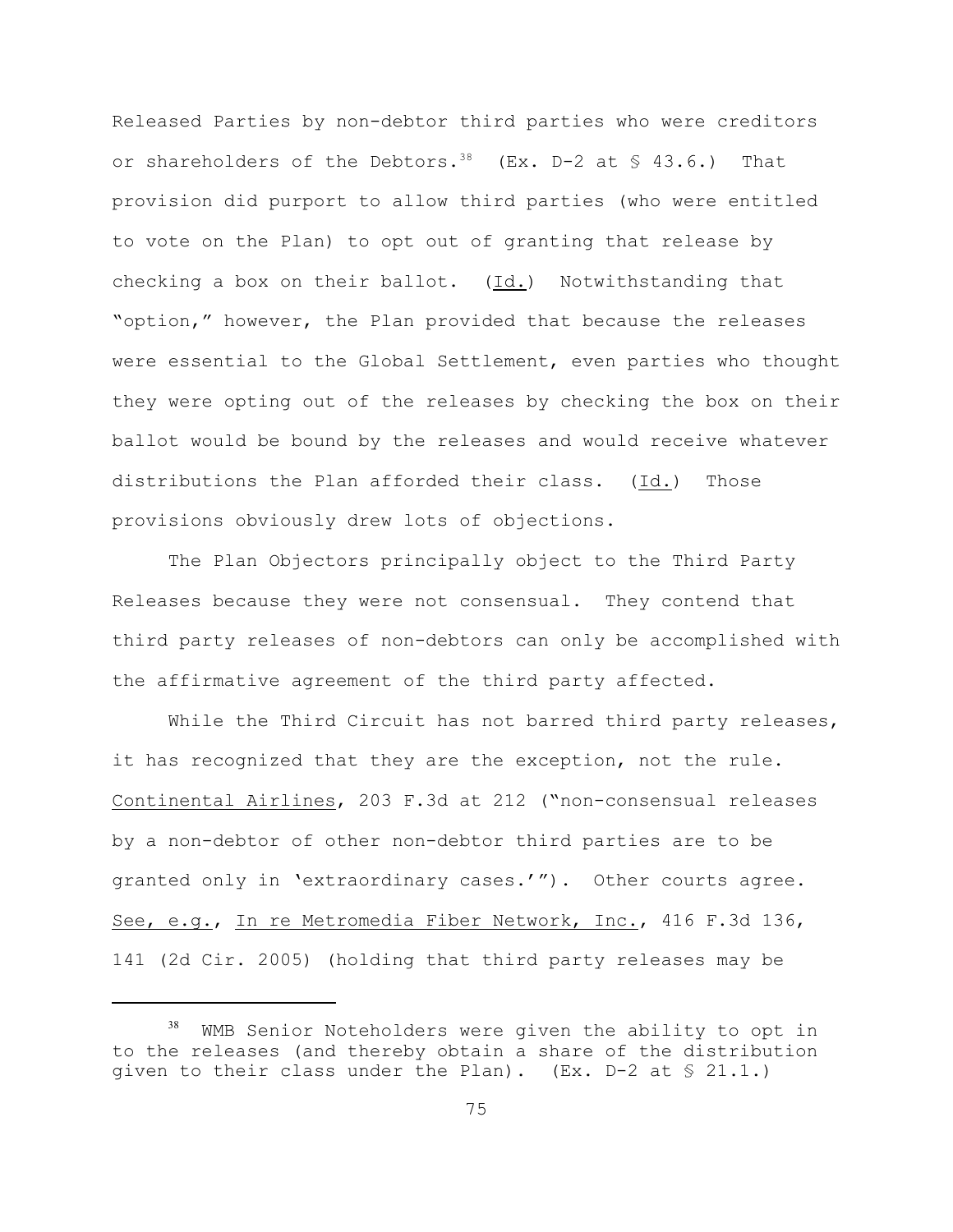granted if important to the chapter 11 plan, but "it is clear that such a release is proper only in rare cases."); Class Five Nev. Claimants v. Dow Corning Corp. (In re Dow Corning Corp.), 280 F.3d 648, 657-58 (6th Cir. 2002) (concluding that "such an injunction is a dramatic measure to be used cautiously"). Some courts proscribe it completely, except in asbestos cases where third party injunctions are permitted under the express language of section 524(g). See, e.g., Resorts Int'l, Inc. v. Lowenschuss (In re Lowenschuss), 67 F.3d 1394, 1401-02 n. 6 (9th Cir. 1995) ("This court has repeatedly held, without exception, that § 524(e) precludes bankruptcy courts from discharging the liabilities of non-debtors."); Landsing Diversified Props.-II v. First Nat'l Bank and Trust Co. of Tulsa (In re W. Real Estate Fund, Inc.), 922 F.2d 592, 600-01 (10th Cir. 1990) (applying the basic principle "permitting creditors whose claims have been discharged vis-a-vis the bankrupt to recover on the same claims from third parties in a variety of settings.").

This Court has previously held that it does not have the power to grant a third party release of a non-debtor. See, e.g., Coram, 315 B.R. at 335 (holding that the "Trustee (and the Court) do not have the power to grant a release of the Noteholders on behalf of third parties."). Rather, any such release must be based on consent of the releasing party (by contract or the mechanism of voting in favor of the plan). Id.; Zenith, 241 B.R.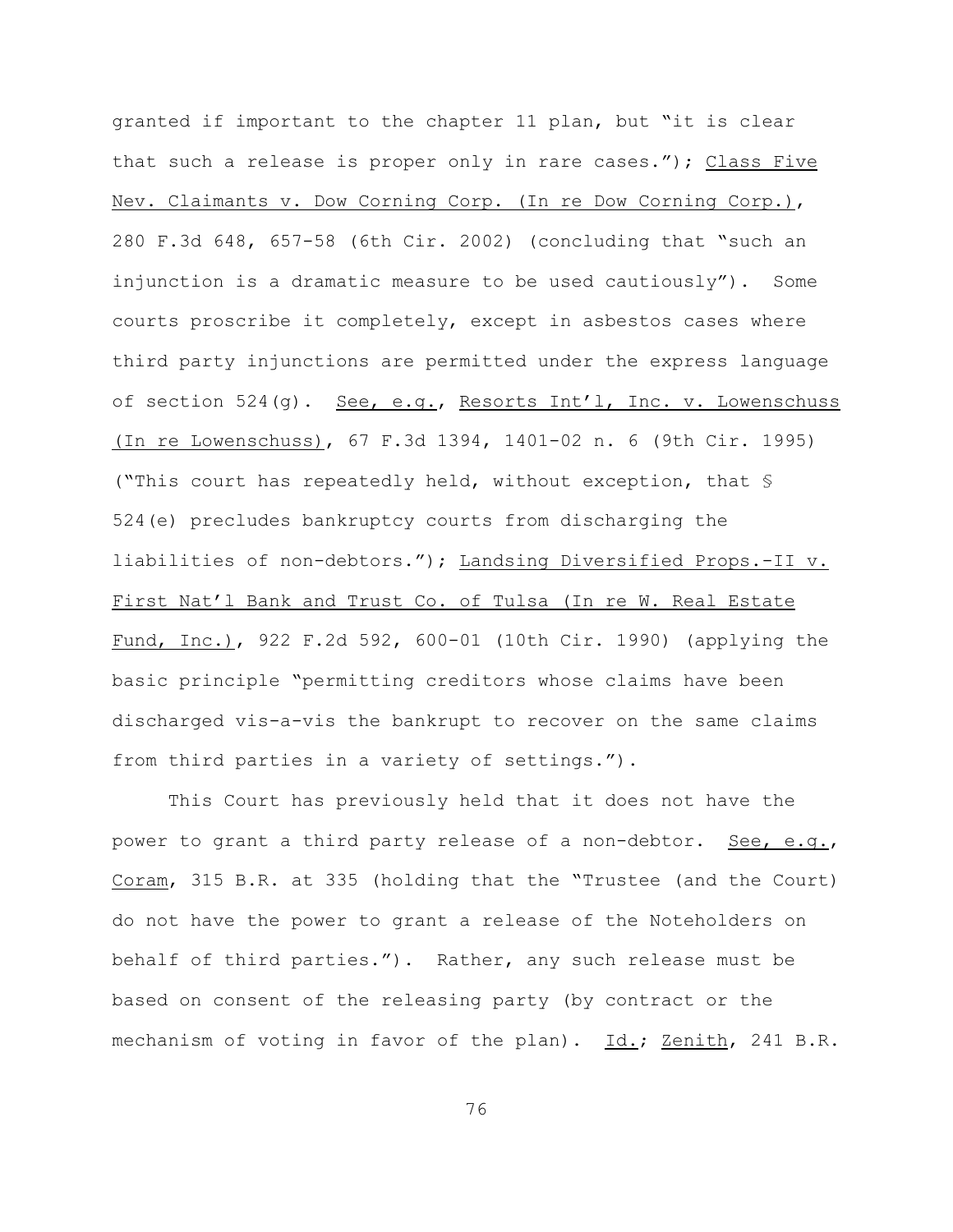at 111. Therefore, the original language in the Plan that would mandate third party releases even in the place of an indication on the ballot that the party did not wish to grant the release would not pass muster. See, e.g., In re Nichols Midway Pier, LLC, 2010 WL 2034542, at \*13 (Bankr. D.N.J. May 21, 2010) (finding third party releases were impermissible where no consideration was going to the releasing parties who had objected and they were not necessary to the debtor's reorganization because it was liquidating); In re Spansion, Inc., 426 B.R. 114, 145 (Bankr. D. Del. 2010) (finding improper releases of third parties by objecting shareholders who were receiving nothing under the plan); Exide, 303 B.R. at 74 (approving releases which were only binding on those creditors and equity holders who accepted the terms of the plan); Zenith, 241 B.R. at 111 (finding that a release provision had to be modified to permit third parties' release of non-debtors only for those creditors who voted in favor of the plan).

## ii. Modifications

 Recognizing the problems inherent in seeking third party releases under the language of the original Plan, the Debtors announced a further modification to the Plan that would provide that no releases would be granted by any entity that opted out of the release, but that such entity would not be entitled to a distribution under the Plan. On November 24, 2010, the Debtors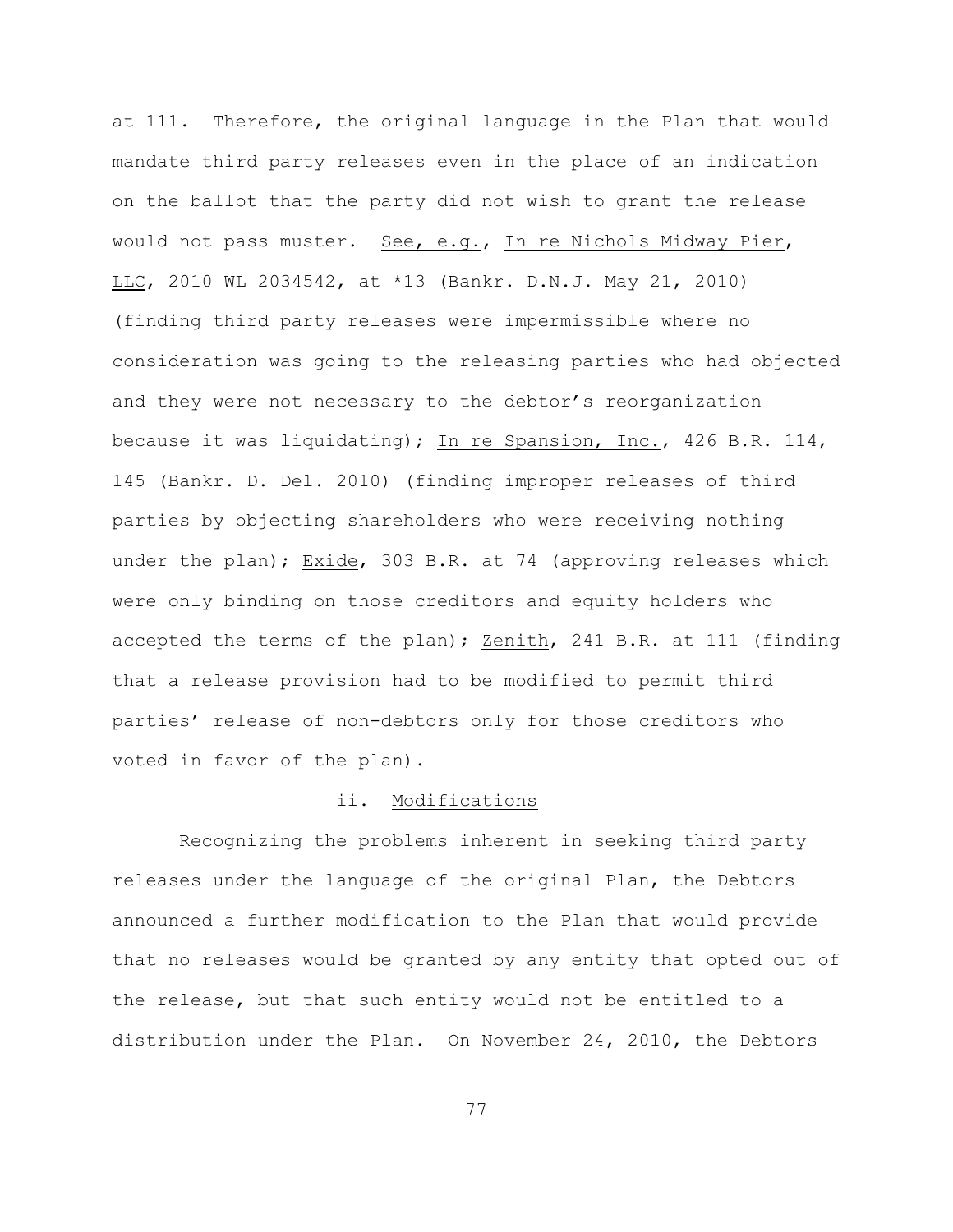modified the release provisions of the Plan to eliminate the language that the releases would be deemed given even in the face of an opt out on the ballot. (Ex.  $D-4$  at  $\leq 43.6$ .) The second modification also provided that the releases would not release anyone from willful misconduct or gross negligence, except JPMC Entities and that Released Parties would not include Related Persons except for JPMC Related Persons, the Debtors' directors and officers who served post-petition, and the Debtors' present affiliates. (Id.)

# a. Inconsistencies

The Court finds, however, that the modifications are internally inconsistent and potentially ineffective. The Plan provides that if there is any conflict, the Global Settlement controls over the Plan.  $(EX. D-2 at S 2.1.)$  Therefore, while the Debtors have modified the release language in the Plan, the Global Settlement language has not been modified and may nullify any Plan modification.<sup>39</sup>

This problem is particularly evident with respect to the Releases. As noted by the ANICO Plaintiffs, the Global Settlement contains a very broad release, stating that

every Person who is not a Releasor hereunder is permanently enjoined, barred and restrained from instituting, prosecuting, pursuing or litigating in any

 $39$  While the parties filed a modification of the Global Settlement, it did not modify the language of which the Plan Objectors complain. (Ex. D-252.)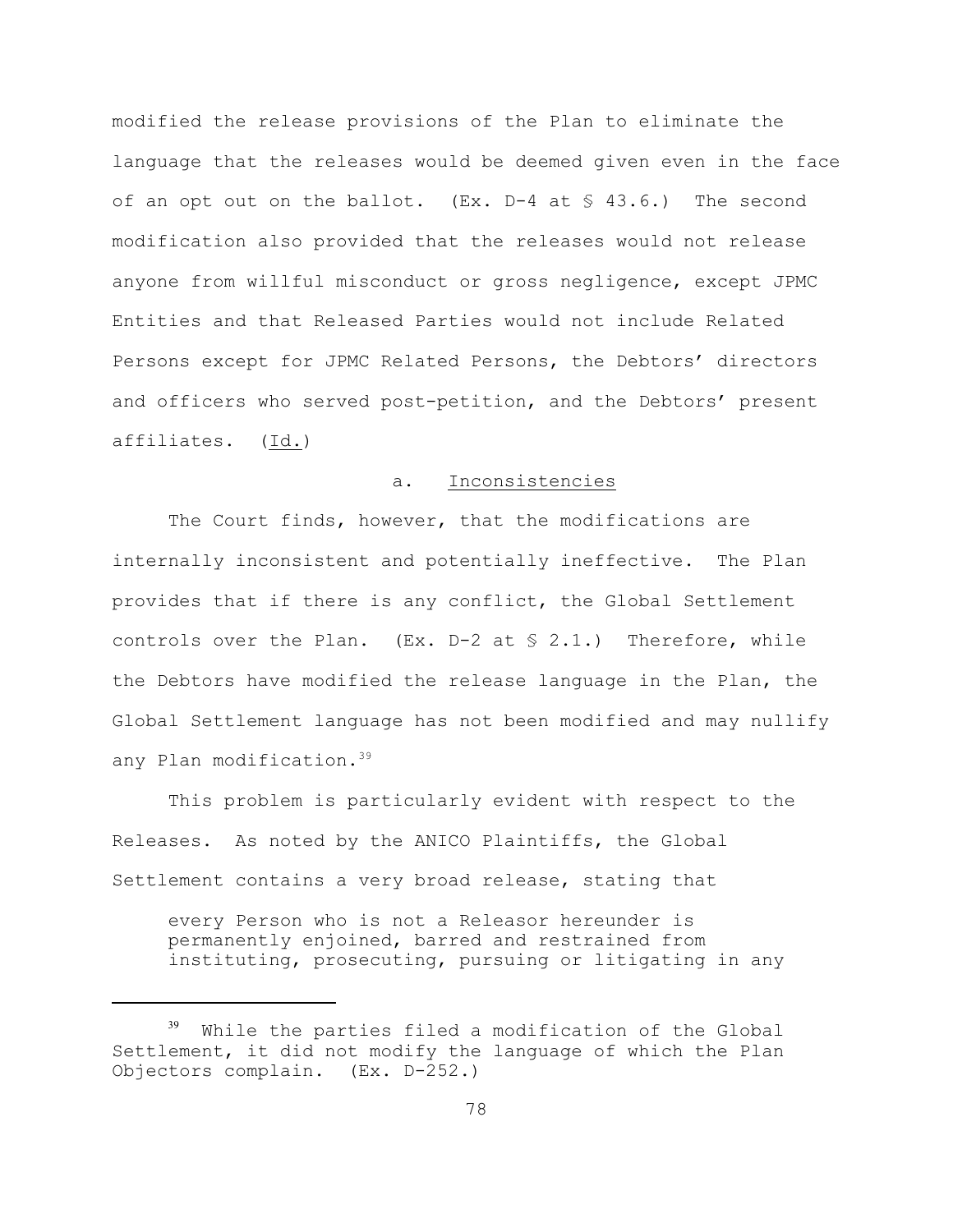manner any and all claims, demands, rights, liabilities, or causes of action of any and every kind, character or nature whatsoever, in law or in equity, known or unknown . . . whether asserted or unasserted, against any of the WMI Releasees, the JPMC Releasees, the FDIC Releasees, the Creditors' Committee Releasees or the Settlement Note Releasees, that are Released Claims, or otherwise are based upon, related to, or arise out of or in connection with the Debtors' Claims, the JPMC Claims, the FDIC Claims, the Purchase and Assumption Agreement . . . confirmation and consummation of the Plan, the negotiation and consummation of the [Global Settlement] or any claim, act, fact, transaction, occurrence, statement or omission in connection with or alleged or that could have been alleged in the Related Actions or other similar proceedings . . . .

### (Ex. D-1 at § 3.7.)

To the extent this is in conflict with the provisions of section 43.6 of the Plan, the Plan currently provides that the Global Settlement controls. (Ex. D-2 at § 2.1.) Therefore, all the modifications of the Plan proposed by the Debtors are completely ineffective. It is not sufficient to rely on the Confirmation Order to remedy deficiencies in the Plan or to deal with all inconsistencies between the Global Settlement and the Plan. With respect to issues that affect any third party who is not a signatory to the Global Settlement, the Court concludes that the Plan and Confirmation Order must control over the terms of the Global Settlement.

# b. ANICO Plaintiffs

With respect to the rights of the ANICO Plaintiffs specifically, the Debtors' Plan originally had broad release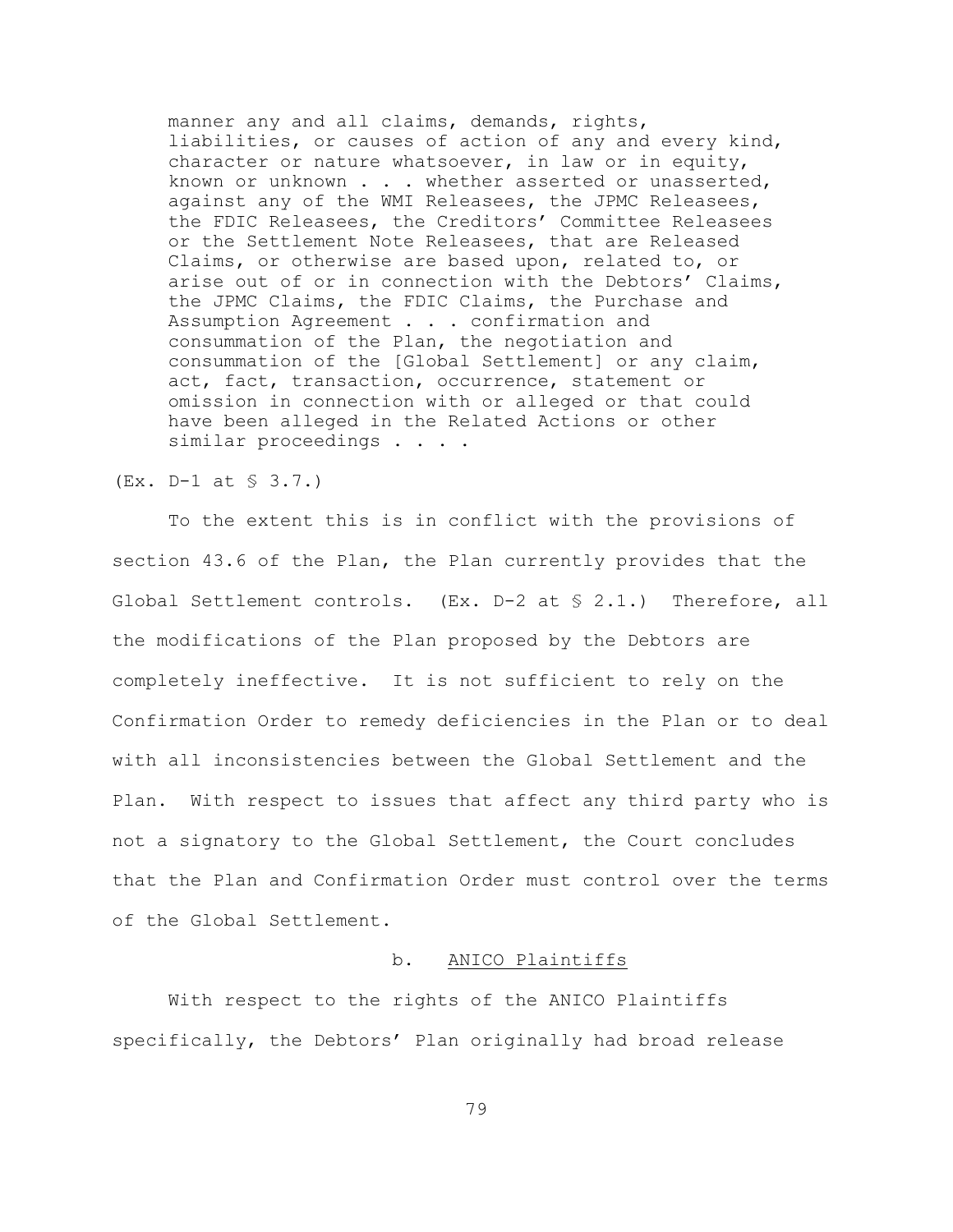language that could be read to release third party claims against JPMC related to the Debtors. The ANICO Plaintiffs objected to the release of their claims in the ANICO Litigation. The Plan Supporters modified the release language and now contend that there is no release of direct claims against any third parties that may be held by shareholders or anyone who is not getting a distribution under the Plan. The Debtors argued at the confirmation hearing that because the ANICO Plaintiffs are not getting any distribution under the Plan, they are not releasing anyone. (Hr'g Tr. 12/7/2010 at 100.) However, the Global Settlement expressly provides that the Debtors are required to file a notice of dismissal of the ANICO Litigation. (Ex. D-1 at § 2.7.) While the Debtors argued that this was only to the extent the ANICO Litigation is premised on derivative claims held by the Debtors, the terms of the dismissal stipulation are not so limited and purport to dismiss all claims in the ANICO Litigation. (Id. at Ex. K.)

Therefore, the Court concludes that the Plan must provide that there is no release being provided under the Plan or the Global Settlement by the ANICO Plaintiffs of their direct claims against any party (other than the Debtors) and that the Court is making no determination as to who owns the claims in the ANICO Litigation. Further, any stipulation of dismissal that the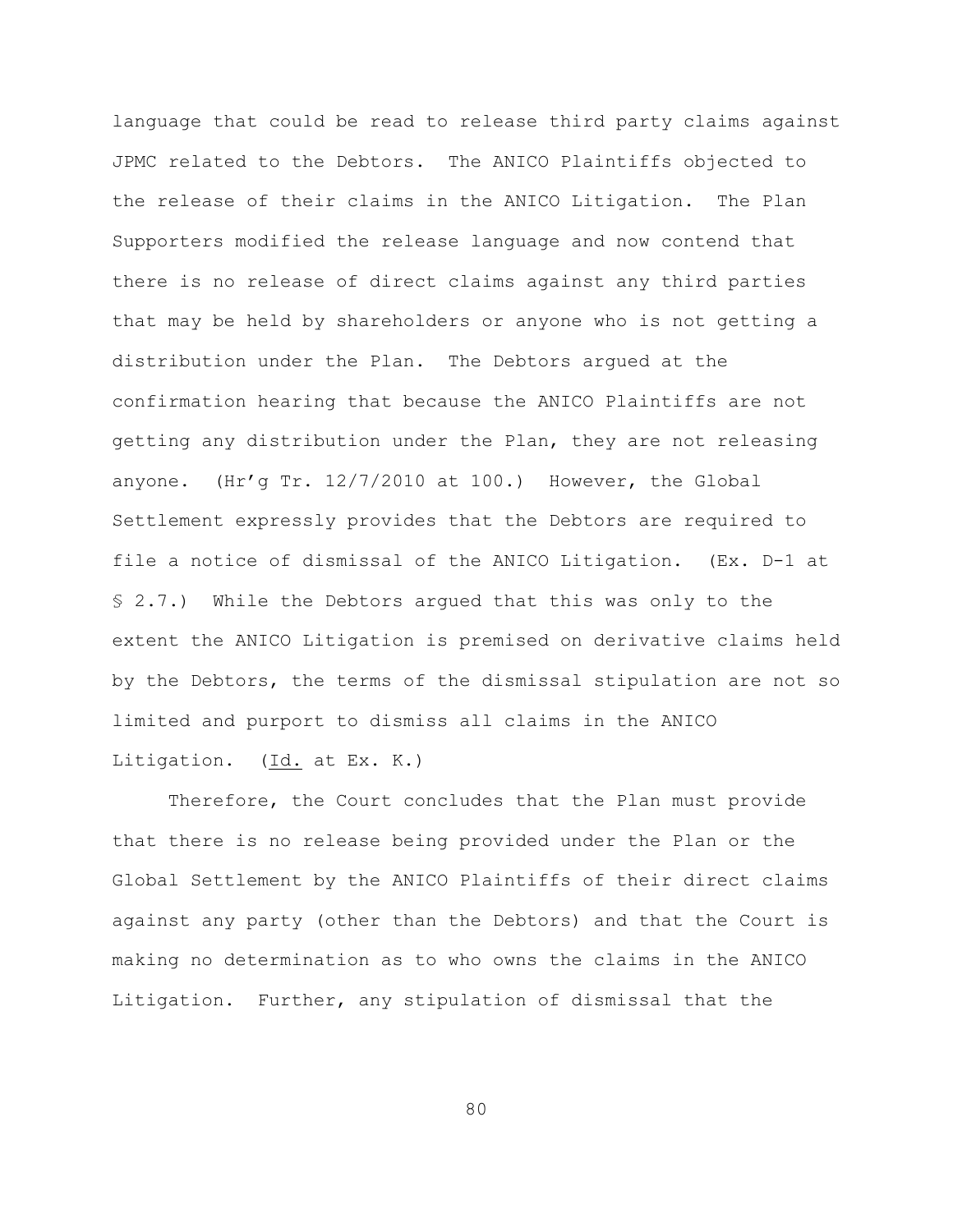Debtors file in the ANICO Litigation must expressly state that they are dismissing only claims which they own.

# c. Release of Debtors' affiliates and directors and officers

Truck Insurance Exchange and Fire Insurance Exchange filed a limited objection to confirmation that highlights a problem with the broad language of the releases. The Exchanges are interinsurance exchanges owned by their insurance policy holders which hold approximately \$20 million in WMB Senior Notes on behalf of their policy holders. In addition, however, they hold \$43 million in asset-backed securities issued by special purpose entities ("SPEs") related to the Debtors. Because the definition of the WMI Entities is so broad, it could be argued that it includes a release of the SPEs (because they are affiliates of the Debtors) from any obligation to pay on the securities held by the Exchanges (merely because the Exchanges are creditors in this case).

The Court agrees with the Exchanges that the third party releases are too broad and should not extend to any affiliates of the Debtors. There is no evidence of who the affiliates are or why they should be getting a discharge without filing their own bankruptcy cases. $40$  Further, there is no basis for granting

 $40$  While the Second Modification of the Plan filed on November 24, 2010, eliminated third party releases of former affiliates of the Debtors, it retained them with respect to "present Affiliates" of the Debtors and post-petition activities of the directors and officers. (Ex. D-4.)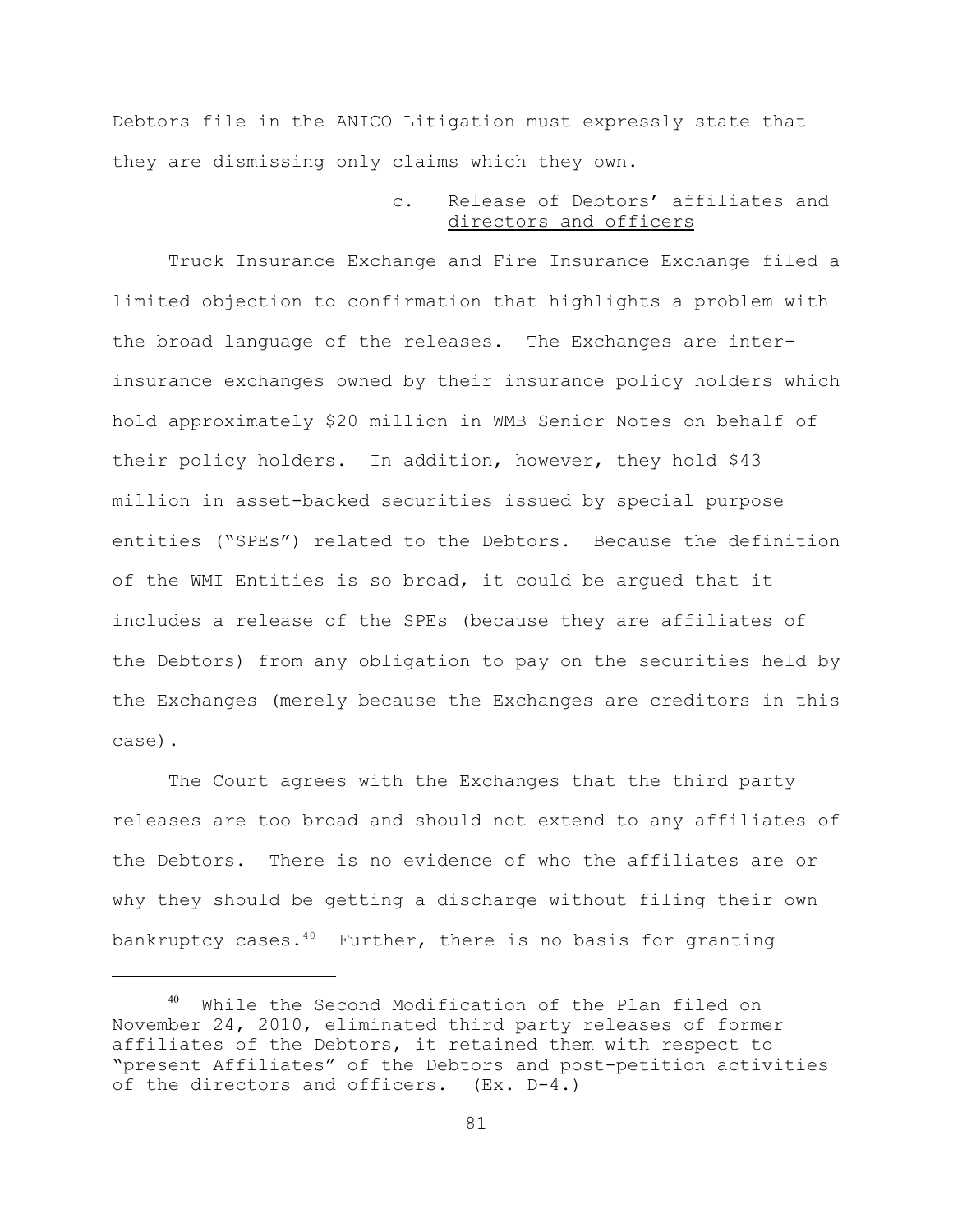third party releases of the Debtor's officers and directors, even if it is limited to their post-petition activity. The only "contribution" made by them was in the negotiation of the Global Settlement and the Plan. Those activities are nothing more than what is required of directors and officers of debtors in possession (for which they have received compensation and will be exculpated); they are insufficient to warrant such broad releases of any claims third parties may have against them. See, e.g., Spansion, 426 B.R. at 145.

# d. Release by creditors' affiliates

In addition, the Exchanges also object to the definition of who is providing a release because it includes "Related Parties" of creditors and specifically includes present (and former) affiliates of creditors. (Ex. D-2 at §§ 43.6 & 1.158.) Thus, under a plain reading of the Plan definitions, it could be argued that an affiliate (or even a former affiliate) of a creditor is releasing all claims it may have against JPMC and any affiliate of JPMC. These could include defenses to insurance claims on policies issued by the Exchanges or their affiliates that JPMC is purportedly assuming under the Global Settlement Agreement. As the Exchanges note, they do not have authority to release all claims that affiliates of theirs may have against JPMC and its Related Persons. Nor is there any evidence of what contribution was made by any of the Released Parties or their Related Persons to the Exchanges' affiliates.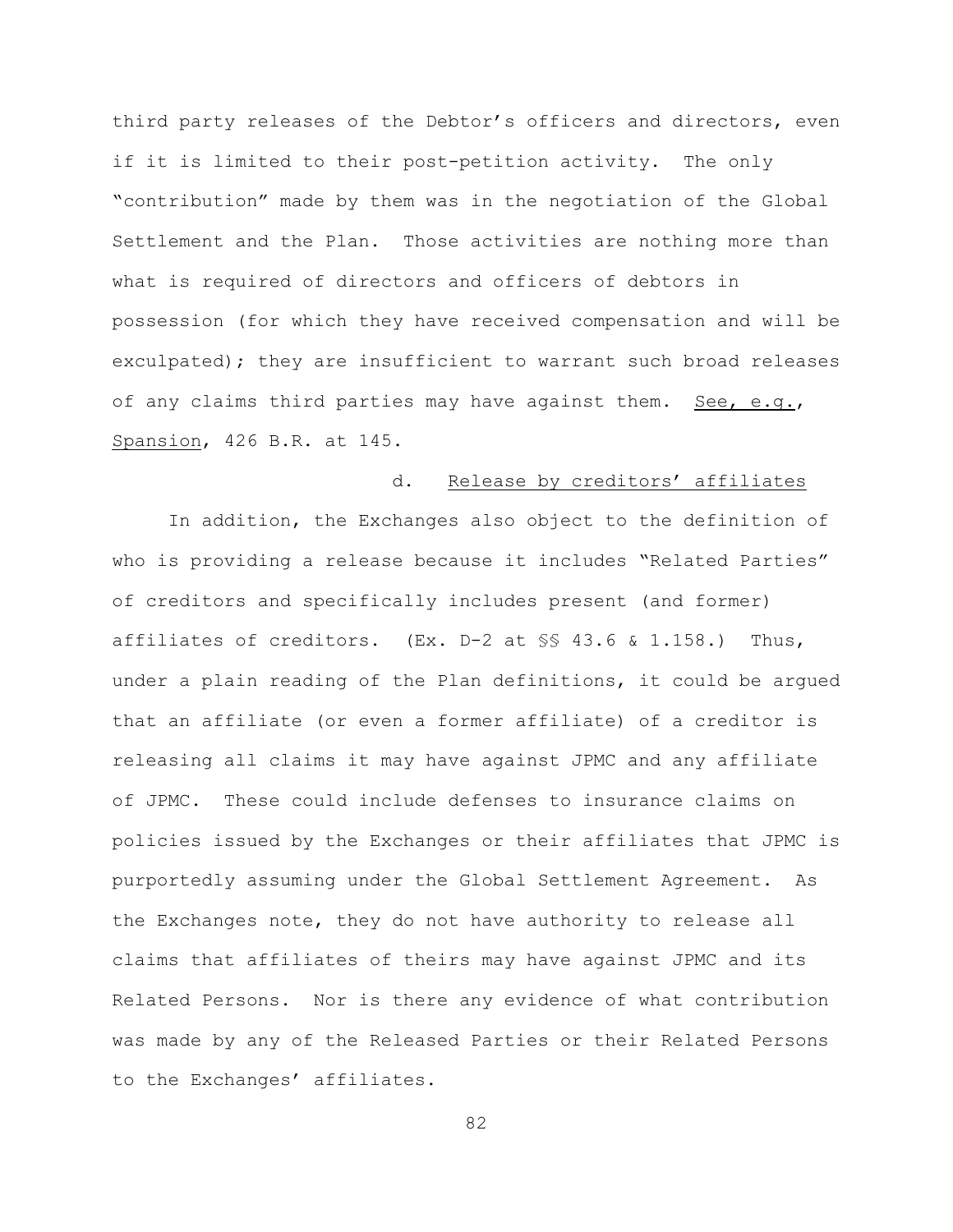The Court agrees with the Exchanges that the third party releases should not extend to any affiliates of the creditors, who have no relationship to this case.

## e. Need to allow opt in/out

The UST argues that the Plan modification that was filed on November 24, 2010, just a week before the confirmation hearing (and after the deadline for casting ballots) materially changes the terms of the Plan. The UST contends that parties must now be given a chance to determine whether they wish to opt out of the third party releases. As originally drafted, although a party could purportedly opt out of the releases, because the Debtors were asking the Court to enforce the releases anyway, the Plan did not provide that by opting out a party would lose its entitlement to a distribution. Now, however, the Plan does provide that anyone opting out of granting third party releases will lose the right to a distribution. (Ex. D-4.)

The Court agrees with the UST that the Plan provision with respect to the third party releases has changed materially. This is equally applicable to those who originally opted out of the releases (feeling that even though the Court might find the opt out invalid, they would still get a distribution) as to those who did not bother checking the box to opt out (feeling that the Court would simply enforce the releases anyway).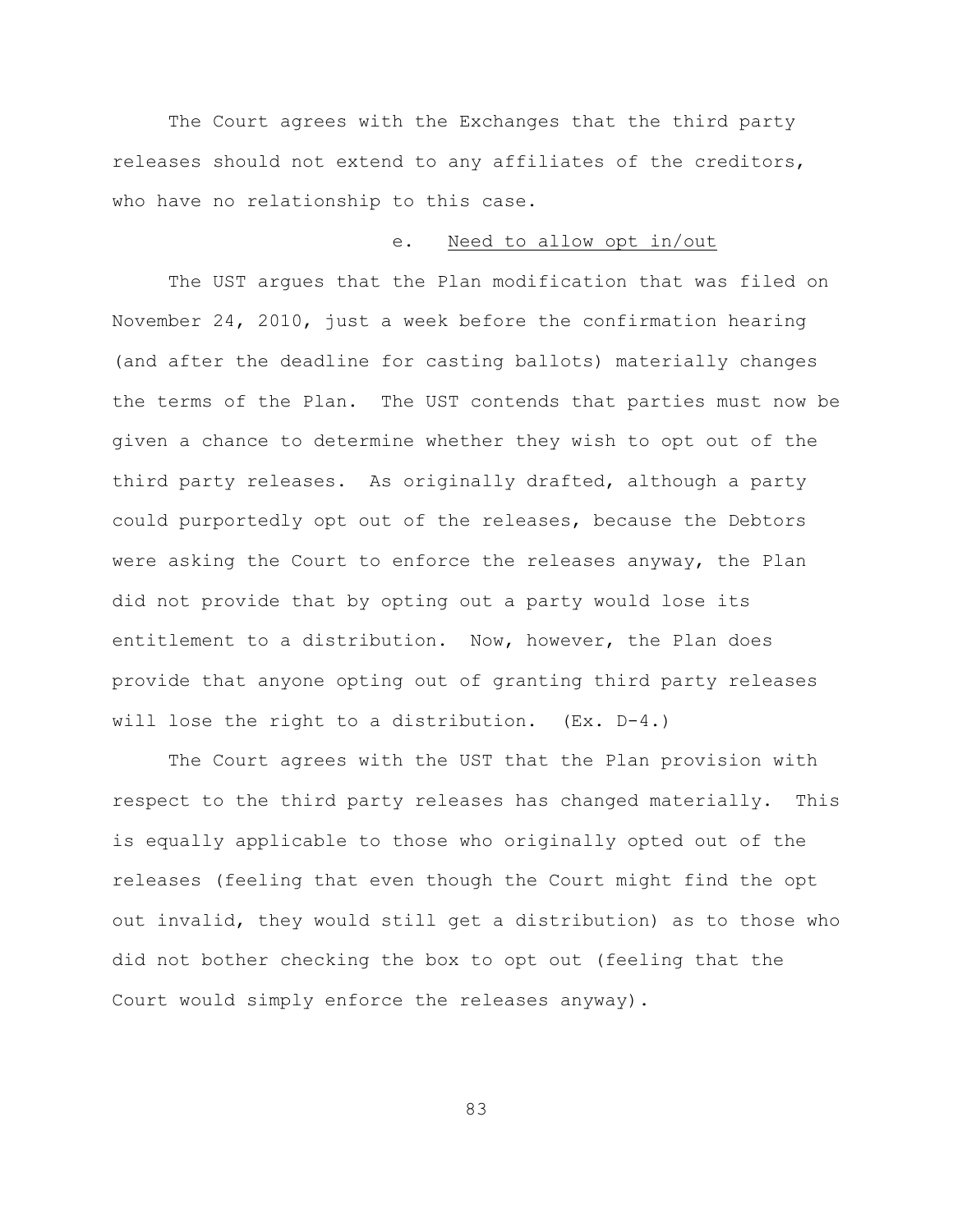However, the Court concludes that the opt out mechanism is not sufficient to support the third party releases anyway, particularly with respect to parties who do not return a ballot (or are not entitled to vote in the first place). Failing to return a ballot is not a sufficient manifestation of consent to a third party release. Zenith, 241 B.R. at 111 (finding that a release provision had to be modified to permit third parties' release of non-debtors only for those creditors who voted in favor of the Plan). Therefore, the Court concludes that any third party release is effective only with respect to those who affirmatively consent to it by voting in favor of the Plan and not opting out of the third party releases.

# f. Applicable to those who may get a distribution

There is an additional problem with the third party releases: it is unclear to whom they may apply. The language says they are applicable to any entity that "may be entitled" to a distribution under the Plan. (Ex. D-4.) The Debtors currently project that only creditors will get a distribution under the Plan. (Ex. D-5C.) However, the Liquidating Trust is receiving certain assets, including potential lawsuits, which it will liquidate. It may not be known for years whether all creditors will be paid in full so that preferred shareholders will be entitled to a distribution. Consequently, shareholders cannot vote intelligently on whether to give a release. If the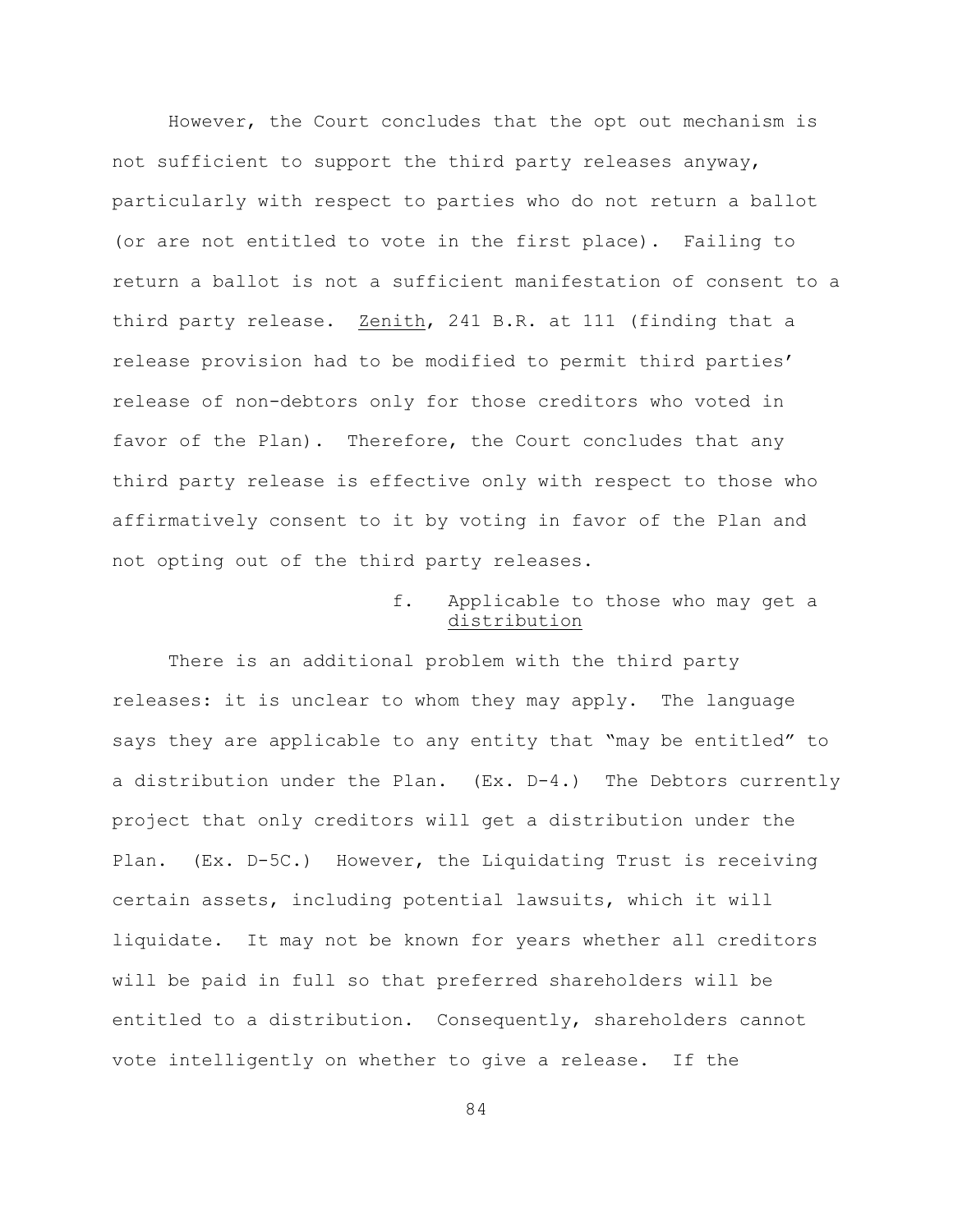preferred shareholders are not getting any distribution under the Plan, there is no consideration for the releases of third parties. See, e.g., Nichols Midway Pier, 2010 WL 2034542, at \*13 (finding third party releases were impermissible where no consideration was given to the releasing parties who had objected); Spansion, 426 B.R. at 145 (finding improper releases of third parties by objecting shareholders who were receiving nothing under the plan).

# g. Discrimination

The UST also objects to the Plan's conditioning any distribution on whether the entity grants a third party release, arguing that it discriminates between creditors within a class. The UST contends that this violates section 1123(a)(4) of the Code and the "fundamental bankruptcy policy of 'equality of distribution among creditors.'" See, e.g., In re Combustion Eng'g, Inc., 391 F.3d 190, 241, 248 (3d Cir. 2004) (vacating confirmation order based on apparent disparate treatment of creditors within a class).

The Court disagrees. Providing different treatment to a creditor who agrees to settle instead of litigating is permitted by section 1123(a)(4). See, e.g., In re Dow Corning Corp., 255 B.R. 445, 472 (E.D. Mich. 2000) (finding that a claimant who elects to settle instead of pursuing litigation agrees to a less favorable treatment and is in compliance with  $\S$  1123(a)(4)); In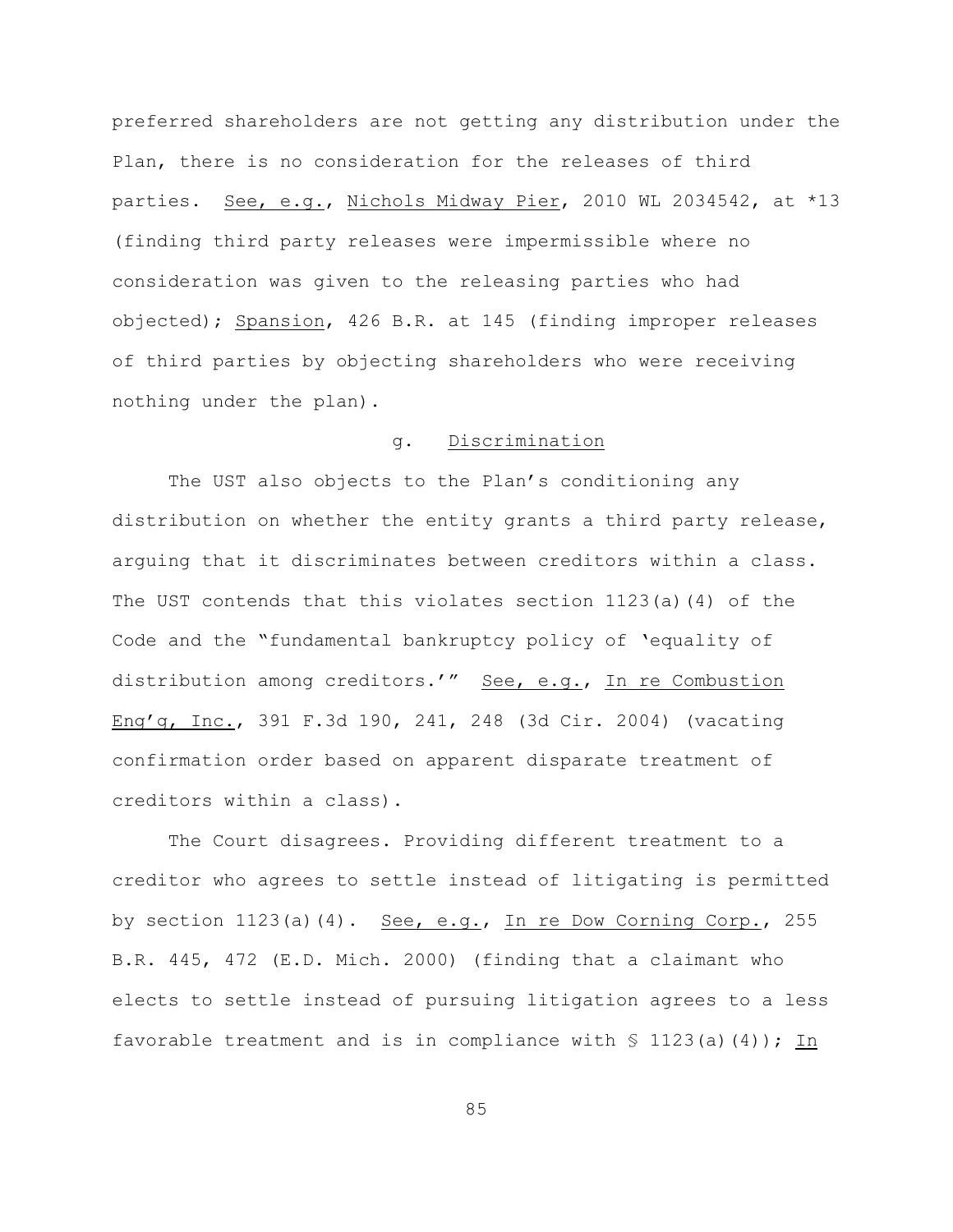re Dana Corp., 412 B.R. 53, 62 (S.D.N.Y. 2008) (finding that the fact that some claimants settled while others did not, does not by itself indicate unequal treatment). What is important is that each claimant within a class have the same opportunity to receive equal treatment. Dana Corp., 412 B.R. at 62 (finding equal treatment where all the claimants had the option to settle their claims or litigate them). That is the case here. Therefore, the Court concludes that this provision of the Plan does not violate section  $11 \t23(a)(4)$ .

## h. Released Claims

The Plan Objectors also contend that the definition of Released Claims is overly broad and could cause the release of claims beyond what is permissible. They note that the definition includes all claims "that otherwise arise from or relate to any act, omission, event or circumstance relating to any WMI Entity, or any current or former subsidiary of an WMI Entity." (Ex. D-2 at § 1.159.)

The Court agrees that the definition is too broad and that it should be limited to claims of the Debtors (with respect to releases given by the Debtors) and to claims of creditors relating to claims they have asserted against the Debtors (with respect to releases given by creditors or shareholders).

# i. Injunctions

The Plan Objectors also argue that the Global Settlement and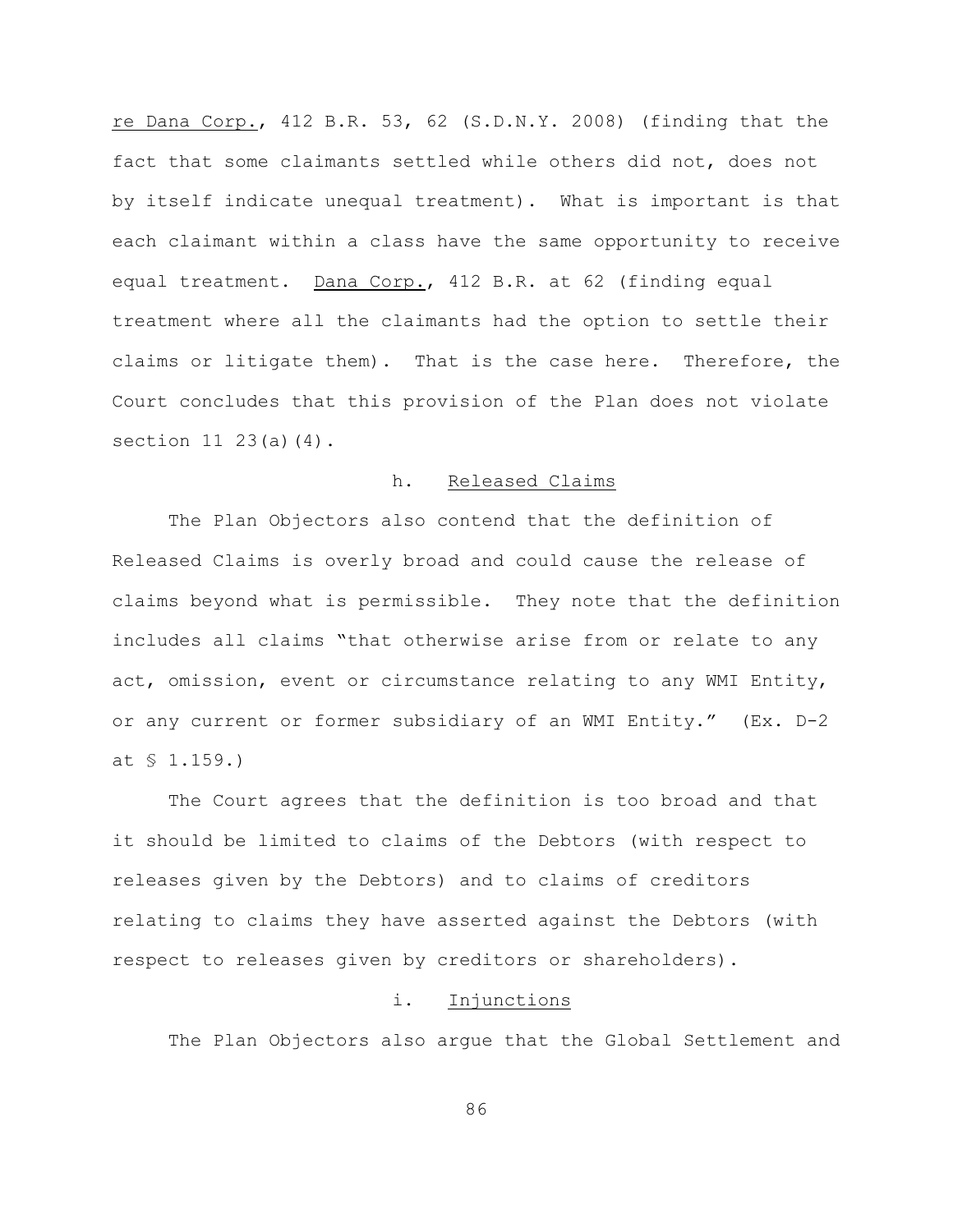Plan injunction provisions greatly expanded the releases given by the Debtors and by creditors or shareholders. (Ex.  $D-1$  at  $\frac{1}{5}$  3.7; Ex. D-2 at §§ 43.3, 43.7, 43.12 & 43.13.) The Court agrees that those provisions must be limited to the terms of permissible releases and not seek to expand those releases through the back door.

## 2. Best interests of creditors

The Plan Objectors contend that the Plan violates the best interest of creditors test articulated in section 1129(a)(7). That section requires that a plan of reorganization provide nonconsenting impaired creditors with at least as much as they would receive if the debtor was liquidating in chapter 7. 11 U.S.C. § 1129(a)(7).

## a. Payment of post-petition interest

The general rule is that unsecured creditors are not entitled to recover post-petition interest. United Sav. Ass'n v. Timbers of Inwood Forest Assocs., Ltd., 484 U.S. 365, 372-73 (1988) (holding that unsecured creditors are not entitled to have post-petition interest added to their claims). There is an exception to the general rule, however, when the debtor is solvent. See Onink v. Cardelucci (In re Cardelucci), 285 F.3d 1231, 1234 (9th Cir. 2002) (finding that when a debtor is solvent, unsecured creditors are entitled to post-petition interest at the "legal rate"). In a chapter 7 liquidation, where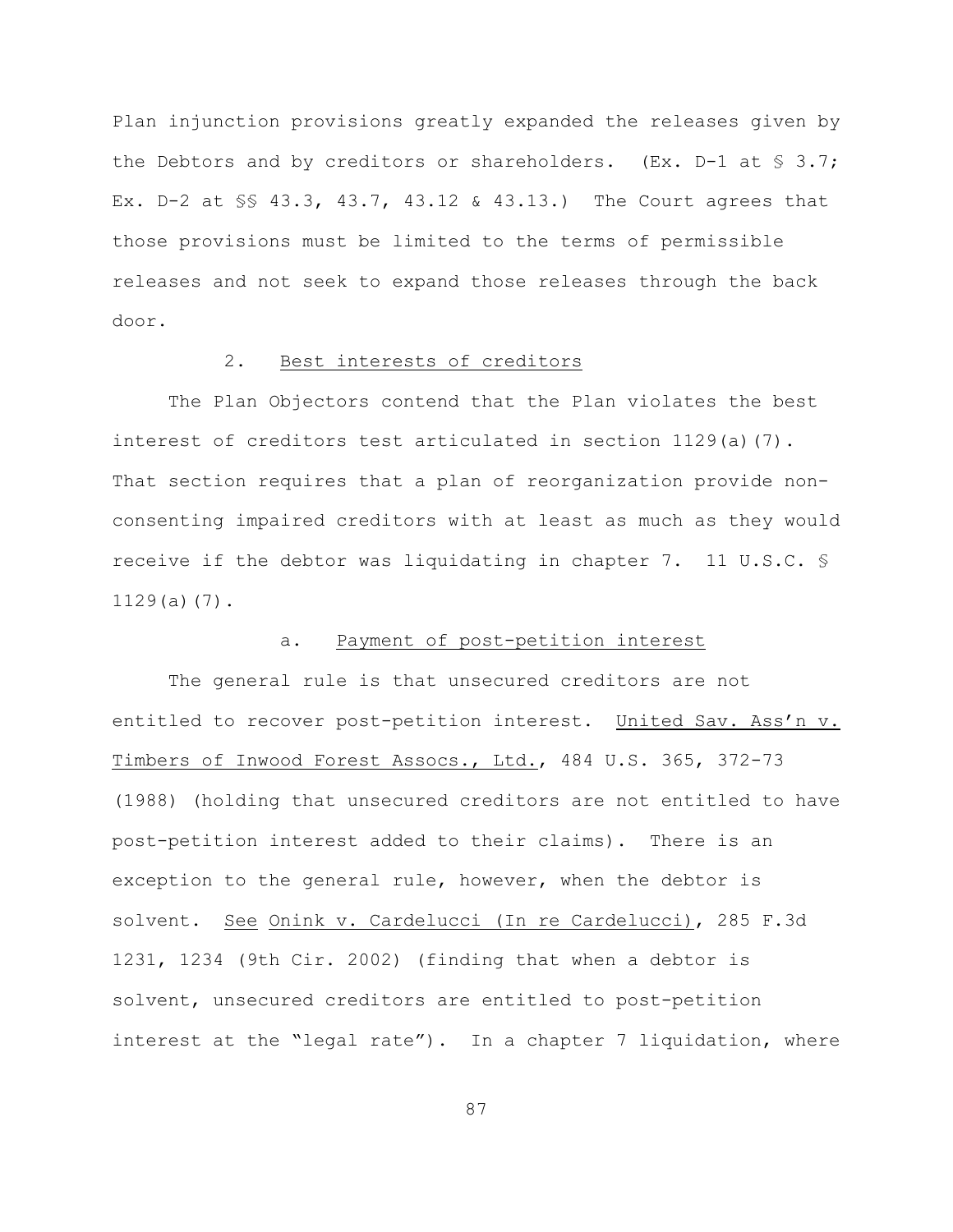the debtor is solvent, a creditor must receive post-petition interest on its claim before shareholders receive any distribution. 11 U.S.C. § 726(a)(5). Therefore, to meet the best interest of creditors test in section  $1129(a)(7)$ , the nonconsenting impaired creditors must get interest on their claims before shareholders receive any recovery. Coram, 315 B.R. at 344. The Plan Supporters argue that they have met this requirement because the Plan provides that all creditors will receive interest at their contract rate before creditors subordinated to them or shareholders get a recovery. $41$ 

#### i. Before subordinated claims

The LTW Holders contend, however, that the Plan violates the absolute priority rule by providing for payment of interest to some creditors before all creditors have been paid in full. Specifically, they contend that their claims cannot be subordinated (as the Debtors argue) to the level of shareholders under section 510(b) but must be treated as unsecured (albeit subordinated) claims. They argue that neither section 1129 nor section 726 permit the payment of interest on other unsecured

<sup>&</sup>lt;sup>41</sup> The WMI Noteholders had objected to the Plan contending that it violated section 1129(a)(7) because it provided that the post-petition interest on the Senior Noteholders' claims was being paid pro rata with the Senior Subordinated Noteholders' claims. The WMI Noteholders have deferred pressing this objection, however, because it appears that both the Senior Noteholders' claims and the Senior Subordinated Noteholders' claims will be paid in full with post-petition interest, thereby mooting the objection.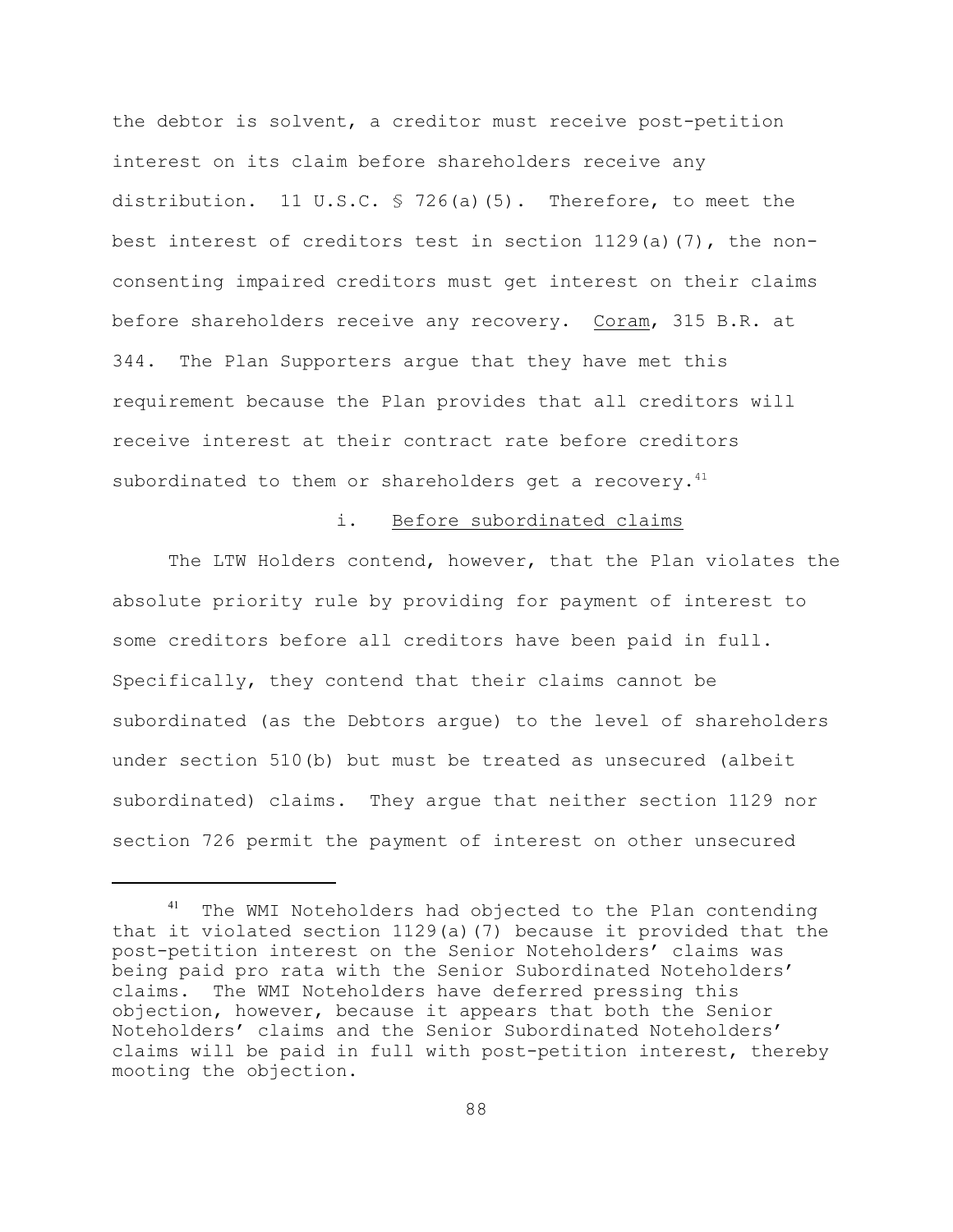creditors' claims before their subordinated claims are paid in full.

The Court agrees that interest cannot be paid on any unsecured claims until all unsecured claims are paid in full. 11 U.S.C. § 726(a). The priority of distributions established under section 726(a), however, is expressly subject to subordination under section 510. 11 U.S.C. § 726(a). The Debtors arque that the LTW Holders' claims must be subordinated under section 510(b) to the level of common stock because they represent a claim for breach of an agreement by which the LTW Holders were to receive common stock. See, e.g., In re VF Brands, Inc., 275 B.R. 725, 730 (Bankr. D. Del. 2002) (subordinating fraudulent transfer and breach of contract claims asserted against debtor-parent by purchaser of stock of debtor's corporate subsidiary to the creditors of the debtor-parent and treating the claims on par with claims of equity holders). Therefore, if the LTW claims are subordinated at all, they would be subordinated to the level of common stock, which gets paid, under section 726 only after all creditors get paid post-petition interest. To the extent that the LTW Holders win their suit and are not subordinated, the Debtors agree they will be entitled to treatment as general unsecured creditors under class 12 and get paid in full with interest.42

 $42$  The LTW Holders contend that the Debtors agreed at the Disclosure Statement hearing that if they win the LTW Adversary,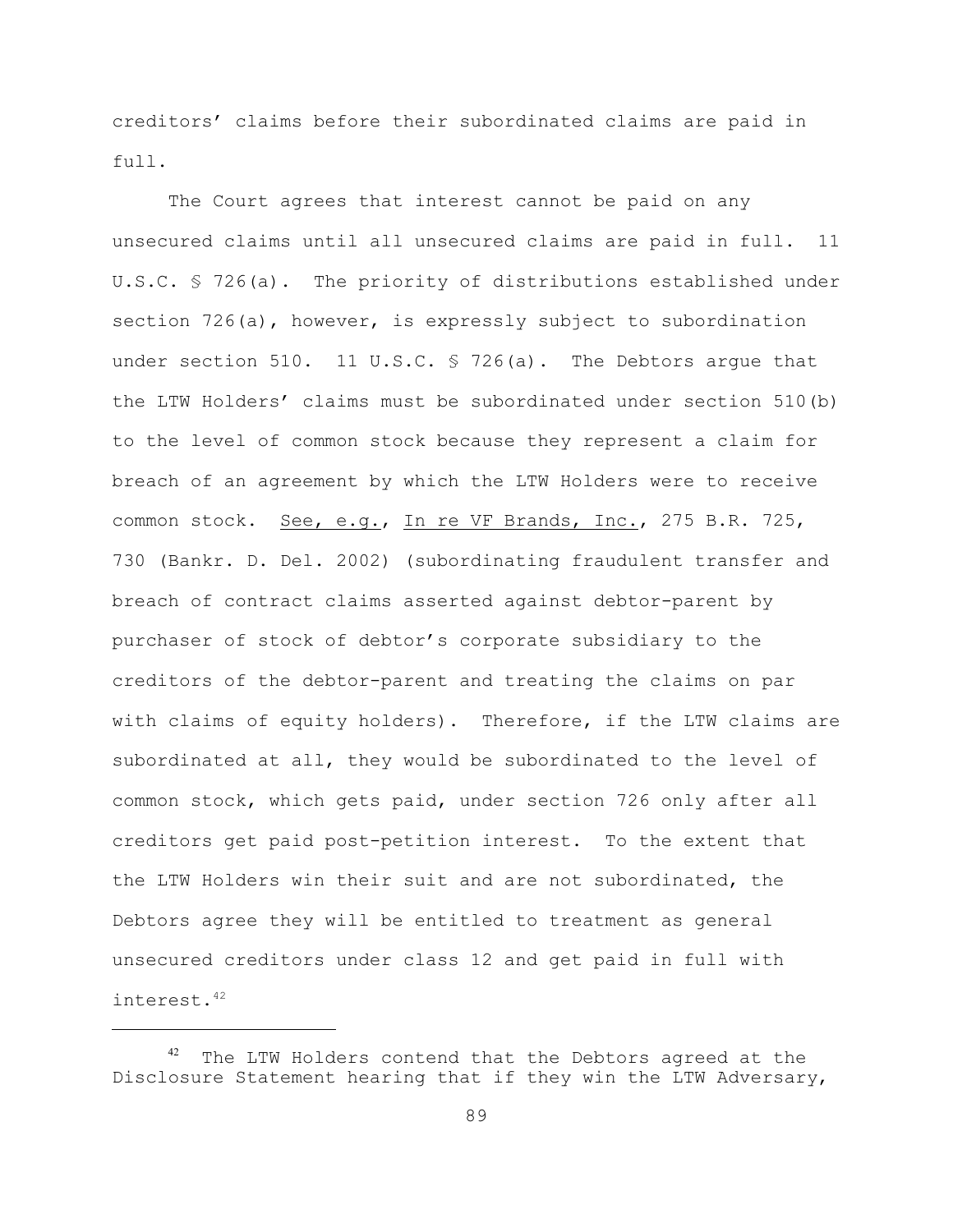#### ii. Before late-filed claims

The LTW Holders also contend that interest should not be paid on creditors' claims until payment in full of late-filed claims. $43$  The Court agrees because this is specifically mandated under the priorities delineated in section  $726$  (a).<sup>44</sup> The Plan should be modified to make this clear.

#### b. Rate of post-petition interest

To the extent post-petition interest is appropriate, the Plan Objectors argue that it should be calculated at the federal judgment rate. Under section 726(a)(5), where the debtor is solvent a creditor must receive post-petition "interest at the legal rate from the date of filing the petition." Neither the Code nor its legislative history provides a definition of the legal rate.

The Plan Objectors assert that this Court should follow other courts that have interpreted the term to refer to the federal judgment rate. See, e.g., Cardelucci, 285 F.3d at 1234

the LTW Holders will be entitled to treatment in Class 12 as general unsecured creditors. This has not, however, been incorporated into the Plan. The Court agrees that the Plan should be clarified on this point.

This is particularly relevant to the LTW Holders because many of them had not filed proofs of claim. That was, in part, the reason the Court suggested that the LTW Adversary proceed as a class action. The Debtors have, however, reserved the right to object to any late-filed claims.

Late-filed claims are entitled to be paid  $(S 726(a)(3))$ after all timely claims have been paid in full  $(S 726(a)(2))$ , but before interest is paid on any claims  $(S 726(a)(5))$ .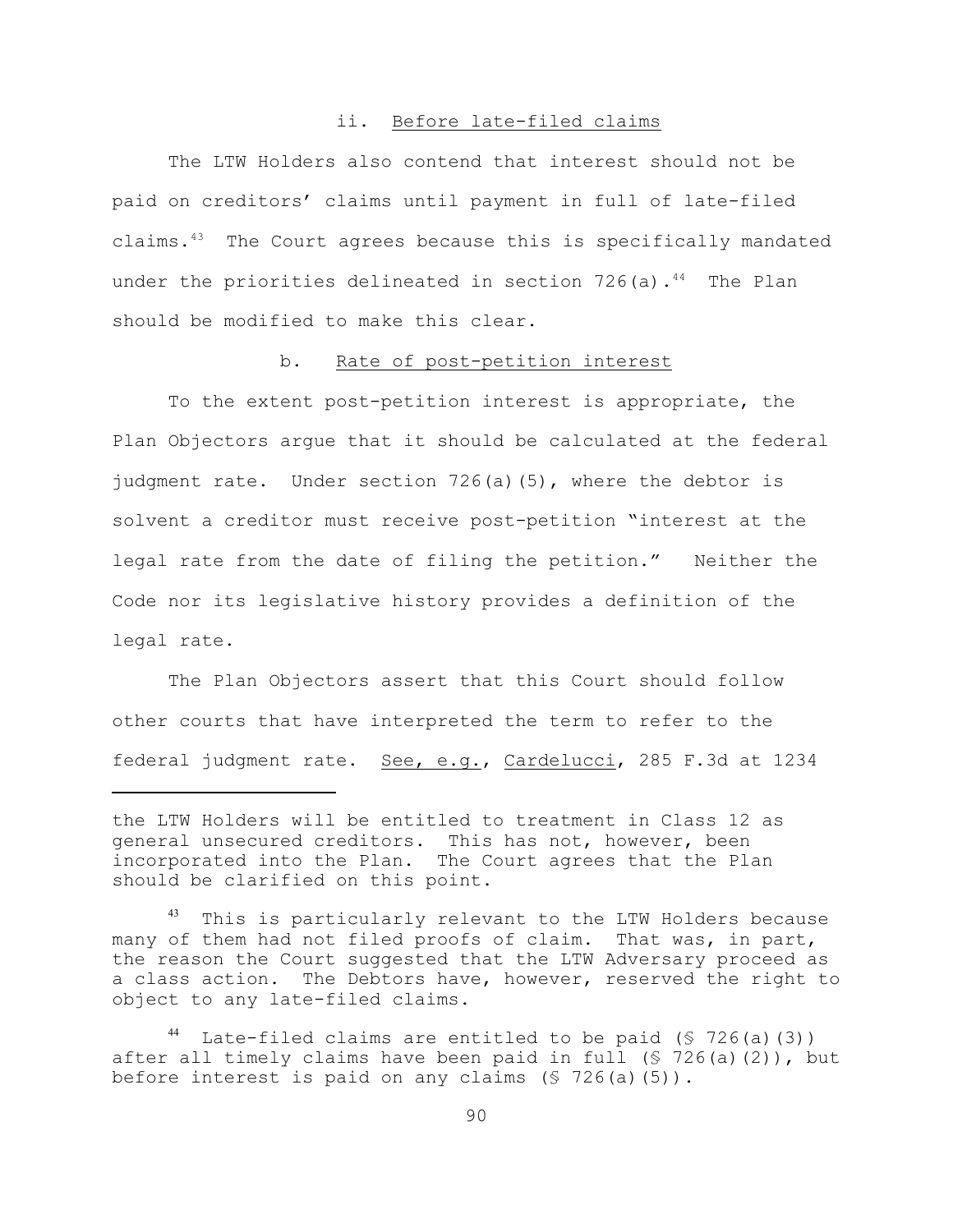(awarding post-petition interest at the federal judgment rate); In re Dow Corning Corp., 237 B.R. 380, 412 (Bankr. E.D. Mich. 1999) ("Dow I") (determining that the phrase "interest at the legal rate" means the federal judgment rate); In re Melenyzer, 143 B.R. 829, 832-33 (Bankr. W.D. Tex. 1992) (concluding that the appropriate rate of interest payable to unsecured creditors pursuant to section  $726(a)(5)$  is the federal judgment rate). These courts reason that the term is akin to post-judgment interest. Cardelucci, 285 F.3d at 1235 (analogizing postpetition interest on an allowed claim to post-judgment interest on a federal judgment because they both serve the same purpose of compensating a plaintiff for being deprived of compensation for the loss of time between the determination of damages and payment); Dow I, 237 B.R. at 405-06 (finding that post-petition interest on an allowed claim and post-judgment interest on a federal judgment perform the same function and share the same purpose). By viewing an allowed claim as the equivalent of a money judgment, those courts conclude that the federal judgment rate is the appropriate "legal" rate of interest to be applied for post-petition interest. Cardelucci, 285 F.3d at 1235; Dow I, 237 B.R. at 391, 406.

Those courts reasoned that by using the language "at the legal rate," Congress was referring to a specific type and amount of interest, rather than making a general reference to a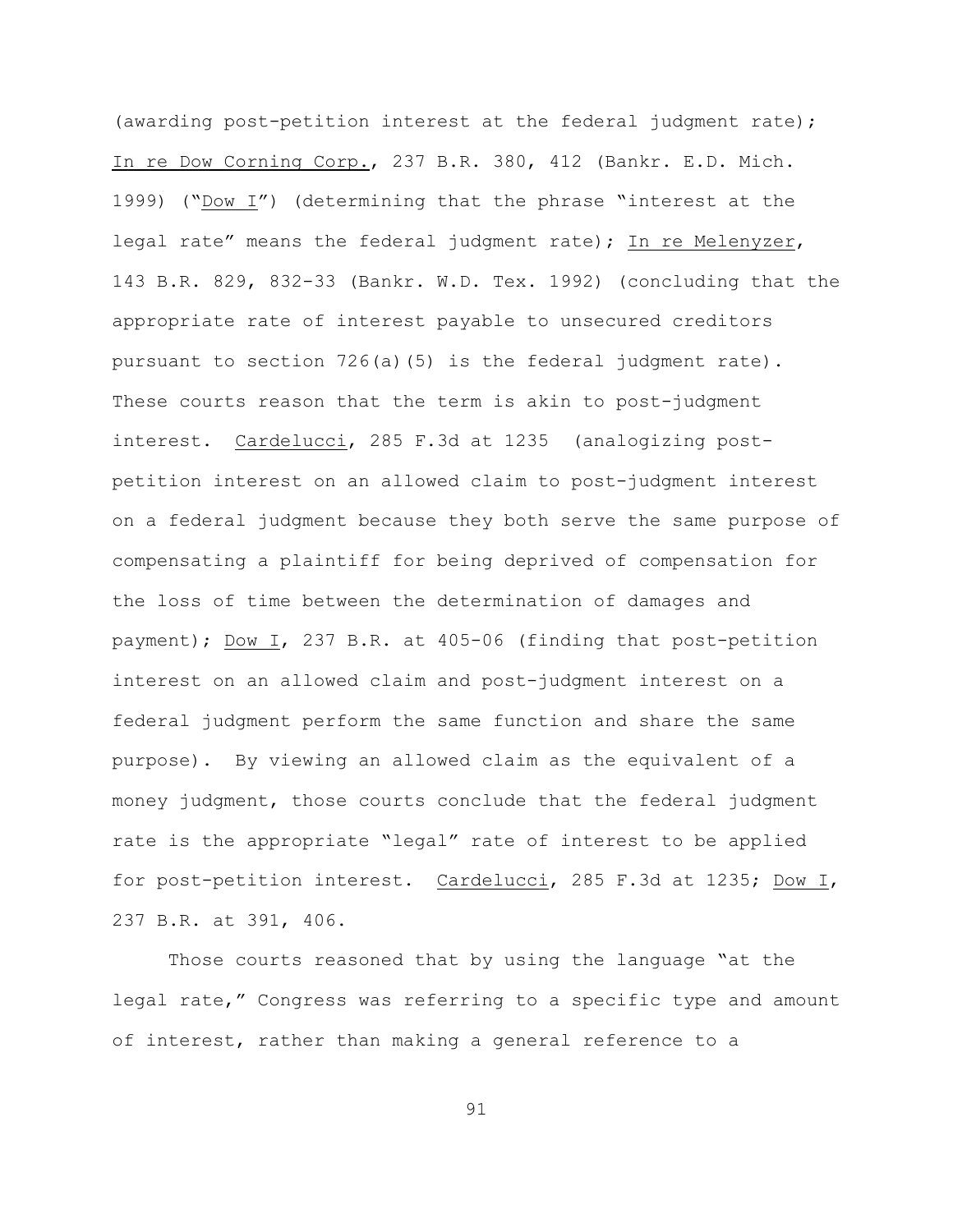creditor's entitlement to interest from a solvent debtor. See Dow I, 237 B.R. at 403 (finding that Congress' rejection of the phrase "interest on claims allowed" in favor of the more specific phrase "interest at the legal rate" indicates Congress intended a rate of interest fixed by federal statute). In addition, the courts find that Congress' use of "the" instead of the indefinite "a" or "an," indicated its intent for a single uniform source to be used to calculate post-petition interest. Cardelucci, 285 F.3d at 1234; Dow I, 237 B.R. at 404; Melenyzer, 143 B.R. at 831 n.2.

Some courts, however, have concluded that there is a presumption that the contract rate (and even the default rate) of interest should be applied in solvent debtor cases. In re Dow Corning Corp., 456 F.3d 668, 681 (6th Cir. 2006) (noting that "that there is a presumption that default interest should be paid to unsecured claim holders in a solvent debtor case" but remanding for determination if there were equitable factors that warranted a departure from that rule); In re Southland Corp., 160 F.3d 1054, 1059-60 (5th Cir. 1998) (noting that a default interest rate is generally allowed, unless the higher rate would produce an inequitable result and concluding that the higher rate would not be inequitable in that case because junior creditors were not adversely affected by it and the difference between the contract and default rate was only 2%); In re Chicago, Milwaukee,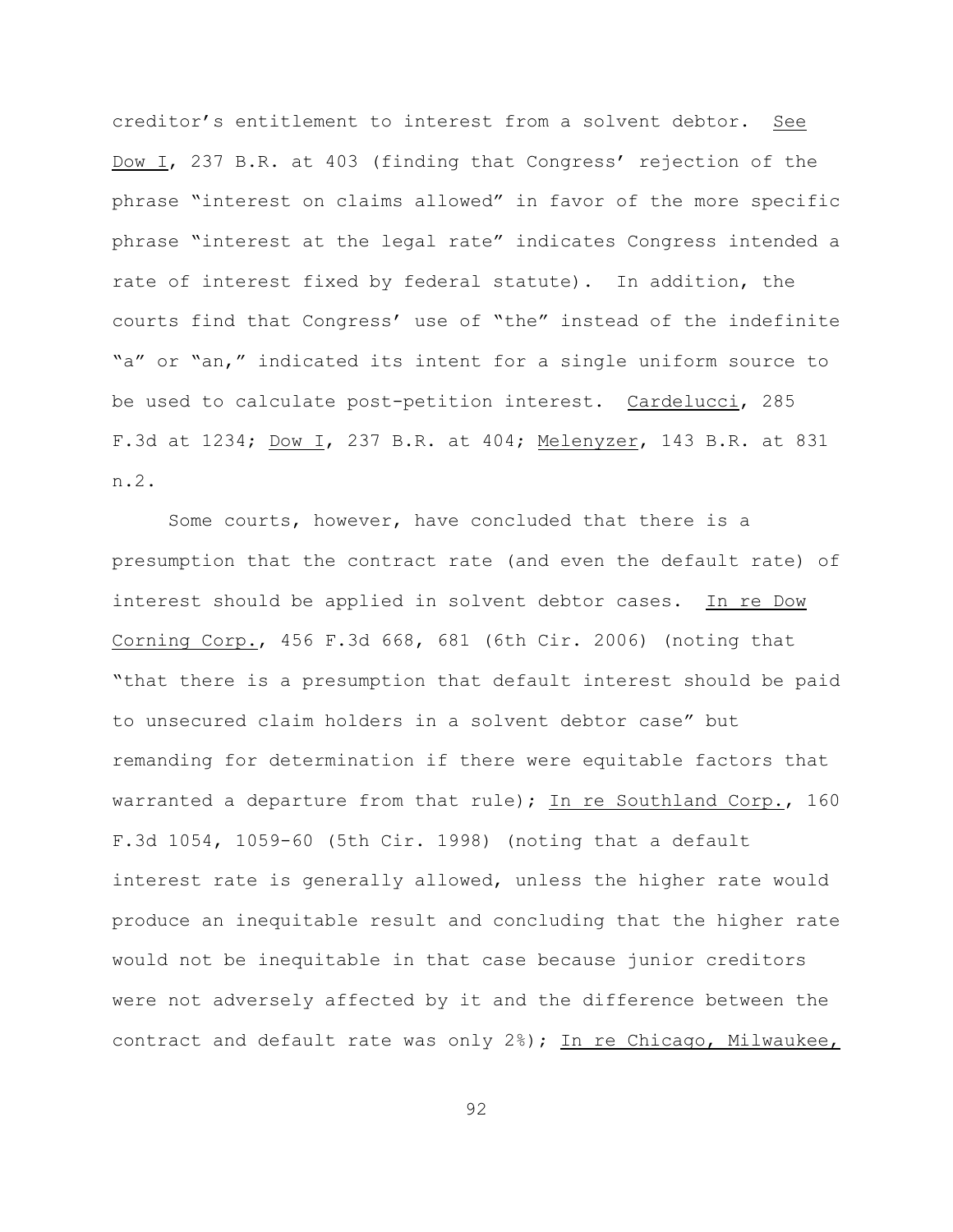St. Paul & Pacific R.R. Co., 791 F.2d 524, 529 (7th Cir. 1986) (holding that creditors were entitled only to contract default rate although they argued they were entitled to the higher market rate because in the absence of the bankruptcy filing they would have been able to get paid faster and reinvest their money at the market rate).

This Court has considered this issue before and concluded that the federal judgment rate was the minimum that must be paid to unsecured creditors in a solvent debtor case under a plan to meet the best interest of creditors' test, but that the Court had discretion to alter it. Coram, 315 B.R. at 346 (citing In re Dow Corning Corp., 244 B.R. 678, 689 (Bankr. E.D. Mich. 1999) ("Dow II") (finding that a creditor of a solvent bankruptcy estate must receive post-petition interest at a rate that is at least equal to the federal statutory rate)). See also In re Schoeneberg, 156 B.R. 963, 969 (Bankr. W.D. Tex. 1993) (finding that section 726(a) provides no clear answer as to the definition of "legal rate" and that it was within the court's discretion to determine a rate of interest that is "fair and equitable" based on the specific facts of the case).

The Plan Objectors argue that the equities of this case warrant that post-petition interest be calculated at the federal judgment rate. The Plan Objectors rely on the decision in Coram where the Court awarded interest at the federal judgment rate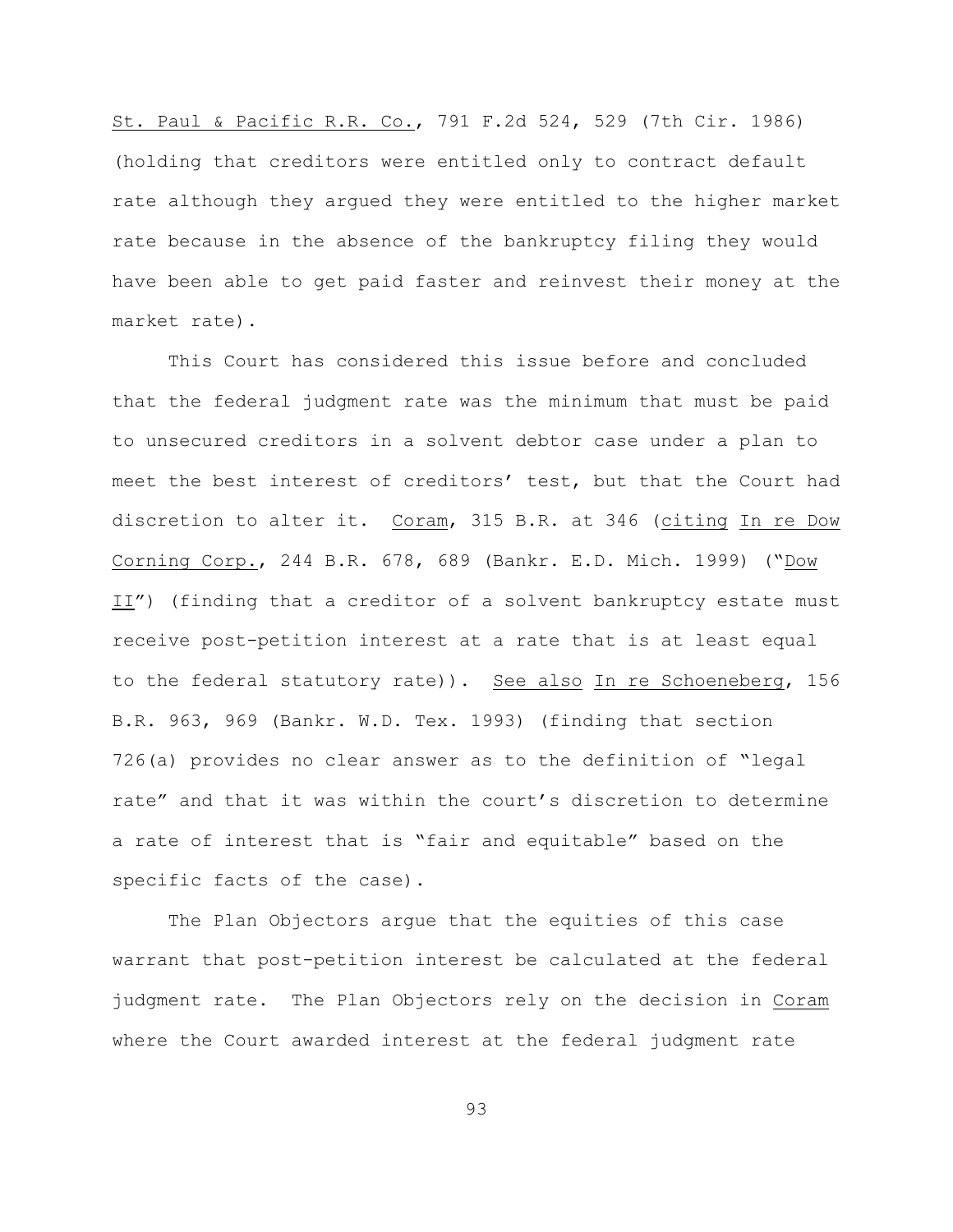rather than the contract rate. 315 B.R. at 347. As noted, in that case, the Court concluded that the proper rate of interest to be awarded to creditors in solvent debtor cases depends on the equities of the case. Id. The Court found the equities in Coram did not warrant use of the default contract rate because one of the noteholders had created a conflict of interest that tainted and delayed the debtors' restructuring of debt, negotiations of a plan, and its ultimate emergence from bankruptcy.<sup>45</sup> Id. at 346-47.

In this case the Court does not have enough evidence to conclude that there were conflicts of interest that tainted the reorganization process or other equitable reasons warranting payment at the federal judgment rate rather than contract rate. As noted above, however, there are allegations that the Settlement Noteholders (who hold claims in several of the creditor classes) used information obtained in the negotiations to trade in claims. The evidence offered in support, however, was hearsay. (See Part B(1)(a)(ii), supra.) Because the Plan as written cannot be confirmed, the Court need not decide the issue.

## c. Effect of releases

The Plan Objectors also argue that the analysis done by the

 $45$  The conflict arose when the noteholder paid the Debtor's president a "consulting" fee of \$1 million during the course of the chapter 11 case and plan negotiations. Coram, 271 B.R. at 231.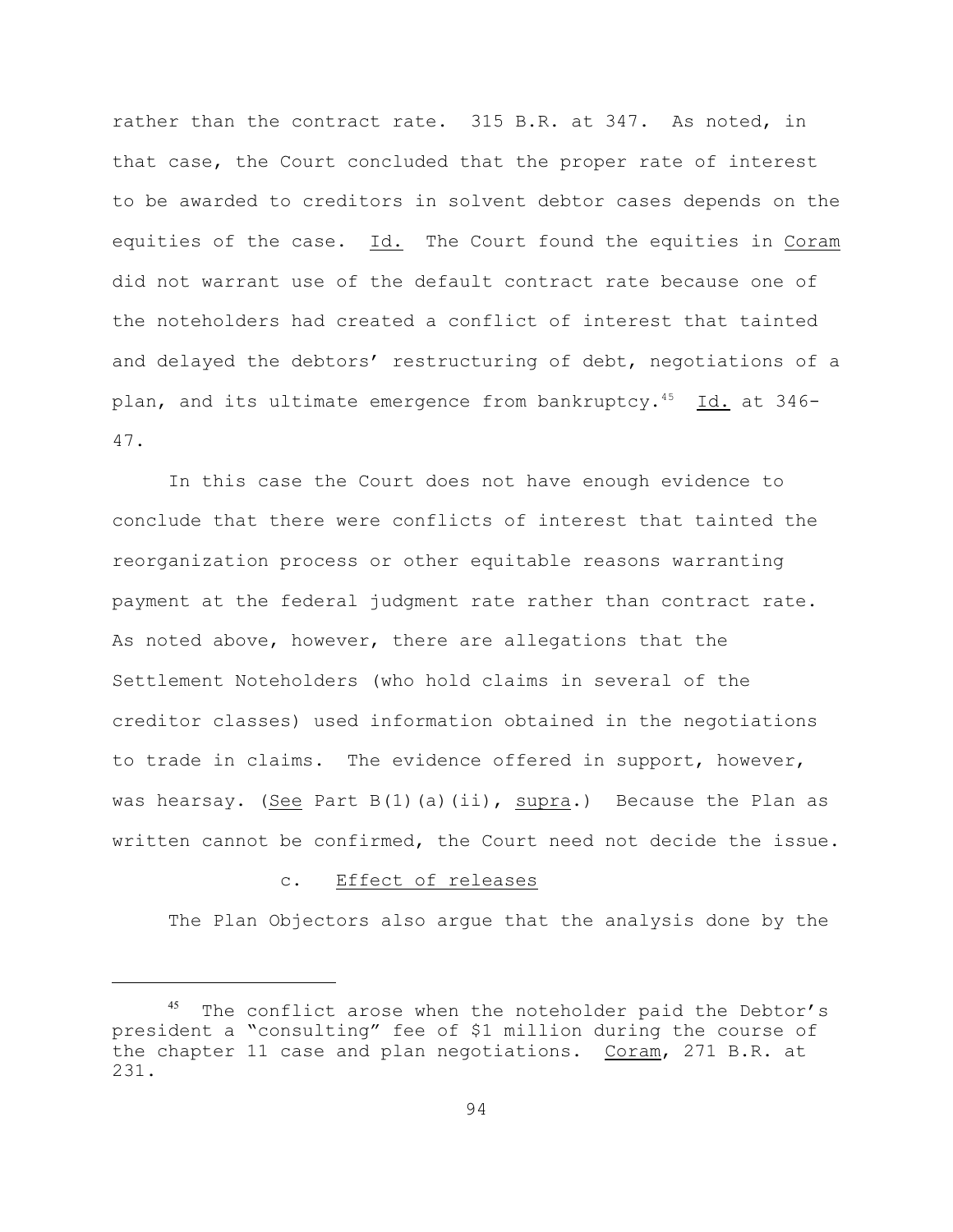Debtors of the recovery creditors would receive in chapter 7 is faulty. In their liquidation analysis the Debtors assumed that in chapter 7 the trustee would accept the Global Settlement so that the releases would also be accepted.

The Court disagrees with this analysis. Although the Court found the Global Settlement to be reasonable, it did not find the releases to be reasonable. It is likely that a chapter 7 trustee would come to the same conclusion especially because there is no mechanism under chapter 7 to grant third party releases to nondebtors. Alternatively, the chapter 7 trustee may elect to pursue some of the Debtors' claims rather than accept the Global Settlement in toto. Without the Global Settlement, however, an additional \$54 billion claims would have to be considered. In that event, the creditors would not be getting as much as they are under the Debtors' Plan and the best interest of creditors test is met.

In their analysis the Debtors also assumed that what creditors can recover from other sources should be ignored under section 1129(a)(7). See, e.g., Dow I, 237 B.R. at 411-1 (finding the best interest of creditors test takes into consideration only the dividend creditors would receive from a chapter 7 trustee in a hypothetical liquidation in comparison with the dividend under the plan).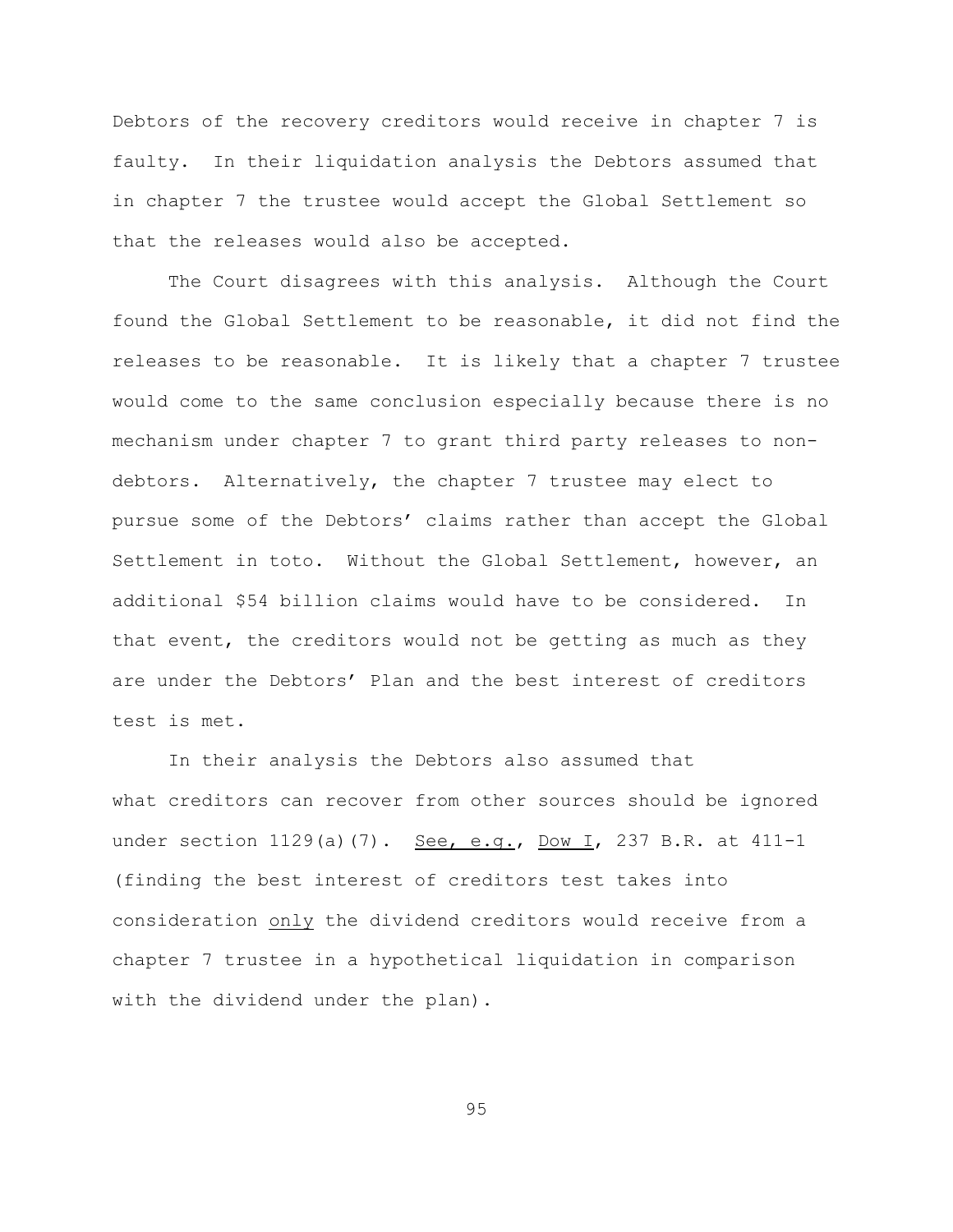The Court disagrees. In a case where claims are being released under the chapter 11 plan but would be available for recovery in a chapter 7 case, the released claims must be considered as part of the analysis in deciding whether creditors fare at least as well under the chapter 11 plan as they would in a chapter 7 liquidation. Again, however, when the additional \$54 billion in claims held by the FDIC and JPMC is considered, the Court concludes that the recovery under chapter 7 even without the releases would be less than the recovery under the Debtors' Plan. Therefore, the best interest of creditors test has been met here.

# 3. Discriminatory Treatment of Creditors a. Small PIERS claimants

One of the individual creditors, Nate Thoma, argued that he is being discriminated against in violation of the Code. Mr. Thoma is the holder of a PIERS claim which is less than the \$2 million threshold necessary under the Plan for a PIERS claimant to participate in the rights offering to purchase stock in the Reorganized Debtor. (Ex. D-2 at §§ 20.4 & 34.1.) Mr. Thoma argues that because he is precluded from participating in the rights offering, he is receiving less than others in his class, in violation of section 1123(a)(4) of the Code.

Section 1123(a)(4) provides that "a plan shall  $-$  . . . (4) provide the same treatment for each claim or interest of a particular class, unless the holder of a particular claim or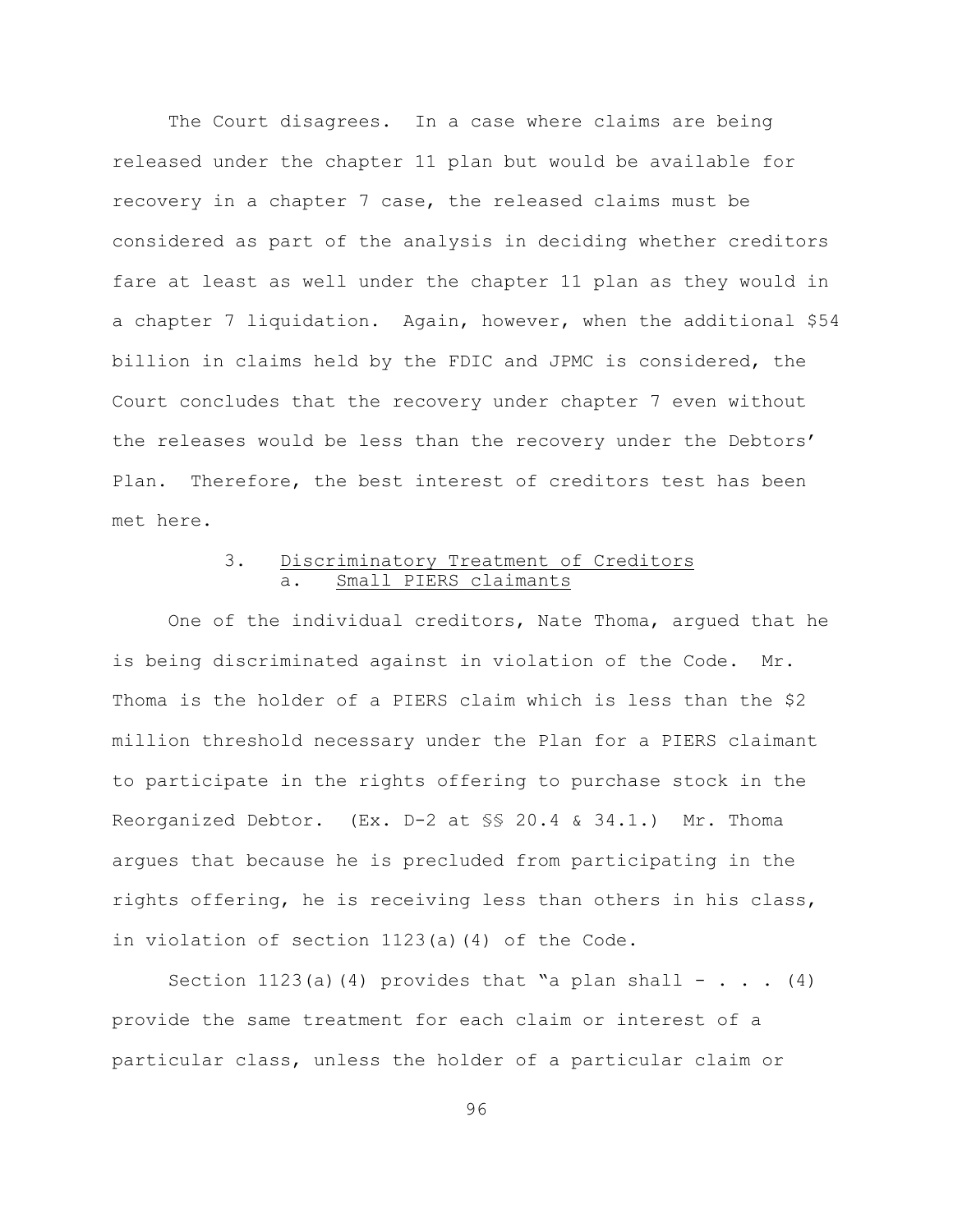interest agrees to a less favorable treatment of such particular claim or interest." 11 U.S.C. § 1123(a)(4).

The Plan Supporters argued that the offering was made only to the larger claimants to avoid the administrative burden of issuing stock to small holders. (Hr'g Tr. 12/7/2010 at 273.) There is nothing in section  $1123(a)(4)$ , however, that would permit discrimination for administrative convenience.<sup>46</sup>

The Plan Supporters also contend that there is no discriminatory treatment because the rights offering is of no value. They argue that the rights offering does not provide for any discount in the purchase price of the stock. The Court is not sure this is correct. Under the rights offering, PIERS Claimants have the right to purchase \$100 million in stock in the Reorganized Debtor (each can buy stock based on its percentage of total holdings of PIERS claims). Apparently only \$31 million has been purchased through that offering. (Sharp Decl. filed 11/30/2010 at Ex. A.) The Debtors presented testimony that the enterprise value of the Reorganized Debtor was \$157.5 million. (Hr'g Tr. 12/2/2010 at 72.) Under the Plan, however, other creditors have the right to accept stock in lieu of cash for their claims.  $(EX. D-2 at $S 16.2, 18.2 & 19.2.)$  The Debtors

 $46$  A plan may provide for a "convenience" class of unsecured claims that are less than (or reduced to) a specific amount, but that class usually receives payment in full to avoid the administrative burden of calculating and paying very small amounts to creditors. 11 U.S.C. § 1122(b).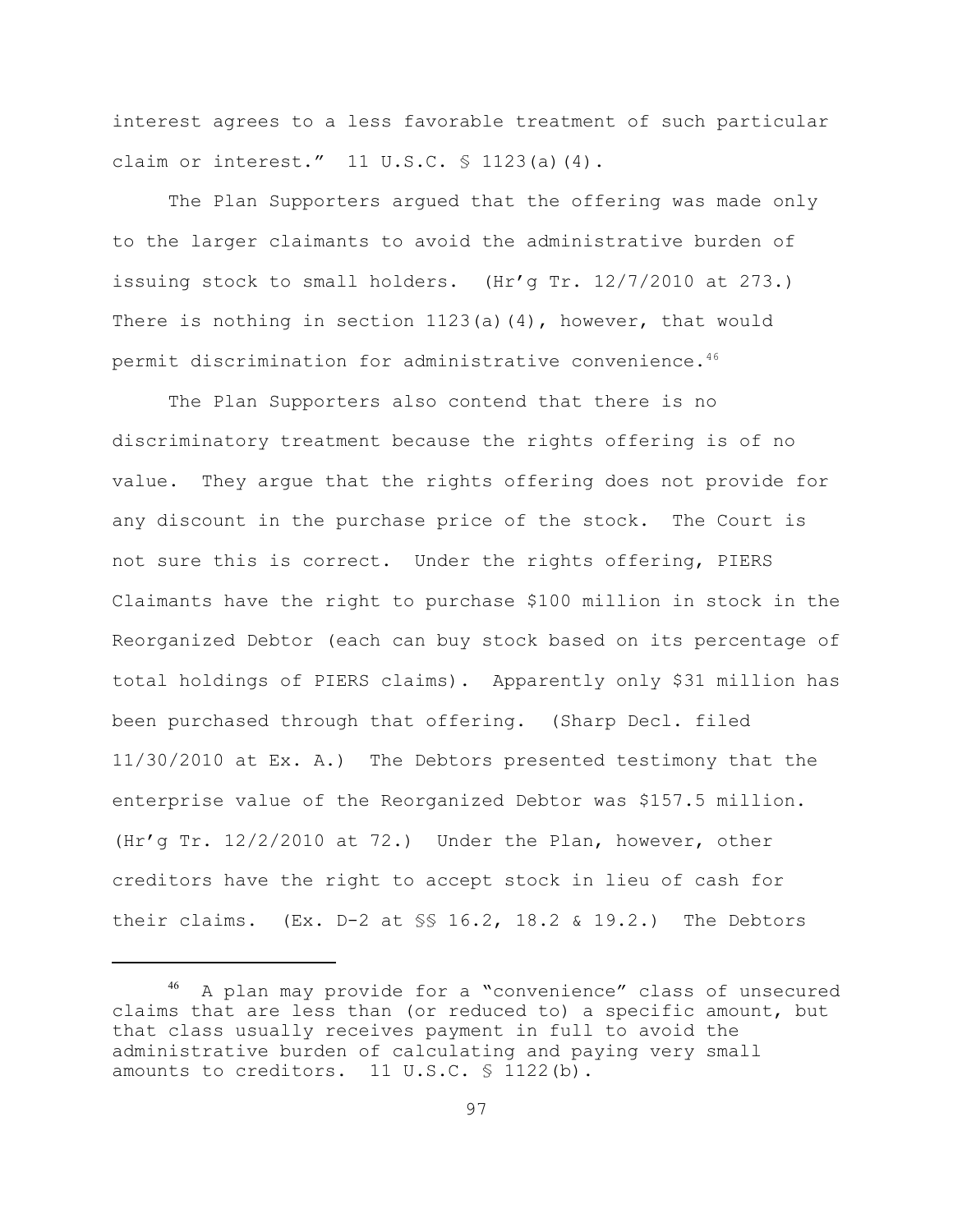were unable to advise how many creditors had chosen that option as the deadline to do so had apparently not passed. The Court, therefore, cannot determine if the value of the stock of the Reorganized Debtor to be held by the PIERS Claimants exceeds the price they will pay for it.

Even if the analysis showed that the PIERS Claimants were getting stock at par, the Court still could not conclude that the rights offering has no value. The right to buy into a company does have inherent value; it includes the "upside" if the company is successful.

Further, in this case the Court concludes that the reorganized company has value in excess of the enterprise value of \$157.5 million set by the Debtors' expert. The expert acknowledged that his valuation was based only on the cash flows expected to be generated by the runoff of the insurance assets currently held by the Reorganized Debtor and did not consider that the Reorganized Debtor might start or acquire another business. (Hr'g Tr.  $12/6/2010$  at 32.) The fact that the Reorganized Debtor is raising new capital through the rights offering suggests otherwise. See, e.g., Exide, 303 B.R. at 60 (committee's expert opined that fact that the senior creditors and management were taking stock in the reorganized company is a "strong indicator that the company is being undervalued"). But see In re Mirant, 334 B.R. 800, 832-35 (finding that "[t]he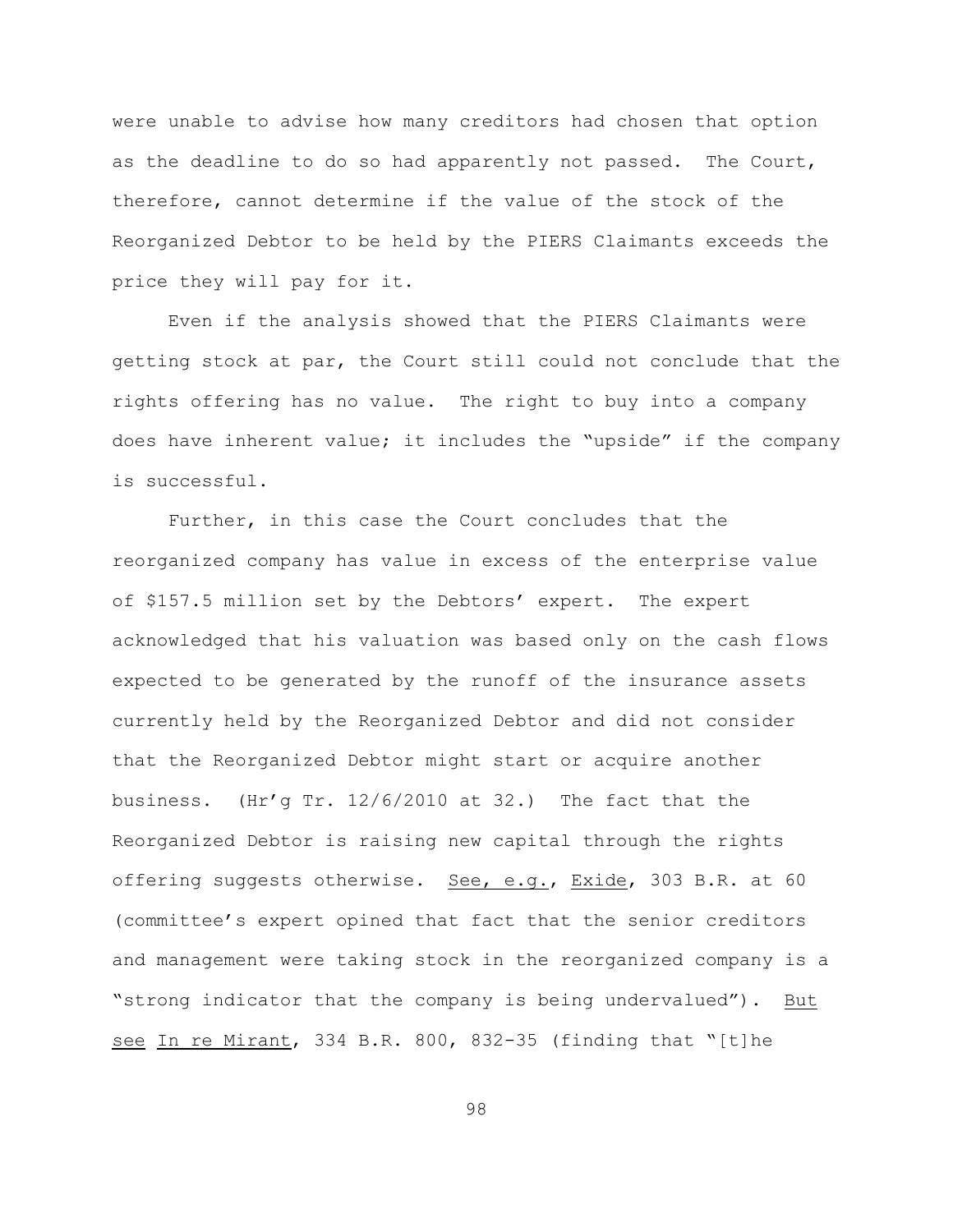market is not the proper measure for the value of Mirant Group for the purpose of satisfying claims" because the market often undervalues companies in bankruptcy).

Further, the Reorganized Debtor may in fact be a public company (depending on the number of creditors who accept stock instead of cash or who participate in the rights offering). A public company has additional value in its ability to raise capital and acquire (or be acquired by) other businesses. MicroSignal, Corp. v. MicroSignal Corp., 147 Fed. Appx. 227, 232 (3d Cir. 2005) (finding that a merger would result in a public company which is better equipped to raise capital); David N. Feldman, Reverse Mergers + Pipes: The New Small-Cap IPO Reprinted and Updated from Pipes: Revised and Updated Edition – A Guide to Private Investment in Public Equity, 3 Bus. L. Brief (Am. U.) 34, 39 (2007) ("It is easier to raise money as a public company than as a private company."). Finally, because the Debtors will not emerge from bankruptcy before December 31, 2010, the Debtors could potentially have the full use of their approximately \$5 billion in NOLs. $47$  See Chaim J. Fortgang & Thomas M. Mayer,

Had the Debtors emerged from bankruptcy before December 31, 2010, they would have been able to use only \$100 million of their NOLs. The Debtors' valuation expert acknowledged that based on the business plan and projections for the Reorganized Debtor which assumed emergence before December 31, 2010, his valuation did not consider the ability of the Debtors to use more than \$100 million of their NOLs. (Hr'g Tr.  $12/6/2010$  at  $34-35$ .)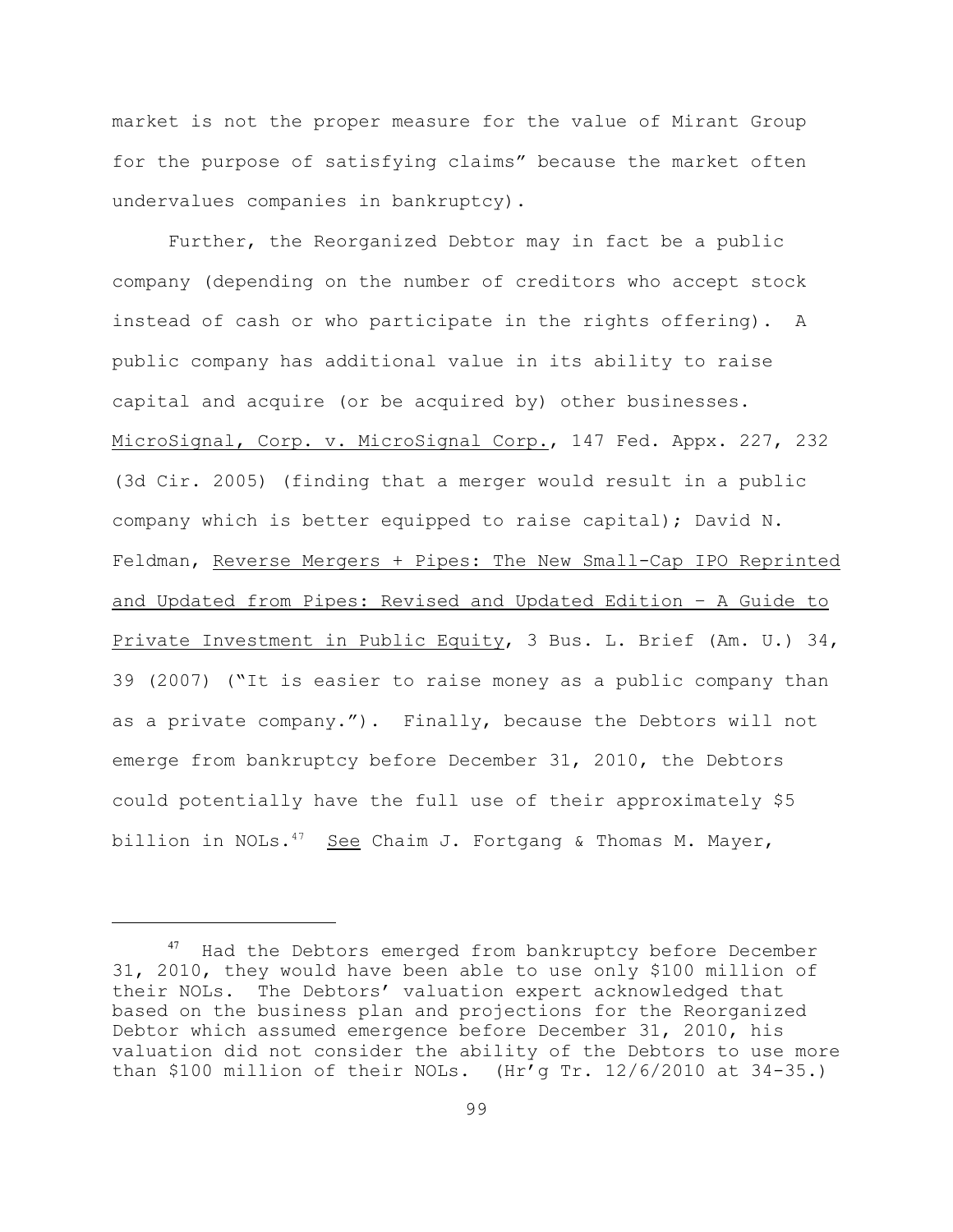Valuation in Bankruptcy, 32 UCLA L. Rev. 1061, 1129-30 (1985) (noting that NOLs often are a debtor's largest asset).

Therefore, the Court cannot accept, as the Plan Supporters contend, that the rights offering is of no value. Mr. Thoma is correct. The Plan must be modified to allow all PIERS Claimants the opportunity to participate in the rights offering. See, e.g., Combustion Eng'g, 391 F.3d at 241, 248 (vacating confirmation order based on apparent disparate treatment of creditors within a class).

## b. Treatment of PIERS as creditors

The Equity Committee and the LTW Holders argue that the PIERS Claimants should be classified as equity, not as creditors, because their rights included warrants to purchase WMI common stock (exercisable in 2041). (Ex. D-5 at 41.) The Plan Supporters disagreed, arguing that the PIERS claimants hold preferred and/or common stock in a trust, Washington Mutual Capital Trust 2001 ("WMCT 2001"), but that the Debtors have an obligation to WMCT 2001 based on Junior Subordinated Debentures issued by the Debtors to WMCT 2001. Further, they note that the PIERS' warrants have not been exercised and they currently do not hold stock in WMI. Therefore, they argue that the PIERS claims represent debt.

However, the Debtor's witness was not sure whether WMCT 2001 had been merged into WMI. (Hr'g Tr. 12/2/2010 at 147-48, 150.)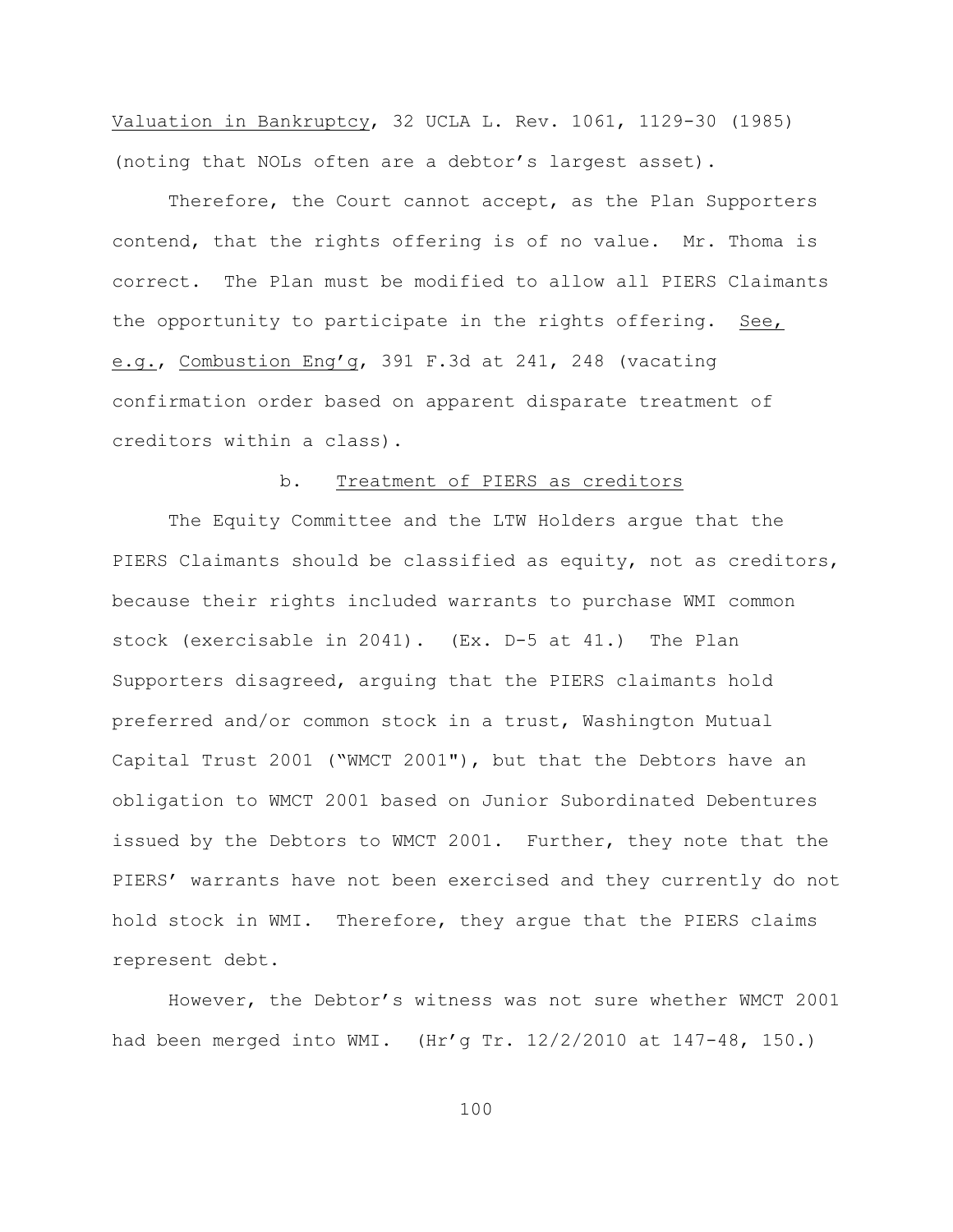If WMCT 2001 was merged into WMI, then the PIERS claims could be viewed as equity. If it was not, then they are properly treated as creditors under the Plan because they do not hold stock in the Debtors but only stock in WMCT 2001, which is a creditor of the Debtors. Consequently, the Court is unable to determine whether the PIERS are properly classified as creditors ahead of the equity security holders.

## c. Treatment of LTW Holders

The LTW Holders made a similar argument to Mr. Thoma's: that they are receiving less than other general unsecured creditors in violation of section 1123(a)(4) of the Code. The LTW Holders contend that even if they are successful in the LTW Adversary and their claims are allowed as general unsecured claims in Class 12, they have been discriminated against because they are not given the option other general unsecured creditors have to take stock in the Reorganized Debtor rather than cash. They note that because of their dispute with the Debtors, they did not receive a ballot through which they could exercise the option to receive stock. This, the LTW Holders argue, means that they are receiving less favorable treatment than other unsecured creditors in violation of section 1123(a)(4).

The Court agrees that the LTW Holders are receiving disparate treatment from other creditors in whose class it may be determined they belong. The Plan must be modified to afford the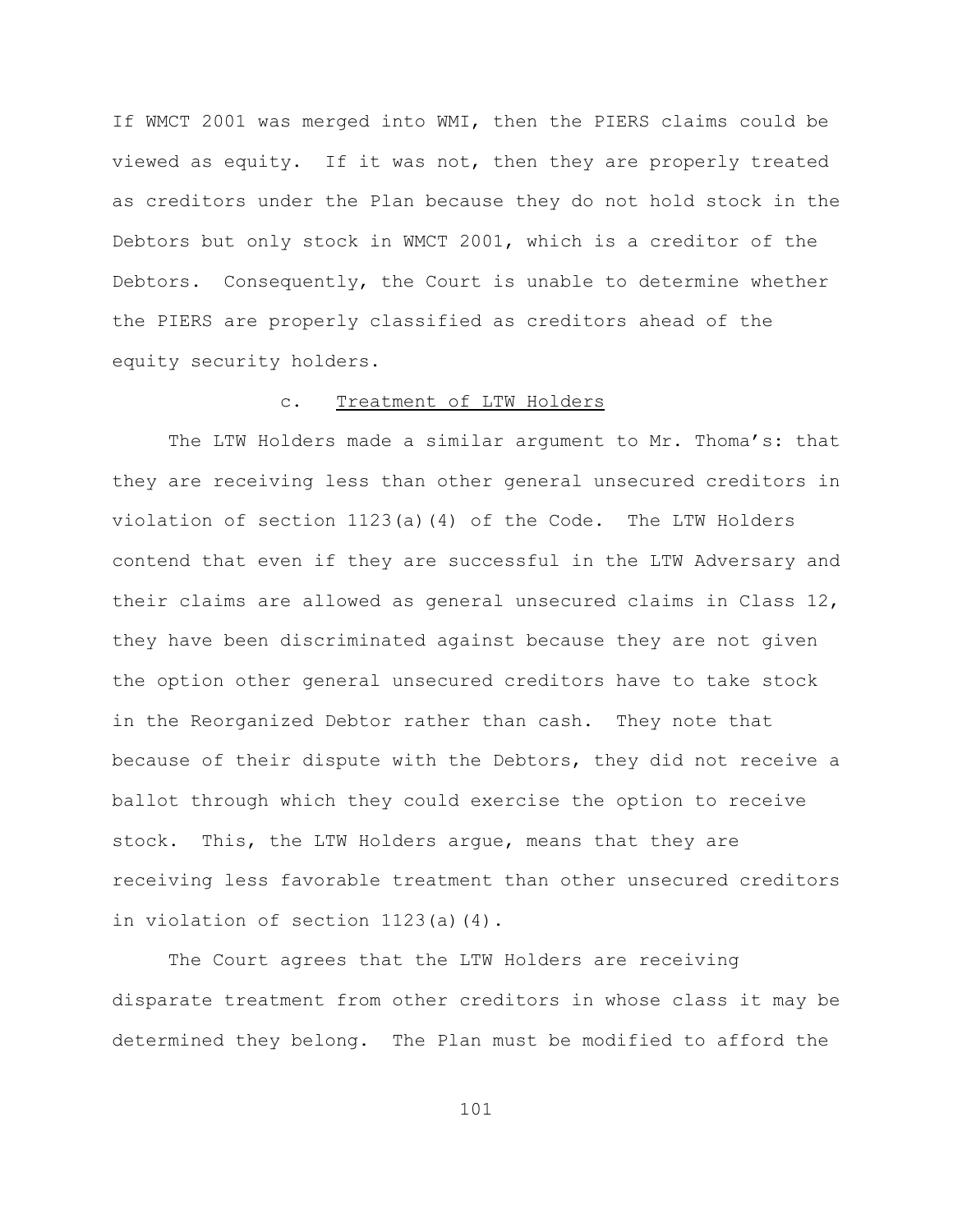same option to all claims in the same class that other claims have, if they are allowed.

#### d. Treatment of REIT Holders

The TPS Holders also object to the treatment afforded to Class 19 (REIT Holders) because the latter are receiving consideration in addition to their pro rata share of the Liquidating Trust on account of their preferred share holdings. (Ex. D-2 at § 23.1.) Specifically, the REIT Holders will receive a pro rata share of a payment of \$50 million from JPMC if they consent to releases of JPMC. (Id.) The TPS Holders contend that this is discriminatory treatment and is designed principally to give additional consideration to the Settlement Noteholders.

The Court disagrees. To the extent that the REIT Holders are receiving anything more than other preferred shareholders, they are receiving it directly from JPMC in exchange for releases. See, e.g., Official Comm. of Unsecured Creditors v. Stern (In re SPM Mfg. Corp.), 984 F.2d 1305, 1313 (1st Cir. 1993) (allowing a senior creditor to agree to give up part of its collateral to another class, skipping other classes in between); In re World Health Alternatives, Inc., 344 B.R. 291, 299 (Bankr. D. Del. 2006) (finding that a secured creditor's gift to a junior creditor did not violate the absolute priority rule since "the property belongs to the secured creditor and not the estate."). Further, it appears that the offer is made to all REIT Holders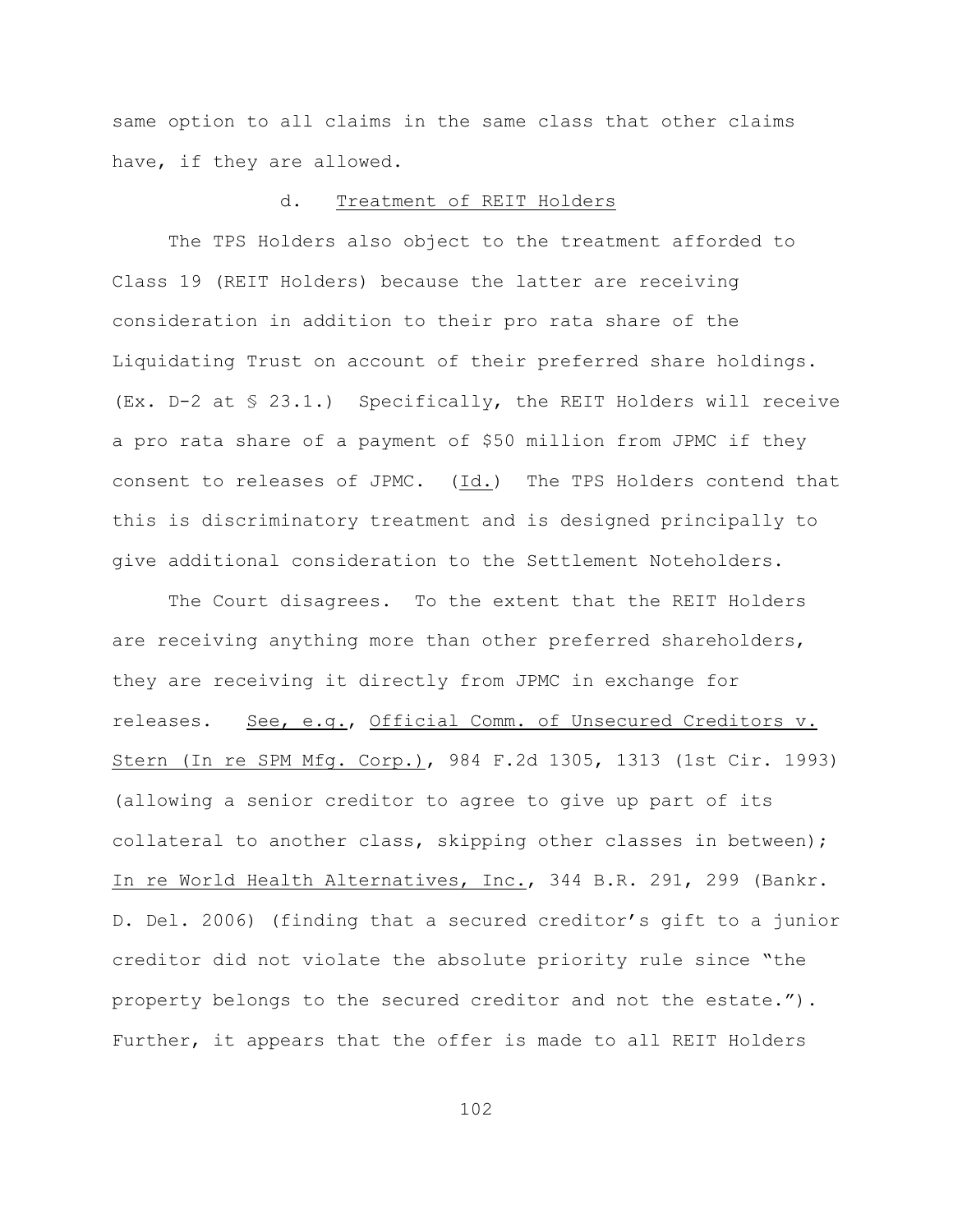who agree to release JPMC, not simply to the Settlement Noteholders. (Ex. D-2 at 50.) Therefore, there is no discrimination within that class. 11 U.S.C.  $\frac{6}{5}$  1123(a)(4).

## e. Treatment of WMB Noteholders

Certain WMB Noteholders contended that they have a claim directly against WMI for its misrepresentation of the financial stability of WMB, thereby causing them to buy (or hold onto) WMB Notes. In an omnibus objection to claims, the Debtors contended that the WMB Noteholders did not have a valid claim, but that even if they had a claim it must be subordinated under section 510(b). A hearing on the objection as it relates to the WMB Noteholders was held on January 6, 2010, at which time the Court made the following ruling.

Section 510(b) provides, in relevant part:

For the purpose of distribution under this title, a claim . . . for damages arising from the purchase or sale of . . . a security [of the debtor or of an affiliate of the debtor] . . . shall be subordinated to all claims or interests that are senior to or equal the claim or interest represented by such security, except that if such security is common stock, such claim has the same priority as common stock.

11 U.S.C. § 510(b). The term "security" is defined to include a debt security such as a note or bond. 11 U.S.C.  $\frac{101(49)(\mathrm{A})(i)}{2}$  $\&$  (iv).

The WMB Noteholders conceded that their holdings are debt securities issued by an affiliate of the Debtors and that their claim results from the purchase of those securities. They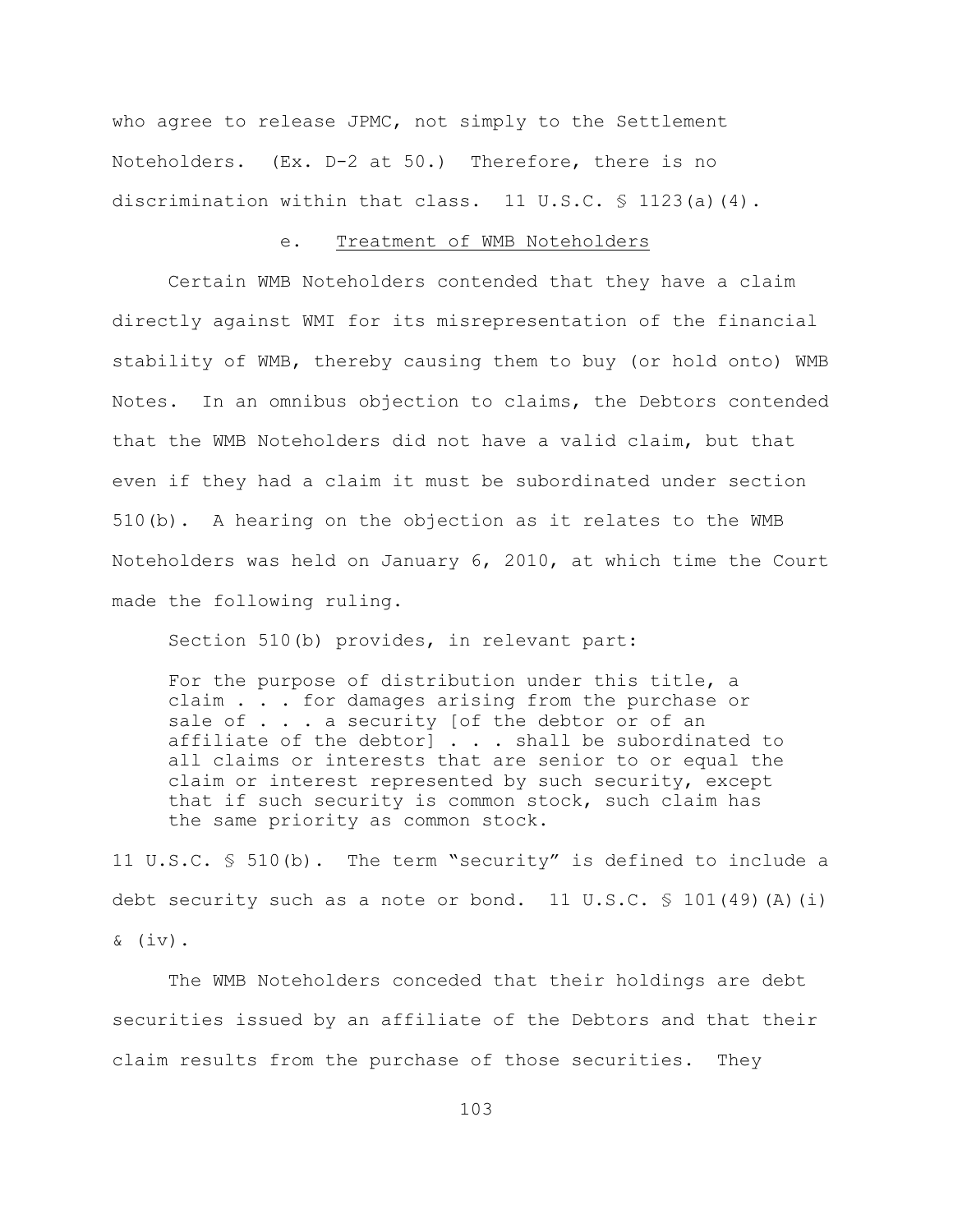argued, however, that section 510(b) does not apply because at the time the bankruptcy case was filed WMB had been taken over by the FDIC and was no longer an affiliate of the Debtors.

The Debtors disagreed with this argument, noting that as of the bankruptcy filing date WMI still held all the stock in WMB. They noted that there is no case law suggesting that simply because a company is placed in receivership the parent company loses its rights as shareholder. The Court is not sure this is correct in the context of an FDIC receivership of a bank though. As noted earlier, the FDIC has taken the position that they have succeeded to the rights of the shareholder of WMB. See Part supra. See also 12 U.S.C.  $\frac{1}{2}$  1821(d)(2)(A)(i) (providing that the FDIC as receiver "succeeds to all rights, titles, powers, and privileges of . . . stockholder" of the bank).

The Court found it unnecessary to decide this issue, however, because the relevant time for determining whether the security was issued by an affiliate, is at the time the claim arose (i.e., when the security was bought or sold). See, e.g., VF Brands, Inc., 275 B.R. at 728 (subordinating claim based on purchase of stock of debtor's former subsidiary even though as of petition date the subsidiary was no longer an affiliate of the debtor because claimant had bought all of the stock prepetition); In re Wisconsin Barge Line, Inc., 76 B.R. 142, 144 (Bankr. E.D. Mo. 1987) (rejecting argument that sale of all stock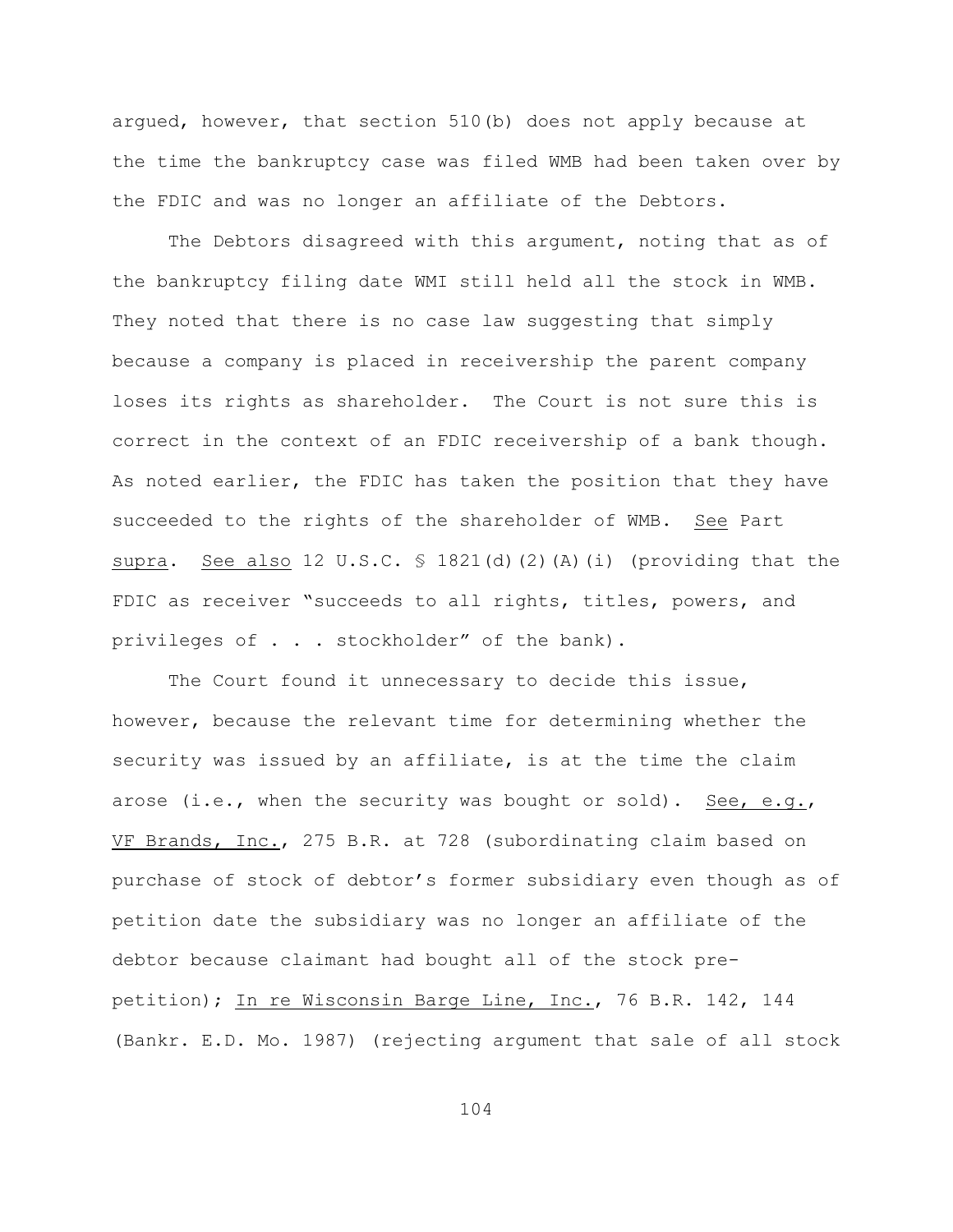of subsidiary pre-petition meant that section 510(b) did not apply). At that time, WMB was an affiliate of WMI.

 Therefore, the Court concluded that section 510(b) was applicable to the WMB Notes. The WMB Noteholders argued, however, that because their holdings are debt securities, they should be subordinated only to the WMI debt securities (i.e., the senior and subordinated noteholders) but not to the general unsecured creditors. Therefore, they argued that they should be in Class 12 with the general unsecured claims.

The Court rejected this argument as well. While the WMB Noteholders have a claim against WMB based on their debt securities, their claim against the Debtors is for misrepresentation in the purchase of those claims. Therefore, their claim against the Debtors is a general unsecured claim. Under section 510(b) their claim must be subordinated to all unsecured claims. The Court found that the placement of the WMB Noteholders in Class 17 was appropriate.

## 4. Designation of votes

Mr. Thoma says that the Settlement Noteholders' votes should be designated under section 1126(e) because of their participation in settlement negotiations and use of insider information they received during the negotiations to trade in the Debtors' securities. See, e.g., In re Allegheny Int'l, 118 B.R. 282, 289 (Bankr. W.D. Pa. 1990) (designating votes of hedge fund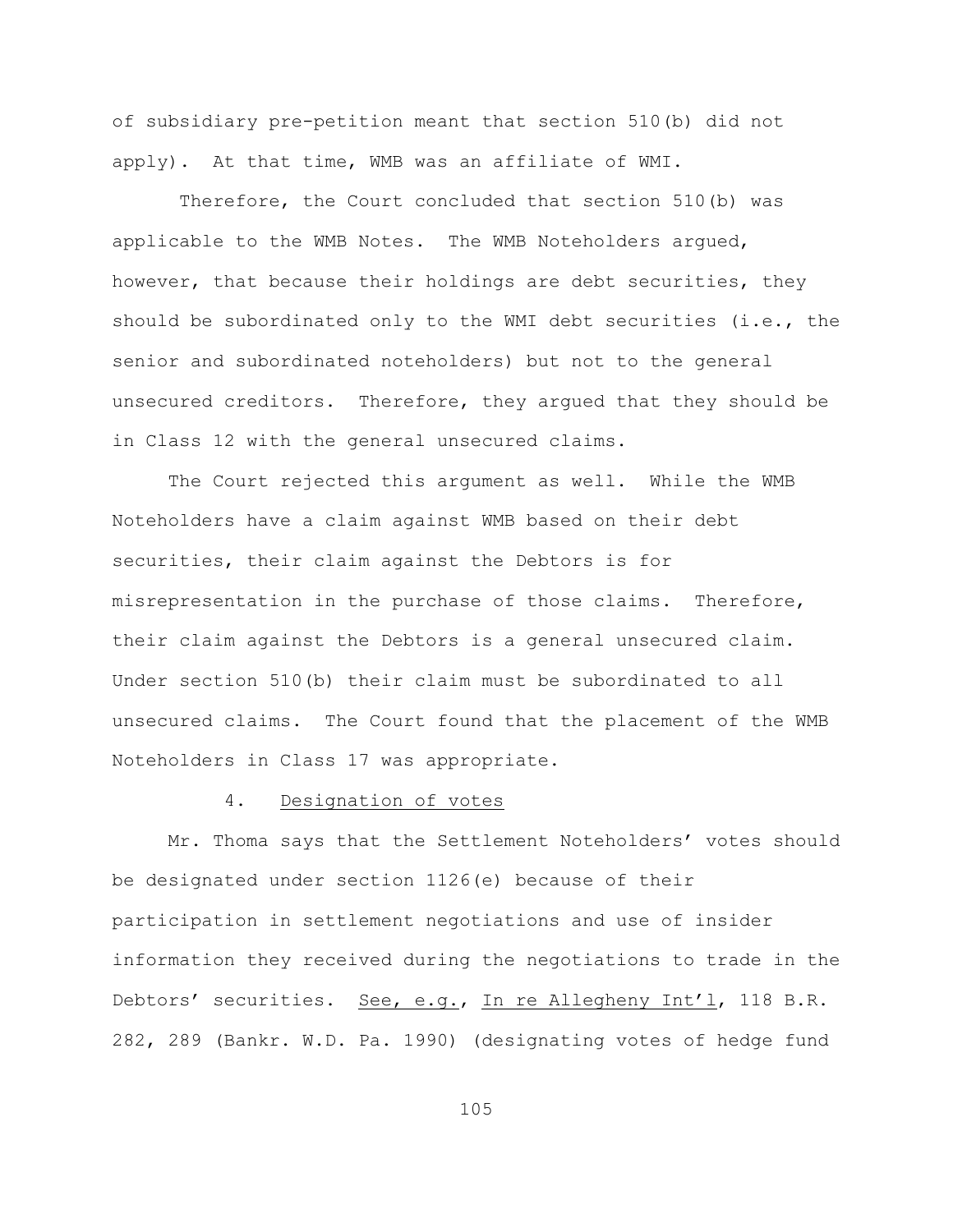that acquired claims with ulterior motive to seize control of debtor). The Court was unable to consider the evidence offered by Mr. Thoma, however, because it was hearsay.

The Court finds it unnecessary to address this issue, at any rate, because there still is at least one class of impaired creditors voting for the plan without considering the Settlement Noteholders or insider votes. Classes 12 and 17a (who do not include claims of Settlement Noteholders) voted in favor of the Plan. (Klamser Decl. at ¶ 29.)

## 5. Lack of good faith

Mr. Thoma and an individual shareholder, Mr. Schnabel, each contend that the Plan has not been proposed in good faith because the Debtors did not allow the Equity Committee to participate in the plan negotiations and did not protect the shareholders' interests. The Court finds no evidence of lack of good faith, however. Simply because the Debtors were not able to achieve a greater recovery in the Global Settlement, does not mean that they did not meet their fiduciary duty to all constituents. More than mere innuendo and speculation is needed to establish a lack of good faith.

# 6. Lack of notice

One of the individual shareholders, Mr. Schnabel, asserts that the Plan cannot be confirmed because the Debtors did not give proper notice to foreign shareholders. (D.I. # 5964.) The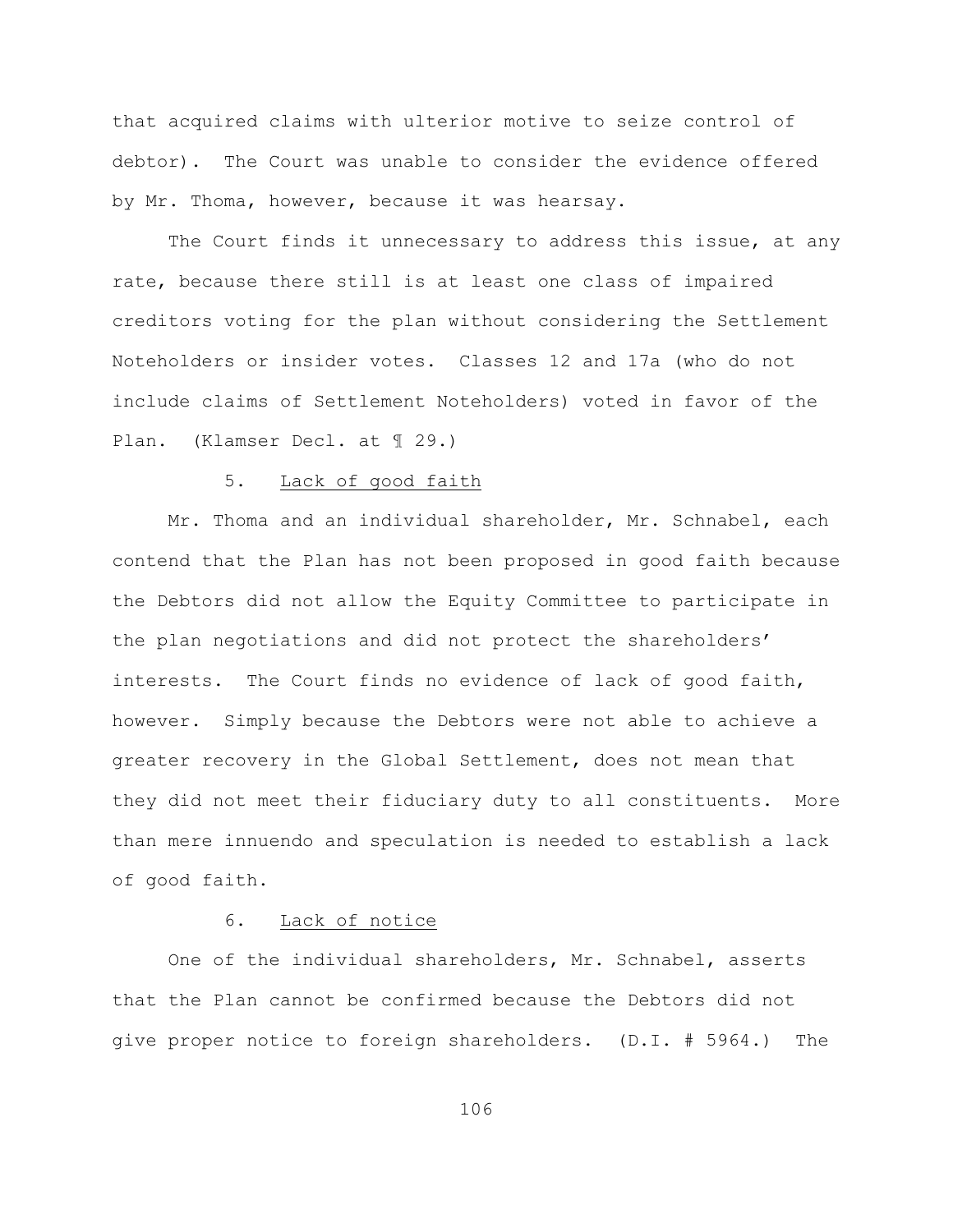Debtors' notice and claims agent testified that the notice provided was in accordance with the Court's voting procedures order and was similar to procedures used in other cases. (Hr'g Tr. 12/3/2010 at 175.) Specifically, he testified that notice was provided to the registered owner of the securities, which often was a broker or other financial institution but not the beneficial owner. (Id. at 824-30.) He stated that the Debtors did not have any record of the beneficial owners and had to rely on the brokers to assure that notice was provided to the beneficial owners. (Id. at 826-27.)

The Court concludes that proper notice was provided by the Debtors and that any failure of any shareholder to receive actual notice was not attributable to the Debtors.

# 7. Post-confirmation process

The Equity Committee also complains that there is no provision in the Plan for its continued existence after confirmation. Because any distribution to preferred shareholders depends on what the Liquidating Trustee can recover, the Equity Committee contends that it should have a supervisory role or at least the ability to seek relief in this Court if the Liquidating Trustee is not performing. The Court agrees with the Equity Committee that it should continue to have a role, albeit limited, to protect the interests of the shareholders.

The Plan Objectors also complain about the makeup of the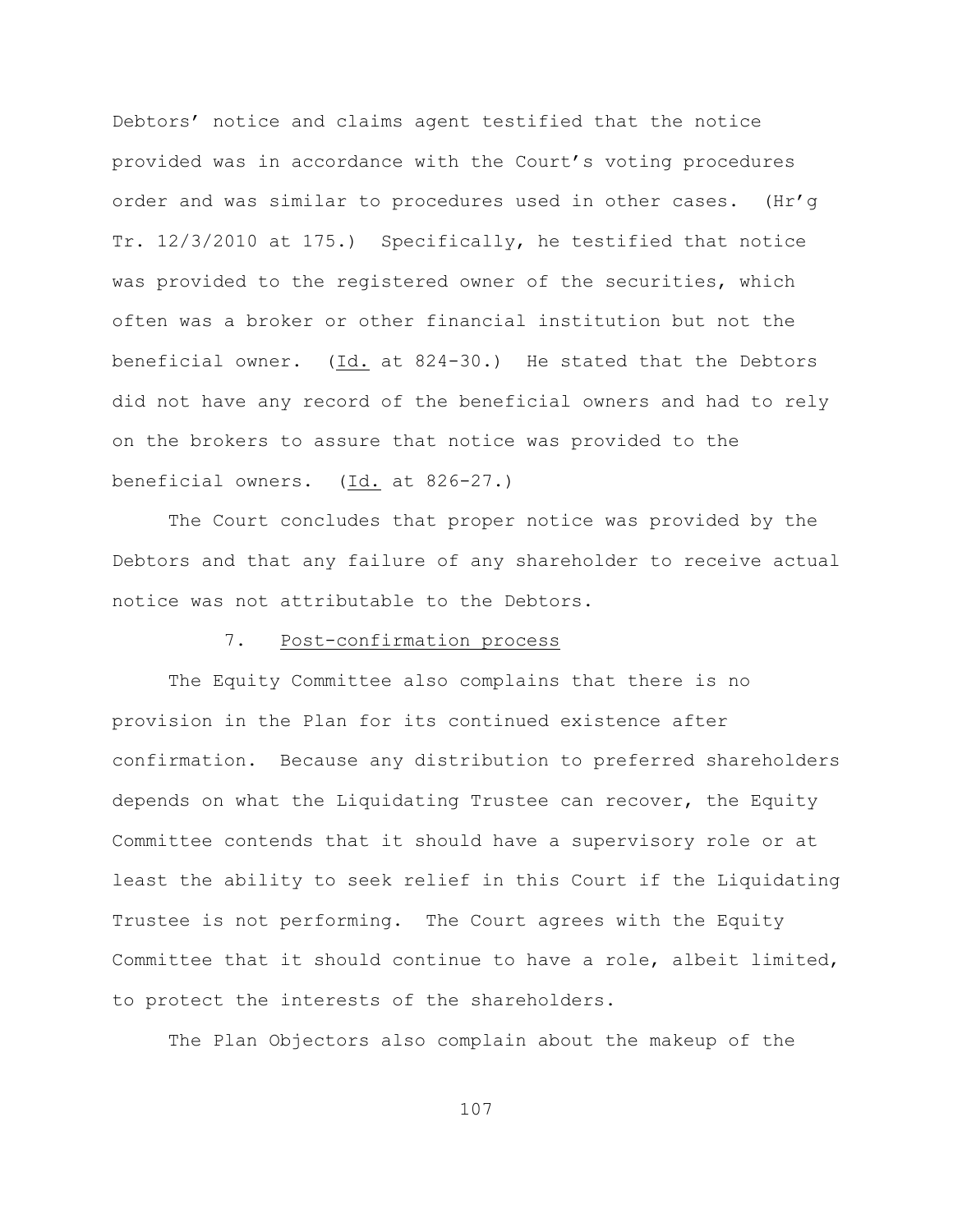Board of the Reorganized Debtor, noting that it was entirely comprised of representatives of the Settlement Noteholders. (Hr'g Tr. 12/2/2010 at 152-54; D.I. # 6188.) The Settlement Noteholders argue that because they will be the majority shareholders initially as a result of the rights offering, it is appropriate that they should control the Board. The Plan Supporters note that the Plan has a mechanism to change the Board in six months to allow for a change in the shareholder constituency as a result of other creditors' election to take stock in lieu of cash. (Ex. D-2 at § 42.4.) The Court agrees that the Plan mechanism for selection of the Board is fair.

The Plan Objectors also complain that the Debtors have designated their CRO as the Liquidating Trustee. (Ex. D-5 at 102.) There does not appear to be any mechanism for replacement of the Liquidating Trustee unless he resigns or dies. (Id.) The Court agrees with the Plan Objectors that there should be some mechanism for replacement of the Liquidating Trustee by the beneficiaries of the Trust.

# 8. Payment of fees of settling parties

The Plan Objectors also object to the provision of the Plan that provides that fees of the Indenture Trustees, the Settlement Noteholders, and the Liquidating Trustee will be paid without notice or approval of the Court. (Ex. D-2 at § 43.18.) The Court agrees that this provision violates section  $1129(a)(4)$ ,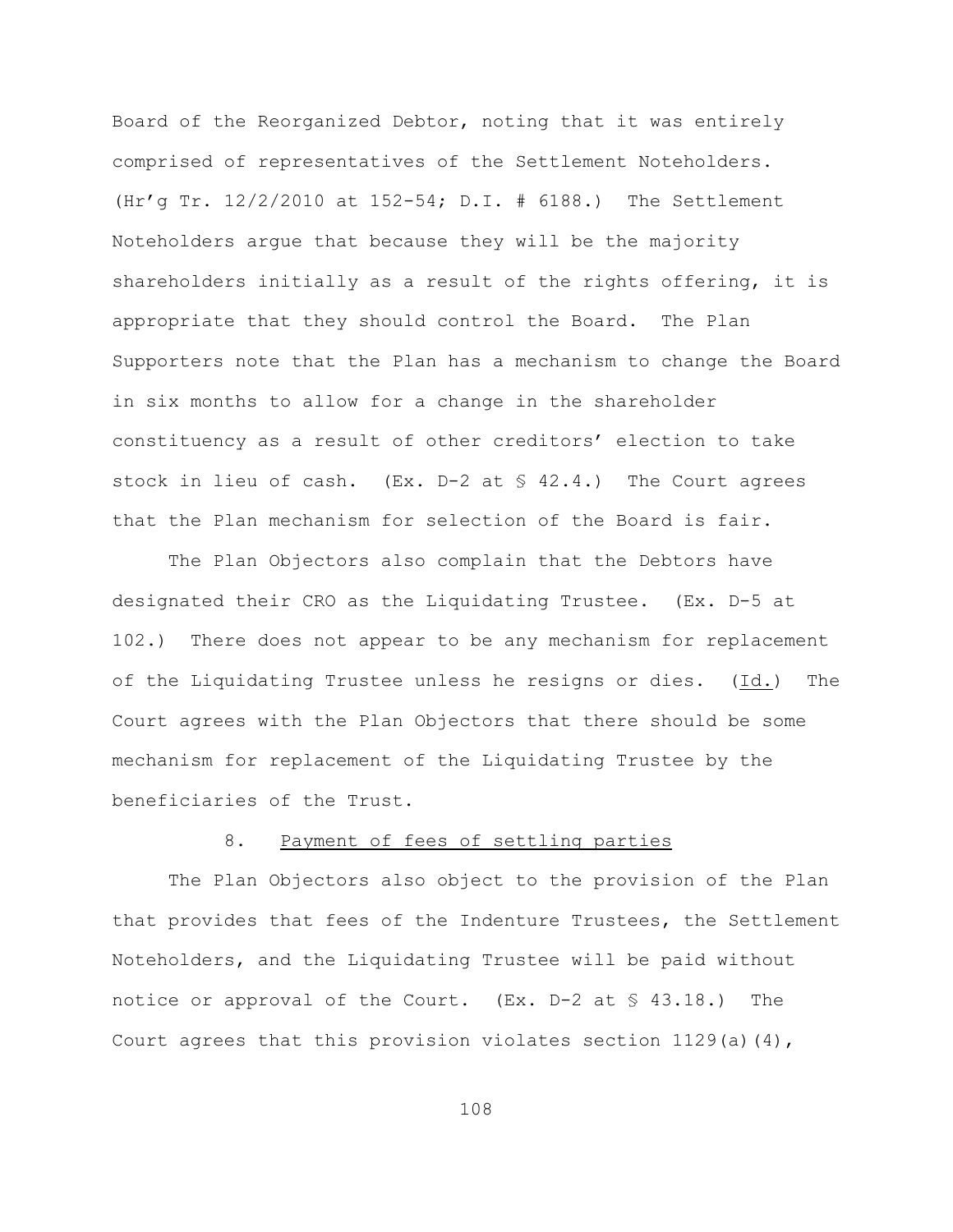which requires that "[a]ny payment made or to be made by the proponent, by the debtor, or by a person issuing securities or acquiring property under the plan, for services or for costs and expenses in or in connection with the case, or in connection with the plan and incident to the case, has been approved by, or is subject to approval of, the court as reasonable." 11 U.S.C. \$ 1129(a)(4). Therefore, the Plan must provide that such fees are to be approved by the Court as reasonable before they are paid.

## III. CONCLUSION

For the foregoing reasons, the Court will deny confirmation of the Plan because of the deficiencies identified above.

An appropriate Order is attached.

DATED: January 7, 2011 BY THE COURT:

Mary d. W

Mary F. Walrath United States Bankruptcy Judge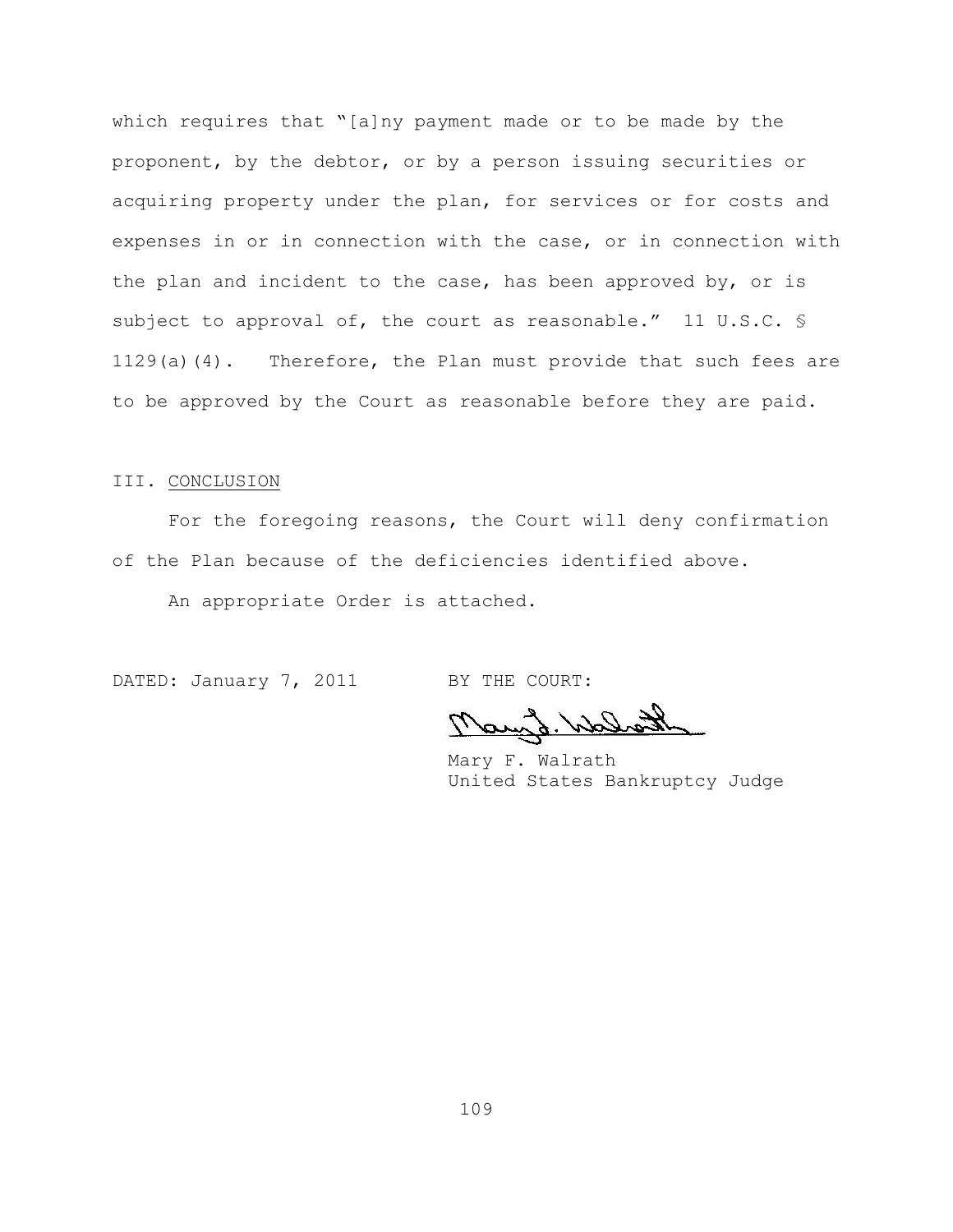## **IN THE UNITED STATES BANKRUPTCY COURT FOR THE DISTRICT OF DELAWARE**

In re: (a) Chapter 11 ) WASHINGTON MUTUAL, INC., et al., ) Case No. 08-12229 (MFW) ) Debtors. ) Jointly Administered

## **O R D E R**

**AND NOW** this **7th** day of **JANUARY, 2011**, upon consideration of the Sixth Amended Joint Plan of Affiliated Debtors Pursuant to Chapter 11 of the United States Bankruptcy Code, filed on October 6, 2010, as modified on October 29 and November 24, 2010 (the "Plan"), for the reasons articulated in the accompanying Opinion, it is hereby

**ORDERED** that confirmation of the Plan is **DENIED**.

BY THE COURT:

Mary F. Walrath United States Bankruptcy Judge

cc: Mark D. Collins, Esquire<sup>1</sup>

 $1$  Counsel shall serve a copy of the Order and the accompanying Opinion on all interested parties and file a Certificate of Service with the Court.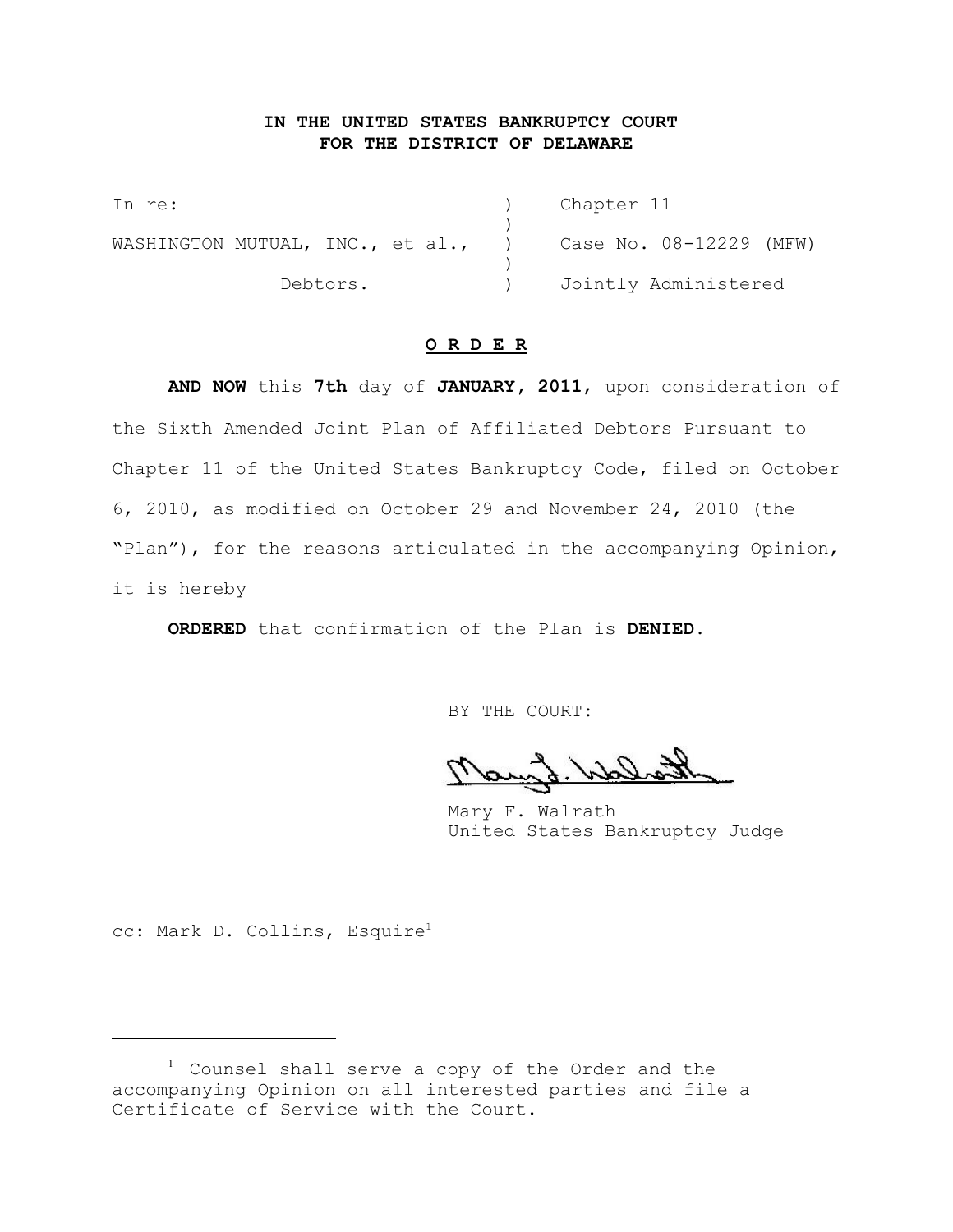## **SERVICE LIST**

Chun I. Jang, Esquire Lee E. Kaufman, Esquire RICHARDS, LAYTON & FINGER, P.A. 920 North King Street Wilmington, DE 19801 Counsel for the Debtors Brian S. Rosen, Esquire Marcia L. Goldstein, Esquire Michael F. Walsh, Esquire WEIL GOTSHAL & MANGES, LLP 767 Fifth Avenue New York, NY 10153 Counsel for the Debtors Rafael X. Zahralddin-Aravena, Esquire Neil R. Lapinski, Esquire Shelley A. Kinsella, Esquire ELLIOTT GREENLEAF 1105 North Market Street, Suite 1700 Wilmington, DE 19801 Special Litigation and Conflicts Counsel for the Debtors Peter E. Calamari, Esquire Michael B. Carlinsky, Esquire Susheel Kirpalani, Esquire David Elsberg, Esquire QUINN EMANUEL URQUHART & SULLIVAN, LLP 51 Madison Avenue, 22nd Floor New York, NY 10010 Special Litigation and Conflicts Counsel for the Debtors Robert S. Brady, Esquire M. Blake Cleary, Esquire Jaime N. Luton, Esquire YOUNG CONAWAY STARGATT & TAYLOR, LLP The Brandywine Building 1000 West Street,  $17<sup>th</sup>$  Floor Wilmington, DE 19801 Counsel for FDIC-Receiver

Mark D. Collins, Esquire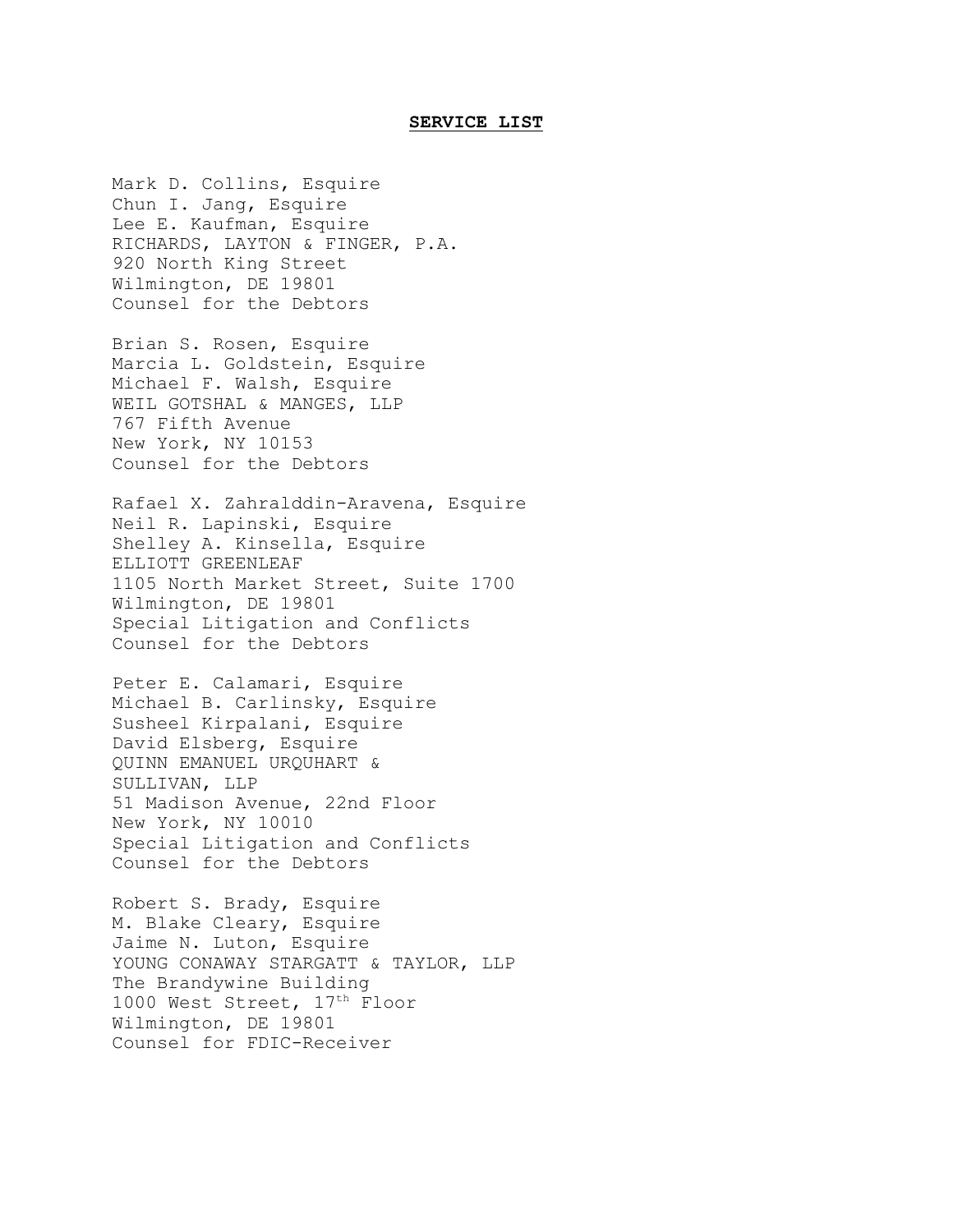Thomas R. Califano, Esquire John J. Clark, Jr., Esquire DLA PIPER LLP 1251 Avenue of the Americas New York, NY 10020 Counsel for FDIC-Receiver Jeffrey M. Schlerf, Esquire Eric M. Sutty, Esquire FOX ROTHSCHILD LLP 919 North Market Street Suite 1600 Wilmington, DE 19801 Counsel for Washington Mutual, Inc. Noteholders Group David S. Rosner, Esquire Adam L. Shiff, Esquire Paul M. O'Connor, Esquire Seth A. Moskowitz, Esquire KASOWITZ, BENSON, TORRES & FRIEDMAN LLP 1633 Broadway New York, NY 10019 Counsel for Washington Mutual, Inc. Noteholders Group David B. Stratton, Esquire Evelyn J. Meltzer, Esquire PEPPER HAMILTON LLP Hercules Plaza, Suite 5100 1313 Market Street Wilmington, DE 19801 Counsel for Official Committee of Unsecured Creditors Fred S. Hodara, Esquire

Robert A. Johnson, Esquire AKIN GUMP STRAUSS HAUER & FELD LLP One Bryant Park New York, NY 10036 Counsel for Official Committee of Unsecured Creditors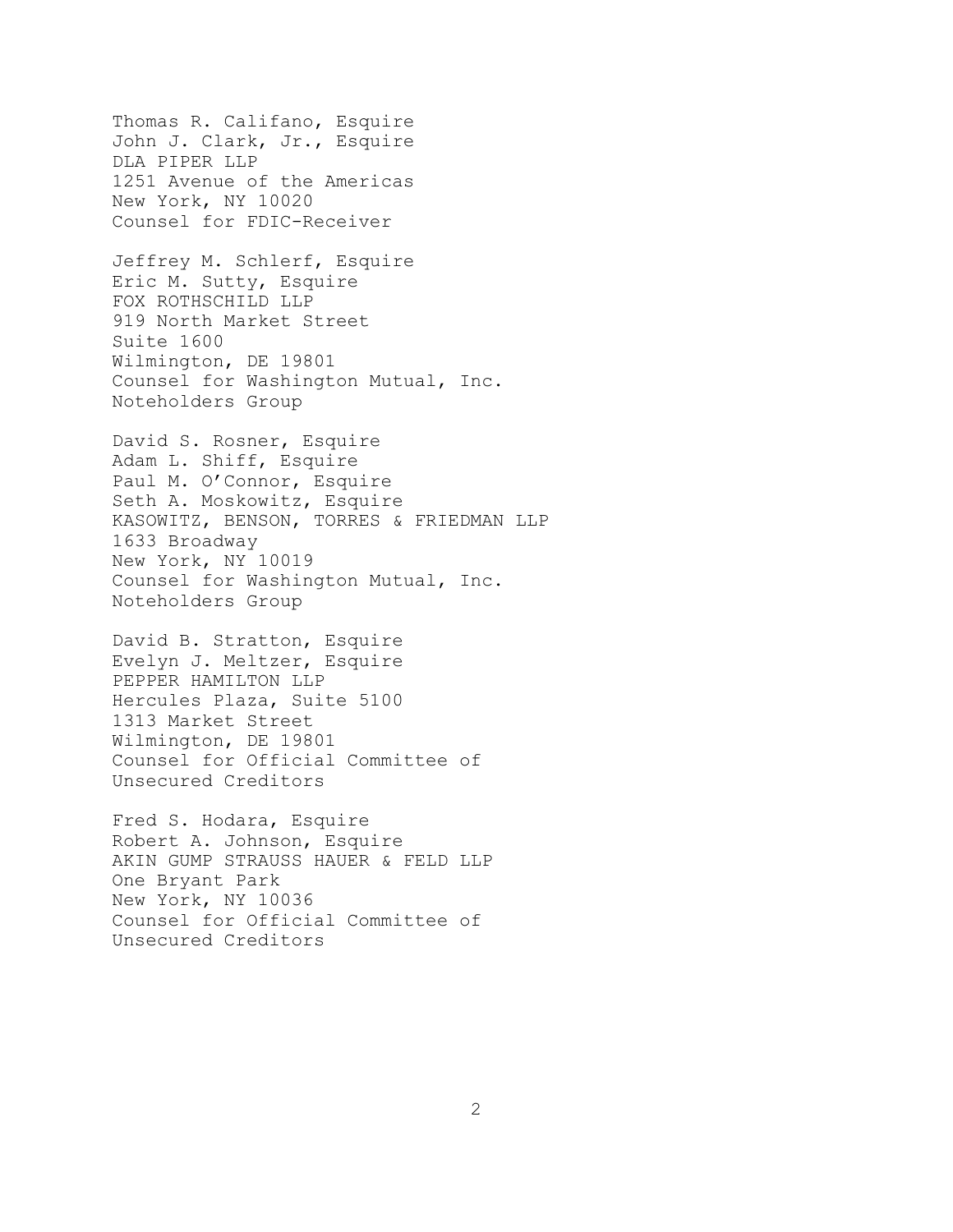Jane M. Leamy, Esquire OFFICE OF THE UNITED STATES TRUSTEE J. Caleb Boggs Federal Building 844 King Street, Suite 2207 Lockbox 35 Wilmington, DE 19801

Adam G. Landis, Esquire Matthew B. McGuire, Esquire LANDIS, RATH & COBB, LLP 919 North Market Street, Suite 1800 Wilmington, DE 19899 Counsel for JP Morgan Chase Bank, N.A.

Robert A. Sacks, Esquire Stacey R. Friedman, Esquire Brian D. Glueckstein, Esquire SULLIVAN & CROMWELL LLP 125 Broad Street New York, NY 10004 Counsel for JP Morgan Chase Bank, N.A.

Brent J. McIntosh, Esquire SULLIVAN & CROMWELL LLP 1701 Pennsylvania Avenue, NW Washington, DC 20006 Counsel for JP Morgan Chase Bank, N.A.

Bernard G. Conoway, Esquire Marla Rosoff Eskin, Esquire Kathleen Campbell Davis, Esquire CAMPBELL & LEVINE LLC 800 North King Street, Suite 300 Wilmington, DE 19809 Counsel for TPS Holders

Sigmund S. Wissner-Gross, Esquire Robert J. Stark, Esquire Katherine S. Bromberg, Esquire BROWN RUDNICK LLP Seven Times Square New York, NY 10036 Counsel for TPS Holders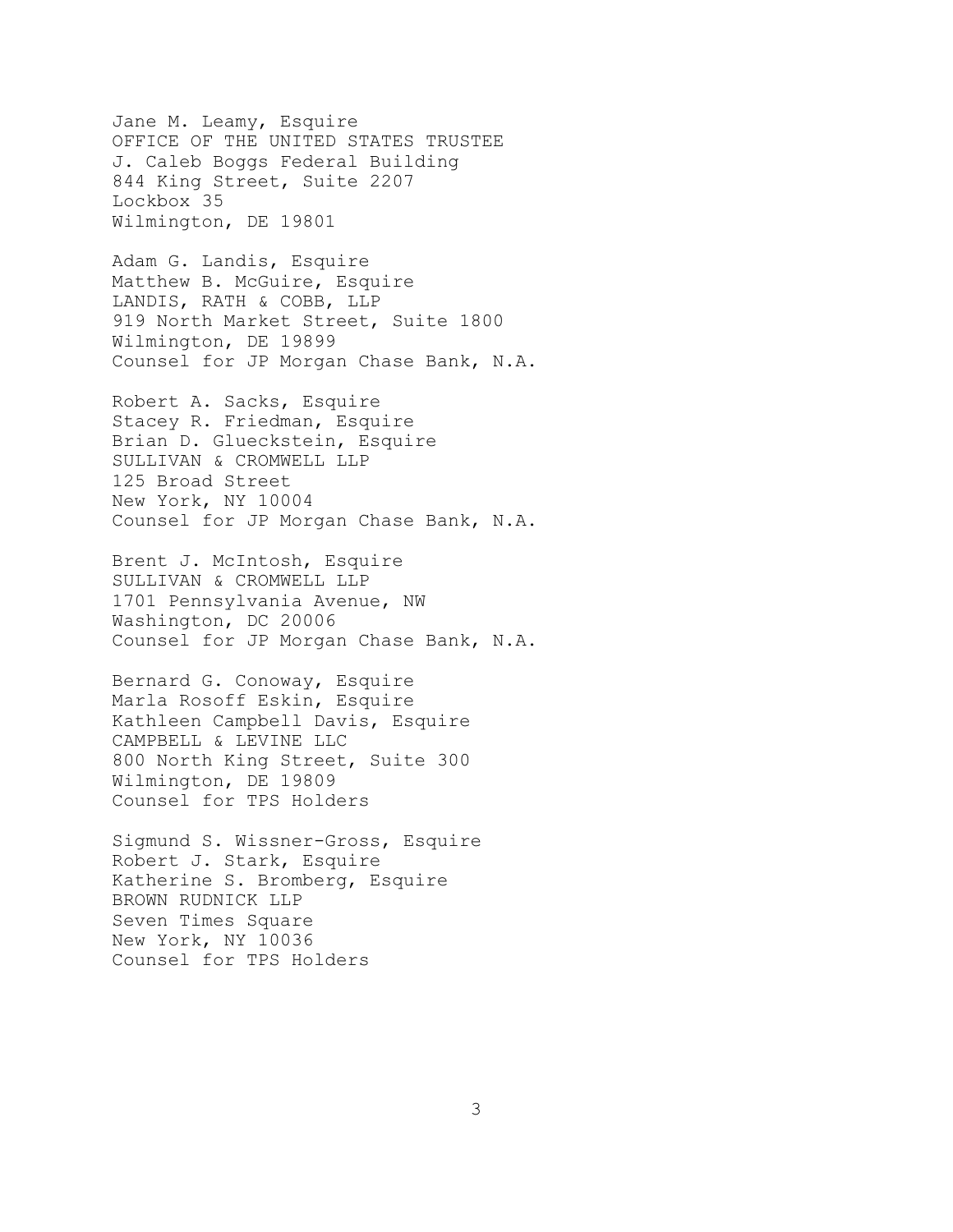James W. Stoll, Esquire Jeremy B. Coffey, Esquire Jennifer M. Recht, Esquire Ryan S. Moore, Esquire Daniel J. Brown Esquire BROWN RUDNICK LLP One Financial Center Boston, MA 02111 Counsel for TPS Holders Mark E. Felger, Esquire COZEN O'CONNOR 1201 N. Market Street, Suite 1400 Wilmington, DE 19801 Co-Counsel for Broadbill Investment Corp. Paul N. Siverstein, Esquire Jeremy B. Reckmeyer, Esquire ANDREWS KURTH LLP 450 Lexington Avenue New York, NY 10017 Counsel for Broadbill Investment Corp. Scott J. Leonhardt, Esquire Frederick B. Rosner, Esquire THE ROSNER LAW GROUP LLC 1000 N. West Street, Suite 1200 Wilmington, DE 19801 Counsel for Nantahala Capital Partners LP and Blackwell Capital Partners LLC Arthur Steinberg, Esquire KING & SPALDING 1185 Avenue of the Americas New York, NY 10036 Counsel for Nantahala Capital Partners LP and Blackwell Capital Partners LLC Jonathan Hochman, Esquire SCHINDLER COHEN & HOCHMAN LLP 100 Wall Street New York, NY 10005 Counsel for Nantahala Capital Partners LP and Blackwell Capital

Partners LLC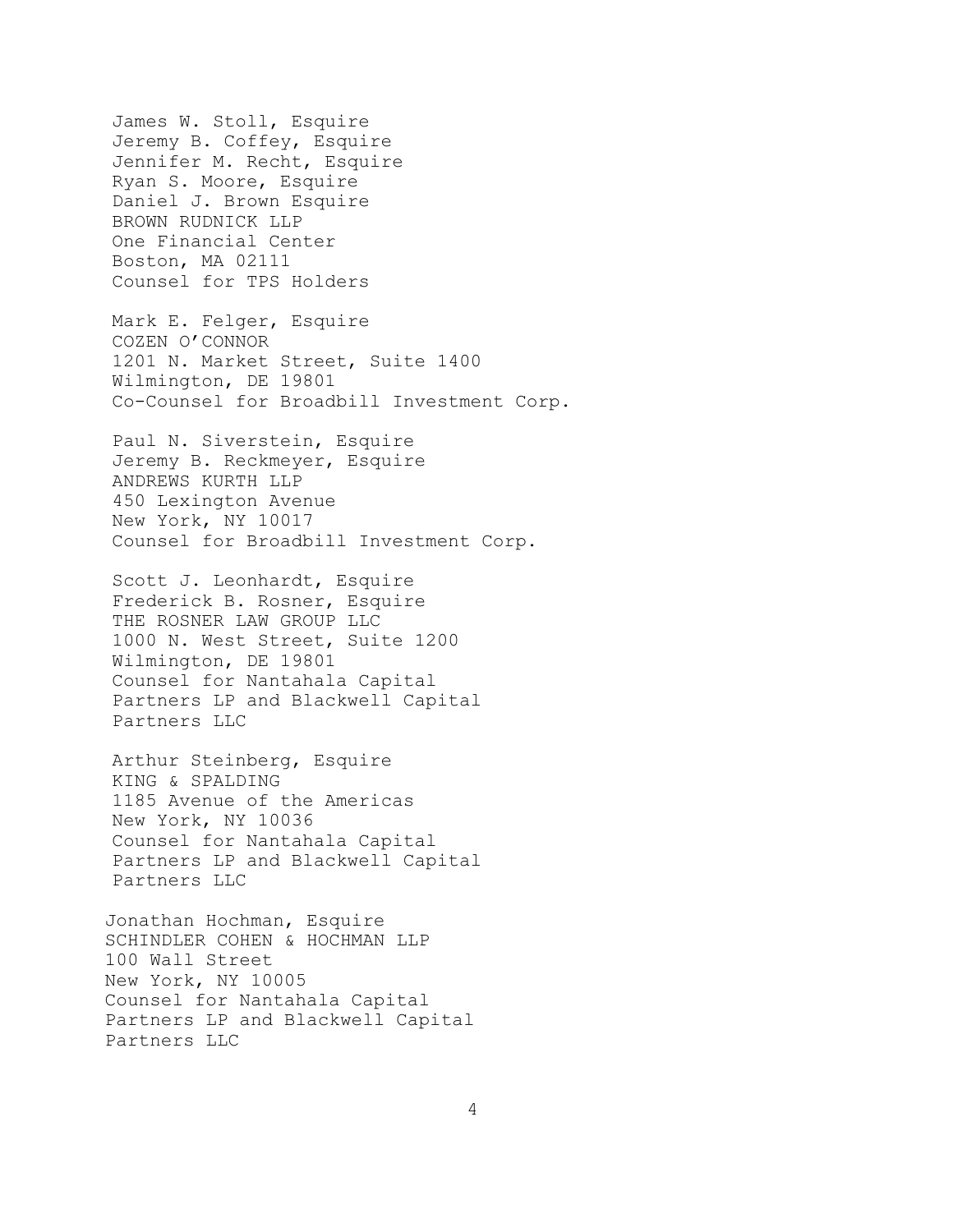David P. Primack, Esquire DRINKER BIDDLE & REATH LLP 1100 N. Market Street, Suite 1000 Wilmington, DE 19801 Counsel for WMB Noteholders

Jeffrey M. Schwartz, Esquire 191 N. Wacker Drive, Suite 3700 Chicago, IL 60606 Counsel for WMB Noteholders

Jay W. Eisenhofer, Esquire Geoffrey C. Jarvis, Esquire Christine M. Mackintosh GRANT & EISENHOFFER P.A. 1201 N. Market Street, Suite 2100 Wilmington, DE 19801 Counsel for WMB Noteholders

Michael P. Migliore, Esquire SMITH, KATZENSTEIN & JENKINS LLP 800 Delaware Avenue Suite 1000, P.O. Box 410 Wilmington, DE 19899 Counsel to North America National Insurance Company, American National Property and Casualty Company, Farm Family Life Insurance Company, Farm Family Casualty Insurance Company, and, National Western Life Insurance Company

Andrew J. Mytelka, Esquire Frederick E. Black, Esquire Tara B. Annweiler, Esquire James M. Roquemore, Esquire One Moody Plaza, 18<sup>th</sup> Floor Galveston, Texas 77550 Counsel to North America National Insurance Company, American National Property and Casualty Company, Farm Family Life Insurance Company, Farm Family Casualty Insurance Company, and, National Western Life Insurance Company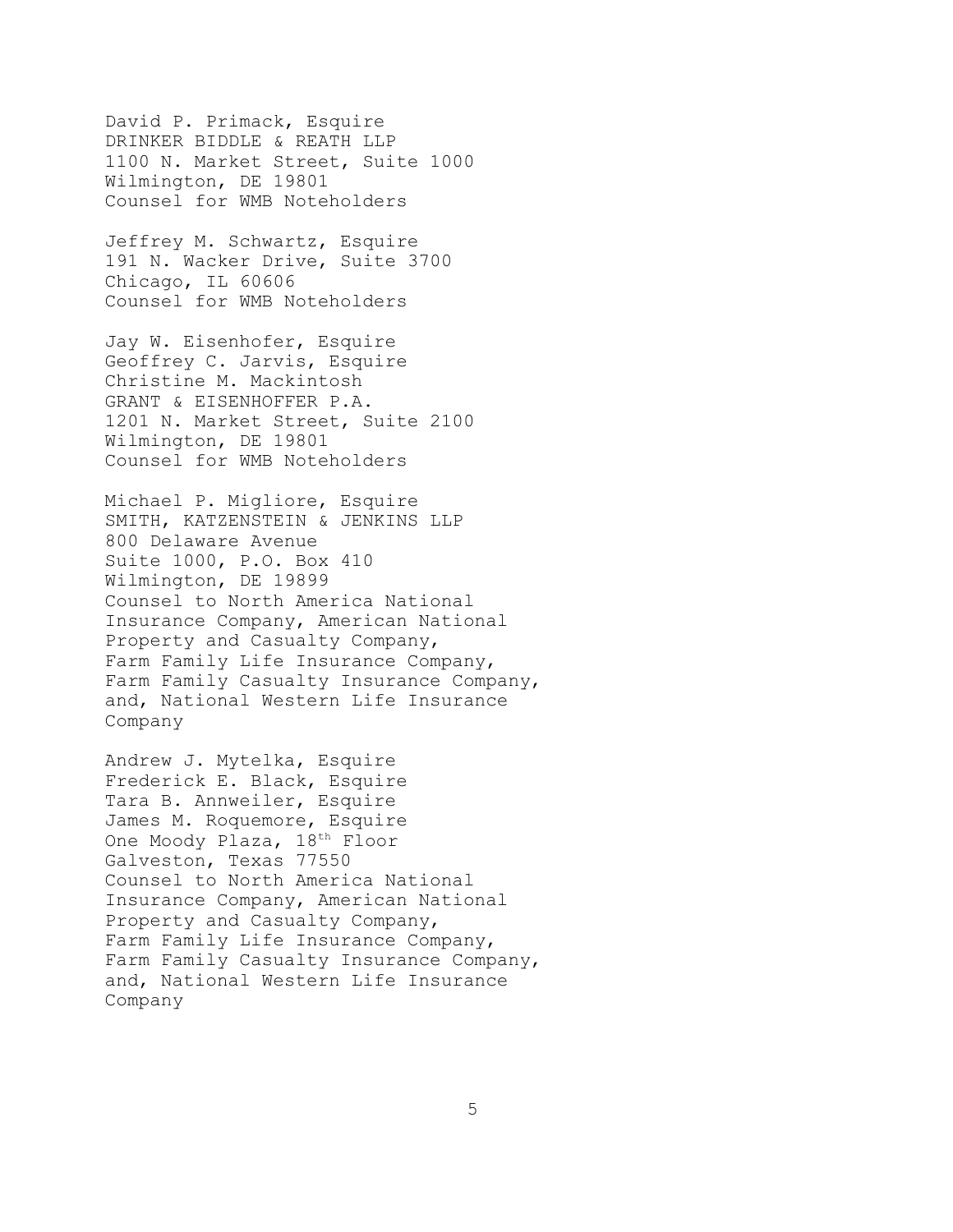Philip Schnabel (Pro se) Steinstrasse 6 01454 Radeberg Germany Objector to Confirmation

Ronald S. Gellert, Esquire Byra M. Keilson, Esquire ECKERT SEAMANS CHERIN & MELLOTT, LLC 300 Delaware Avenue Suite 1210 Wilmington, DE 19801 Counsel for Truck Insurance Company and Fire Insurance Company

Matthew Feldman, Esquire Robin Spigel, Esquire WILLKIE FARR & GALLAGHER LLP 787 Seventh Avenue New York, New York 10019-6099 Counsel for Truck Insurance Company and Fire Insurance Company

Edward W. Ciolko, Esquire Joshua C. Schumacher, Esquire BARROWAY TOPAZ KESSLER MELTZER & CHECK, LLP 280 King of Prussia Road Radnor, Pennsylvania 19087 Counsel for Objectors to Confirmation, Robert Alexander & James Lee Reed

William P. Bowden, Esquire Gregory A. Taylor, Esquire Stacy L. Newman, Esquire ASHBY & GEDDES, P.A. 500 Delaware Avenue,  $8<sup>th</sup>$  Floor P.O. Box 1150 Wilmington, DE 19899 Counsel for the Official Committee of Equity Security Holders of Washington Mutual, Inc. et al.